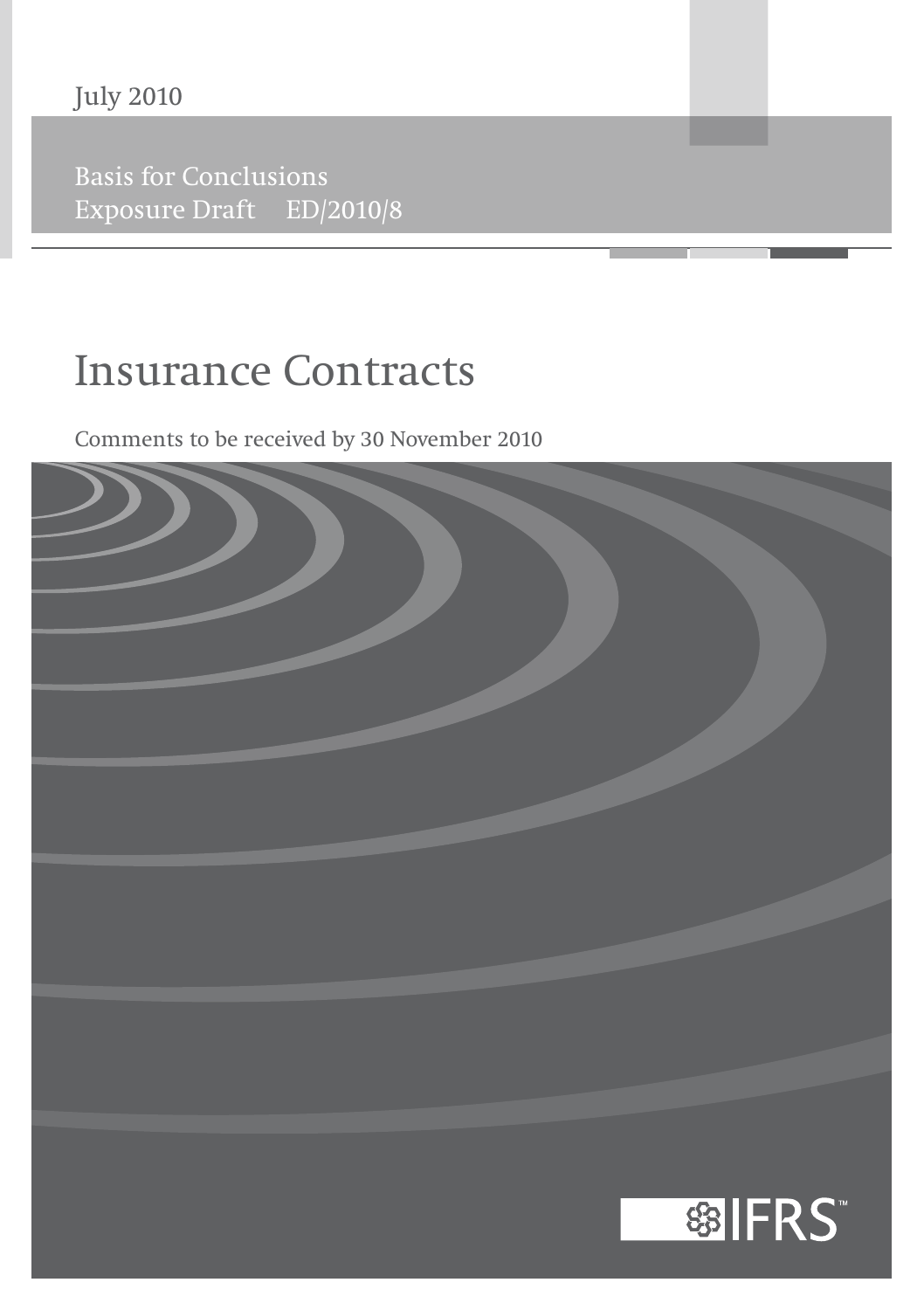# **Basis for Conclusions on Exposure Draft INSURANCE CONTRACTS**

Comments to be received by 30 November 2010

**ED/2010/8**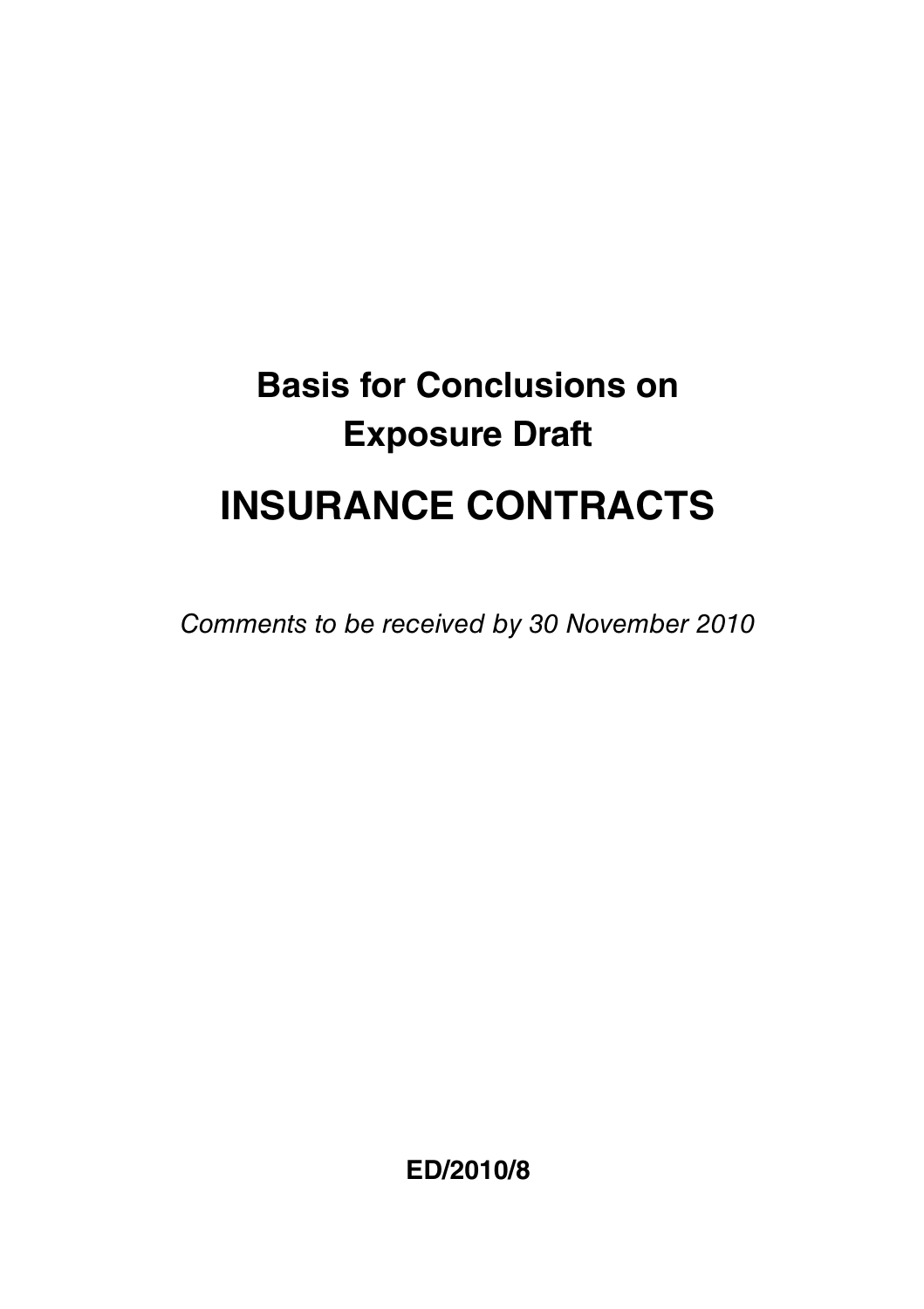This Basis for Conclusions accompanies the proposed International Financial Reporting Standard (IFRS) set out in the exposure draft *Insurance Contracts* (see separate booklet). Comments on the draft IFRS and its accompanying documents should be submitted in writing so as to be received by **30 November 2010.** Respondents are asked to send their comments electronically to the IFRS Foundation website (www.ifrs.org), using the 'Open to Comment' page.

All responses will be put on the public record unless the respondent requests confidentiality. However, such requests will not normally be granted unless supported by good reason, such as commercial confidence.

The IASB, the IFRS Foundation, the authors and the publishers do not accept responsibility for loss caused to any person who acts or refrains from acting in reliance on the material in this publication, whether such loss is caused by negligence or otherwise.

```
Copyright © 2010 IFRS Foundation®
```

```
ISBN for this part: 978-1-907026-92-8
ISBN for complete publication (set of two parts): 978-1-907026-90-4
```
All rights reserved. Copies of the draft IFRS and its accompanying documents may be made for the purpose of preparing comments to be submitted to the IASB, provided such copies are for personal or intra-organisational use only and are not sold or disseminated and provided each copy acknowledges the IFRS Foundation's copyright and sets out the IASB's address in full. Otherwise, no part of this publication may be translated, reprinted or reproduced or utilised in any form either in whole or in part or by any electronic, mechanical or other means, now known or hereafter invented, including photocopying and recording, or in any information storage and retrieval system, without prior permission in writing from the IFRS Foundation.

# 图 IFRS

The IFRS Foundation logo/the IASB logo/'Hexagon Device', 'IFRS Foundation', '*e*IFRS', 'IAS', 'IASB', 'IASC Foundation', 'IASCF', 'IFRS for SMEs', 'IASs', 'IFRIC', 'IFRS', 'IFRSs', 'International Accounting Standards', 'International Financial Reporting Standards' and 'SIC' are Trade Marks of the IFRS Foundation.

**Additional copies of this publication may be obtained from: IFRS Foundation Publications Department, 1st Floor, 30 Cannon Street, London EC4M 6XH, United Kingdom. Tel: +44 (0)20 7332 2730 Fax: +44 (0)20 7332 2749 Email: publications@ifrs.org Web: www.ifrs.org**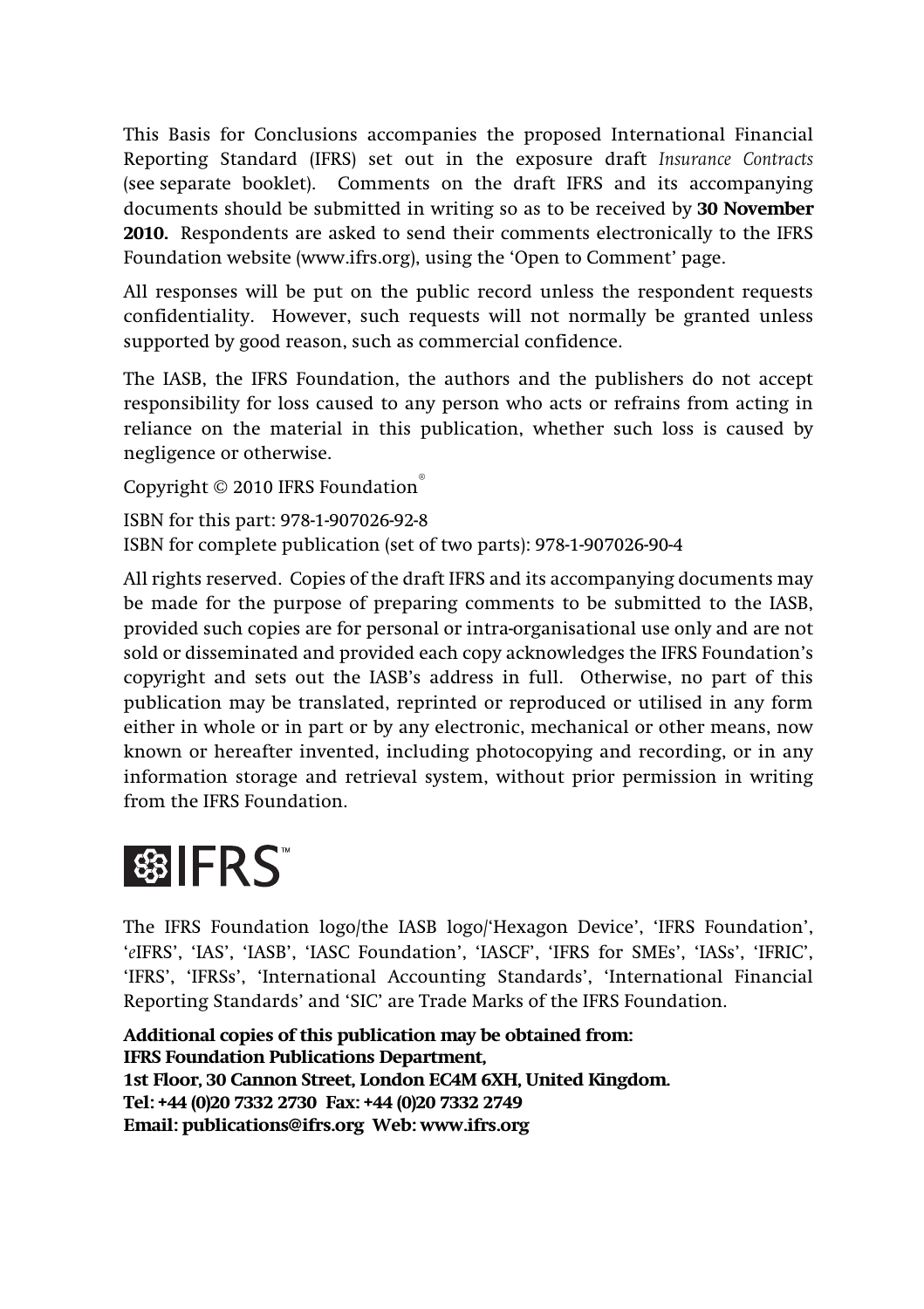## **CONTENTS**

|                                                                                                                                                                                      | paragraph                                                             |
|--------------------------------------------------------------------------------------------------------------------------------------------------------------------------------------|-----------------------------------------------------------------------|
| <b>INTRODUCTION</b>                                                                                                                                                                  | BC1-BC2                                                               |
| <b>BACKGROUND</b>                                                                                                                                                                    | <b>BC3-BC10</b>                                                       |
| The Board's project on insurance contracts                                                                                                                                           | BC3-BC7                                                               |
| <b>FASB views on insurance contracts</b>                                                                                                                                             | <b>BC8-BC10</b>                                                       |
| THE PROPOSALS IN THE EXPOSURE DRAFT                                                                                                                                                  | <b>BC11-BC13</b>                                                      |
| <b>MEASUREMENT</b>                                                                                                                                                                   | <b>BC14-BC44</b>                                                      |
| The need to revise the measurement model                                                                                                                                             | <b>BC14-BC17</b>                                                      |
| Applying generally applicable IFRSs                                                                                                                                                  | <b>BC18-BC35</b>                                                      |
| Revenue recognition<br>Applying IAS 37 to the claims liability<br>Treating deposit elements as financial liabilities                                                                 | BC20-BC32<br><b>BC33</b><br>BC34-BC35                                 |
| Selecting an existing model                                                                                                                                                          | <b>BC36-BC38</b>                                                      |
| A new accounting model for insurance contracts                                                                                                                                       | <b>BC39-BC44</b>                                                      |
| DEVELOPMENT OF THE MEASUREMENT APPROACH                                                                                                                                              | <b>BC45-BC155</b>                                                     |
| <b>Fulfilment cash flows</b>                                                                                                                                                         | <b>BC51-BC87</b>                                                      |
| Cash flows that arise from future premiums<br><b>Participation features</b><br>Embedded options and guarantees<br>Changes in the estimates of future cash flows                      | BC53-BC66<br><b>BC67-BC75</b><br><b>BC76-BC82</b><br><b>BC83-BC87</b> |
| Time value of money                                                                                                                                                                  | <b>BC88-BC104</b>                                                     |
| Time value of money for all insurance contracts?<br>Asset-based discount rates<br>Liquidity                                                                                          | BC89-BC94<br>BC95-BC97<br>BC98-BC104                                  |
| Depicting risk and uncertainty                                                                                                                                                       | BC105-BC107                                                           |
| <b>Risk adjustment</b>                                                                                                                                                               | BC108-BC123                                                           |
| Reasons for including a risk adjustment in the measurement<br>of an insurance contract<br>Techniques for estimating the risk adjustment<br>Level of aggregation for risk adjustments | BC109-BC115<br>BC116-BC117<br>BC118-BC123                             |
| <b>Residual margin</b>                                                                                                                                                               | BC124-BC133                                                           |
| Release of residual margin<br>Level of aggregation for the residual margin<br>Accretion of interest on the residual margin                                                           | BC125-BC129<br><b>BC130</b><br>BC131-BC133                            |
| Other measurement issues                                                                                                                                                             | <b>BC134-BC155</b>                                                    |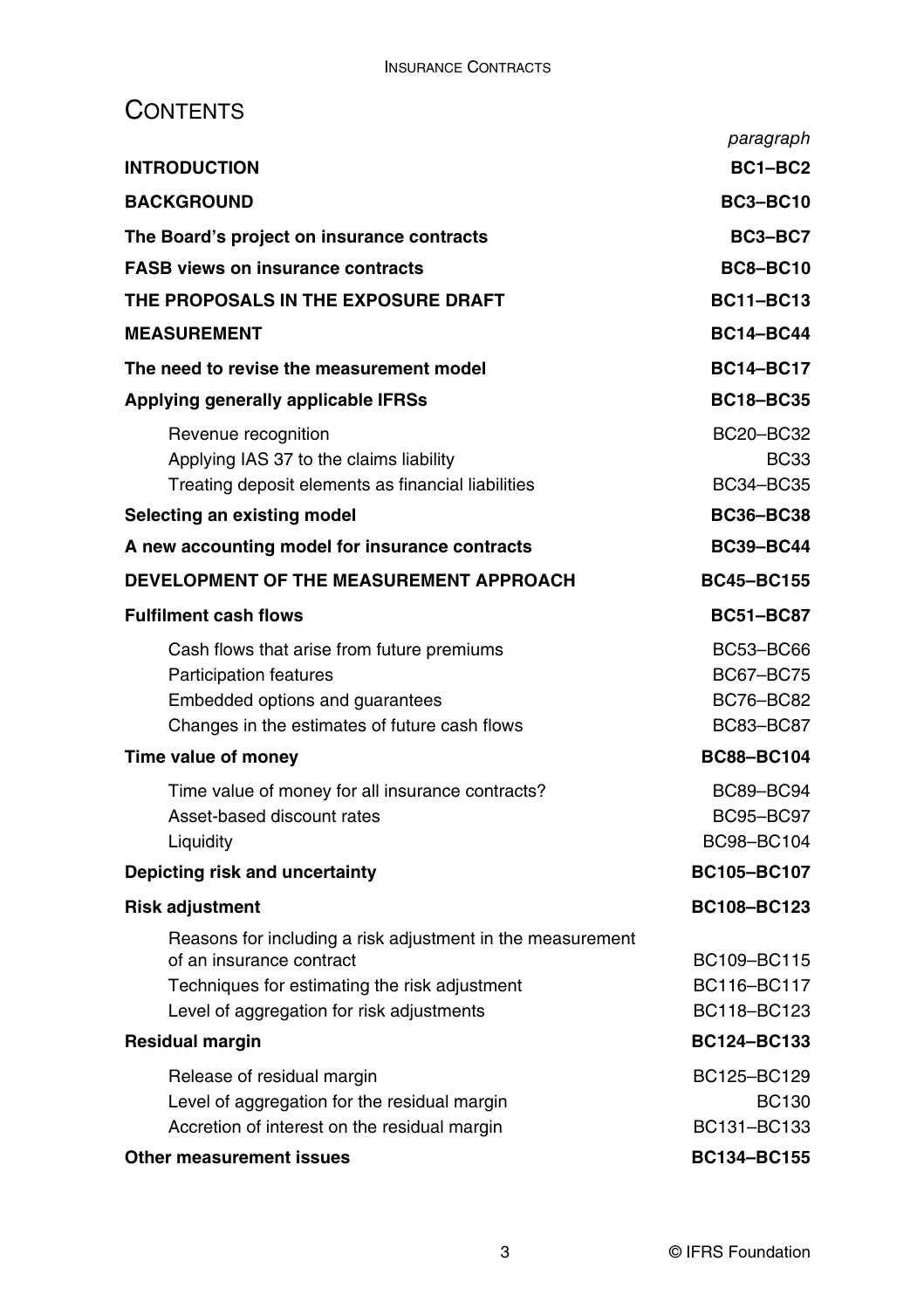| <b>Acquisition costs</b>                                                                                                                            | BC135-BC140                                               |
|-----------------------------------------------------------------------------------------------------------------------------------------------------|-----------------------------------------------------------|
| Insurance contracts acquired in a portfolio transfer<br>or business combination                                                                     | BC141-BC144                                               |
| Modified measurement for the pre-claims liability of some<br>short-duration contracts                                                               | BC145-BC148                                               |
| Foreign currency                                                                                                                                    | BC149-BC152                                               |
| Assets underlying unit-linked contracts                                                                                                             | BC153-BC155                                               |
| <b>PRESENTATION</b>                                                                                                                                 | <b>BC156-BC187</b>                                        |
| <b>Statement of financial position</b>                                                                                                              | <b>BC156</b>                                              |
| <b>Statement of comprehensive income</b>                                                                                                            | <b>BC157-BC187</b>                                        |
| Margin approaches<br>Premium approaches<br>Combination of a margin approach and a premium approach<br>No presentation in other comprehensive income | BC159-BC166<br>BC167-BC169<br><b>BC170</b><br>BC171-BC183 |
| Assets underlying unit-linked contracts                                                                                                             | BC184-BC187                                               |
| <b>SCOPE</b>                                                                                                                                        | <b>BC188-BC225</b>                                        |
| Definition of an insurance contract                                                                                                                 | <b>BC189-BC197</b>                                        |
| Coverage against credit defaults                                                                                                                    | BC193-BC197                                               |
| Financial instruments with discretionary participation features                                                                                     | <b>BC198-BC203</b>                                        |
| <b>Scope exclusions</b>                                                                                                                             | <b>BC204-BC209</b>                                        |
| <b>Product warranties</b>                                                                                                                           | BC206-BC207                                               |
| Fixed-fee service contracts                                                                                                                         | BC208-BC209                                               |
| Identifying the insurance contract (unbundling)                                                                                                     | <b>BC210-BC219</b>                                        |
| <b>Embedded derivatives</b>                                                                                                                         | <b>BC220-BC225</b>                                        |
| <b>RECOGNITION AND DERECOGNITION</b>                                                                                                                | <b>BC226-BC229</b>                                        |
| <b>REINSURANCE</b>                                                                                                                                  | BC230-BC241                                               |
| Reinsurance liabilities of a reinsurer                                                                                                              | <b>BC231</b>                                              |
| Reinsurance assets of a cedant                                                                                                                      | BC232-BC241                                               |
| Margins                                                                                                                                             | BC234-BC237                                               |
| Impairment                                                                                                                                          | BC238-BC241                                               |
| <b>DISCLOSURE</b>                                                                                                                                   | <b>BC242-BC243</b>                                        |
| <b>TRANSITION</b>                                                                                                                                   | BC244-BC253                                               |
| <b>Transition for a residual margin</b>                                                                                                             | <b>BC245-BC249</b>                                        |
| Elimination of deferred acquisition costs and some                                                                                                  |                                                           |
| other intangibles                                                                                                                                   | <b>BC250</b>                                              |
| Disclosure of claims development                                                                                                                    | <b>BC251</b>                                              |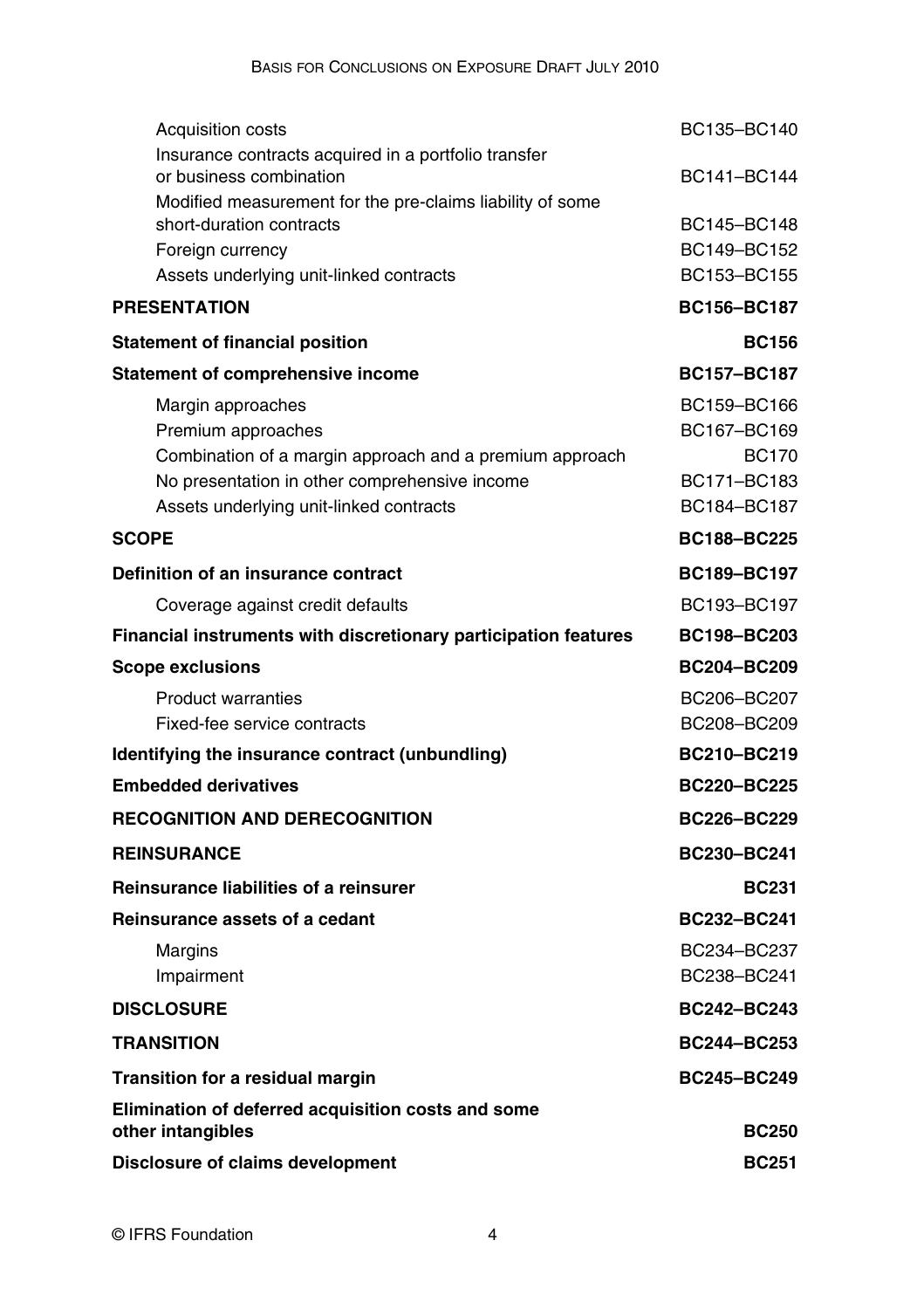| <b>First-time adopters of IFRSs</b>      | <b>BC252</b>       |
|------------------------------------------|--------------------|
| <b>Redesignation of financial assets</b> | <b>BC253</b>       |
| <b>EFFECTIVE DATE AND EARLY ADOPTION</b> | <b>BC254-BC257</b> |
| <b>BENEFITS AND COSTS</b>                | <b>BC258-BC263</b> |
| <b>APPENDIX:</b>                         |                    |

**Differences between the proposals in the exposure draft and the FASB's approach**

**ALTERNATIVE VIEWS**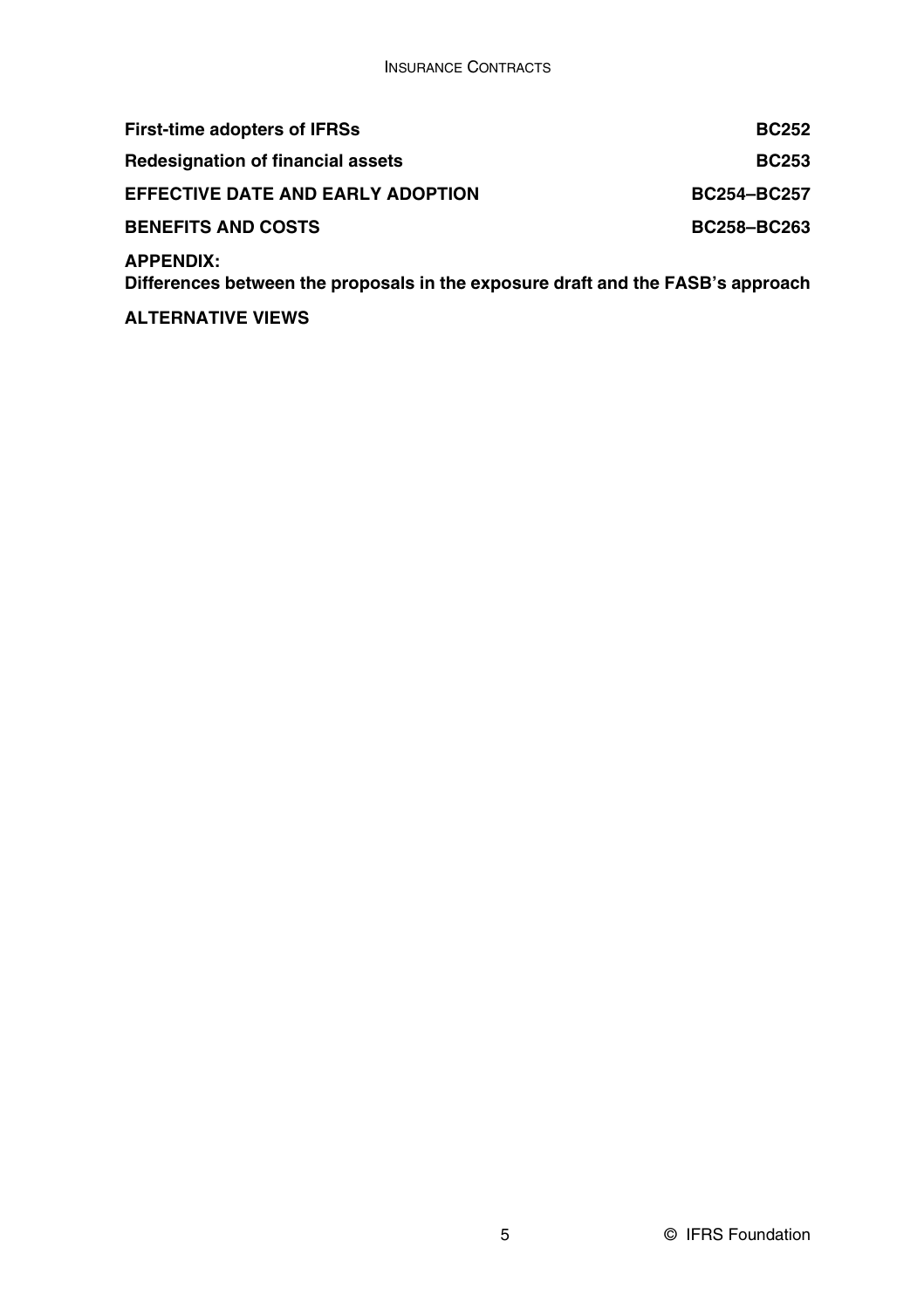## **Basis for Conclusions on the exposure draft** *Insurance Contracts*

*This Basis for Conclusions accompanies, but is not part of, the draft IFRS.*

## **Introduction**

- BC1 The International Accounting Standards Board developed the exposure draft *Insurance Contracts* after analysing responses to the proposals in its discussion paper *Preliminary Views on Insurance Contracts* (published in May 2007). The exposure draft is part of phase II of the Board's project on accounting for insurance contracts.
- BC2 This Basis for Conclusions summarises the Board's considerations in reaching the conclusions in the exposure draft. Individual Board members gave greater weight to some factors than to others.

## **Background**

## **The Board's project on insurance contracts**

- BC3 The Board's predecessor organisation, the International Accounting Standards Committee, began a project on insurance contracts in 1997. The Board was constituted in 2001 and included that project in its initial work plan. Because it was not feasible to complete the project in time for the many insurers that would adopt International Financial Reporting Standards (IFRSs) in 2005, the Board split the project into two phases.
- BC4 The Board completed phase I in 2004 by issuing IFRS 4 *Insurance Contracts*, which:
	- (a) made limited improvements to accounting practices for insurance contracts.
	- (b) permitted a wide variety of accounting practices for insurance contracts to continue, thus avoiding major changes that phase II might reverse.
	- (c) required an insurer to disclose information about insurance contracts.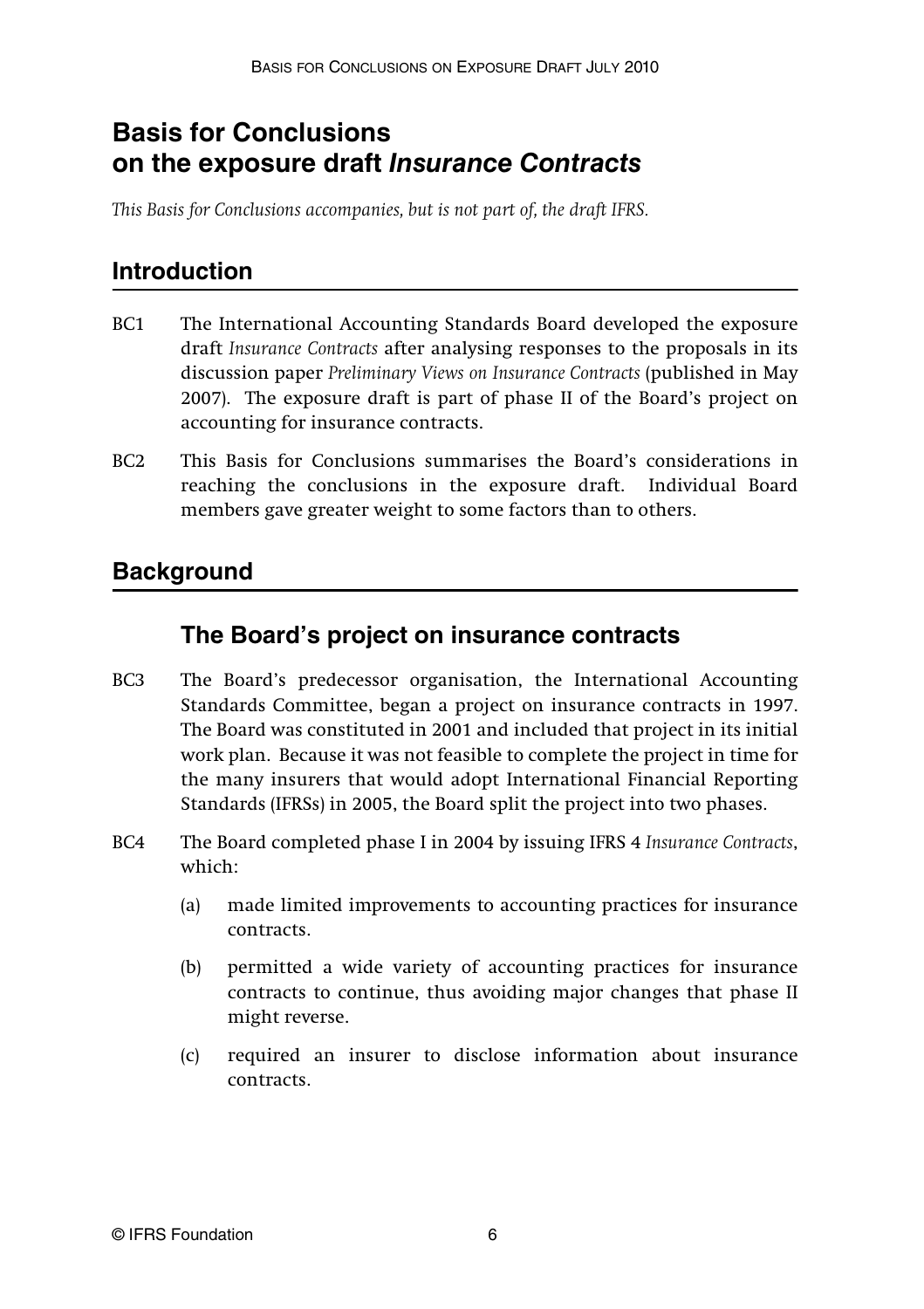- BC5 The Board aims to complete phase II of the insurance contracts project by issuing an IFRS based on the proposals in the exposure draft. The objective of phase II is to develop a high quality standard addressing the recognition, measurement, presentation and disclosure requirements for insurance contracts. The Board believes that IFRS 4 cannot remain in place indefinitely because it permits diversity in practice, including many practices that do not provide users of financial statements with information that is relevant and representationally faithful. In particular, existing practice has the following flaws:
	- (a) Some practices have developed in a piecemeal fashion over many years and do not provide a coherent framework for dealing with more complex contracts (such as multi-line or stop-loss contracts) or resolving emerging issues with new types of insurance contract.
	- (b) Accounting methods have sometimes been tailored more to meeting the needs of insurance regulators than to meeting the sometimes different needs of investors and other capital providers.
	- (c) Some practices used by insurers differ from those used by other entities, particularly other financial institutions, such as banks and fund managers, but there is not a sound reason for all those differences. These differences impede comparisons between insurers and other financial institutions. They can also mean that financial conglomerates produce financial statements that are internally inconsistent.
- BC6 In May 2007 the Board published a discussion paper setting out its preliminary views on the main components of an accounting model for an insurer's rights and obligations (ie assets and liabilities) arising from an insurance contract. The Board received 162 comment letters in response. Most respondents said that a new IFRS for insurance contracts was needed urgently and agreed with the Board that the measurement of an insurance contract should take into account three building blocks: estimates of future cash flows, the effect of the time value of money and a risk adjustment. However, virtually all respondents had significant concerns about particular aspects of those building blocks. Feedback on the discussion paper's proposals is discussed in paragraphs BC45–BC50.
- BC7 After publishing the discussion paper, the Board continued to consult the Insurance Working Group, a group of senior financial executives of insurers, analysts, actuaries, auditors and regulators that was established in 2004. In addition, in 2009 the Board conducted field tests to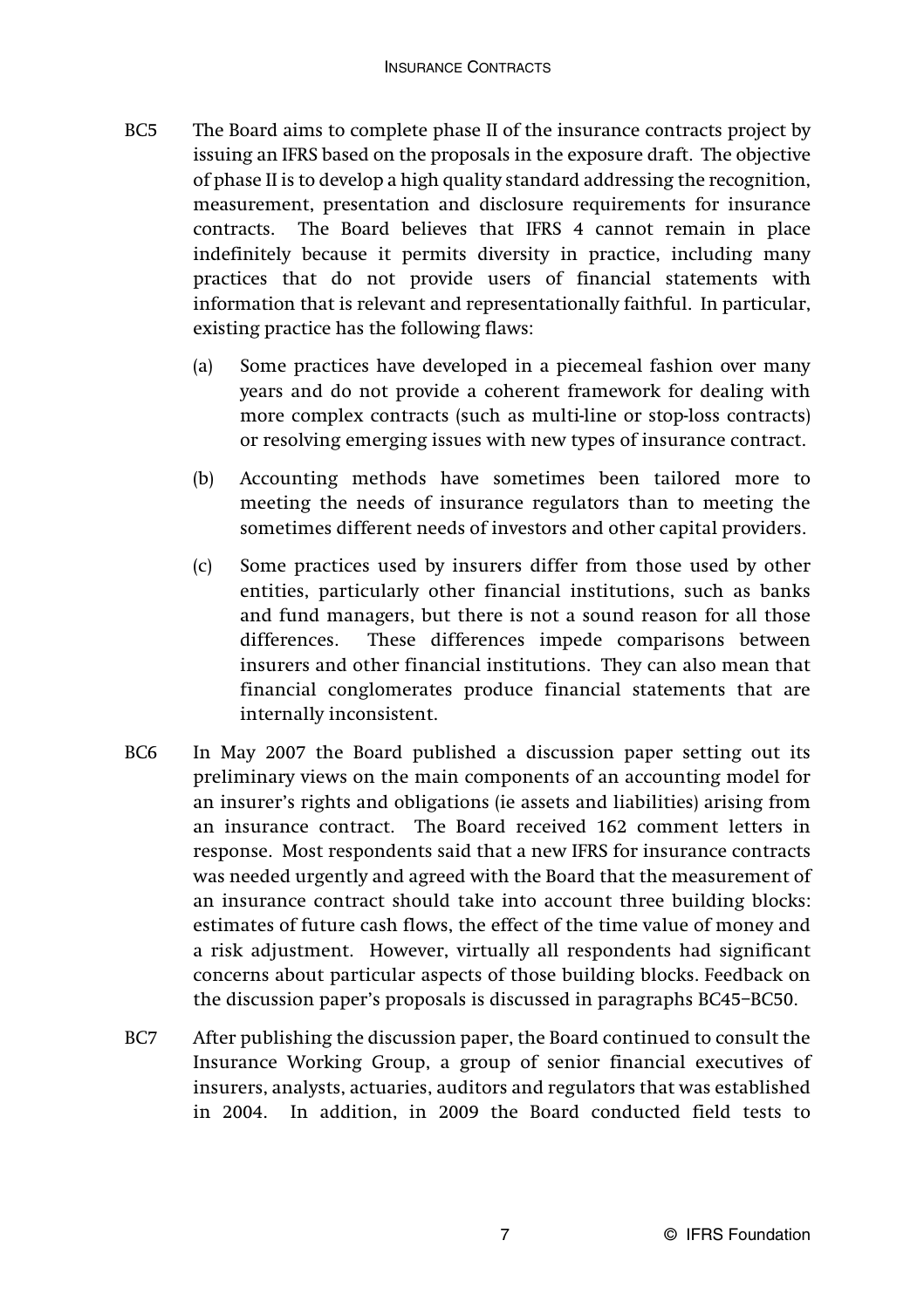understand better some aspects of the practical application of the proposed insurance model. Sixteen insurers, based in Asian, Australian, European and North American markets and with life, non-life and reinsurance businesses, participated.

## **FASB views on insurance contracts**

- BC8 In August 2007 the US Financial Accounting Standards Board (FASB) issued to its constituents an Invitation to Comment *An FASB Proposal: Accounting for Insurance Contracts by Insurers and Policyholders*, which included the IASB discussion paper. The FASB received 44 comment letters in response. In October 2008 the FASB decided to participate in the project jointly with the IASB. However, this project is not part of the Memorandum of Understanding agreed with the FASB, which has the aim of achieving improvements in accounting standards and increasing the convergence of IFRSs and US generally accepted accounting principles (GAAP).
- BC9 After the FASB joined the project, most of the Board's discussions on the insurance contracts model were held jointly with the FASB and many of the decisions on the features of the model were made jointly with the FASB. However, the Board is publishing its exposure draft on insurance contracts separately from the FASB. The FASB plans to publish a discussion paper to seek additional input from constituents. That discussion paper would present the IASB's proposals, the FASB's tentative decisions, and a comparison of each of those models with existing US generally accepted accounting principles (GAAP).
- BC10 This Basis for Conclusions identifies the few areas in which the IASB and the FASB reached different views on particular aspects of the insurance accounting model. Differences between the IASB's decisions and those of the FASB are summarised in the Appendix.

## **The proposals in the exposure draft**

- BC11 The exposure draft proposes a comprehensive measurement approach for all types of insurance contracts, although a modified version of that approach would apply for some short-duration contracts. That comprehensive measurement approach:
	- (a) would measure an insurance contract using a current assessment of the amount, timing and uncertainty of the future cash flows that the insurer expects the contract to generate as it fulfils the contract (paragraphs BC14–BC155).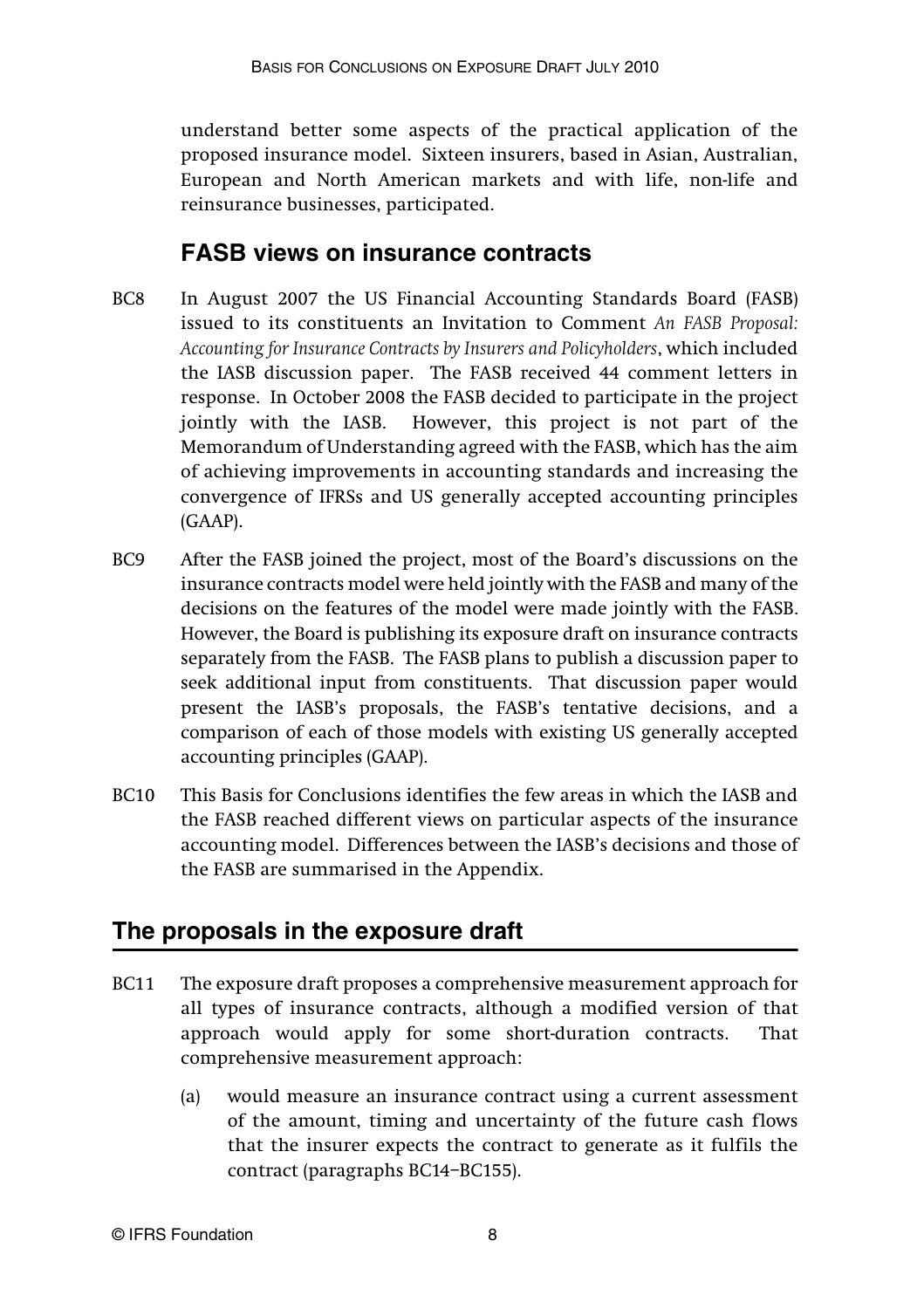- (b) would provide information about the main drivers of insurance contract profitability in the current period (paragraphs BC156–BC187).
- BC12 This Basis for Conclusions first discusses the Board's proposals on how an insurer measures and presents insurance contracts in its financial statements. It then discusses how those conclusions helped shape the other proposals in the exposure draft:
	- (a) scope (paragraphs BC189–BC225). The draft IFRS would apply to insurance contracts as defined in the draft IFRS (ie life and non-life, direct insurance and reinsurance), in both the pre-claims period (the coverage period when the insurer is standing ready to meet valid claims) and the claims handling period (when the insured events have occurred but the ultimate payment is uncertain). The draft IFRS would also apply when an issuer of a financial instrument with a discretionary participation feature accounts for such an instrument.
	- (b) recognition and derecognition (paragraphs BC226–BC229). The draft IFRS proposes that an insurer should recognise an insurance contract when it becomes party to the contract and derecognise it when the liability has been extinguished.
	- (c) reinsurance (paragraphs BC230–BC241). The draft IFRS proposes that the same model applies to reinsurance and to direct insurance.
	- (d) disclosures (paragraphs BC242–BC253).
	- (e) transition, effective date and early adoption (paragraphs BC254–BC257).
- BC13 Finally, this Basis for Conclusions describes the Board's assessment of the benefits and costs of implementing the draft IFRS (paragraphs BC258– BC263).

## **Measurement (paragraphs 16**–**66)**

## **The need to revise the measurement model**

- BC14 Insurance contracts create a bundle of rights and obligations that generate a package of cash inflows and cash outflows, including:
	- (a) premiums received from the customer.
	- (b) benefits paid to policyholders to satisfy valid claims.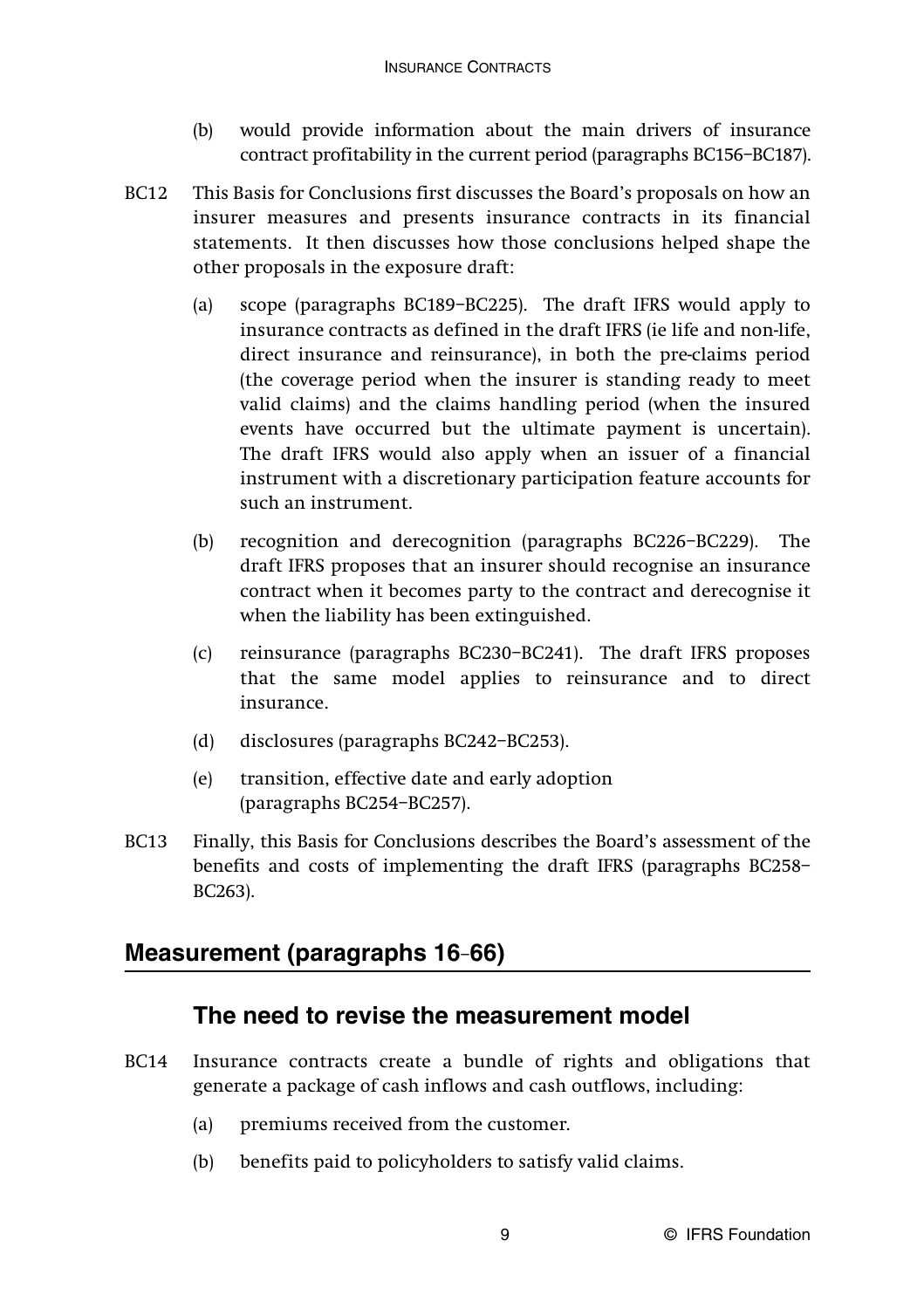- (c) costs of investigating whether claims are valid and of settling those claims (claims handling costs).
- (d) costs of servicing contracts during their life.
- (e) additional payments to holders of participating insurance contracts (eg dividends and bonuses).
- (f) interest credits to holders of account-driven contracts, such as the contracts known in some countries as universal life contracts.
- (g) payments resulting from the options, guarantees and other derivatives embedded in many insurance contracts.
- BC15 The simplest insurance contracts, for example many non-life insurance contracts, provide only insurance coverage. However, many other insurance contracts blend together several types of cash flows arising from various components that would, if issued as free-standing contracts, be subject to a variety of accounting treatments. Those components include:
	- (a) pure insurance, as noted above.
	- (b) pure deposits, for example financial instruments whereby an entity receives a fixed sum and undertakes to repay that sum with fixed interest on a fixed date.
	- (c) financial derivatives, for example interest rate options or options linked to an equity index.
	- (d) non-insurance services, such as pension administration, asset management or custody services, for example of mutual fund assets.
- BC16 Examples of contracts that contain such components are:
	- (a) life insurance contracts with significant deposit elements.
	- (b) unit-linked contracts (known in some countries as variable contracts) with guarantees of minimum returns in specified circumstances, such as on death, maturity, surrender or annuitisation.
	- (c) participating contracts that provide insurance coverage and an investment return, supplemented by guarantees of a minimum investment return in specified circumstances.
	- (d) life insurance contracts with surrender options, conversion options, options to cease or suspend payment, or options to reduce or extend coverage.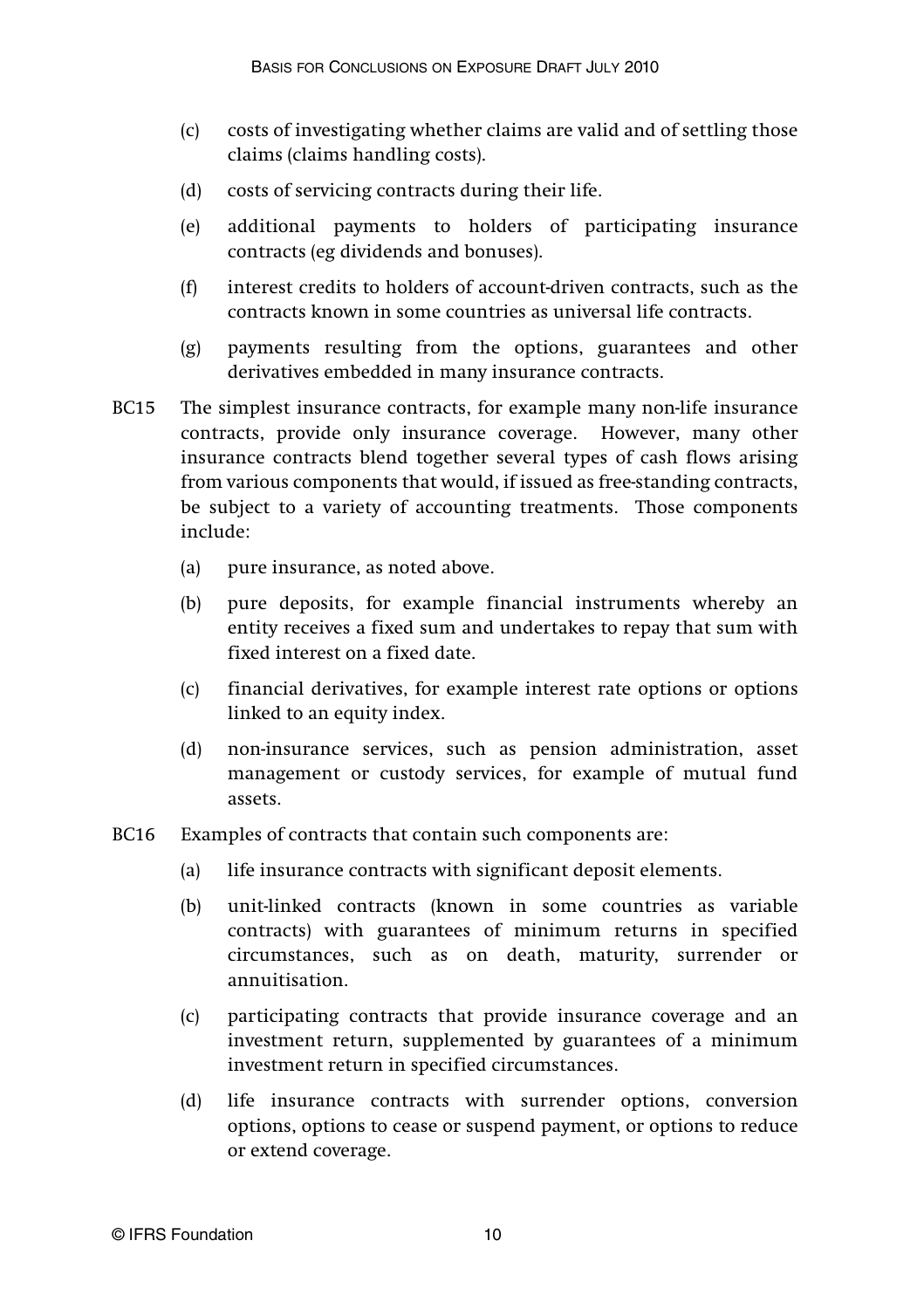- BC17 The Board considered the following approaches to developing an accounting model for insurance contracts:
	- (a) applying generally applicable IFRSs to insurance contracts (paragraphs BC18–BC35).
	- (b) selecting an existing model for accounting for insurance contracts, such as existing US GAAP (paragraphs BC36–BC38).
	- (c) developing a new accounting model appropriate to insurance contracts (paragraphs BC39–BC44).

## **Applying generally applicable IFRSs**

- BC18 Insurance contracts are excluded from the scope of many current or proposed generic standards that might otherwise apply to such contracts, including standards on:
	- (a) Revenue recognition (see exposure draft *Revenue from Contracts with Customers*, published in June 2010).
	- (b) Liabilities (see IAS 37 *Provisions, Contingent Liabilities and Contingent Assets*, see also the related exposure draft *Measurement of Liabilities in IAS 37*, published in January 2010).
	- (c) Financial instruments (see IAS 39 *Financial Instruments: Recognition and Measurement*, IFRS 9 *Financial Instruments*, IAS 32 *Financial Instruments: Presentation* and IFRS 7 *Financial Instruments: Disclosure*. See also the related exposure drafts proposing amendments to those IFRSs, such as the exposure draft *Fair Value Option for Financial Liabilities*, published in May 2010).
- BC19 Broadly speaking, bringing insurance contracts within the scope of those standards would have the following consequences:
	- (a) An insurer would identify service elements and deposit elements within each premium.
	- (b) For the service element, the insurer would account for the premium as proposed in the exposure draft *Revenue from Contracts with Customers* (see paragraphs BC20–BC32). The insurer would account for the claims liability in accordance with IAS 37 (see paragraph BC33).
	- (c) The insurer would apply the financial instruments standards to the deposit element.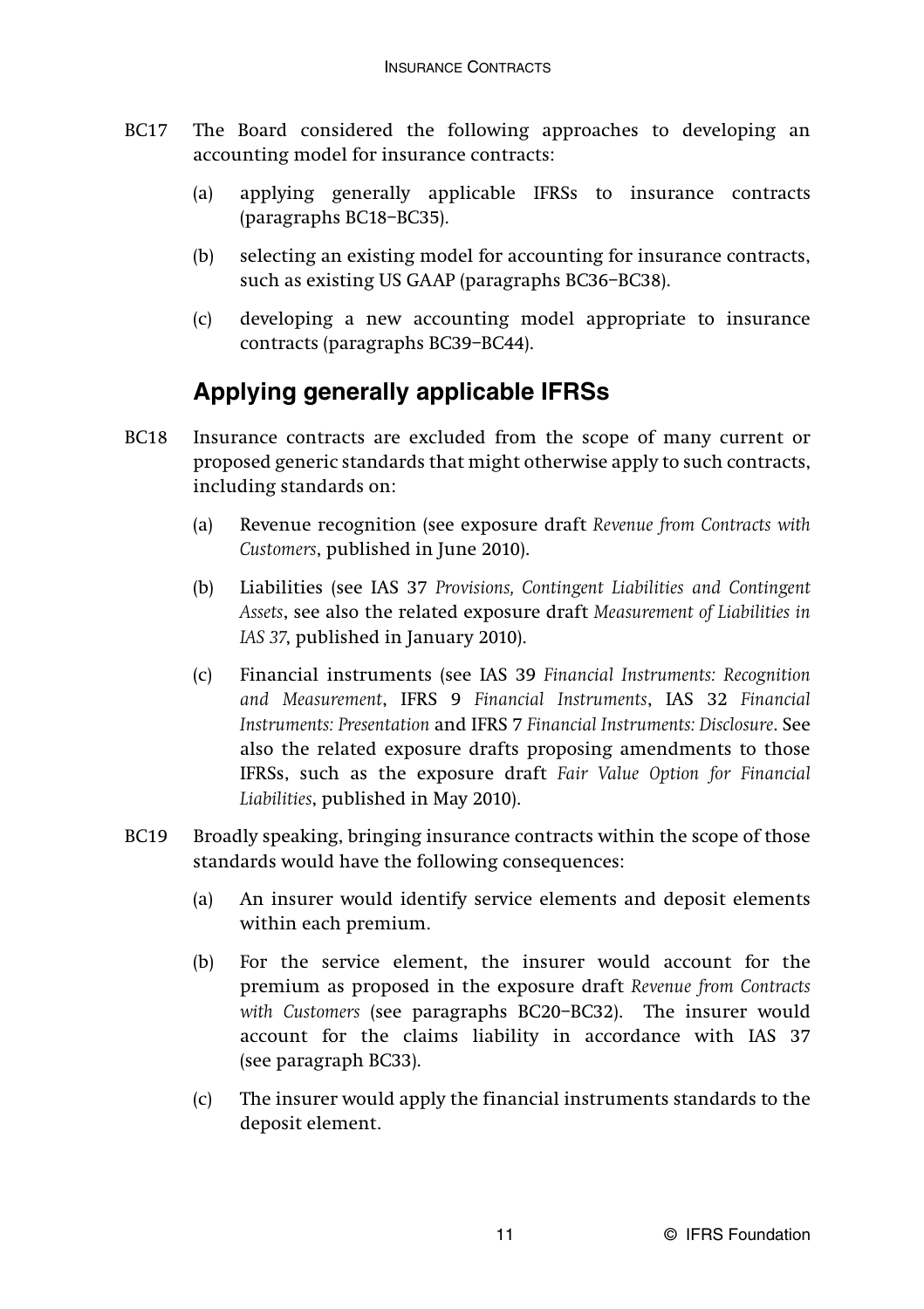#### **Revenue recognition**

- BC20 If an insurer applied the proposals in the exposure draft *Revenue from Contracts with Customers* ('the proposed revenue recognition model'), to the service elements of the premium, the insurer would:
	- (a) identify the separate performance obligations in the contract, and allocate the revenue element across those performance obligations to determine the transaction price for each performance obligation.
	- (b) measure those performance obligations that remain unsatisfied at the amount of transaction price that is allocated to those performance obligations.
	- (c) recognise an additional liability if a performance obligation is onerous.
	- (d) recognise revenue as the insurer satisfies a performance obligation by providing insurance coverage. Typically, revenue would be recognised continuously over the coverage period.
	- (e) recognise a claims liability when a claim is incurred.
- BC21 It would not be difficult to apply the revenue recognition model to some types of insurance contract, eg many short-duration contracts, and that model would provide useful information for users. Indeed, the result of applying the revenue recognition model to those contracts would be largely similar to the approach proposed in the draft IFRS on insurance contracts. Paragraphs BC145–BC148 explain this in more detail.
- BC22 However, for other types of insurance contract, it would be much more difficult to apply the revenue recognition model and the results would be of limited use to users. Examples of some of the problem areas are:
	- (a) stop-loss contracts and some contracts with significant deductibles.
	- (b) contracts for which the expected cost of an insured event is likely to fluctuate both up and down over time (eg for some types of guarantee).
	- (c) contracts that implicitly provide protection against a decline in insurability.
	- (d) annuities.
	- (e) investment management services in participating insurance contracts.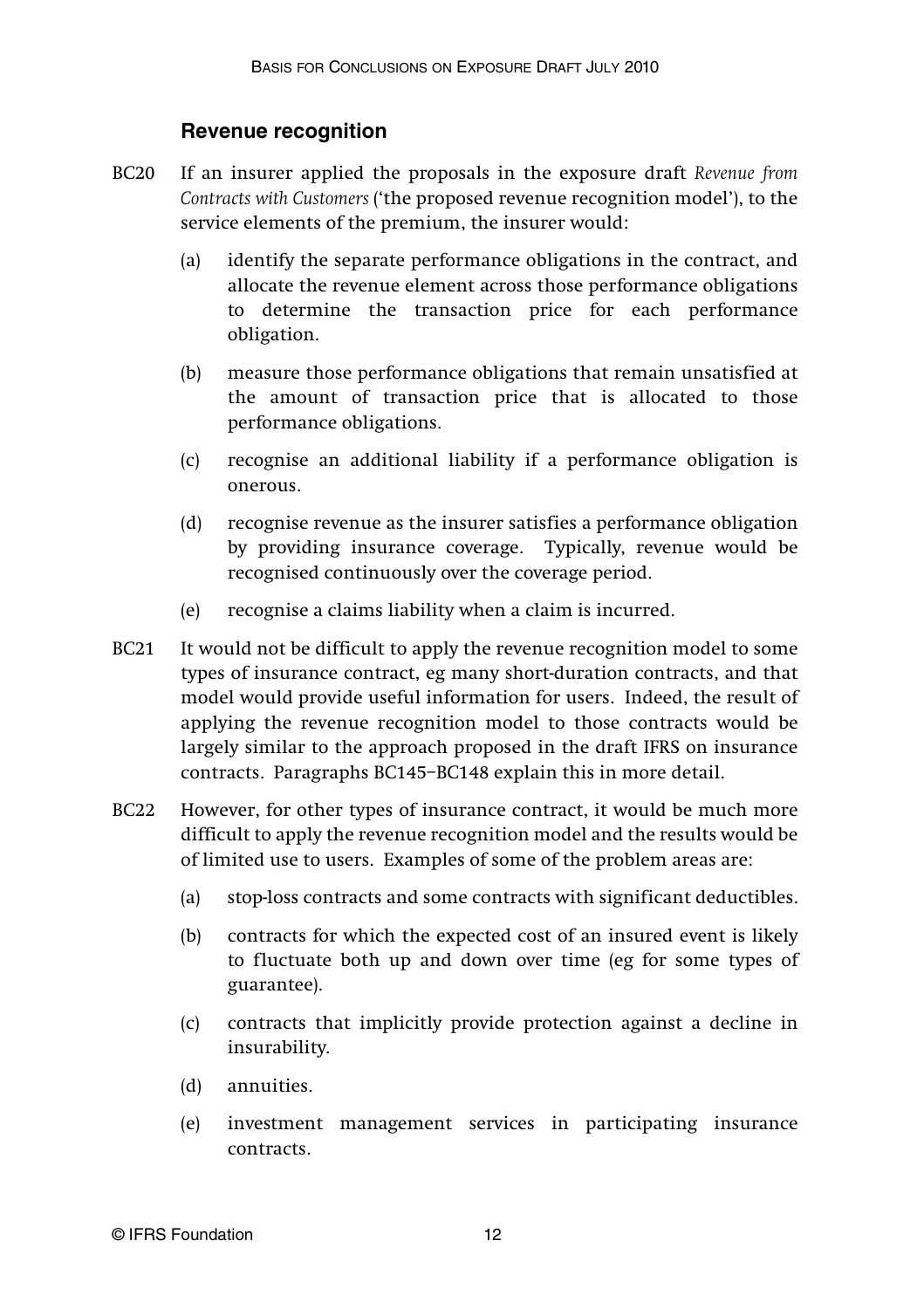- BC23 The following example illustrates the problem with applying the proposed revenue recognition model to stop-loss contracts and to contracts with deductibles. Suppose a stop-loss contract covers 90 per cent of aggregate losses during 2010 that exceed CU10 million,\* up to a maximum payment of CU9 million (ie 90 per cent of aggregate losses in the layer between CU10 million and CU20 million). The premium is, say, CU1.2 million. Consider now the position at 30 June 2010. Suppose that aggregate losses for the first six months are CU5 million, and aggregate losses for the rest of the year might be less than CU5 million (probability 60 per cent), between CU5 million and CU15 million (total probability 35 per cent, with all amounts within that range equally likely) or CU15 million or more (probability 5 per cent). To apply the revenue recognition model to this contract, it would be necessary to answer the following questions:
	- (a) To what extent has the insurer satisfied its performance obligation at 30 June 2010? How much revenue should the insurer recognise at that date as a result?
	- (b) How much, if any, should the insurer recognise as a claims liability at 30 June 2010? At that date it does not yet know whether it will be required to pay any claims at all for the year, but it could have to pay as much as CU9 million for the year as a whole, and the expected value of its payments for the whole year is CU2,025,000. $^\dagger$
- BC24 Applying the model proposed in the draft IFRS, the insurer does not need to identify an amount of revenue attributable to the coverage for the six months to 30 June 2010, or to identify an amount of 'incurred' losses at that date. It simply measures the contract as the sum of the expected present value of the remaining cash flows (the present value of CU2,025,000) plus a risk adjustment plus the remaining amount of the residual margin identified at inception.
- BC25 The revenue recognition model is also not particularly well suited to contracts for which the risk is likely to fluctuate both up and down over time (eg for some types of guarantee). Suppose an equity-linked life insurance contract provides a death benefit equal to the higher of (a) the account value and (b) 100 per cent of the amount invested. Thus, the insurer bears the risk that the policyholder may die at a time when the

In this Basis for Conclusions monetary amounts are denominated in 'currency units  $(CU)$ '.

<sup>†</sup> There is a 35% probability that the insurer will pay CU4,500,000 and a 5% probability that it will pay 9,000,000. Thus, the expected value of losses for the whole year =  $(35\% \times$  $4,500,000$  +  $(5\% \times 9,000,000)$  = CU2,025,000.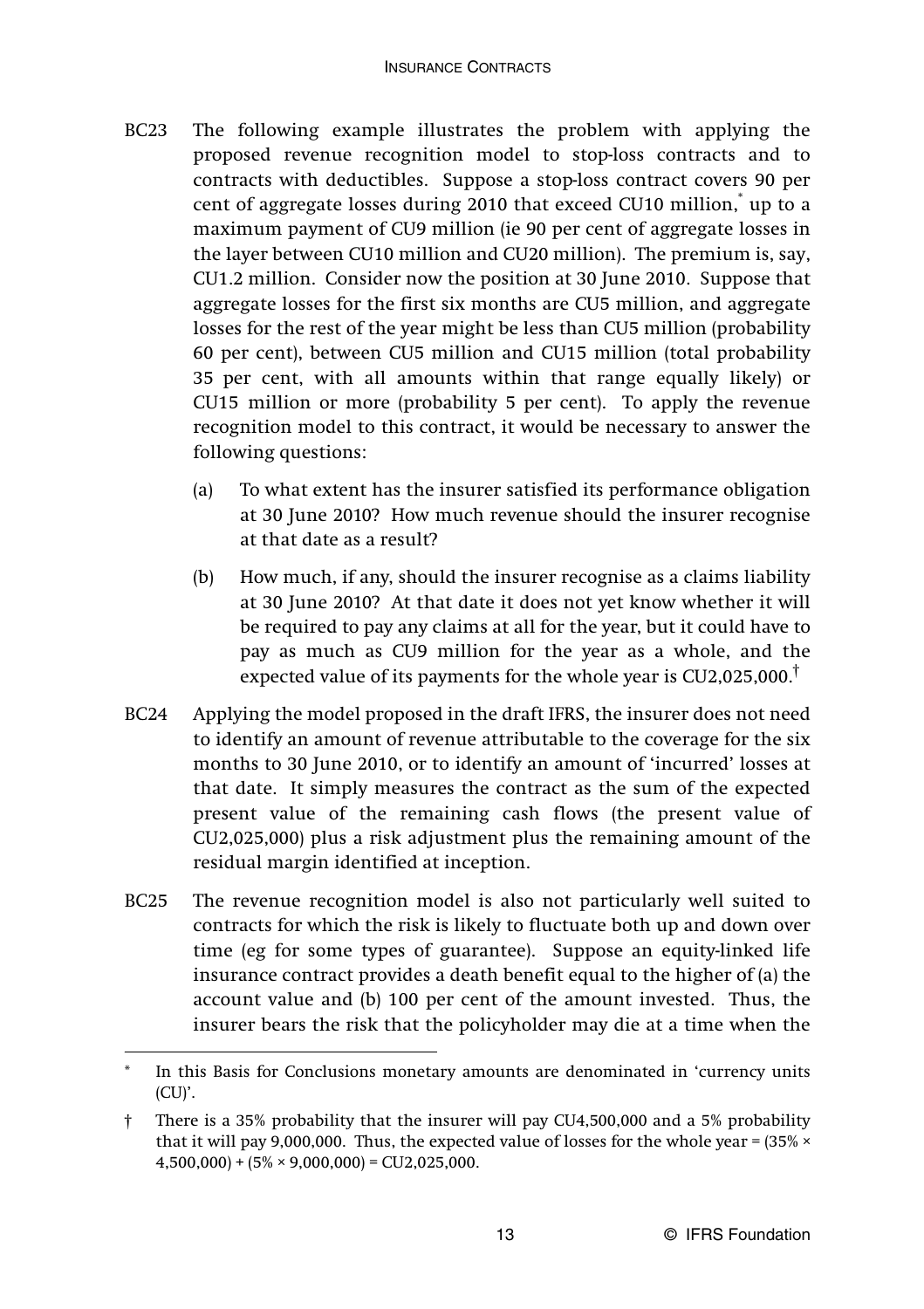account value is less than the amount invested. For bearing this risk, the insurer charges an explicit or implicit additional premium of CU1,000. Halfway through the life of the contract, what part of the insurer's performance obligation has it satisfied if the account value stands at (a) 130 per cent of the amount invested? (b) 100 per cent of the amount invested? (c) 70 per cent of the amount invested? What if the account value goes down to 70 per cent of the amount invested and then goes back up to 100 per cent? The revenue recognition model does not provide ready answers to these questions.

- BC26 Many life insurance contracts pose another difficulty for the revenue recognition model. Consider a 20-year life insurance contract with monthly fixed level premiums, with the insurer having no ability to reprice the contract during its term. The premium paid for each month provides the policyholder with two benefits:
	- (a) coverage against death during that month.
	- (b) coverage against the possibility of a decline in insurability, or even against becoming uninsurable, in the event of bad health.
- BC27 In principle, the revenue recognition model would require the insurer to estimate at inception the stand-alone selling price for each month of coverage, or find some reasonable approximation that would allocate the total premium in a reasonable way across each month of coverage. Moreover, for the coverage for, say, the  $70<sup>th</sup>$  month of cover, the revenue recognition model would require the insurer, at least in principle, to estimate the stand-alone selling price at inception for that month's coverage. Estimating that price is likely to be difficult because insurers do not generally sell such forward coverage separately. The pricing of such forward cover would need to consider how the characteristics of a portfolio might change between inception and the  $70<sup>th</sup>$  month for example, because of adverse selection (ie the fact that the policyholders with different characteristics are likely to exercise lapse or other options in different ways, leading to an increasing concentration of policyholders who present above-average levels of risk).
- BC28 A life-contingent annuity can be viewed as a series of pure endowments. A pure endowment is a contract that pays a specified benefit if the policyholder is alive on a specified date. Each of those pure endowments obliges the insurer to stand ready to pay out the specified benefit if the policyholder survives to the specified date. Thus, for annuities, the revenue recognition model would, in principle, require the insurer to allocate the total transaction price across each pure endowment contained in the contract. Assuming the annuity requires monthly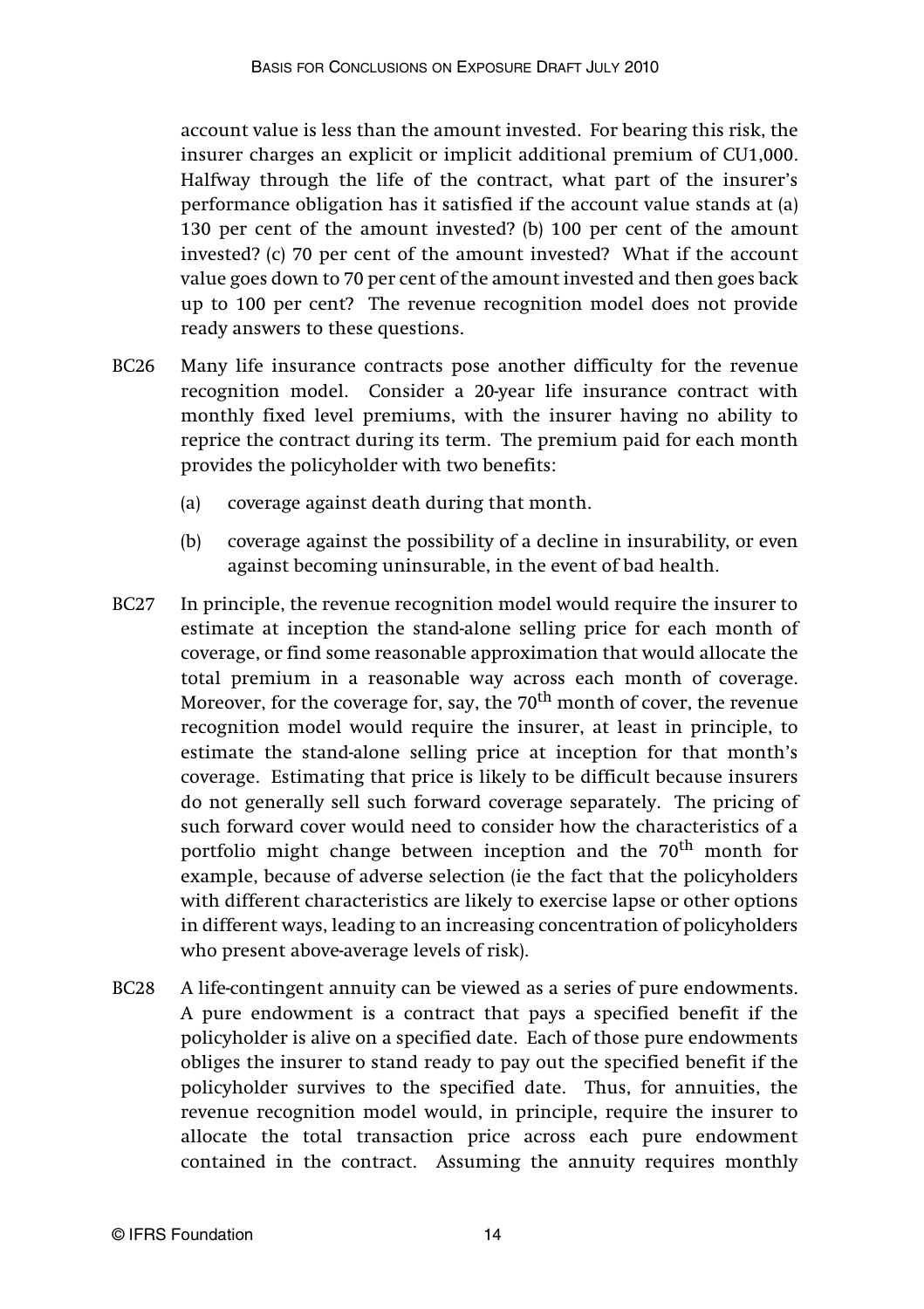payments, the insurer would recognise each month as revenue the portion of the transaction price allocated to the obligation maturing in that month. Furthermore, for policyholders who die during the month, the insurer no longer has any performance obligations to them and so would recognise the remaining transaction price as revenue during that month. And if the policyholders are expected to live longer than previously expected, the insurer would need to reallocate transaction price across performance obligations accordingly. The resulting model is not likely to provide useful information to users and it is likely to be complex to implement.

- BC29 For some participating insurance contracts, the insurer provides investment management services and provides a guarantee of minimum investment returns, receiving in exchange a portion of the upside potential on the underlying assets. The revenue recognition model would require the insurer to identify and estimate the amount of consideration receivable from the policyholder (in the form of a portion of the upside potential) and allocate it across satisfied and unsatisfied performance obligations.
- BC30 A further problem arises because the revenue recognition model applies different approaches to contract rights and unsatisfied performance obligations, by measuring:
	- (a) the contract rights on an expected present value basis.
	- (b) the unsatisfied performance obligations at the amount of consideration allocated to those obligations, supplemented by an onerous contract test based on future cash flows.
- BC31 Applying different approaches to contract rights and performance obligations amounts to an implicit assumption that the contract generates two separate streams of cash flows that are independent of each other. However, that is not the case for many insurance contracts. As an example, consider a 20-year life insurance contract with monthly premiums. If the contract lapses because the policyholder does not pay the premium for month 60, the insurer will not pay death benefits if the policyholder dies in month 61 or after. Similarly, if the policyholder dies in month 35, the insurer will not receive premiums for month 36 or after. Accounting for the inflows separately from the outflows would not represent their nature faithfully because it would imply that the inflows and outflows do not affect each other. In contrast, the approach proposed in the draft IFRS treats all inflows and outflows in the same manner.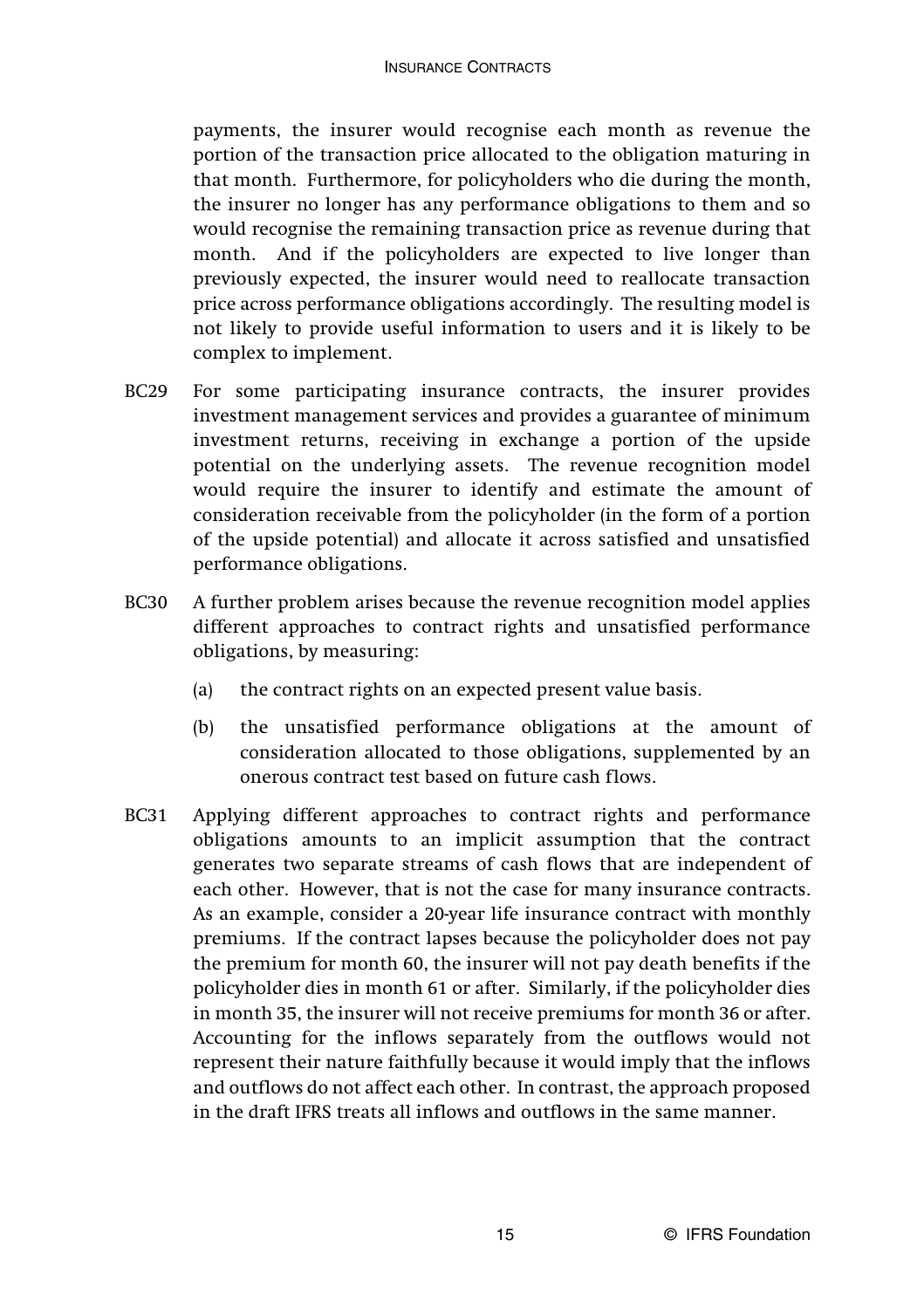BC32 In summary, applying the revenue recognition model would be relatively easy for some insurance contracts (eg many short-duration contracts) and would provide relevant information for users, but would be complex and produce information of limited relevance for other types of insurance contracts. In contrast, the model proposed in the draft IFRS would provide useful information for all types of insurance contract.

#### **Applying IAS 37 to the claims liability**

BC33 If an insurer were to apply IAS 37 to the claims liability, it would recognise a claims liability as insured events occur, and would measure that claims liability both initially and subsequently in accordance with IAS 37. That measurement would involve current estimates of cash flows and a current market-based discount rate reflecting the risks specific to the liability. In January 2010, the exposure draft *Measurement of Liabilities in IAS 37* elaborated on those requirements by proposing that the measurement should be the amount the entity would rationally pay to be relieved of the obligation. That exposure draft also included more explicit proposals on the inclusion of a risk adjustment and on the inclusion of a margin broadly corresponding to the service margin proposed in the discussion paper on insurance contracts.

#### **Treating deposit elements as financial liabilities**

- BC34 If an insurer accounted for the deposit elements of an insurance contract in the same way as other financial liabilities, the insurer would:
	- (a) measure the deposit elements at fair value through profit or loss or at amortised cost (as applicable).
	- (b) measure the deposit elements so that the fair value of the deposit element would be no less than the amount payable on demand, discounted from the first date that the payment could be required (the 'deposit floor', discussed in paragraphs BC65 and BC66).
	- (c) account separately for embedded options and guarantees when so required by financial instruments standards (see paragraphs BC76–BC82).
	- (d) recognise acquisition costs as an expense when incurred, with no corresponding gain at inception. Under IAS 39, if the deposit element is measured at amortised cost, incremental transaction costs relating to the deposit element would reduce the initial carrying amount of that liability.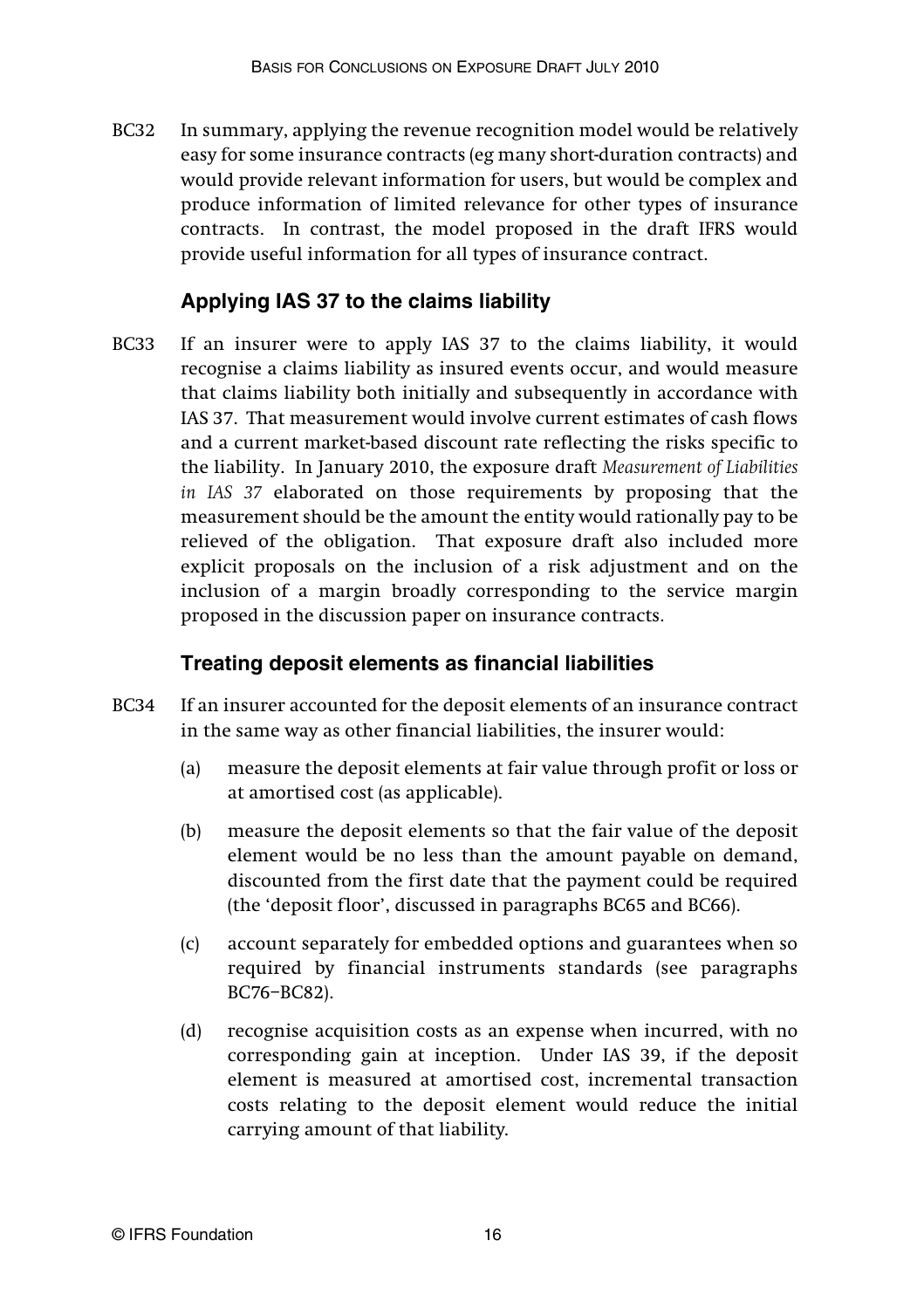BC35 Other reasons why the Board rejected the idea of simply bringing insurance contracts within the scope of generic standards are the difficulty, and possible arbitrariness, of identifying which deposits and which embedded derivatives should be accounted for separately and the complexity and lack of usefulness of applying different approaches to different components of complex contracts.

## **Selecting an existing model**

- BC36 Some respondents to the discussion paper (mainly from the US) suggested that the Board should develop an approach based on existing US GAAP for insurers. The Board rejected this approach because existing US GAAP for insurers is based on numerous standards developed at different times.
- BC37 The Board also decided that it would not be appropriate to account for insurance contracts using other existing accounting models because many such models:
	- (a) do not use current estimates of all cash flows.
	- (b) do not include an explicit risk margin.
	- (c) fail to reflect the time value or intrinsic value of some or all embedded options and guarantees, or they determine time value or intrinsic value in a way that is inconsistent with current market prices.
	- (d) capture both the intrinsic value and the time value of some, but not necessarily all, embedded options or guarantees by treating them as free-standing derivatives (an approach often described as 'bifurcation' or 'unbundling'). Paragraph BC41 describes why the Board does not think that such bifurcation approaches result in a faithful representation of the rights and obligations in an insurance contract.
	- (e) present an insurer's financial performance, particularly for life insurance, in a manner that is difficult for users to understand.
- BC38 Accordingly, the Board concluded that it should develop an accounting model specifically for insurance contracts.

### **A new accounting model for insurance contracts**

BC39 The draft IFRS proposes a new accounting model that reflects the Board's view that insurance contracts blend financial elements with service elements in various proportions, depending on the type of contract, and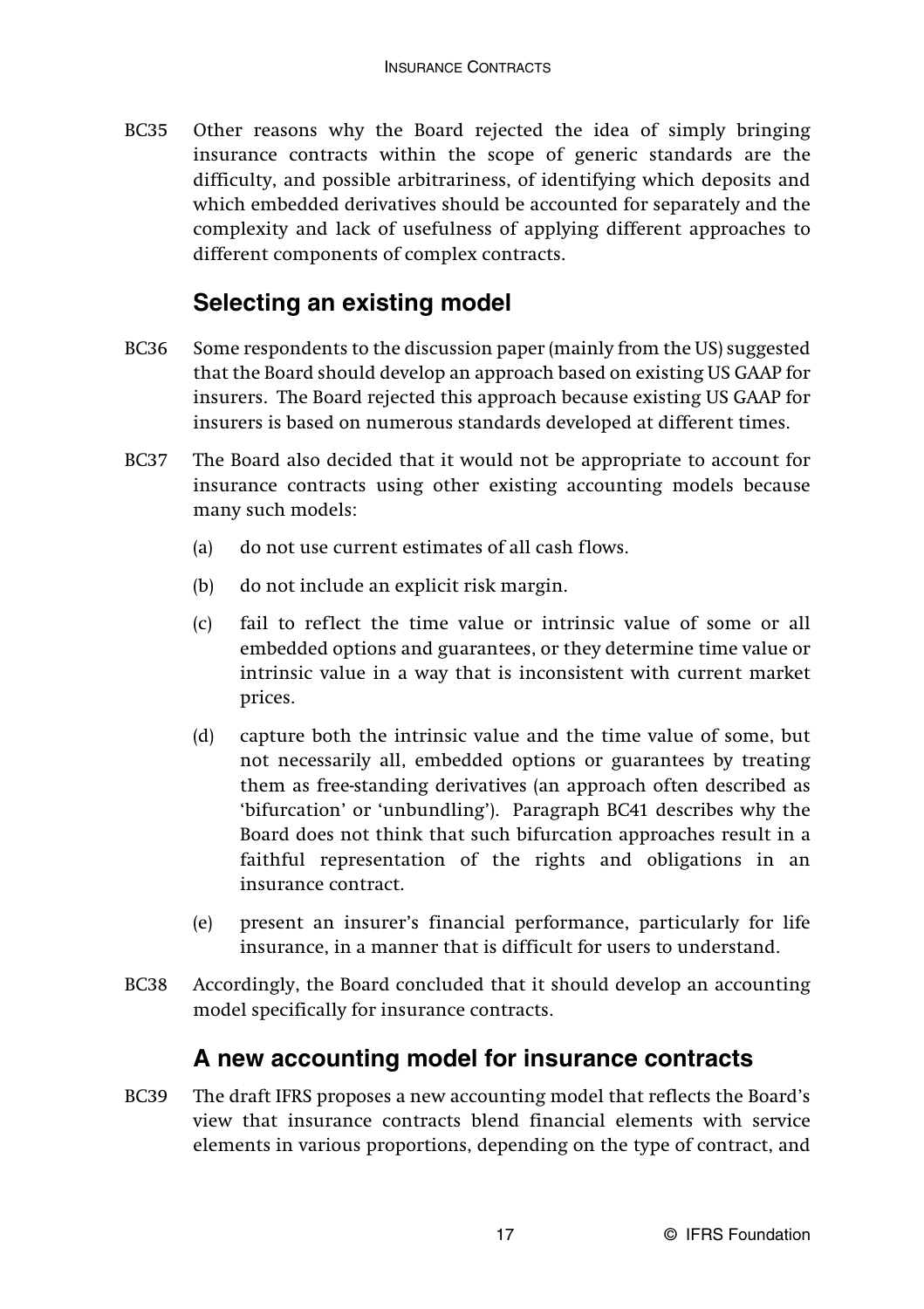that those elements combine to generate a package of cash inflows and cash outflows. The model comprises the following elements:

- (a) a direct measurement that incorporates the underlying cash flows at their expected present value and includes a risk adjustment. The draft IFRS uses the term 'present value of fulfilment cash flows' to refer to that measurement.
- (b) a residual margin that reports profitability of the contract over the coverage period. The residual margin is part of the consideration received or receivable from the policyholder and is determined at inception. The accounting for the residual margin is largely consistent with the proposed treatment of customer consideration in the exposure draft *Revenue from Contracts with Customers*.
- BC40 The Board rejected an approach in which the accounting for an insurance contract attempts to identify a predominant component, because this would probably create significant discontinuities between the accounting for similar contracts that lie on different sides of an arbitrary dividing line.
- BC41 The Board also rejected an approach that accounts separately for each component in the contract (a bifurcation approach). In the Board's view, bifurcation approaches do not faithfully represent the package of rights and obligations in an insurance contract for the following reasons:
	- (a) There is inherent arbitrariness in determining when a component should be bifurcated. This may result in separation of one component but not of another component that generates similar exposures. For example, a cedant may be required to bifurcate an embedded option or guarantee from a reinsurance asset, but not the same exposure in the underlying direct insurance contracts issued by the cedant.
	- (b) Bifurcation ignores interdependencies between components with the result that the sum of the values of the components does not equal the value of the entire contract, even at inception. Moreover, after inception, components may be measured on different measurement bases, causing even greater divergence between the sum of the carrying amounts of the components and the value of the contract as a whole. Furthermore, applying different accounting requirements to components can be complex and may not generate relevant or understandable information for users.
	- (c) If significant interdependencies are present, the embedded option or guarantee is itself likely to meet the definition of an insurance contract. In that case, the embedded option or guarantee is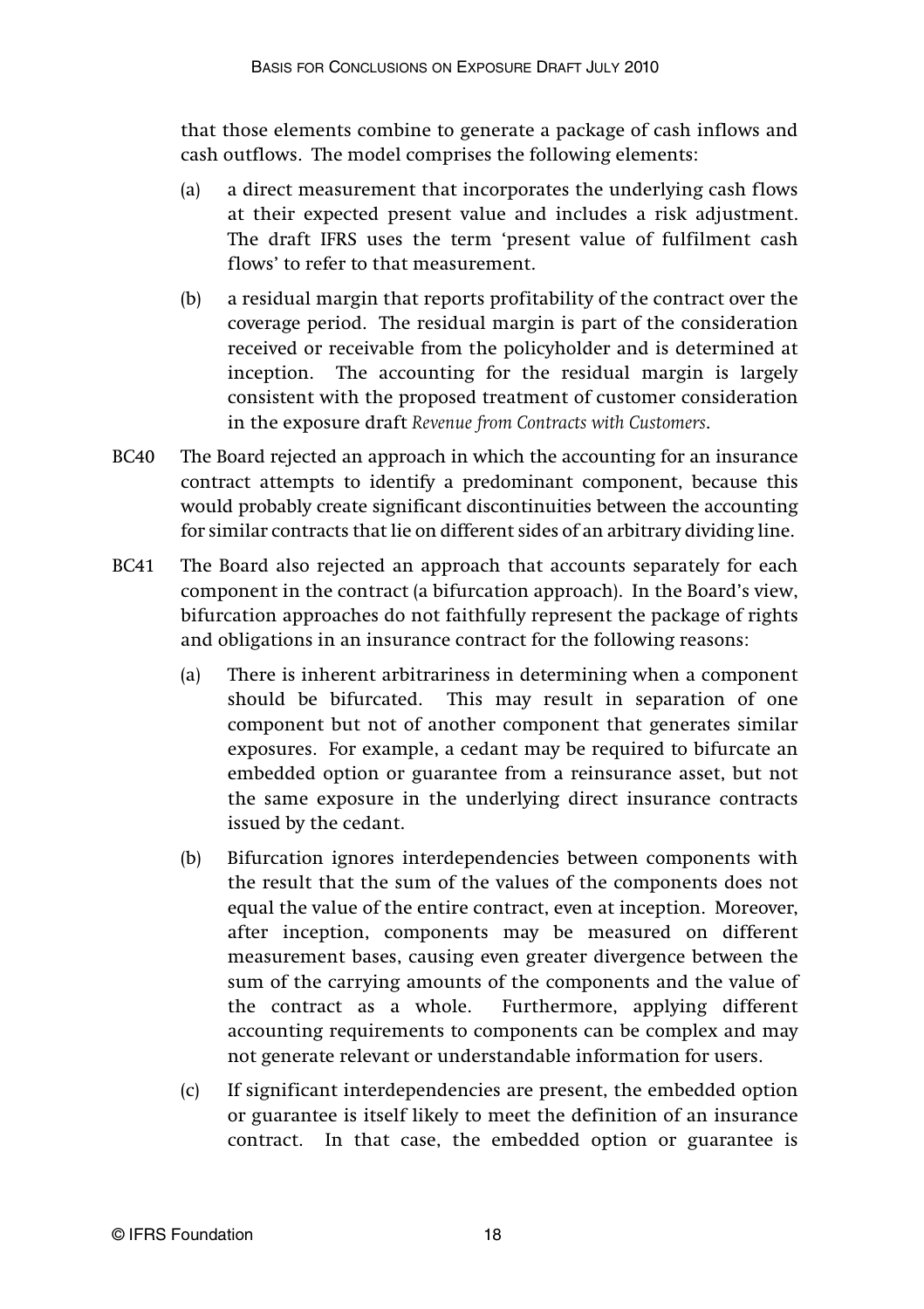unlikely to be bifurcated, even if similar risks arise from other embedded derivatives that do require bifurcation.

- BC42 Although the Board has rejected a bifurcation approach, the proposed accounting model would require components of an insurance contract to be separated (ie unbundled) if the cash flows attributable to the individual component can be identified separately. The draft IFRS specifies particular components of an insurance contract that should be unbundled. This is discussed in paragraphs BC210–BC219.
- BC43 In the Board's view, the main benefit of proposing a single method for all types of insurance contracts, including reinsurance contracts (with some modification for some short-duration contracts, as discussed in paragraphs BC145–BC148), rather than a patchwork of different approaches for different contract types and contract features, is that this would provide users with information prepared consistently for these various types. It would also limit the need for arbitrary rules on matters such as embedded derivatives and financial reinsurance. The model also provides a coherent framework to deal with more complex contracts (such as multi-year, multi-line or stop-loss contracts and contracts that contain embedded options and guarantees). This would enable emerging issues to be resolved within that framework rather than by developing specific responses to those issues that could result in the creation of unprincipled distinctions or arbitrary new rules. It would also reduce the need for the Board to respond to developments in practice by issuing frequent amendments to the IFRS.
- BC44 Furthermore, the Board believes that the particular model proposed in the draft IFRS would produce relevant information for users of an insurer's financial statements because it provides:
	- (a) more relevant information about the amount, timing and uncertainty of future cash flows that will arise as the insurer fulfils its existing insurance contracts.
	- (b) explicit and robust estimates of cash flows, using a consistent approach for all changes in estimates that is also consistent with the approach to estimating future cash flows for other financial and non-financial liabilities in IFRSs.
	- (c) information about risk, through the inclusion of an explicit risk adjustment. This would be relevant information for users because accepting and managing risk is the essence of insurance.
	- (d) consistent treatment of both the time value and intrinsic value of all options and guarantees embedded in insurance contracts.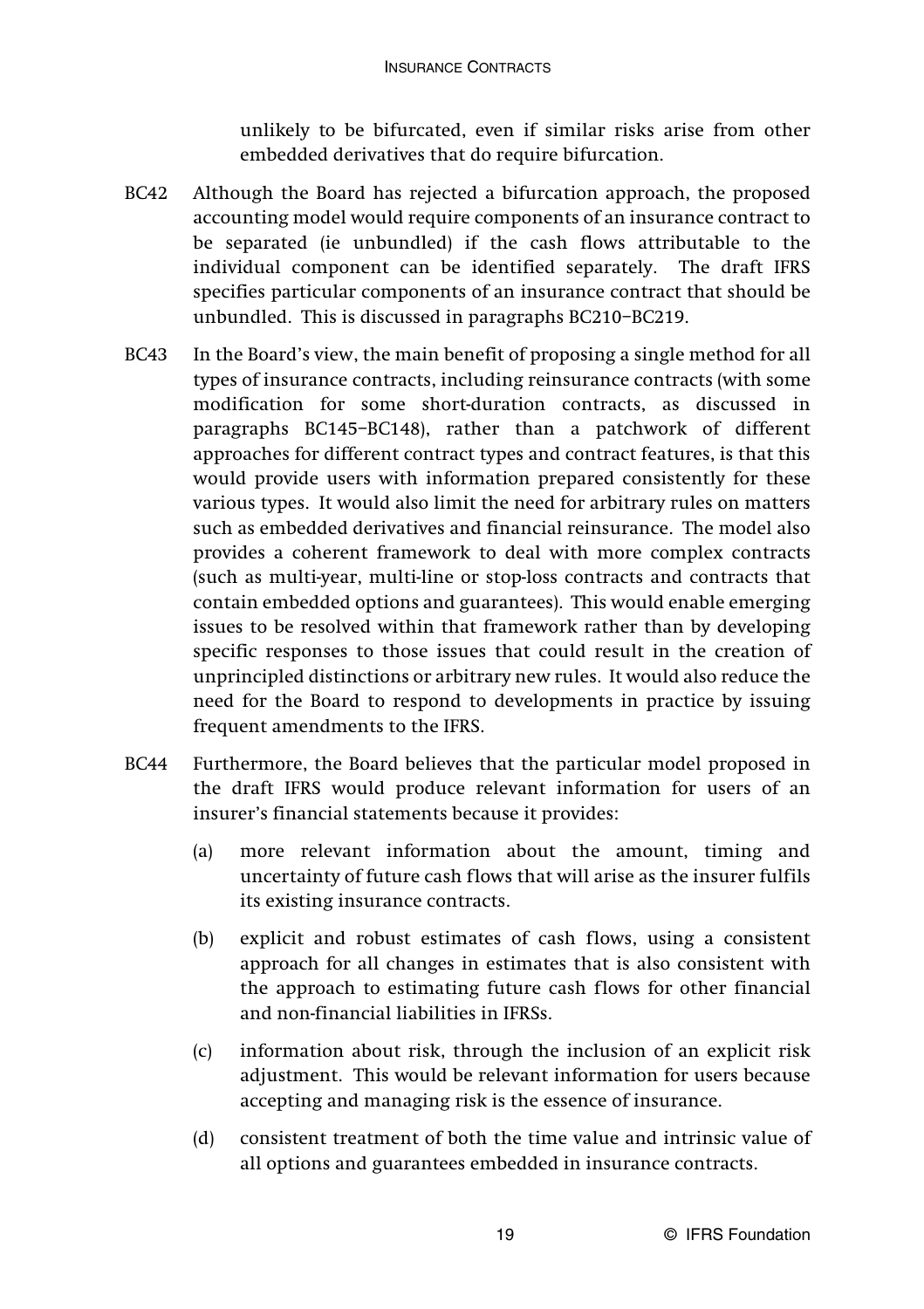- (e) clear reporting of economic mismatches that occur when insurance liabilities and related assets respond differently to the same changes in economic conditions.
- (f) a reduction in accounting mismatches that arises if changes in economic conditions affect assets and liabilities equally, but the accounting requirements do not adjust the carrying amounts of those assets and liabilities equally in response to those economic changes.
- (g) consistency with observable current market prices for financial market variables, such as interest rates and equity prices, to the extent that they are available.
- (h) a presentation approach that highlights the main drivers of an insurer's profitability during the period.
- (i) a clear and understandable approach for acquisition costs, by treating incremental acquisition costs as cash flows arising from the related insurance contract. Non-incremental acquisition costs would be recognised as an expense when incurred. (See paragraphs BC135–BC140.)

## **Development of the measurement approach**

- BC45 The draft IFRS proposes that an insurer should measure an insurance contract in a way that portrays a current assessment of the insurance contract, based on the present value of the fulfilment cash flows and a residual margin that reports profitability of the contract over the coverage period. This measurement approach is based on the building blocks approach proposed in the discussion paper. As discussed below, the Board has modified its previous proposals in the light of responses to the discussion paper and input provided by the Insurance Working Group and others.
- BC46 The discussion paper proposed that insurers should measure their insurance contracts at current exit value, representing the amount the insurer would expect to pay at the reporting date to transfer its remaining contractual rights and obligations immediately to another entity. The discussion paper proposed that an insurer should determine that amount using the following three building blocks:
	- (a) explicit, unbiased, market-consistent, probability-weighted and current estimates of the contractual cash flows.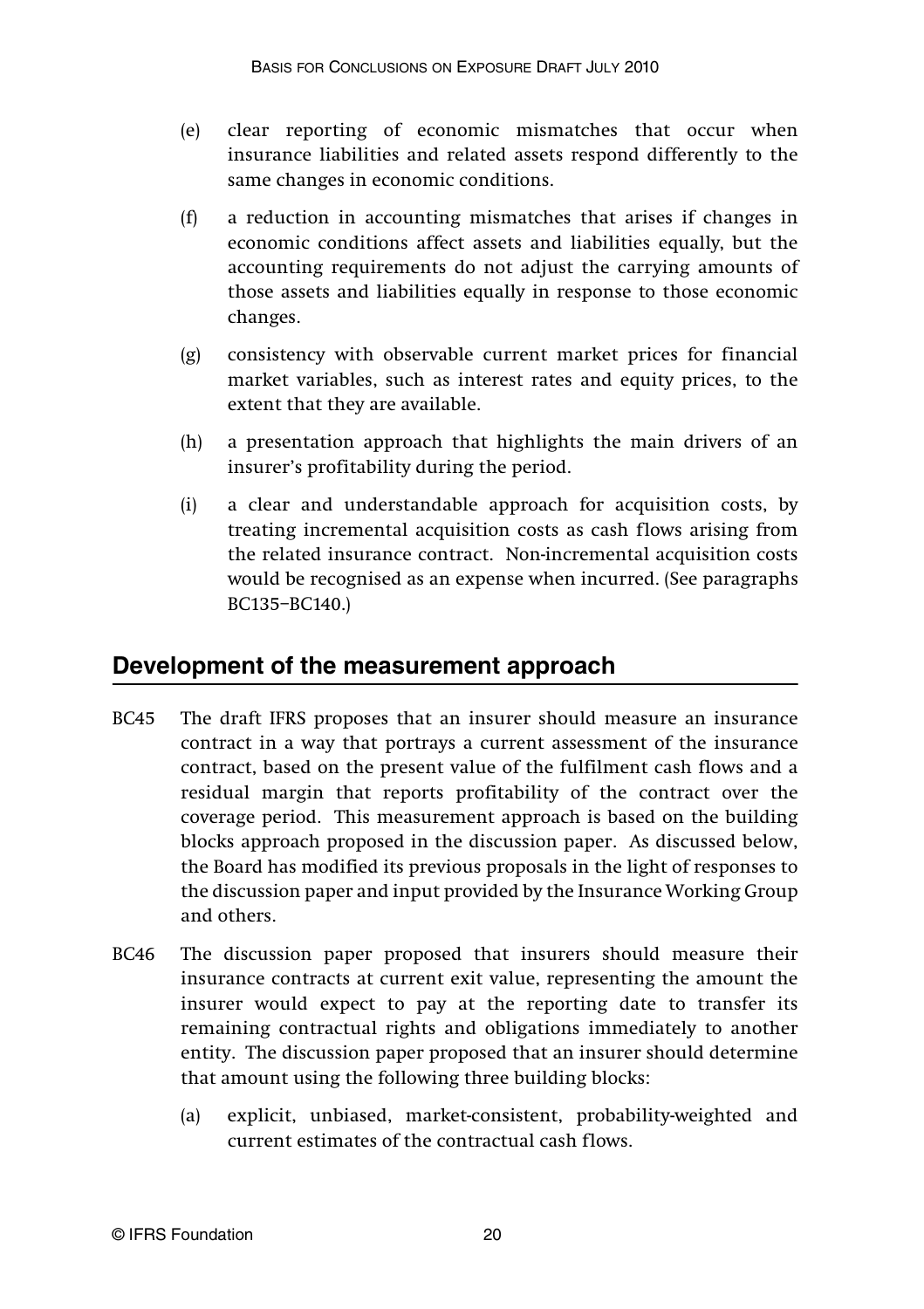- (b) current market discount rates that adjust the estimated future cash flows for the time value of money.
- (c) an explicit and unbiased estimate of the margin that market participants require for bearing risk (a risk margin) and for providing other services, if any (a service margin).
- BC47 Respondents to the discussion paper generally agreed that the three building blocks of cash flows, time value of money and a risk margin provided a useful framework for thinking about the measurement of insurance contracts and largely supported the following features of the building block approach:
	- (a) using current estimates of cash flows, rather than carrying forward estimates made at contract inception (ie locked-in estimates).
	- (b) using interest rates and, if applicable, equity prices that are based on observable market data.
	- (c) using the expected value (ie probability-weighted average) of future cash flows rather than a single, most likely outcome. Some respondents expressed concerns about using expected value. Although these concerns were sometimes expressed in terms of disagreement with the principle, the root of many of the concerns seemed to be about how this principle would be applied in practice.
	- (d) reflecting the time value of money (although, as noted in paragraphs BC88–BC104, some disagreed with this for non-life insurance).
	- (e) including a risk margin, and recognising income as the insurer is released from risk (although, as noted in paragraphs BC105–BC120, some disagreed with this for non-life insurance).
	- (f) recognising a gain at inception to reflect the expected recovery of acquisition costs from the overall contract margins.
- BC48 Because respondents generally agreed with the proposals specified in paragraph BC47, this Basis for Conclusions does not discuss them again unless otherwise noted above.
- BC49 Although respondents to the discussion paper generally found the three building blocks a helpful tool for analysis, virtually all respondents had concerns about significant aspects of the particular building blocks proposed in the discussion paper and its proposed objective of a current exit value. Those concerns can be summarised as follows: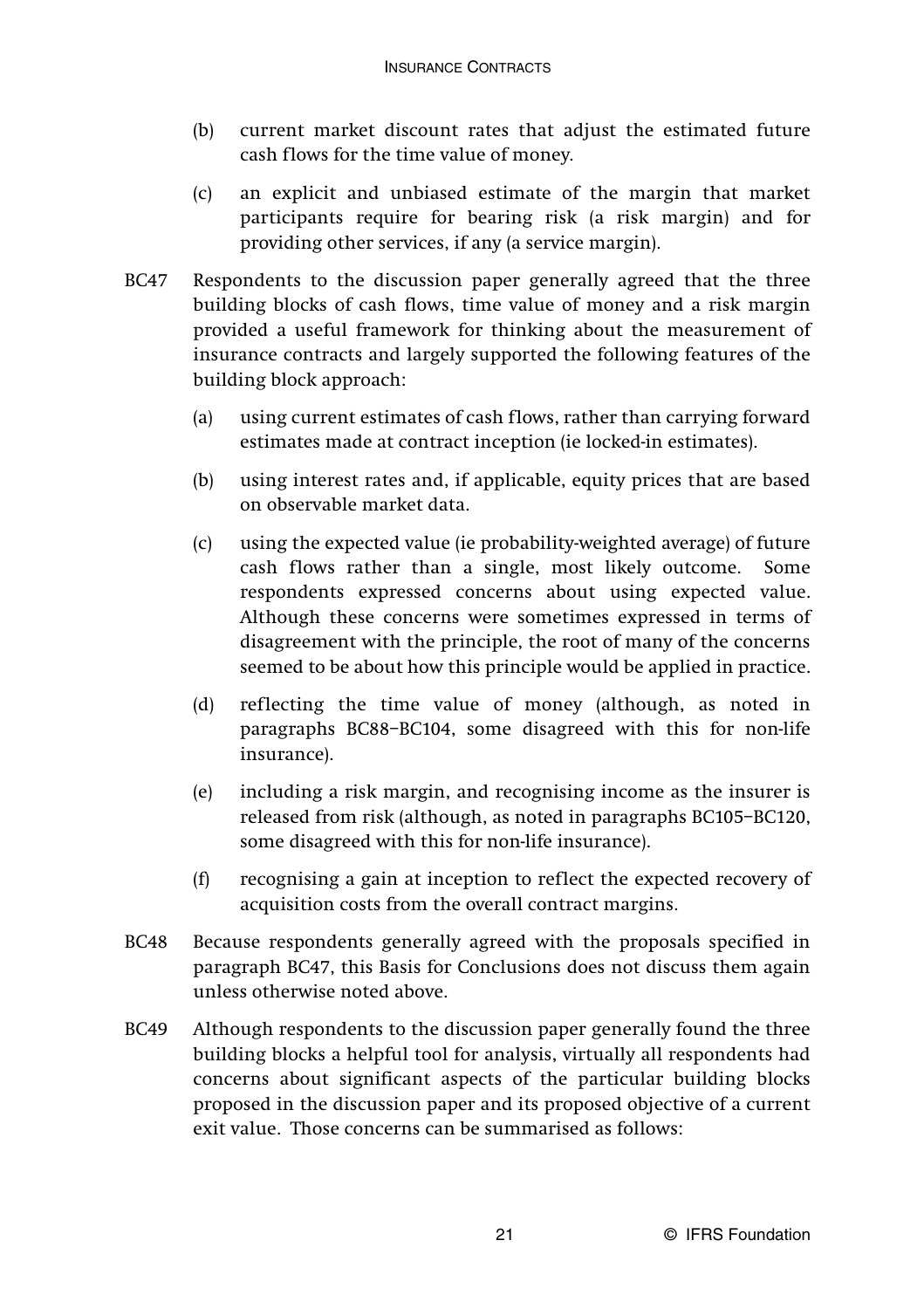- (a) *Fulfilment cash flows*: Many respondents suggested that the objective of the measurement approach should reflect the fact that insurers generally expect to fulfil their liabilities over time by paying benefits and claims to policyholders as they become due, rather than reflecting an estimate of the price for a transfer of the liabilities to a third party. They stated that a transfer objective is the wrong principle for items that will not be, and often cannot be, transferred, even if current exit value might often be very close to a fulfilment value in practice. In addition, those respondents objected to current exit value because:
	- (i) it requires the insurer to use estimates of the cash flows that would arise for market participants, rather than cash flows that would arise for the insurer itself. Although these two sets of cash flows would probably be similar in most respects, except possibly for servicing costs in some cases, respondents generally believed that reference to market participants would be confusing and would produce less relevant information.
	- (ii) it reflects the risk that the debtor (in this case, the insurer) will not fulfil its obligation to perform under the contract (non-performance risk or own credit risk). Most respondents opposed the inclusion of non-performance risk.
	- (iii) it could lead to gains at the inception of an insurance contract. The discussion paper expressed the Board's view that such gains would arise rarely in practice, and explained that the Board was divided on whether to calibrate current exit value at inception in such a way that no gain would be recognised at inception. Respondents were similarly divided on whether an insurer should recognise gains at inception, beyond any gains relating to recovery of acquisition costs.

Paragraphs BC51–BC87 describe the Board's discussion of fulfilment cash flows.

(b) *Policyholder behaviour and participation*: Many respondents expressed concerns about the discussion paper's approach to future premiums and other aspects of policyholder behaviour and to payments to participating policyholders. They expressed the view that measurement should focus on the contract as a whole, and should not try to assess whether each element of a contract meets the definition of an asset or a liability (paragraphs BC67–BC75).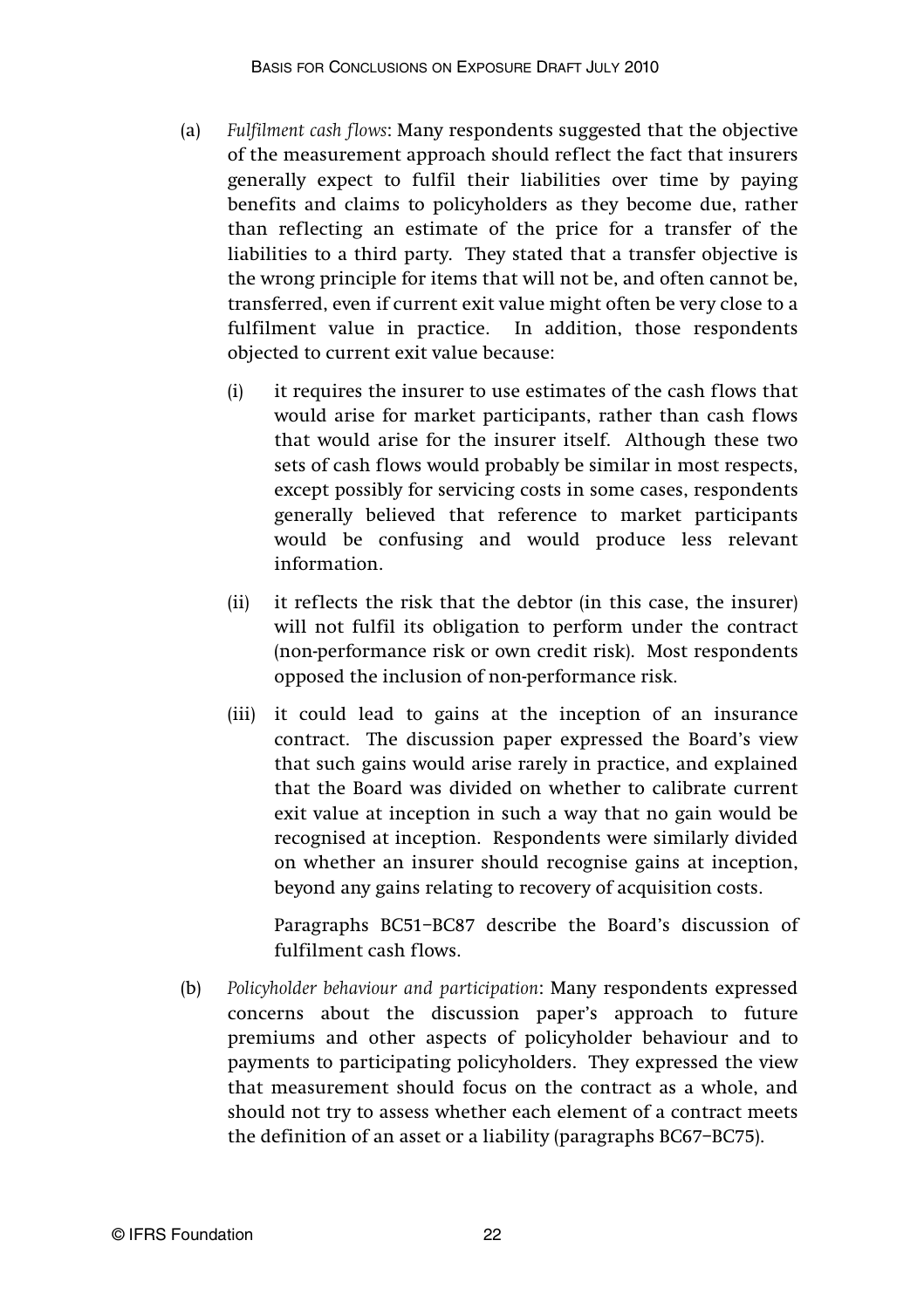- (c) *Time value of money*: There were mixed views among respondents about how to discount the cash flows arising from insurance contracts. In particular:
	- (i) There were mixed views about whether discounting and risk margins are appropriate for non-life insurance contracts. Paragraphs BC89–BC94 describe the Board's reasons for requiring discounting for all insurance contracts. Similar considerations apply to risk adjustments.
	- (ii) Most respondents agreed with the Board that the discount rate for non-participating liabilities should reflect the characteristics of the liabilities, not those of the assets backing those liabilities. However, other respondents supported using asset-based rates, to be consistent with common pricing practice and to avoid recognising large losses at inception for contracts that, on an expected value basis, are likely to be profitable. Paragraphs BC95–BC97 discuss this issue further.
	- (iii) Some respondents questioned whether the discount rate used to discount cash flows arising from insurance contract should be a risk-free rate or whether there should be an adjustment for liquidity. Paragraphs BC98–BC104 discuss this issue further.
- (d) *Risk margins*: Many respondents requested more information on how to estimate risk margins and were concerned about the lack of observable benchmarks for risk margins. Some advocated narrowing the range of acceptable methods for estimating risk margins, although many said that guidance on estimating risk margins should be based on principles.
- (e) *Service margin*: Most respondents opposed the inclusion of a service margin.
- BC50 In the light of comments made by respondents to the discussion paper and subsequent discussions, the Board amended the proposed measurement model as follows:
	- (a) The model focuses on the fact that insurers generally fulfil their contracts directly over time by paying benefits and claims to policyholders, rather than by transferring the contracts to a third party. In addition, the model does not reflect the risk of non-performance by the insurer, and prohibits the recognition of a gain at inception (paragraph BC51).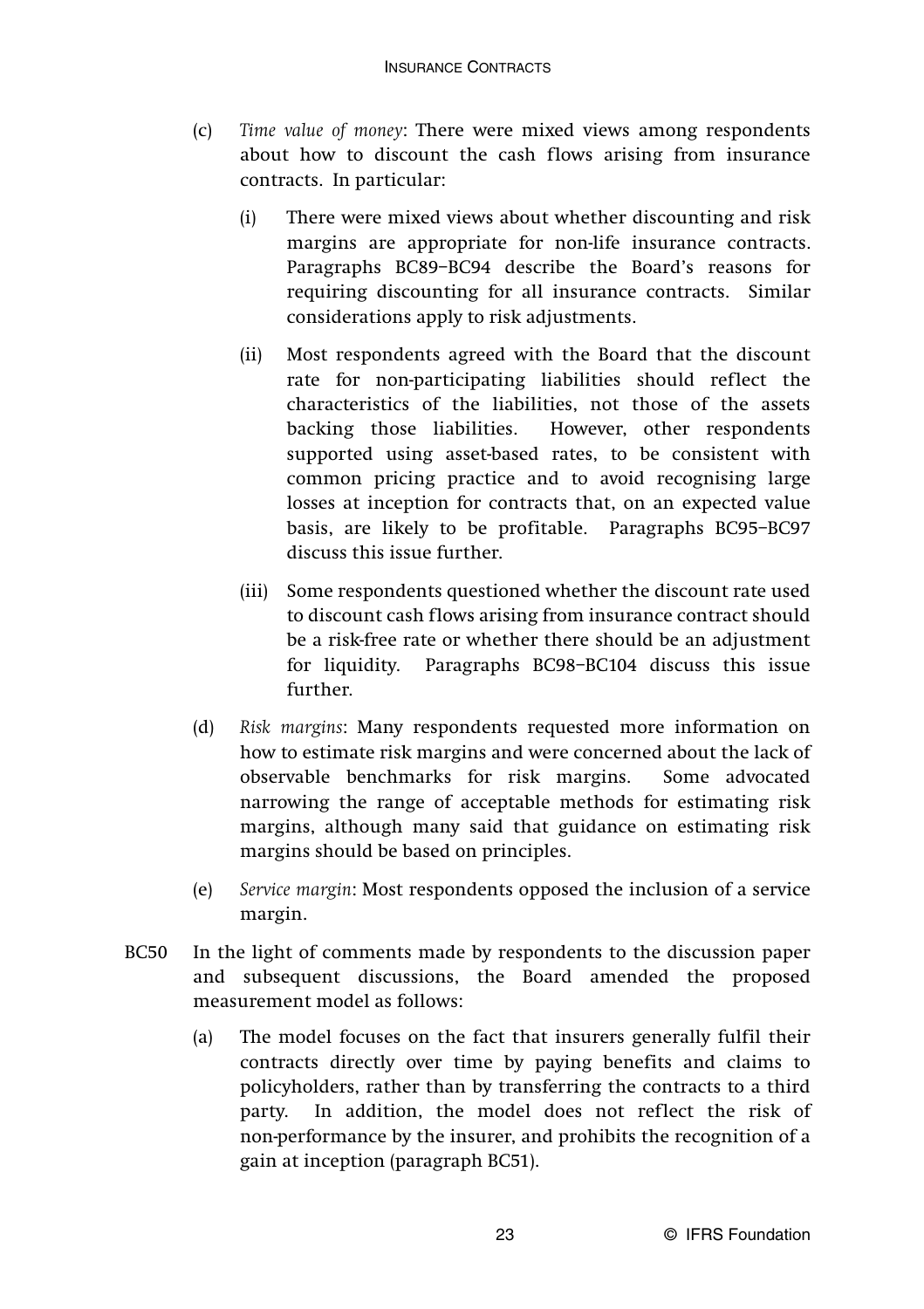- (b) The model treats the contract as a single liability or asset, without assessing individual components for separate recognition. This is particularly relevant when considering how to measure the effects of policyholder behaviour and future premiums and policyholder participation (paragraphs BC67–BC75).
- (c) The Board proposes to narrow the range of permitted methods for determining the risk adjustment (margin) and to provide additional guidance on its determination (paragraphs BC105–BC120).
- (d) The model does not include an explicit service margin. If any such margin is implicit in the pricing of contracts, it would be reflected in the residual margin.

## **Fulfilment cash flows (paragraph 22(a))**

- BC51 The draft IFRS proposes that insurers should measure insurance liabilities using cash flows that will arise through fulfilment because this reflects how the insurer expects to extinguish the liability—by fulfilling the liability through payment of benefits and claims to policyholders as they become due. The present value of the fulfilment cash flows is built up from an estimate of future cash flows (paragraphs BC53–BC87), an adjustment for the time value of money (paragraphs BC88–BC104) and an adjustment for risk (paragraphs BC105–BC120).
- BC52 This section discusses:
	- (a) cash flows that arise from future premiums (paragraphs BC53–BC66).
	- (b) cash flows that arise from participating features in the contract (paragraphs BC67–BC75).
	- (c) cash flows that arise from embedded options and guarantees (paragraphs BC76–BC82).
	- (d) changes in the estimates of future cash flows (paragraphs BC83–BC87).

#### **Cash flows that arise from future premiums (paragraphs 26**–**29)**

- BC53 To identify the future cash flows that will arise as the insurer fulfils its obligations, it is necessary to distinguish whether future premiums (and resulting benefits and claims) arise from:
	- (a) existing contracts (which are included in the measurement of the contract) or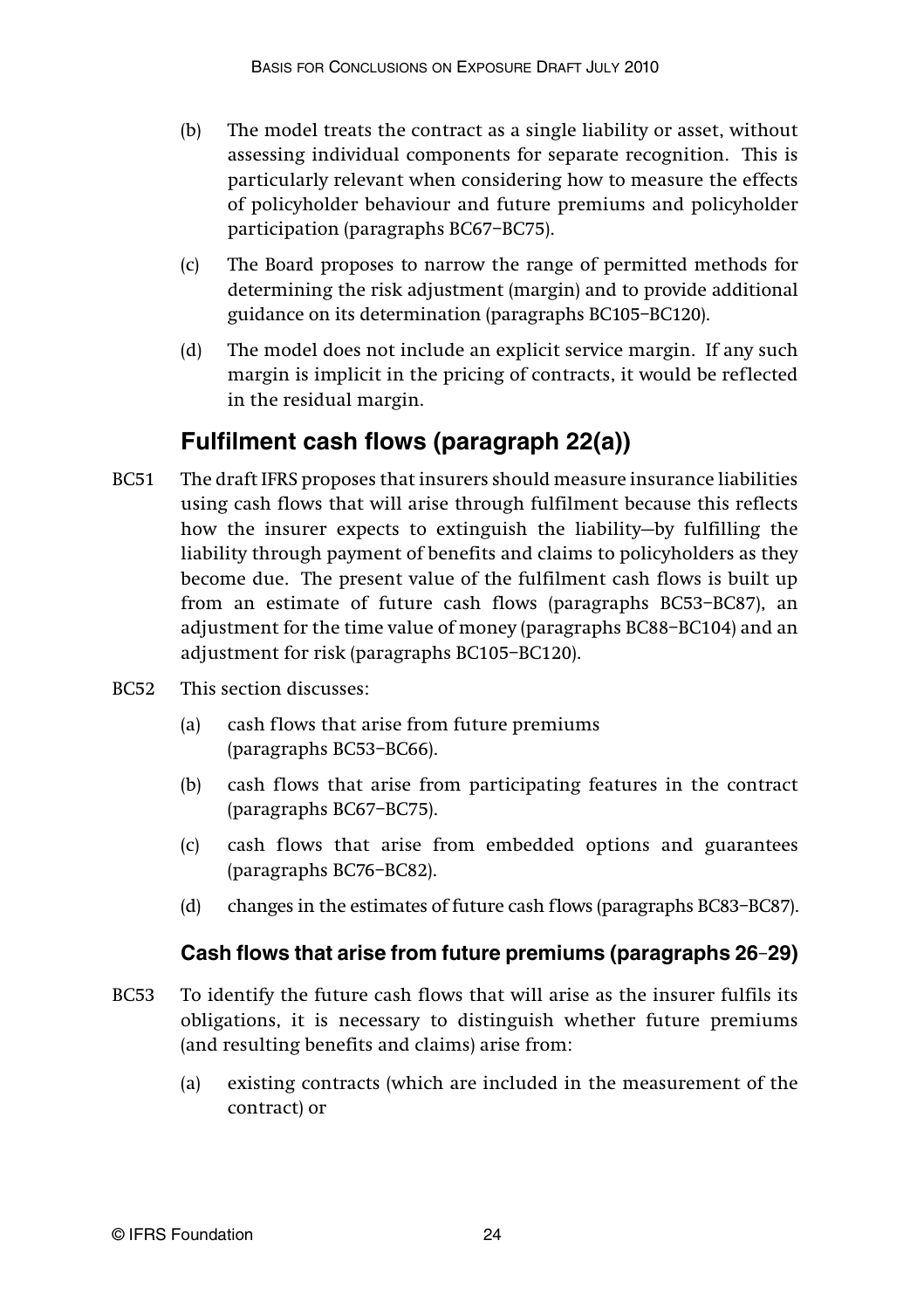(b) future contracts (which are not included in the measurement of the existing contract).

In other words, it is necessary to draw a contract boundary.

- BC54 The essence of a contract is that it binds one or both of the parties. If both parties are bound equally, the boundaries of the contract are generally clear. Similarly, if neither party is bound, it is clear that no genuine contract exists. However, it may be more difficult to determine where the boundaries lie if the contract binds one party more tightly than the other party. The Board focused on common contracts that bind the insurer but not the policyholder, by requiring the insurer to continue to accept premiums but permitting the policyholder to stop paying premiums, although possibly for a penalty.
- BC55 Clearly, the point at which the insurer is no longer required to provide coverage and the policyholder has no right of renewal is one point on the boundary of the existing contract. Beyond that point, neither party is bound.
- BC56 Similarly, at the point at which the insurer has the right (conferred by the contract) or the practical ability (eg through access to claims information) to reassess the risk presented by a policyholder and, as a result, can set a price that fully reflects that risk, the insurer is no longer bound by the existing contract. Thus, any cash flows arising beyond that point occur beyond the boundaries of the existing contract and should be related to a future contract, not to the existing contract.
- BC57 A contract may permit an insurer to reprice a contract on the basis of general market experience (eg mortality experience) but without permitting the insurer to reassess the individual policyholder's risk profile (eg the policyholder's health). In this case, the insurance contract binds the insurer by requiring it to provide the policyholder with something of value (ie continuing insurance coverage without the need to undergo re-underwriting). Therefore, the Board concluded that if the insurer can reprice an existing contract, but cannot at that time reassess the individual policyholder's risk profile, that point lies within the boundary of the existing contract. Thus, the cash flows resulting from that repricing are regarded as arising within the boundaries of the existing contract.
- BC58 An insurer may have the right or the practical ability to reassess the risk presented by a policyholder, but not have the right to set a price that fully reflects that risk. In that case, the Board concluded that the contract still binds the insurer. Thus, that point would not lie on the boundary of the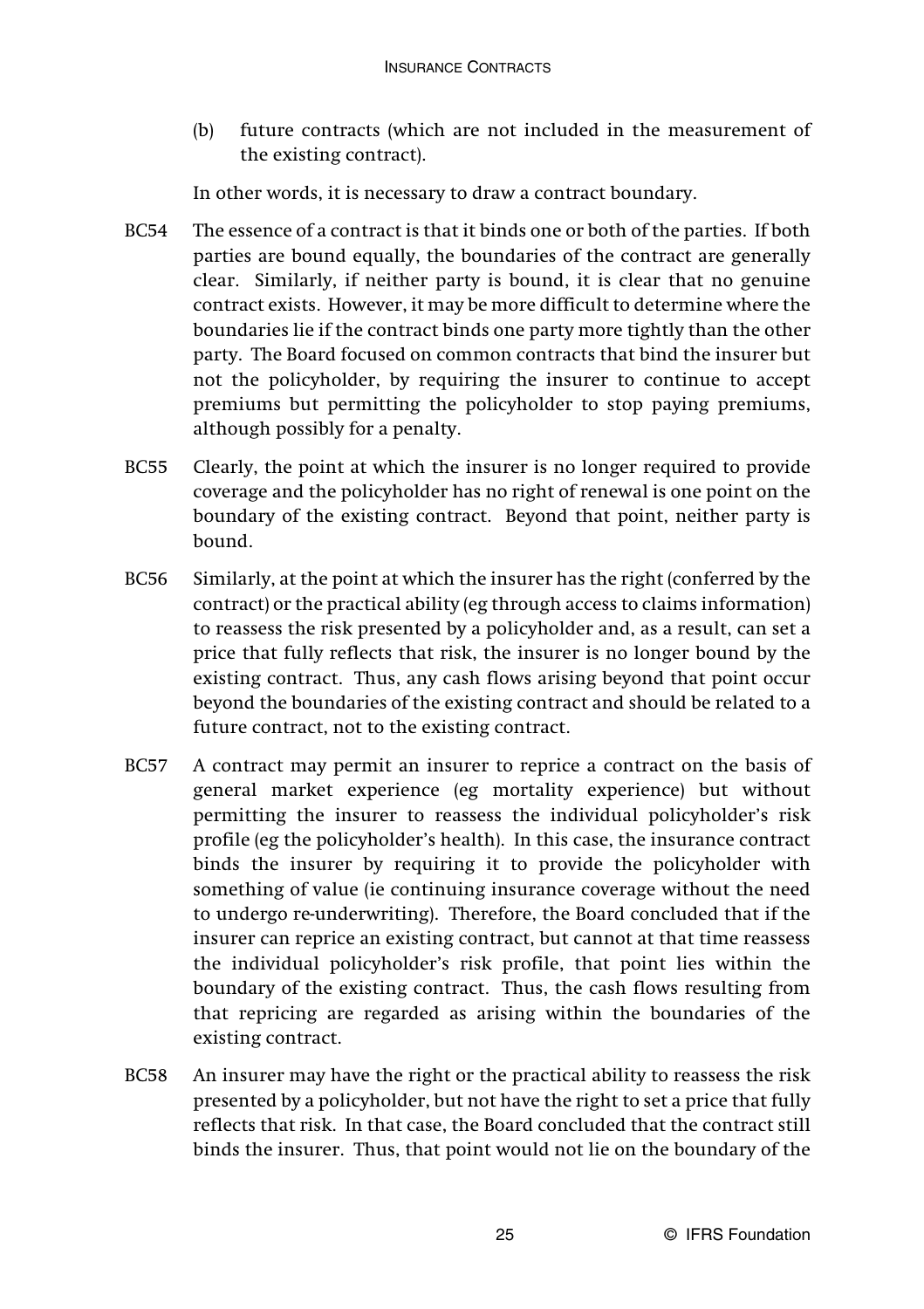existing contract, unless the restriction on the insurer's ability to reprice the contract is so loose that it is expected to have no commercial substance (ie the restriction has no discernible effect on the economics of the transaction). In the Board's view, if a restriction has no commercial substance, it does not bind the insurer.

- BC59 The draft IFRS captures the above conclusions by proposing that the contract boundary is the point at which the insurer is no longer required to provide coverage, or has the right or the practical ability to reassess the risk of the particular policyholder and can set a price that fully reflects that risk. The Board expects that these two tests will often give the same result in practice, but the first test is written in a manner that may be more intuitive for single premium contracts and the second test is written in a manner that may be more intuitive for recurring premium contracts.
- BC60 The approach to contract boundaries proposed in the discussion paper is substantially the same as the approach proposed in the draft IFRS, except that the draft IFRS proposes a single test for the contract boundary, whereas the discussion paper proposed two tests depending on whether a contract was onerous:
	- (a) an onerous test for a contract that is, or has become, onerous under that test, the insurer would include future premiums from those contracts (and other cash flows, such as claims and policyholder benefits, arising from those premiums) that would result in an increase in the liability.
	- (b) a guaranteed insurability test for a contract that is not onerous under that test, the insurer would include those premiums from those contracts (and other cash flows relating to those premiums) that permit the policyholder to continue its coverage without reconfirmation of risk and at a price that is contractually constrained.
- BC61 Because of the distinction in the discussion paper between the onerous and guaranteed insurability tests, an insurer would have had to separate the contract cash flows into two buckets. Arguably, the resulting measurement is not the measurement of any real world economic phenomenon. Moreover, performing that separation would have been difficult and costly. In addition, pooling of experience between onerous contracts and non-onerous contracts is a fundamental feature of insurance, and applying different tests would be inconsistent with that fact.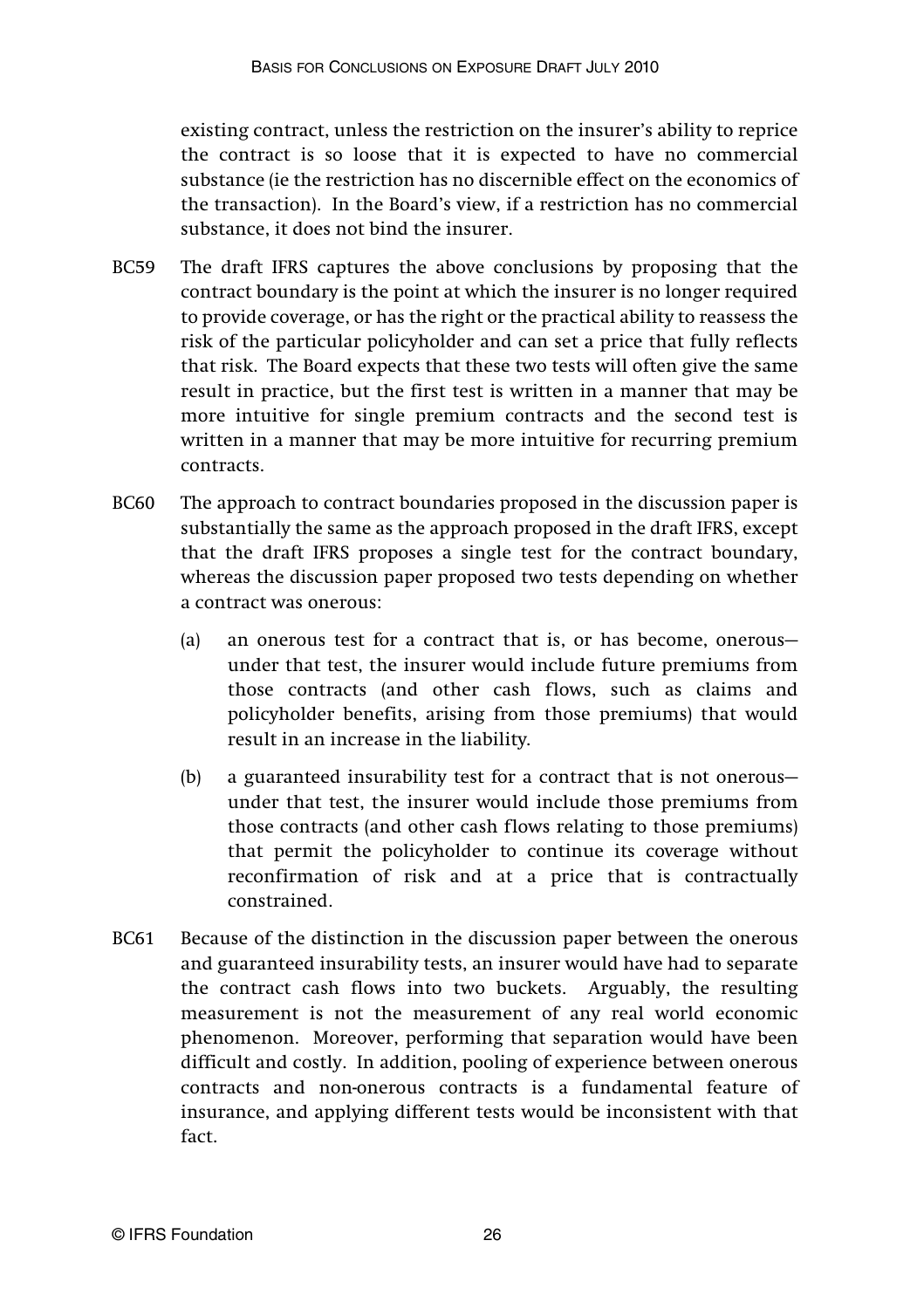- BC62 The Board concluded that defining one test for the boundaries of an existing contract is preferable to an approach that requires one test for an onerous contract and a different test for a contract that is not onerous.
- BC63 The discussion paper treated:
	- (a) all cash flows arising from onerous contracts within a portfolio as arising from the contract.
	- (b) the additional cash flows captured by the guaranteed insurability test for non-onerous contracts as arising from a customer relationship asset, rather than from the contract. However, rather than recognising and measuring those cash flows separately, the discussion paper proposed including them in the measurement of the insurance contract. Thus, the practical effect was the same as if those cash flows had been regarded as arising from the contract.
- BC64 After reviewing the responses to the discussion paper, the Board reconsidered the approach proposed in the discussion paper for the following reasons:
	- (a) In practice, an insurer might be able to estimate that some contracts within a portfolio have become onerous, but would often not know which contracts are in that category. If the discussion paper's analysis were valid, an insurer could, in principle, write a contract that would transfer to another party those cash flows treated as contractual without at the same time transferring the cash flows treated as non-contractual. However, the insurer could not do that if it does not know which contracts are onerous.
	- (b) Taken to its logical extreme, the customer-relationship analysis would imply that whenever a liability to a policyholder contains an embedded option, the measurement of the liability should assume that (i) the customer will exercise the option in the way that is least favourable to the issuer and (ii) any offset to the amount for expected 'non-optimal' behaviour by the customer should be recognised as a customer relationship asset, and not included in the measurement of the liability. However, even proponents of the customer-relationship analysis are generally unwilling to carry that analysis through in every case.
	- (c) The amount that the discussion paper analysed as resulting from a customer-relationship approach does not attempt to represent all of the customer relationship asset (eg possible cross-selling opportunities), but does so only to the extent of cash flows that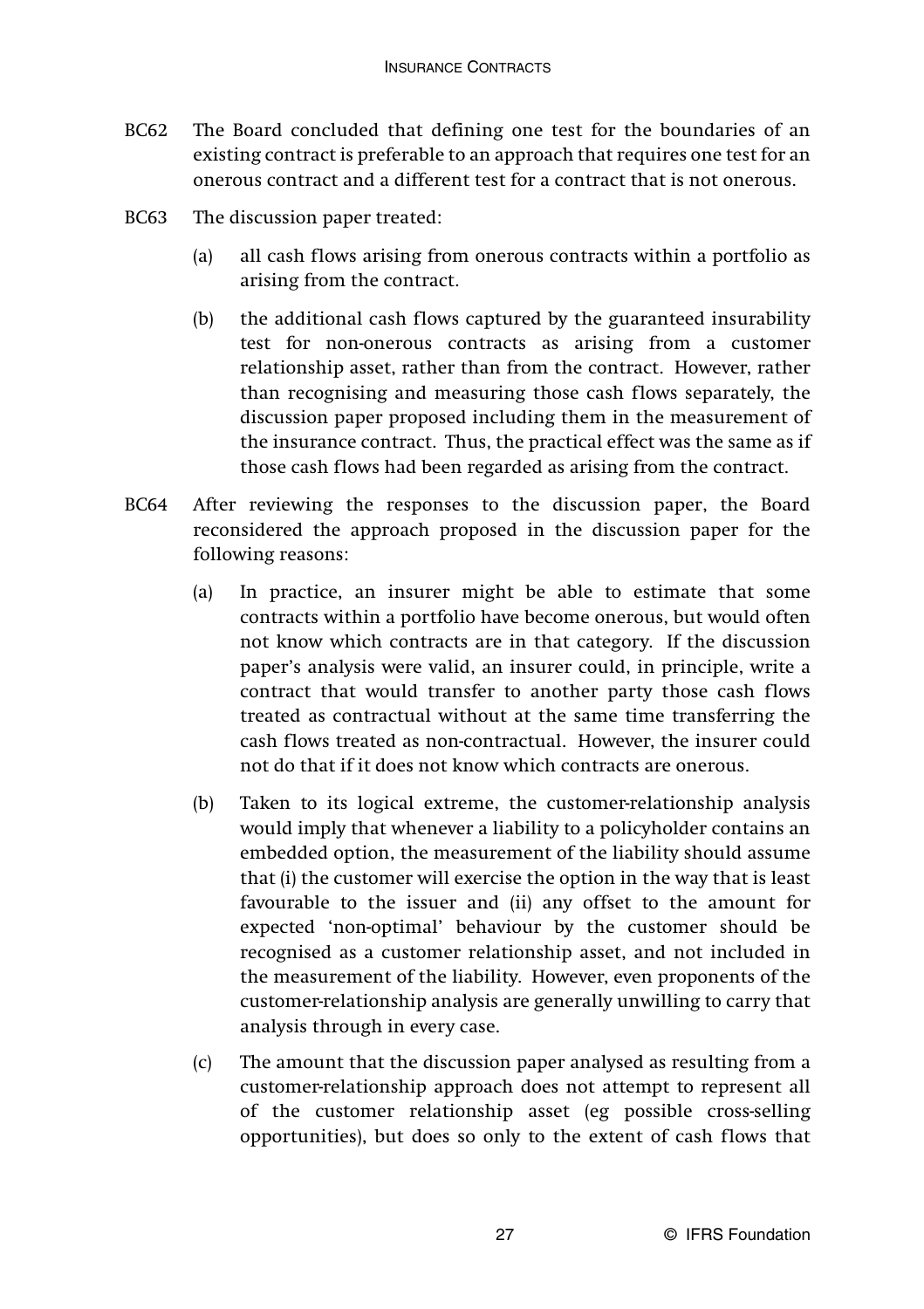arise from contracts in force. Thus, the label 'customer relationship' is not descriptive of what it purports to depict.

BC65 The issue of contract boundaries is related to another question, namely whether an insurer should apply a deposit floor in measuring insurance contracts. The deposit floor is a term often used to describe the following requirement in paragraph 49 of IAS 39:

> The fair value of a financial liability with a demand feature (eg a demand deposit) is not less than the amount payable on demand, discounted from the first date that the amount could be required to be paid.

BC66 If a deposit floor were applied in measuring insurance contracts, the resulting measurement would ignore all scenarios other than those involving the exercise of policyholder options in the way that is least favourable to the insurer. Such a requirement would contradict the fundamental proposal to incorporate future cash flows on a probabilityweighted basis. It would also move the contract boundary forward to the reporting date. Therefore, the proposals in the draft IFRS would not apply a deposit floor in measuring insurance contracts.

#### **Participation features (paragraphs 62**–**66)**

- BC67 Some insurance contracts (participating or 'with profits' contracts) give policyholders the right to share in the experience of a portfolio of insurance contracts, specified assets, or both. The insurer can have contractual discretion over the amount or timing of distributions to policyholders, although that discretion is usually subject to some contractual constraints (including related legal and regulatory constraints) and competitive constraints. Moreover, at inception of the contract, both the insurer and the policyholder typically expect that distributions will be made unless the performance of the underlying portfolio is significantly worse than expected. Such constrained discretion makes it difficult to determine whether the measurement of the liability arising from these contracts should reflect all cash outflows to policyholders that will arise from the existence of those contracts, including those that are discretionary.
- BC68 The discussion paper proposed that for participating contracts, the cash flows for each scenario should include an unbiased estimate of the distributions payable to policyholders in that scenario to satisfy a legal or constructive obligation that exists at the reporting date. Some respondents expressed the view that this test could provide an appropriate answer in their circumstances (although not necessarily in other circumstances), but expressed concerns that the Board's liabilities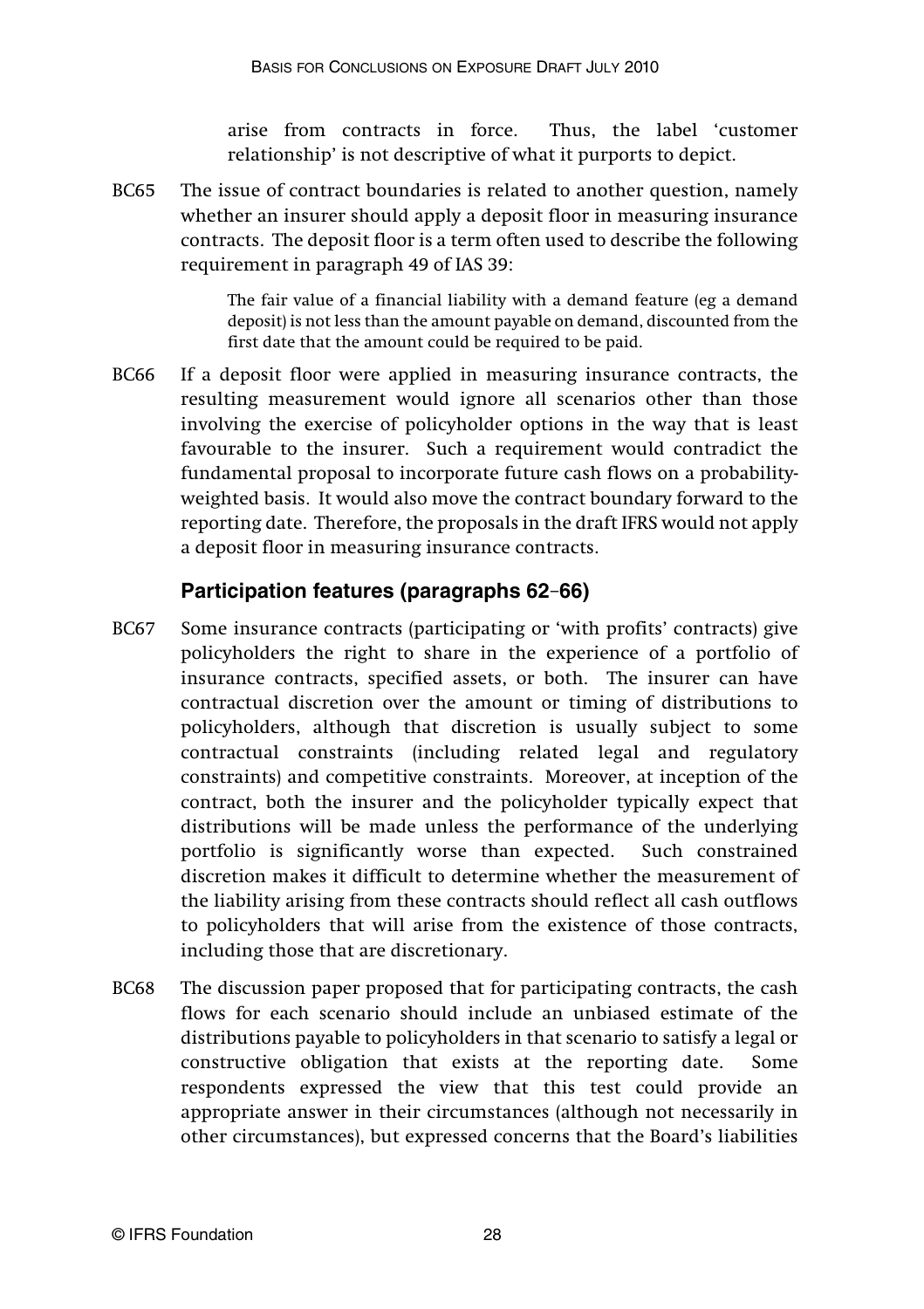project (to amend IAS 37) might narrow the definition of a constructive obligation to the point at which it would not permit an appropriate answer for their circumstances.

- BC69 However, most respondents indicated that the measurement of a participating insurance contract should include all cash flows from the contract, without any distinction between the participating and non-participating elements. They said that this would be consistent with the proposal in the discussion paper to select current exit value as the measurement attribute, on the basis that market participants would, in assessing the price for a transfer of the contract, consider all cash flows arising from the contract.
- BC70 In line with the comments received and for the following reasons, the Board does not propose to limit the cash flows included in the measurement of the liability to those for which a legal or constructive obligation exists.
	- (a) Including all the cash flows is consistent with the Board's overall view that the measurement of insurance contracts should deal in the same way with all cash flows arising from the contracts.
	- (b) It can be exceptionally difficult to determine whether an insurer is paying participating benefits because it believes it is obliged to do so, rather than for some other reason that does not normally justify the recognition of a liability, such as to maintain its competitive position or because it believes it is under some moral pressure. Thus, it could be extremely difficult, and perhaps impossible, to make a reasonable estimate of how much would ultimately be enforceable in the unlikely event that an insurer asserts that its discretion to pay or withhold participating benefits is unfettered.
	- (c) Distributions to participating policyholders can be viewed as a return of excess premiums. Furthermore, premiums for participating contracts are generally set in the expectation, shared by both parties, that the insurer will pay distributions unless performance ultimately is considerably worse than expected. Therefore, it is appropriate to include those distributions in the measurement on the same expected value basis as the premiums.
	- (d) The participating feature is inversely related to the fixed benefits for the portfolio as a whole. In some scenarios, the fixed benefits will be high and the participating benefits will be low, whereas in other scenarios the fixed benefits will be low and the participating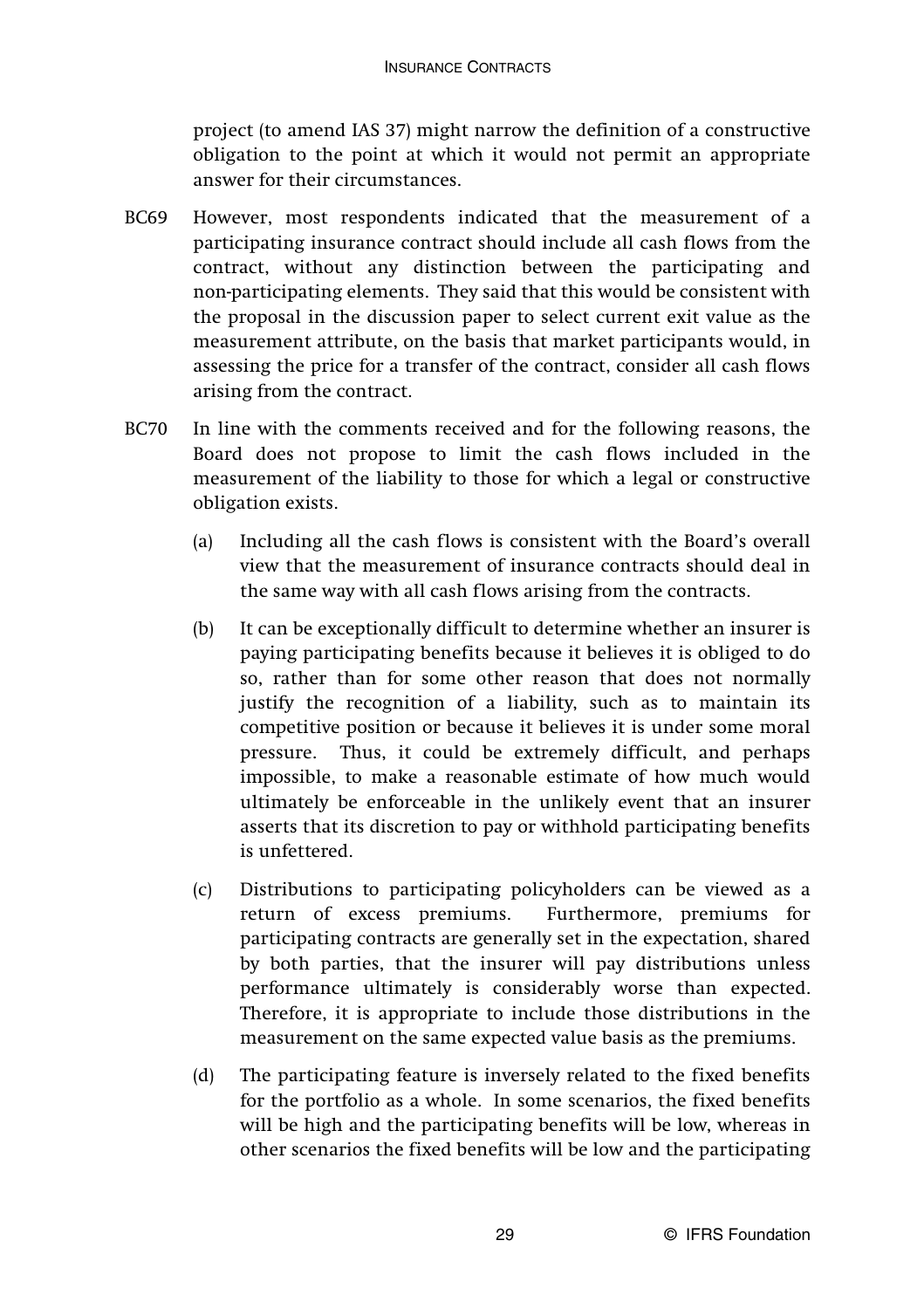benefits will be high. If the measurement excludes some of the cash flows that would occur in some scenarios, the resulting measurement will be less consistent and understandable and will provide less relevant information for users.

- (e) At initial recognition, if the cash flows exclude the participating benefits that the insurer estimates it would pay in some scenarios, that exclusion will increase the residual margin. As noted in paragraph BC126, the pattern of income recognition for the residual margin is inherently arbitrary and may not be consistent with the timing of policyholder benefits. In contrast, if the cash flows include for each scenario the estimated participating benefits for that scenario, the residual margin will be smaller and the resulting pattern of income recognition will represent the economics of the transaction more faithfully.
- (f) Even if a reasonable estimate of non-discretionary cash flows were possible, investors would not benefit from knowing how much might be enforceable in the highly unlikely event that an insurer tried to avoid paying participating benefits in periods when performance would typically permit such benefits to be paid. That amount provides no information about the amount, timing and uncertainty of future cash flows. On the other hand, investors would want to know:
	- (i) how much of the cash flows will not be available to investors because the insurer expects to pay them to policyholders. The proposed model conveys that information by including those cash flows in the measurement of the liability.
	- (ii) how much of the risk in the contracts is borne by the policyholders through the participation mechanism and how much by the investors themselves. This information can be conveyed by the required disclosures about risk.
- BC71 Some have expressed concerns that the proposed treatment of participating benefits means that the Board does not attach enough importance to the definition of a liability in the conceptual framework. That is not the case. These benefits arise from one component of a contract that, taken as a whole, clearly meets the *Framework*'s definition of a liability. In the Board's view, requiring insurers to devote exceptional efforts to ascertain whether every single piece of that component (if viewed artificially in isolation) meets the definition of a liability would not generate more relevant and representationally faithful information for users and would impose unjustifiable costs.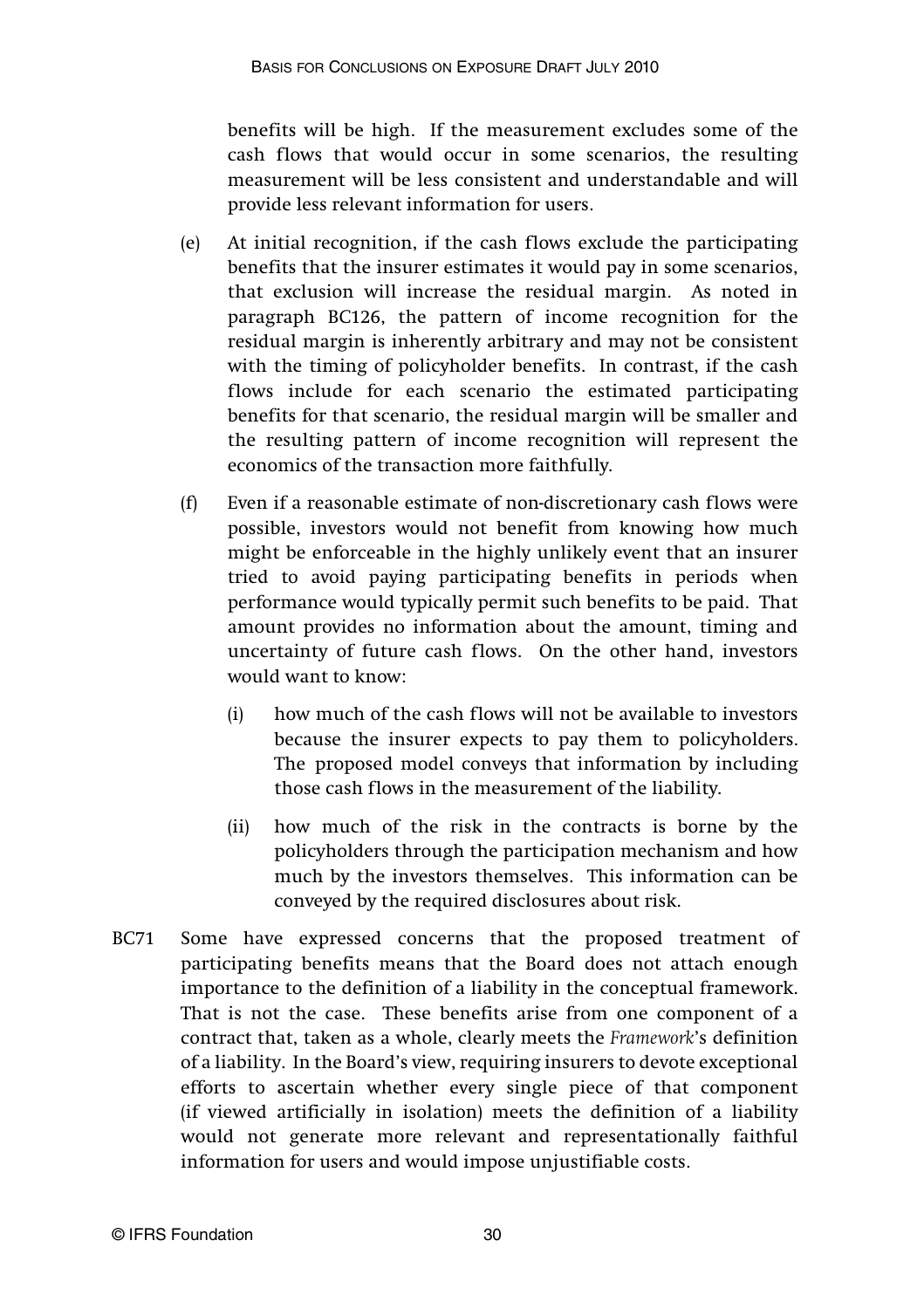- BC72 Some have expressed concerns that the proposed treatment of participating benefits could lead to a conclusion that preference shares should be classified as liabilities, or might lead to structuring opportunities if entities embed preference shares in insurance contracts. However, the Board notes some significant differences between preference shares and the participating feature in an insurance contract:
	- (a) The participating feature in an insurance contract is an integral component of a single instrument and is inversely related to the fixed benefits for the portfolio as a whole. If one is high, the other tends to be low. There is no such relationship for preference shares, which are stand-alone instruments.
	- (b) Preference shares generally confer a right to share in distributions on liquidation and to receive dividends, if declared, during the life of the entity. In contrast, although participating insurance contracts confer a right to share in distributions, if made, this right expires when the contract matures.
- BC73 Some participating insurance contracts are issued by mutual insurers and others are issued by investor-owned insurers. The Board has identified no reason to adopt different treatments for these contracts depending on the legal form of the issuer.
- BC74 Some respondents to the discussion paper asked the Board to provide specific guidance on amounts that have accumulated over many decades in participating funds and whose 'ownership' may not be attributable definitively between shareholders and policyholders. The Board does not propose such guidance. The proposals would require an insurer to estimate the cash flows in each scenario. If that requires difficult judgements or gives rise to unusual levels of uncertainty, an insurer would consider those matters in determining what disclosures it must provide to satisfy the proposed disclosure objective.
- BC75 As described in paragraphs BC198–BC203, the Board proposes that the IFRS should apply to investment contracts with discretionary participation features.

#### **Embedded options and guarantees**

- BC76 Insurance contracts contain many embedded options and guarantees, for example:
	- (a) guarantees of minimum investment returns, minimum interest rates or minimum crediting rates, minimum annuity rates or guarantees of maximum charges for mortality.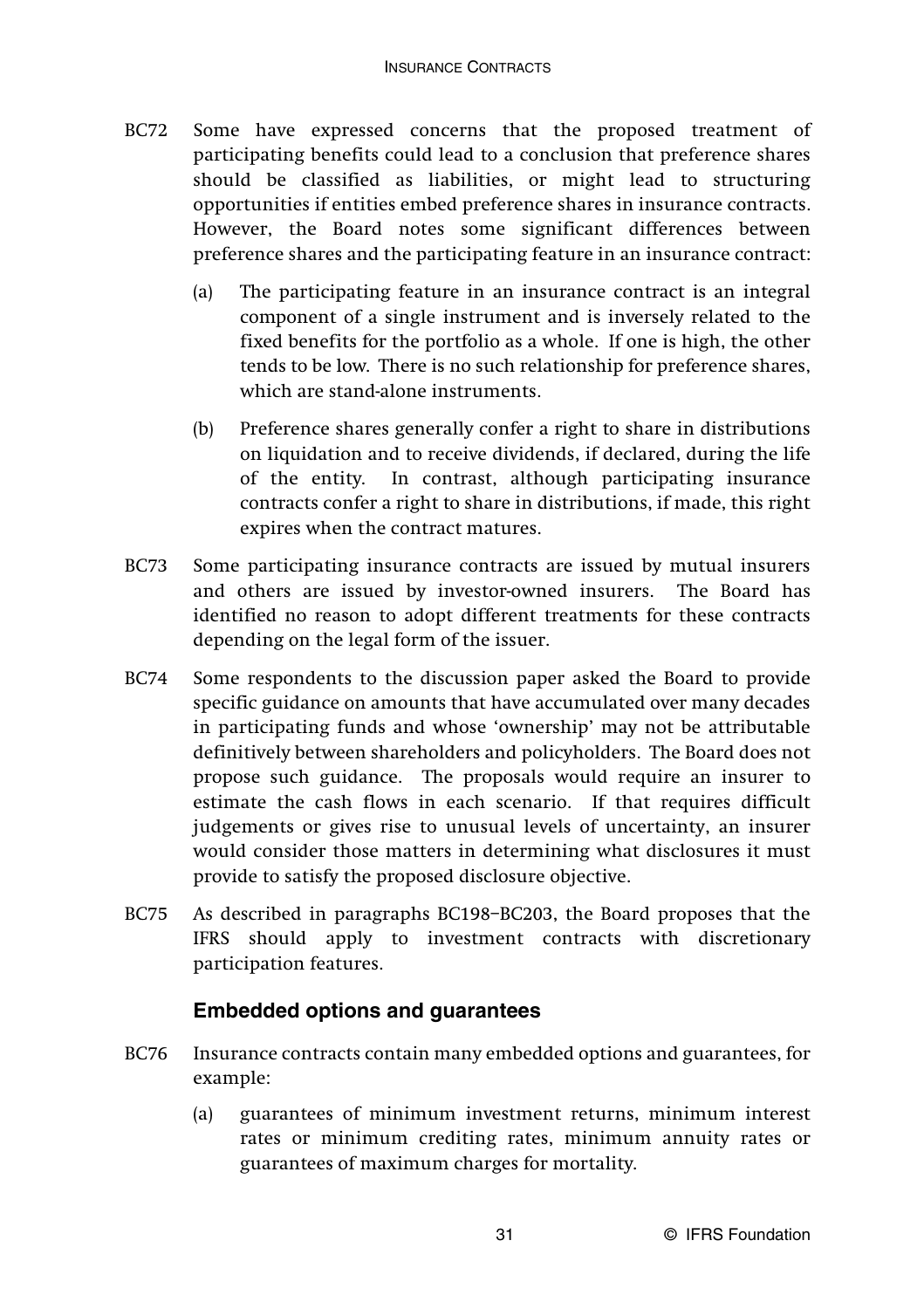- (b) surrender options, conversion options or options to cease or suspend payment.
- (c) options for the policyholder to reduce or extend coverage, or buy additional coverage.
- BC77 Inconsistent treatment of embedded options and guarantees was a major flaw in many traditional accounting models. The flaws included:
	- (a) ignoring the time value of some or all embedded options and guarantees. The time value of such an item is the value arising from the possibility that the option or guarantee may be in the money at the time when it has an effect (eg when the option is exercisable).
	- (b) capturing the intrinsic value of some or all embedded options or guarantees on a basis that reflects management's expectations or hopes but is inconsistent with current market prices. The intrinsic value of such an item reflects the extent to which the option or guarantee is in the money at the measurement date, and reflects the difference between the current level of the variable underlying the option or guarantee and the level specified in the underlying option or guarantee.
	- (c) ignoring the intrinsic value of some or all embedded options or guarantees.
- BC78 Over the last few years, many accounting approaches for insurance contracts have been adjusted to capture both the intrinsic value and time value of some embedded options or guarantees by requiring insurers to reflect some of these items, generally by accounting for these embedded guarantees or options as if they were free-standing derivatives (an approach often described as bifurcation or unbundling). However, bifurcation approaches often encounter the drawbacks mentioned in paragraph BC41.
- BC79 The proposed measurement model for insurance contracts ensures that embedded derivatives are measured in substantially the same way, regardless of whether they are bifurcated, because it achieves the following:
	- (a) consistency of financial variables (eg discount rates and equity market prices) with observable market prices. The measurement of some embedded derivatives, particularly embedded derivatives that would be bifurcated under existing requirements, relies heavily on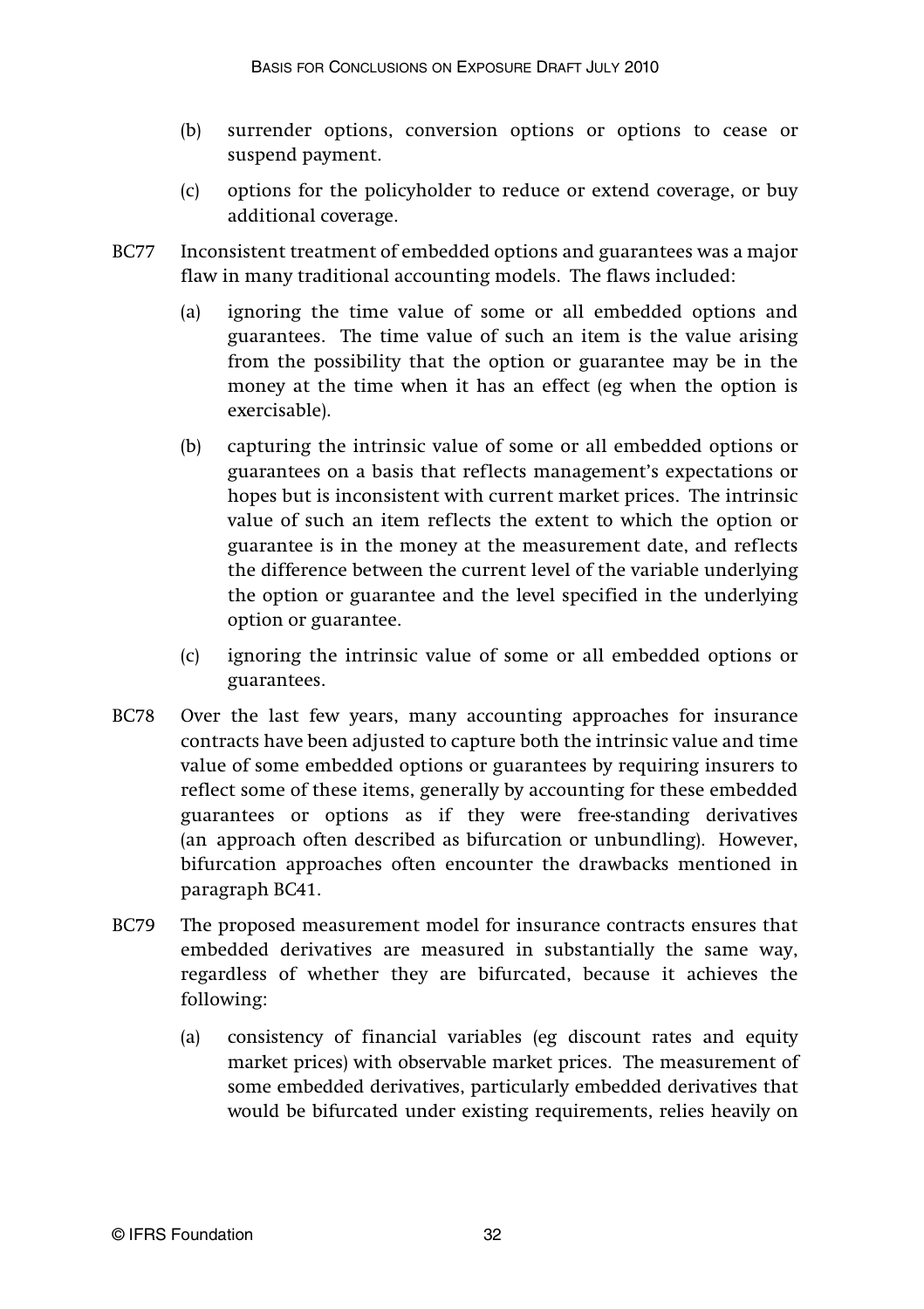market inputs (eg guaranteed return on an equity index). Consistency with observable market prices is also consistent with the notion of a replicating portfolio (see paragraphs B45–B47).

- (b) capturing both the intrinsic value of options and their time value, by using expected values that capture the cash flows arising in each scenario.
- (c) inclusion of a risk adjustment. Market valuations of financial instruments reflect the degree of risk associated with the instrument. Including a risk adjustment is conceptually consistent with that fact.
- (d) recognising in profit or loss changes in the carrying amount of the derivatives.
- BC80 Other factors, for example non-market variables and non-performance risk, are unlikely to cause significant differences between the fair value of embedded derivatives and the result of applying the proposed measurement model for insurance contracts.
- BC81 In some cases, some of the cash flows arising from an insurance contract have a risk profile that resembles the risk profile of a free-standing derivative. Sometimes, the most practical way to capture those cash flows in the measurement is to use a replicating portfolio techniques (see paragraphs B45–B47 and BC97). The resulting measurement is unlikely to differ materially from a measurement at fair value.
- BC82 The Board concluded that, as part of a consistent approach to unbundling, an insurer should unbundle embedded derivatives that are not closely related to the insurance coverage, applying the existing bifurcation guidance in IAS 39 (see paragraph 12 and paragraphs BC210–BC225 on unbundling).

#### **Changes in the estimates of future cash flows**

- BC83 The Board concluded that an insurer should recognise the effect of changes in the estimates of cash flows immediately in profit or loss, rather than:
	- (a) in other comprehensive income (see paragraphs BC171–BC183 for a discussion of other comprehensive income), or
	- (b) by adjusting the residual margin, as discussed in the following paragraphs.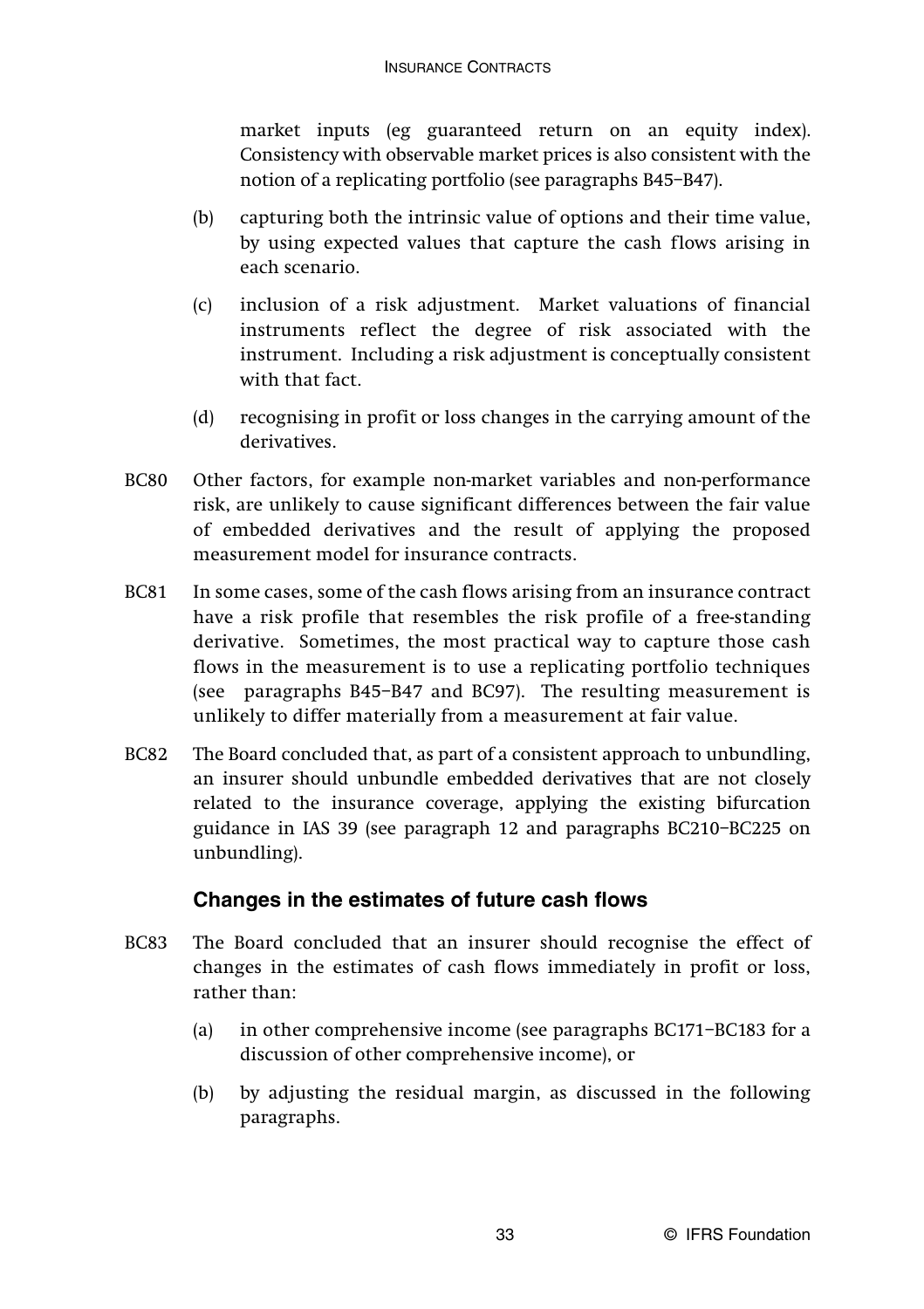- BC84 The Board considered whether the residual margin should be adjusted when there are changes in the estimates of financial market variables, such as discount rates and equity prices. If the assets backing insurance liabilities are measured at fair value, there would be an accounting mismatch if the residual margin were adjusted for those changes. Therefore, the Board proposes that changes in estimates of financial market variables should be recognised as income or expense. For the same reason, most respondents to the discussion paper agreed that such changes should be recognised as income or expense.
- BC85 The Board considered the following approaches to accounting for changes in other estimates, for example mortality rates, lapse rates and expenses:
	- (a) The changes are recognised immediately in profit or loss and as an adjustment to the insurance liability. The residual margin is unchanged.
	- (b) The residual margin is adjusted for the changes, both increases and decreases, and the total liability remains unaffected. No expense is recognised.
- BC86 Some believe that it would not be a faithful representation of the profit the insurer earns over the time if an insurer recognises income or expense in one period only to reverse it in a later period. They further believe that reporting changes in estimates could be achieved by disclosing period-to-period changes in that margin. Accordingly, those holding this view believe that the residual margin should be adjusted for changes in estimates of non-financial variables. In addition, some believe it is inconsistent to prohibit the recognition of gains at initial recognition on the basis of estimates, but require the subsequent recognition of gains on the basis of similar estimates.
- BC87 However, the Board concluded that a current measure of the insurance liability is integral to understanding and reporting insurance contracts. The immediate recognition of all changes in estimates provides important information to users about changes in circumstances for insurance contracts. The Board also concluded that the usefulness of that information is enhanced by presenting changes in estimates as separate items in profit or loss (see paragraphs BC157–BC188). In this respect, disclosure of the changes in estimates is not an adequate substitute for recognising those changes in profit or loss.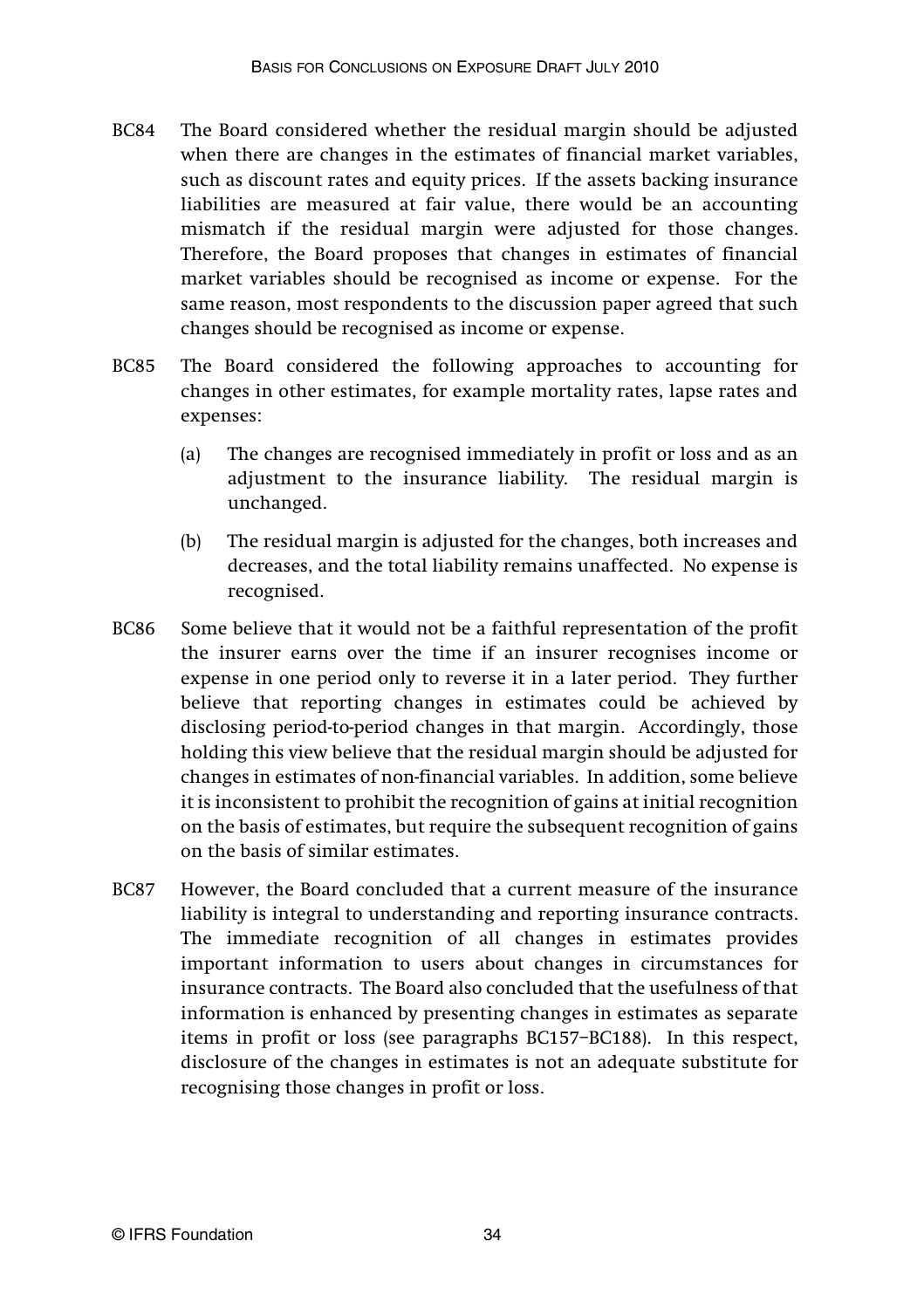## **Time value of money (paragraphs 30–34)**

- BC88 This section discusses the following:
	- (a) Should the measurement of all insurance contracts reflect the time value of money (paragraphs BC89–BC94)?
	- (b) Should asset-based discount rates be used (paragraphs BC95 and BC97)?
	- (c) Should the discount rate for an insurance liability reflect liquidity factors (paragraphs BC98–BC104)?

#### **Time value of money for all insurance contracts?**

- BC89 Entities are not indifferent to the timing of cash flows. An amount payable tomorrow is not equivalent to the same amount payable in ten years. In other words, money has a time value. The Board proposes that the measurement of all insurance contracts should reflect the time value of money, because that more faithfully represents the insurer's financial position.
- BC90 Some respondents to the discussion paper suggested that insurers should not discount their non-life (property and casualty) insurance contract liabilities. In their opinion, measuring non-life insurance contracts at a discounted amount would produce information that is less reliable because non-life insurance contracts are more uncertain than life insurance contracts with respect to:
	- (a) whether the insured event will occur (whereas the insured event in a life insurance contract is certain to occur unless the policy lapses);
	- (b) the amount of the future payment that would be required if an insured event occurs (whereas the amount of the future payment obligation is generally specified in, or readily determinable from, a life insurance contract); and
	- (c) the timing of any future payments required because of the insured event (whereas the timing of future payments in a life insurance contract is typically more predictable).
- BC91 These uncertainties mean that the cash flows for many non-life insurance contracts are less predictable than for many life insurance contracts. Those commentators believe that estimating the timing of payments and determining a discount rate would introduce additional subjectivity to the liability measurement, and that this could reduce comparability and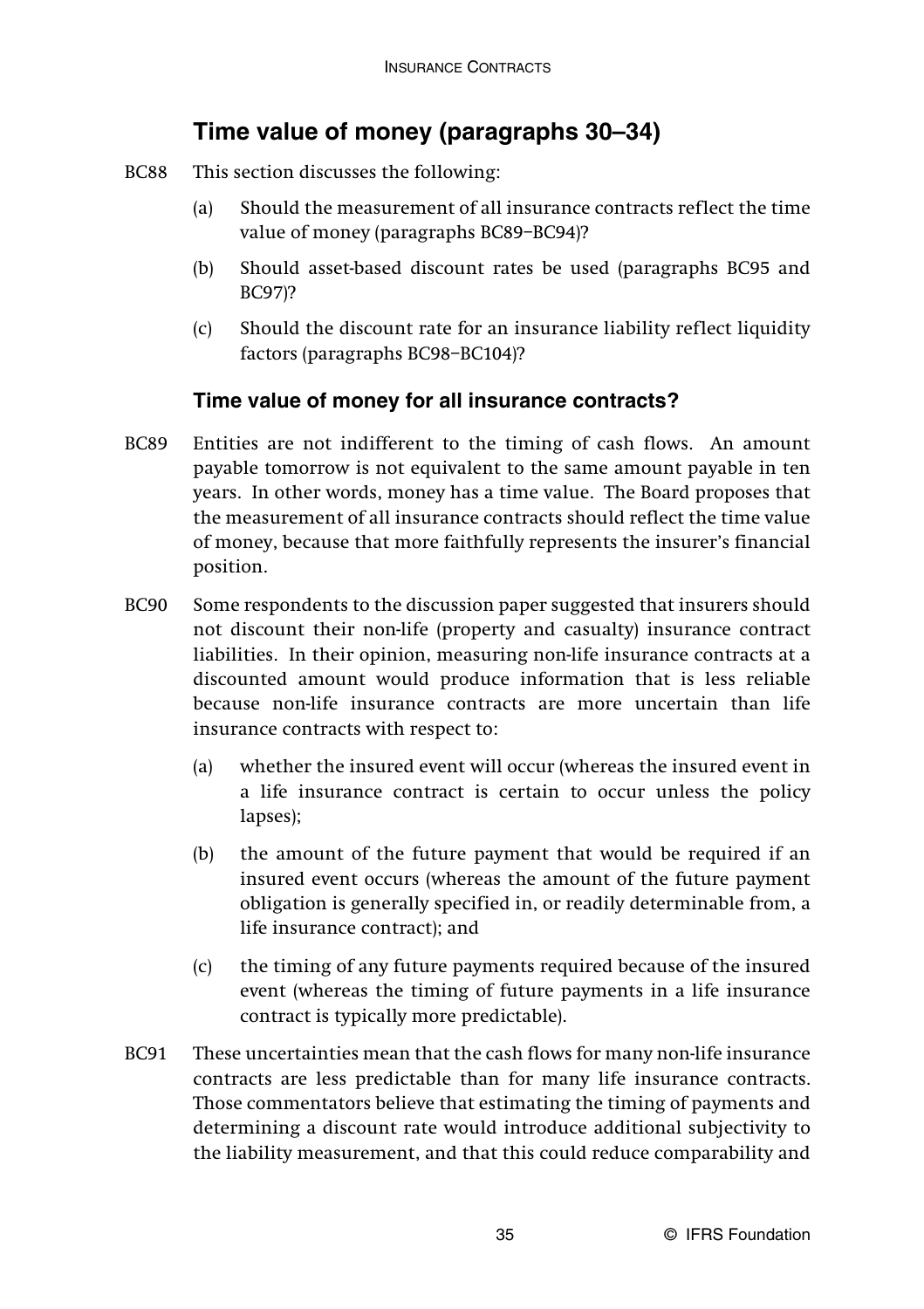permit earnings management. Furthermore, they believe that the benefits of presenting a discounted measure of those insurance liabilities may not justify the costs to prepare that measurement. They believe that the timing of cash flows (and, therefore, interest) is an essential component of the pricing and profitability of life insurance contracts, but is less relevant for non-life insurance contracts because the commentators view underwriting results as the most critical component of the pricing and profitability of those contracts.

- BC92 These arguments did not persuade the Board. As noted in paragraph BC89, insurers and investors are not indifferent to the timing of cash flows, and so measuring an insurance liability using undiscounted cash flows would not faithfully represent the insurer's financial position and would be less relevant to users. The Board also concluded that:
	- (a) discount rates and the amount and timing of future cash flows can generally be estimated in a sufficiently reliable and objective way at a reasonable cost. Absolute precision is unattainable, but it is also unnecessary. Discounting can be applied in a way that leads to measurements within a reasonably narrow range and results in more relevant information for users. Furthermore, many entities have experience in discounting, both to support investment decisions and to measure items for which IFRSs require discounting (eg employee benefit obligations and long-term non-financial liabilities).
	- (b) in some cases, discounted measures may be more reliable, and less subjective, than undiscounted measures. When measurements include the effect of inflation explicitly or implicitly, insurers need to estimate the timing of payments. The effect of the time value of money tends to offset much of the effect of inflation, and variations in estimates of cash flows far in the future are smaller when reduced to their present values.
- BC93 Some commentators suggested that measuring non-life insurance contract liabilities at undiscounted amounts that ignore future inflation could provide a reasonable approximation of the value of the liability (especially for short-tail liabilities), and at less cost and complexity than explicit discounting. However, this approach of implicitly discounting the liability makes the unrealistic assumption that two variables (claim inflation and time value) will more or less offset each other in every case. For that reason, the Board concluded that financial reporting will be improved if insurers estimate those effects separately.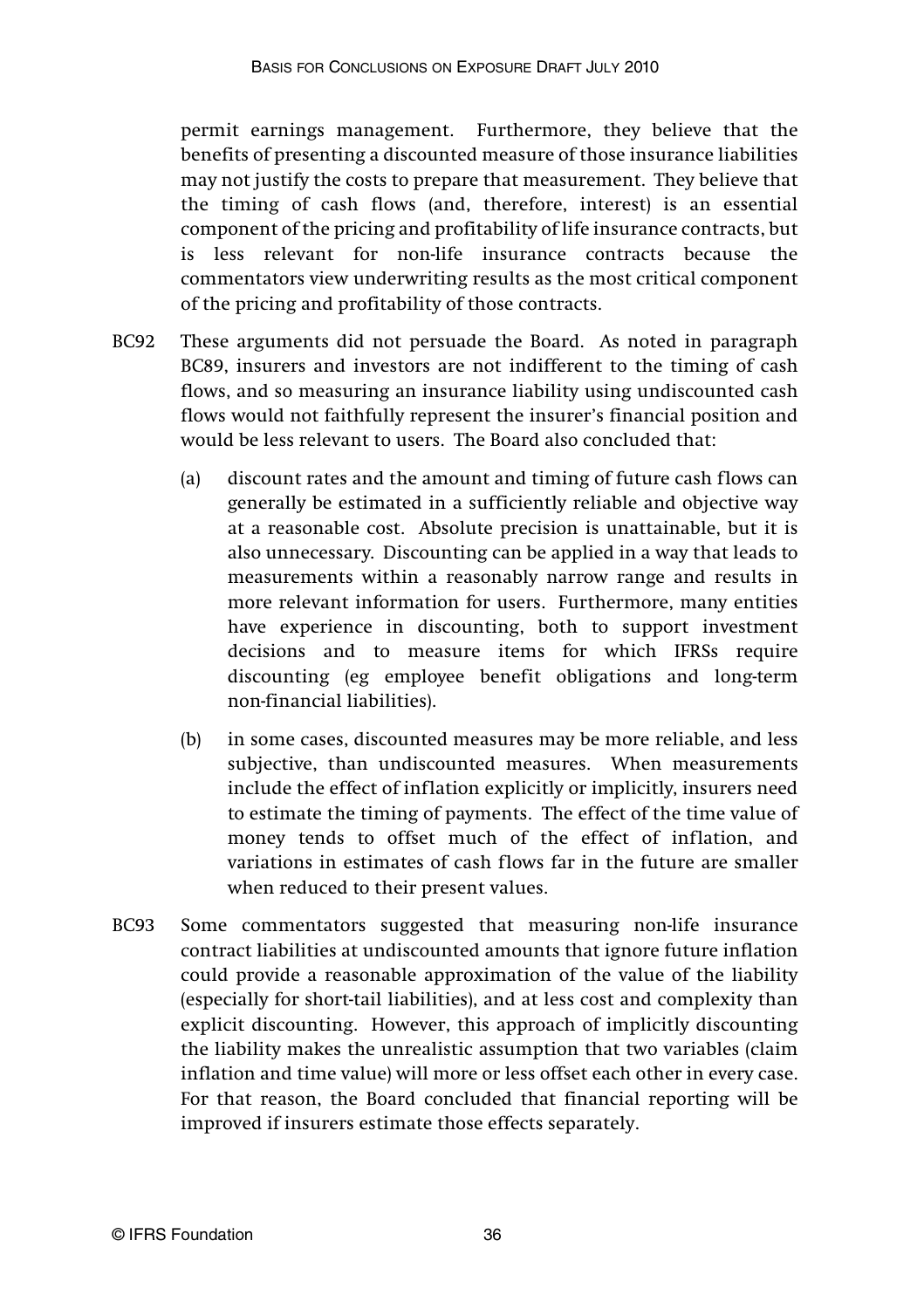BC94 For cost-benefit reasons, the Board proposes a modification to the measurement approach for application to the pre-claims period of some short-duration insurance contracts. This is discussed in paragraphs BC145–BC148.

#### **Asset-based discount rates**

- BC95 Some existing accounting approaches discount insurance liabilities using discount rates derived from the expected return on assets backing the liabilities. Proponents of that technique believe that:
	- (a) it is consistent with some pricing practices;
	- (b) it prevents large losses at inception for some contracts that are expected to be profitable and so reflects the most likely outcome of the insurance activity as a whole, considering the underwriting and investment functions together; and
	- (c) it avoids the volatility that would arise if short-term fluctuations in asset spreads affect the measurement of the assets, but not the measurement of the liabilities. Because an insurer holds those assets for the long term to enable it to fulfil its obligations under the insurance contracts it has issued, some believe that those fluctuations make it more difficult for users of an insurer's financial statements to assess the insurer's long-term performance.
- BC96 However, the Board rejected asset-based rates because those rates are irrelevant for a decision-useful measurement of the liability, unless the cash flows from the assets affect the cash flows arising from the liability.
- BC97 The cash flows from assets affect the cash flows arising from the liability in unit-linked and some participating contracts. In those cases, the Board believes that an insurer would capture that linkage by using replicating portfolio techniques, or techniques that have similar outcomes (see paragraph 32). A replicating portfolio is a portfolio of assets providing cash flows that exactly match the cash flows from the liability in all scenarios. If such a portfolio exists, the appropriate discount rate(s) for the replicating portfolio would also be the appropriate discount rate(s) for the liability. If a replicating portfolio exists and can be measured directly, there is no need to use a building block approach for the part of the liability that is replicated by that portfolio. The measures of the replicating portfolio and the replicated cash flows arising from the liability are identical.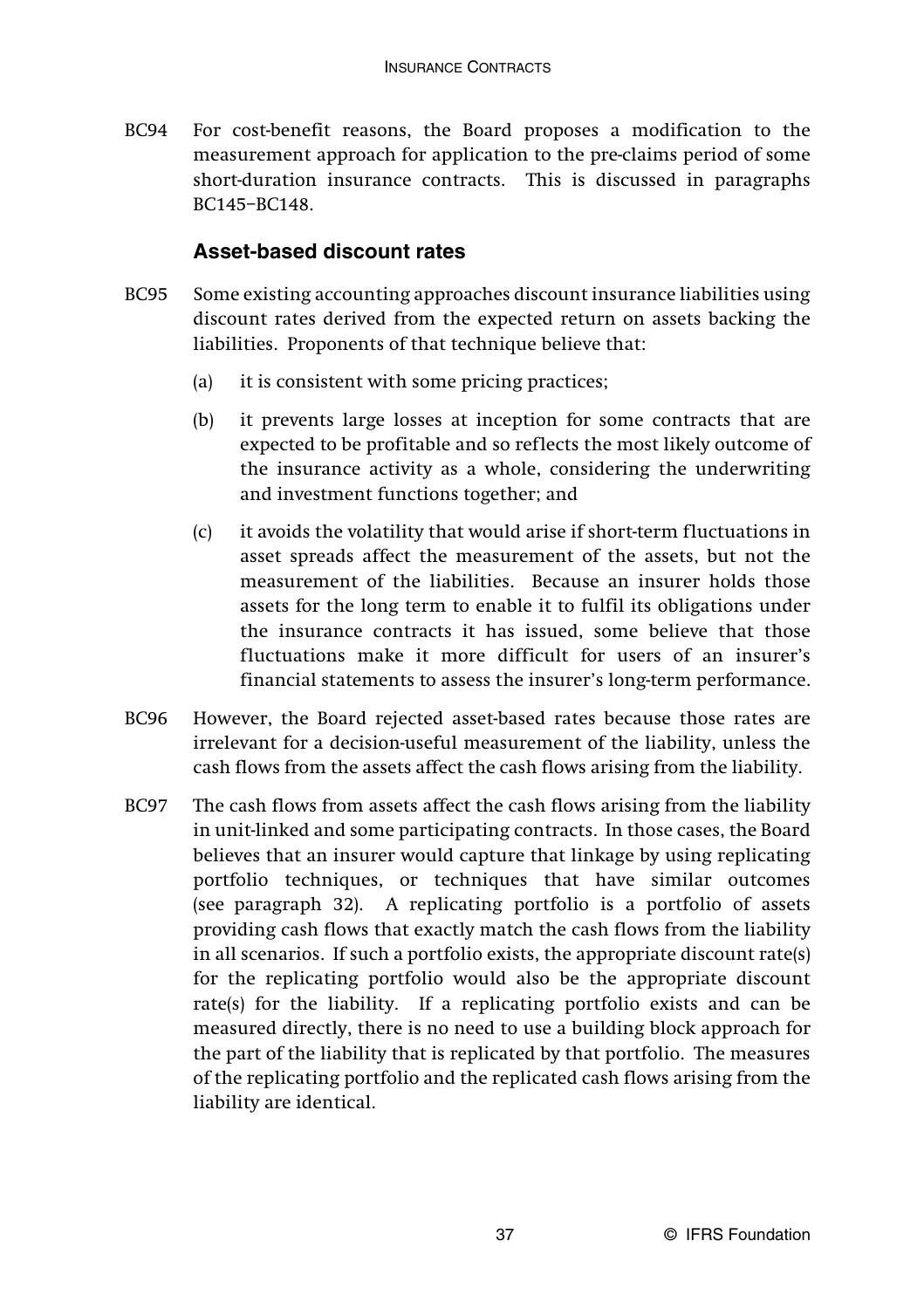## **Liquidity**

- BC98 Discussions of the time value of money often use the notion of risk-free rates, generally described as observable market rates for highly liquid government bonds. However, there is an important difference between such bonds and many insurance liabilities. Government bonds are often traded in highly liquid markets and the holder often can sell such bonds in the market at short notice, without incurring significant costs and without affecting the market price. In contrast, for many insurance contracts, the policyholder cannot sell the contract to a third party and cannot put it back to the insurer, or perhaps can do so, but only by paying a significant penalty.
- BC99 Said differently, the holder of a typical government bond acquires two things, a holding in an underlying non-tradable investment (paying a return higher than the observed return on the traded bond) and an embedded option to sell the investment (for which the holder pays an implicit premium through a reduction in the overall return). Thus, for a liability that the holder cannot sell or put (or can do so only at significant cost), the discount rate should equal the return on the underlying non-tradable investment, with no deduction for the premium on the embedded put option, because no such put option is present in the liability.
- BC100 The Board concluded that, in principle, the discount rate should reflect the liquidity characteristics of the item being measured. The Board then considered input from preparers of financial statements, academics and regulators on how such a liquidity premium can be measured.\* That input suggests that there is not yet a consensus on how best to measure those effects, for example how to separate liquidity effects from credit effects. Concerns about those issues became greater during the financial crisis of recent years, as spreads widened dramatically.
- BC101 The Board believes that it would not be appropriate, in a principle-based approach:
	- (a) to provide detailed guidance on how to estimate liquidity adjustments.
	- (b) to prescribe a discount rate that ignores the liquidity characteristics of the item being measured or uses an arbitrary benchmark (eg high quality corporate bonds) as an attempt to develop a practical proxy for measuring the specific liquidity characteristics of the item being measured.

See for example Committee of European Insurance and Occupational Pensions (CEIOPS) Task Force on the Illiquidity Premium (2010): Report. Ref. CEIOPS-SEC-34/10, 1 March 2010.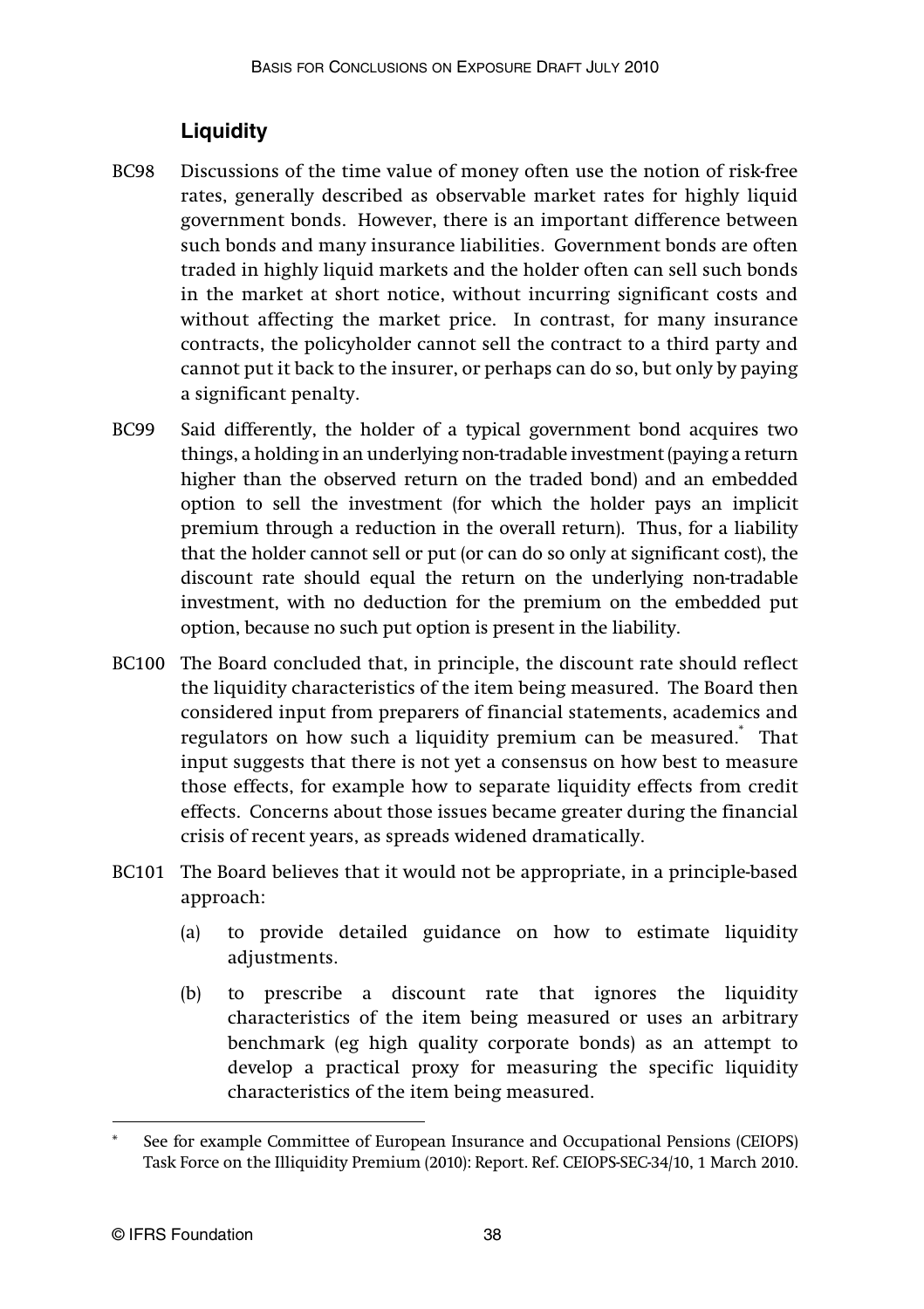- BC102 In developing the draft IFRS, the Board considered concerns raised by some commentators about the discount rate, particularly for long-duration non-participating insurance contracts. Those concerns include the following items mentioned in paragraph BC95:
	- (a) the possibility of significant losses at the inception of some contracts.
	- (b) possible accounting mismatches if the discount rate for insurance contracts does not change in response to changes in market credit spreads.
- BC103 The Board discussed whether those concerns would diminish if the Board revisited its previous decision that the measurement of an insurance liability should not be updated for changes in the risk of nonperformance by the insurer. After the discussion, the Board did not change that decision but would welcome views on this issue.
- BC104 As noted above, there are some difficult conceptual and practical issues relating to the discount rate for insurance contracts. The Board intends to continue its investigation of these issues during the period for comment on the exposure draft. Among other things, the Board intends to seek further input from the insurers that have participated in the field testing exercise.

## **Depicting risk and uncertainty**

- BC105 In the draft IFRS, the Board proposes to depict the risk and uncertainty inherent in insurance contracts by including a risk adjustment in the measurement of those contracts. The risk adjustment directly measures the remaining risk in the contract. The measurement of an insurance contract also includes a residual margin (see paragraphs BC124–BC133) to depict the profitability of the contract over time. The residual margin is determined at inception and is calculated as an allocated amount of the consideration received or receivable from the policyholder. This approach of including both a risk adjustment and a residual margin in the measurement of an insurance contract can be referred to as a 'two-margin' approach.
- BC106 The FASB and some Board members would prefer to depict risk and uncertainty in the insurance contract within a single composite margin. They consider that the relative benefits of the two-margin approach over a composite margin approach (explained below in paragraphs BC109–BC115) do not outweigh the additional costs of implementation. As explained in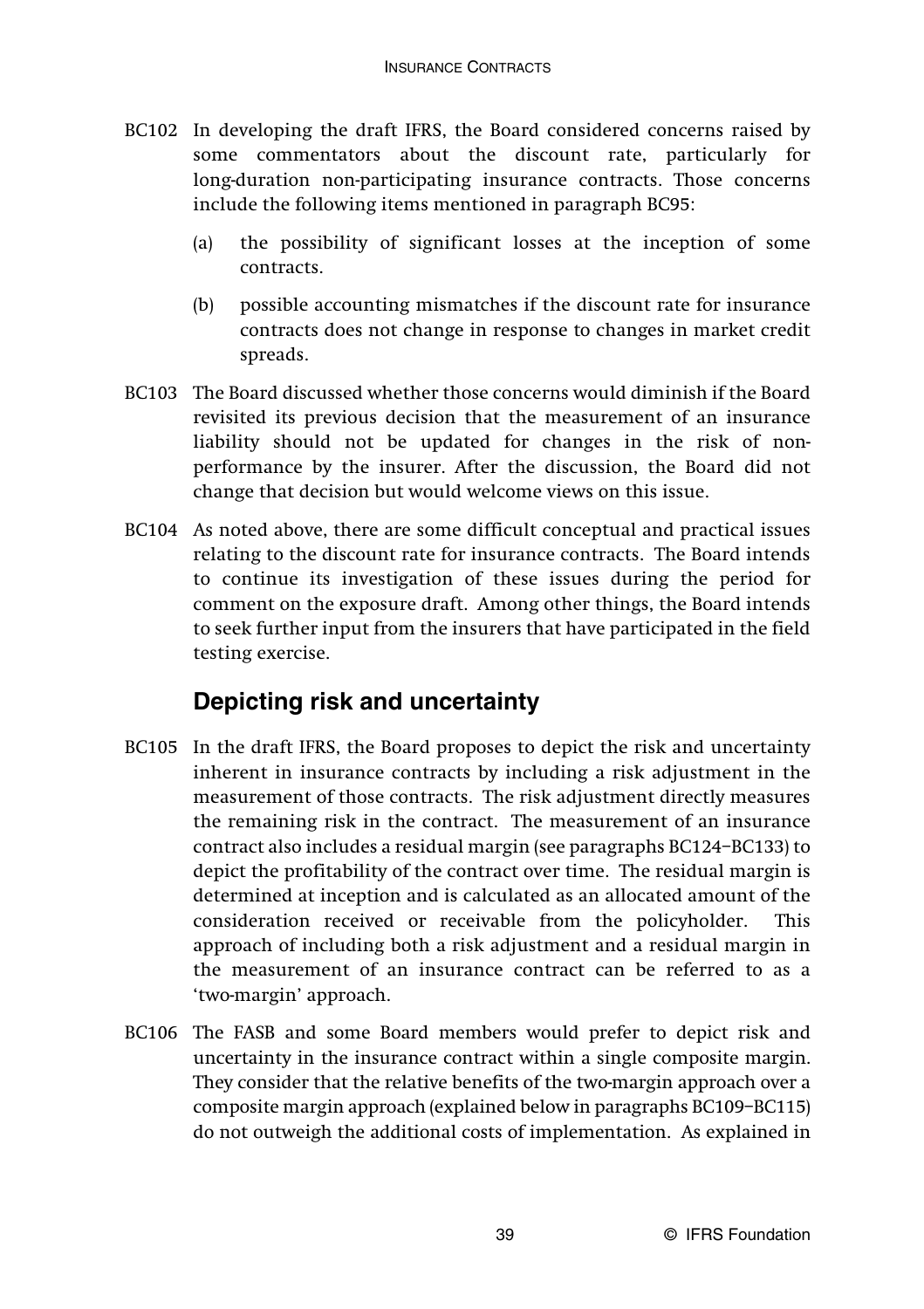the Appendix, the main difference between the approaches is that, in contrast to the two-margin approach, the composite margin would not identify a separate, explicit risk adjustment in the measurement of an insurance contract.

BC107 Both the two-margin approach and the composite margin approach have advantages and disadvantages. Consequently, the Board would particularly welcome views from respondents on both approaches and will continue its discussions when it is finalising the proposed IFRS.

# **Risk adjustment (paragraphs 35–37)**

- BC108 This section discusses:
	- (a) the reasons for including a risk adjustment in the measurement of an insurance contract.
	- (b) the techniques for estimating the risk adjustment.
	- (c) the level of aggregation for risk adjustments.

## **Reasons for including a risk adjustment in the measurement of an insurance contract**

- BC109 The draft IFRS proposes that the risk adjustment should depict the maximum amount an insurer would rationally pay to be relieved of the risk that the ultimate fulfilment cash flows exceed those expected. In the Board's view, the resulting measurement would:
	- (a) convey useful information to users about the amount of risk associated with the insurer's insurance contracts because the management of risk is integral to the insurance business model.
	- (b) reflect the insurer's view of the economic burden imposed on it by the presence of that risk.
	- (c) be broadly consistent with existing requirements in IAS 37, and with the refinements of, and extensions to, those requirements proposed in the exposure draft *Measurement of Liabilities in IAS 37*.
	- (d) reduce the amount of the residual margin for which a release pattern is somewhat arbitrary.
- BC110 The Board thinks that a risk adjustment should not represent:
	- (a) the compensation a market participant would require for bearing the risk associated with the contract. As noted in paragraphs BC49 and BC50, the objective of the measurement model is not current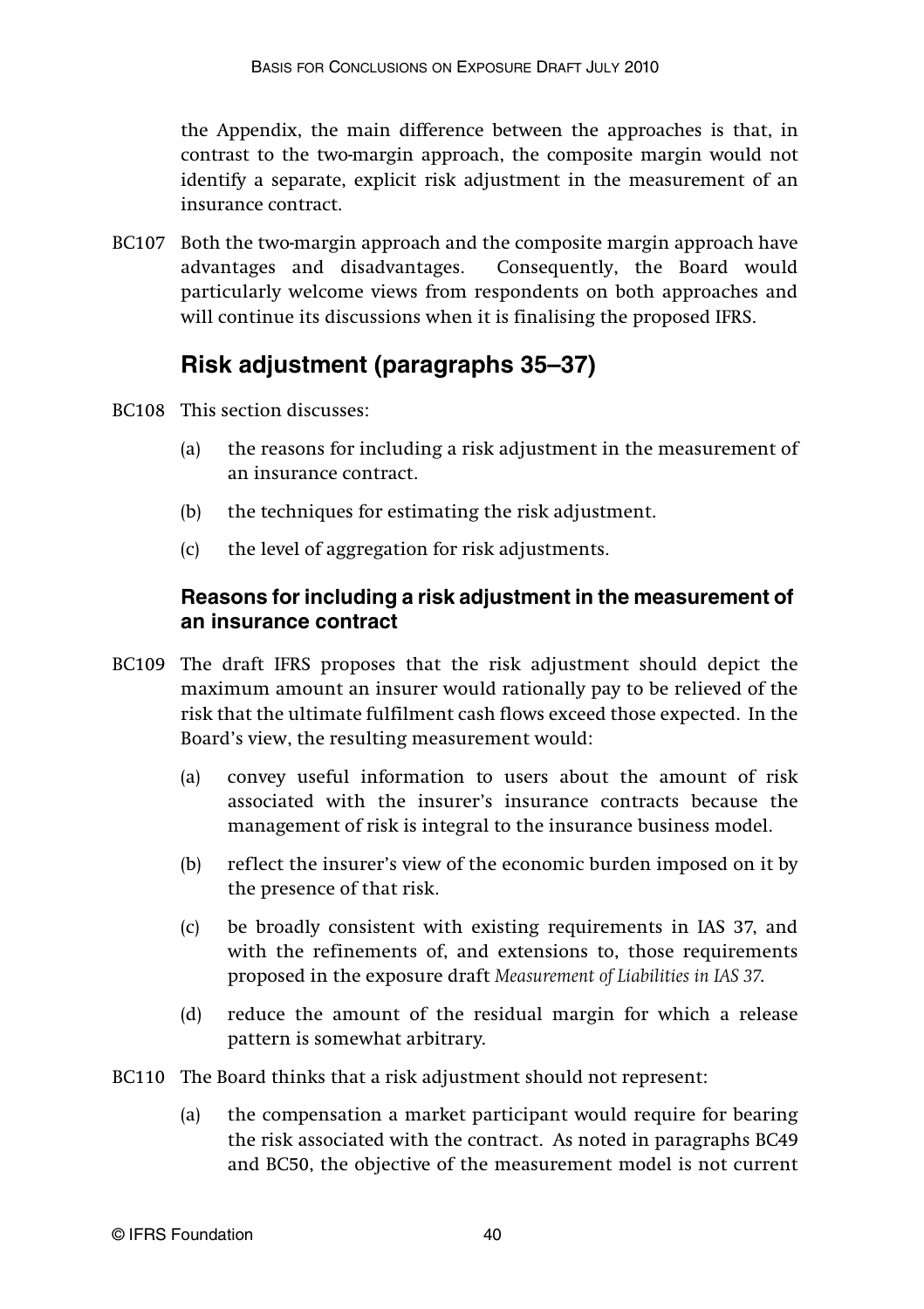exit value or fair value and therefore does not reflect transfer to a market participant. Therefore, the risk adjustment should not be determined as the amount of compensation a market participant would require.

- (b) an amount that would provide a high degree of certainty that the insurer would be able to fulfil the contract. Although such an amount might be appropriate for regulatory purposes, it is not compatible with the Board's objective of providing information that will help users of financial statements make economic decisions.
- BC111 Some oppose the inclusion of a risk adjustment in the present value of fulfilment cash flows, for the following reasons:
	- (a) No single technique for developing risk adjustments is universally used and accepted. The co-existence of a range of methods would limit comparability across insurers.
	- (b) Some techniques are difficult to explain to users and, for some techniques, it may be difficult to provide clear disclosures that would give users an insight into the inner workings of the technique.
	- (c) Although practitioners may, in time, develop intuitions that help them assess whether the amount of a risk adjustment is appropriate for a given fact pattern, it is not possible to perform direct back-tests to assess retrospectively whether a particular adjustment was reasonable. Over time, an insurer may be able to assess whether subsequent outcomes are in line with its previous estimates of probability distributions. However, it would be difficult, and perhaps impossible, to assess whether, for example, a decision to set a confidence level at a particular percentile was appropriate.
	- (d) Developing systems to determine risk adjustments will involve cost, and some doubt whether the benefits will be sufficient to justify the cost.
	- (e) The inclusion of an explicitly measured risk adjustment is inconsistent with the Board's proposals on revenue recognition, whereas the use of a single composite margin is more consistent with those proposals.
	- (f) If the remeasurement of the risk adjustment for an existing portfolio of contracts results in a loss, that loss will reverse in later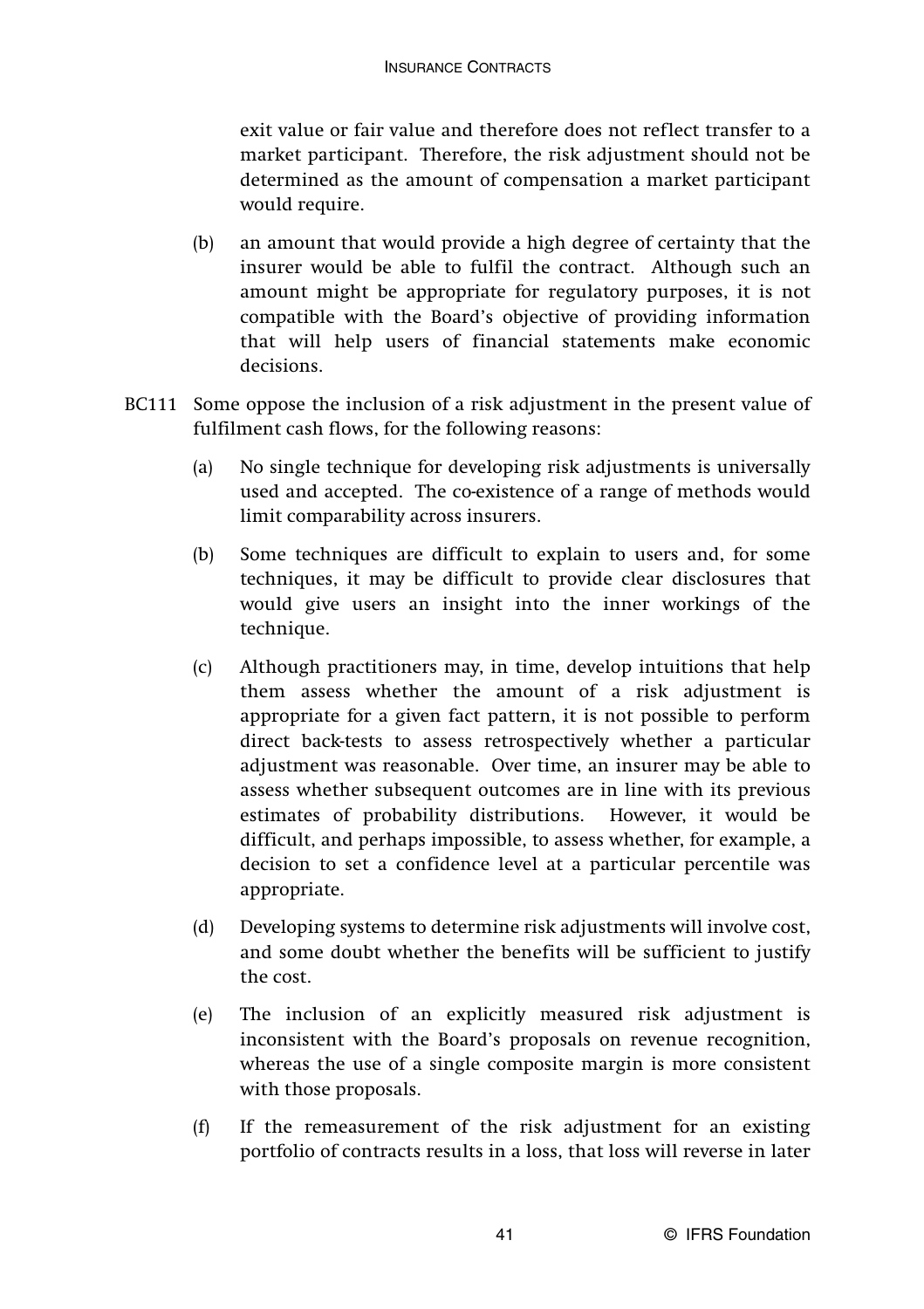periods as the insurer is released from that risk. Reporting a loss followed by an inevitable reversal of that loss may confuse some users.

- BC112 However, the Board proposes to require a separate risk adjustment because it believes that this:
	- (a) results in an explicit measurement of risk that will provide a clearer insight into the core activity of an insurer.
	- (b) reduces the amount that needs to be released to income using the inherently somewhat arbitrary mechanisms used to release the composite or residual margin.
	- (c) is conceptually consistent with market valuations of financial instruments and their pricing, which indisputably reflect the degree of risk associated with the instrument.
	- (d) ensures that the measurement of an insurance liability includes a margin, which is essential to distinguish risk-generating liabilities from risk-free liabilities. In contrast, a single composite margin reflects the insurer's pricing policy and may not correspond to the degree of risk present in the liability both at inception and throughout the contract term.
- BC113 There is an important conceptual difference between the two approaches. The composite margin and the residual margin that the draft IFRS would include in the measurement of an insurance contract are both allocations of an amount determined at inception, and they decline over time in accordance with a specified release pattern (see paragraphs BC125–BC129). In contrast, the risk adjustment is an explicit remeasurement at the end of each reporting period and can, in principle, either increase or decrease at the end of each period.
- BC114 However, that conceptual difference will not always have a large practical effect. This is because the risk adjustment will typically decline over time (although, on occasion, it may increase temporarily, for example if a life insurer is uncertain whether a rise in influenza rates reflects normal seasonal variation or the early signs of a pandemic). When that is the case, the two-margin approach (risk adjustment and a separate residual margin) has an effect similar to splitting the initial margin into two components and using a different driver to release each component to income. The resulting release pattern is more sensitive to the economic drivers of the contract, but implementing that approach may be more costly.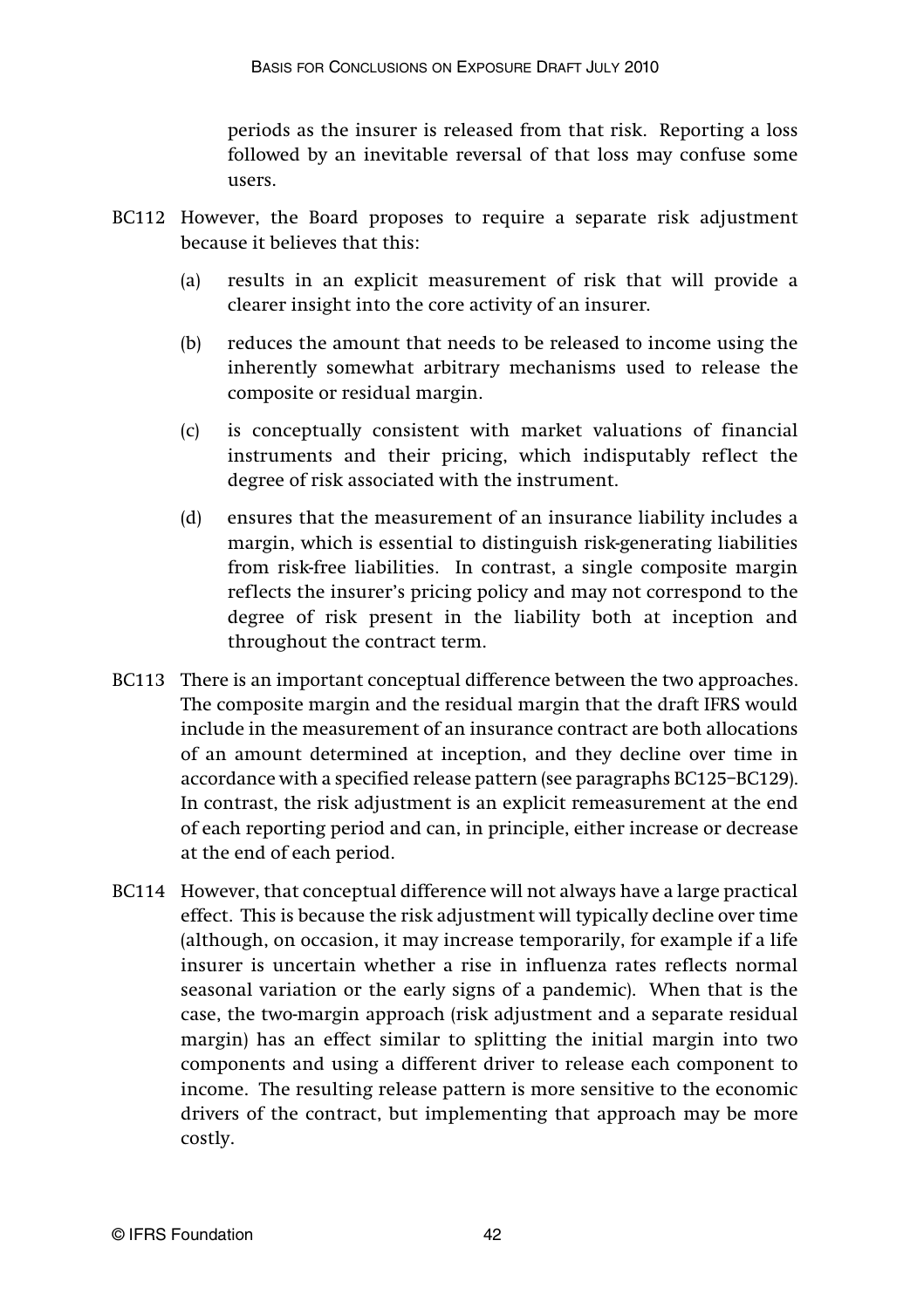BC115 The two-margin approach has one other important practical consequence. That approach is more likely to generate a loss at the initial recognition of an insurance contract. For example, suppose that the expected present value of the net cash flows over the coverage period is a net cash inflow of CU100 (resulting from premium inflows with an expected present value of CU1,000 and policyholder benefit outflows with an expected present value of CU900) and the risk adjustment is CU130. Under the two-margin approach, the insurer would recognise a loss of CU30 at inception. Subsequently, the insurer would recognise income of CU130. In contrast, under the composite margin approach, the initial measurement of the contract would include a composite margin of CU100 and the insurer would recognise no loss at inception. Subsequently, the insurer would recognise income of CU100.

### **Techniques for estimating the risk adjustment**

- BC116 The Board proposes to limit the number of permitted techniques to determine the risk adjustment. The Board selected three techniques that it believes are reasonably widely understood, applied in practice to some extent, and capable of providing relevant information consistent with the proposed objective for the risk adjustment. The Board considered the view that:
	- (a) limiting the number of techniques would conflict with the Board's wish to set principle-based standards.
	- (b) in particular situations, some techniques may be more applicable, or may be easier to implement. It may not be practicable for an IFRS to specify in detail every situation in which particular techniques would be appropriate.
	- (c) techniques may evolve over time. Specifying particular techniques might prevent the use of new techniques that are more suitable.
- BC117 However, the Board concluded that permitting a wide range of techniques to determine the risk adjustment could lead to diversity in practice, which might reduce the relevance of the resulting measurement and make it difficult for users to compare risk adjustments made by different insurers. Accordingly, the draft IFRS proposes:
	- (a) to state a principle for determining the risk adjustment.
	- (b) to specify that only three techniques are permitted as a means of complying with that principle, and to provide guidance to help insurers assess when each of those techniques is more likely to be appropriate.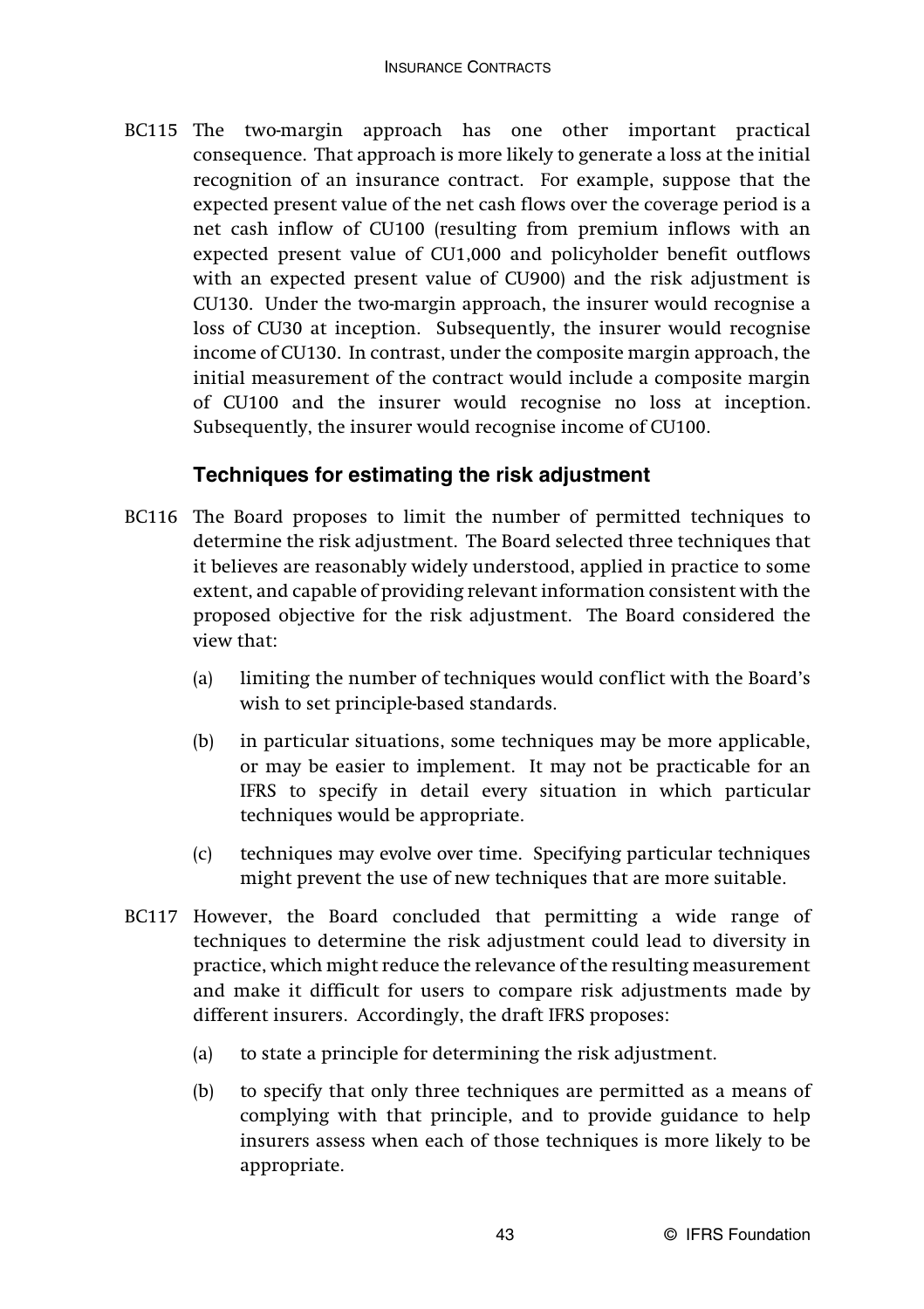(c) that an insurer should translate its risk adjustments into a confidence level for disclosure, even if the insurer has used one of the other two permitted techniques to determine the risk adjustment. That disclosure would enhance comparability among insurers.

### **Level of aggregation for risk adjustments**

- BC118 Each of the permitted techniques for measuring risk adjustments builds on a probability distribution of the underlying cash flows. The shape of that distribution depends on the level at which the insurer determines the risk adjustments (eg for a contract, for a portfolio, for a legal entity or for the reporting entity as a whole). Therefore, the Board proposes to specify the level of aggregation for the risk adjustment.
- BC119 The Board considered the following levels of aggregation:
	- (a) Determining risk adjustments at the level of individual contracts. However, this approach would contradict the rationale of insurance, which is to pool risks by grouping similar contracts into a portfolio.
	- (b) Determining risk adjustments directly for a legal entity or for the entire reporting entity. However, this approach would require the insurer to undertake one of the following:
		- (i) to assume that all portfolios within that entity are fungible, ie that a surplus in one portfolio is available in full to cover a deficit in another portfolio. In the Board's view, this would be inappropriate because complete fungibility is rare in practice, for legal and regulatory reasons.
		- (ii) to consider the degree of fungibility in estimating the probability distribution. In the Board's view, this would be a difficult and burdensome exercise and would be so reliant on difficult judgements that it would not produce information that is relevant or represents faithfully the degree of fungibility that exists.
	- (c) Determining risk adjustments at the level of individual portfolios. The Board concluded that this is the most practical solution and the most likely to produce relevant information for users at reasonable cost. Because the portfolio contains reasonably homogeneous contracts, it is the most natural level at which to estimate the probability distribution of the cash flows. Furthermore, although an insurer might expect to derive some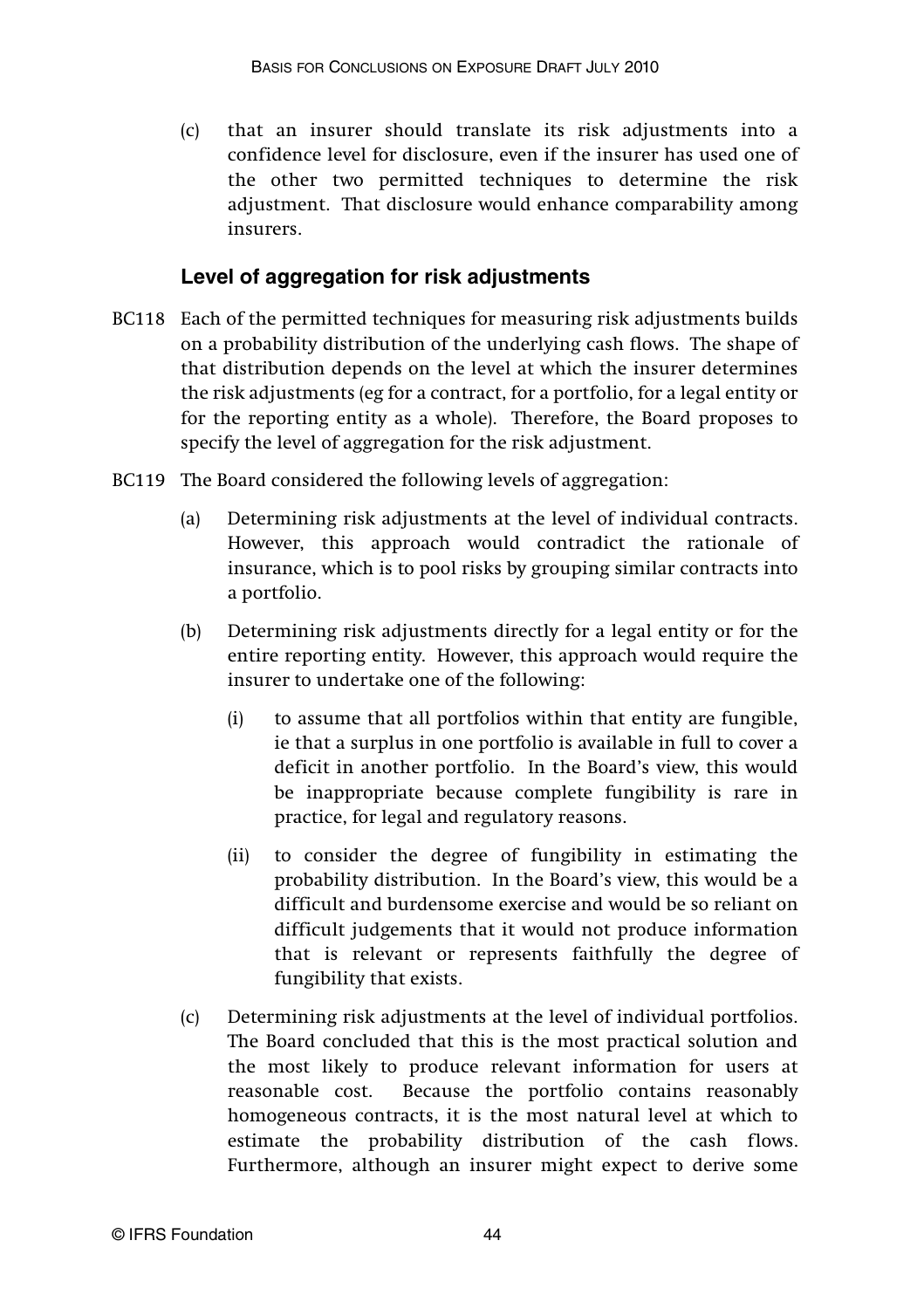diversification benefits by grouping together various portfolios, determining the extent of those benefits is difficult because of the lack of full fungibility between portfolios.

BC120 In view of the above considerations, the Board proposes that an insurer should determine risk adjustments for a portfolio of contracts that are subject to broadly similar risks and managed together as a single pool. The Board acknowledges that this description of a portfolio is not fully rigorous, but it believes that a more rigorous definition is not attainable and that this description will provide information that is relevant to users and faithfully represents the extent of risk, at a reasonable cost.

### Day 1 gains

- BC121 The residual margin is calibrated at inception to an amount that precludes the recognition of a net gain at initial recognition of an insurance contract. A 'day 1' gain might arise when the expected present value of cash outflows required to fulfil the insurance contract is less than the expected present value of the consideration received or receivable. However, the Board concluded that an insurer should not recognise a day 1 gain because:
	- (a) it would be inconsistent with the proposals in the exposure draft *Revenue from Contracts with Customers*. At inception, the insurer has not satisfied any of its performance obligations.
	- (b) there may be a risk that the amount identified as a day 1 gain has been identified incorrectly, and has arisen from an error in measuring the insurance contract liability.

### Day 1 losses

BC122 The Board noted that a loss could arise at contract inception. The Board believes that recognising a loss at inception is appropriate if the amount paid by the policyholder is insufficient to cover the expected present value of the policyholder benefits and claims and also to compensate the insurer adequately (as measured by the risk adjustment) for bearing the risk that the policyholder benefits ultimately exceed the expected premiums paid by the policyholder. The residual margin is an allocation of part of the premium provided by the policyholder. Because it is an allocation, it cannot be negative, either at inception or subsequently.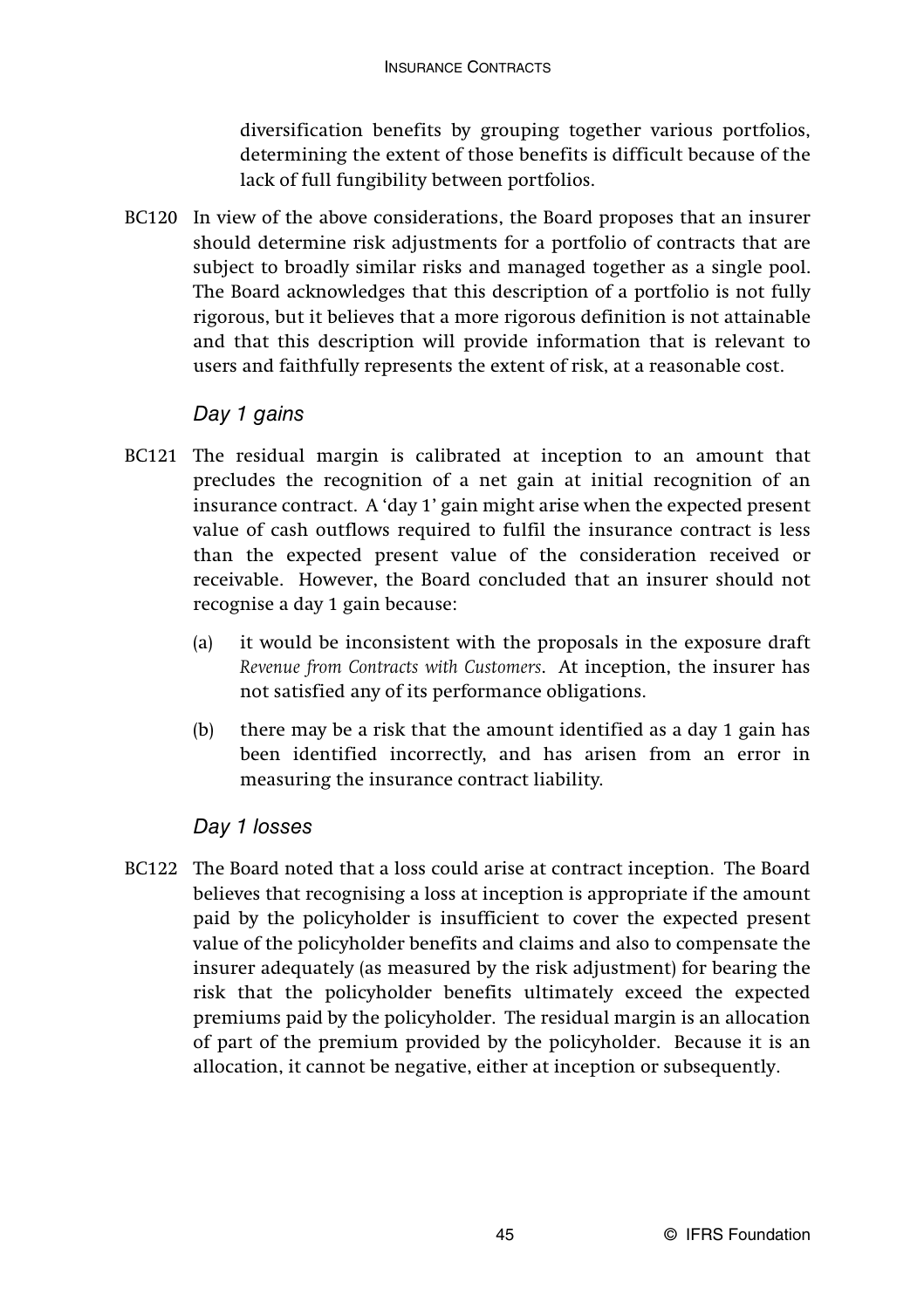BC123 As noted in paragraph BC115, a loss is more likely to arise under the two-margin approach than under the composite margin approach. Furthermore, including a risk adjustment in identifying a loss at initial recognition is inconsistent with the proposals in the exposure draft *Revenue from Contracts with Customers*, but it is consistent with the treatment of financial instruments issued on off-market terms. The Board believes that including a risk adjustment in the measurement of insurance contracts is essential to portray the economics of insurance contracts.

## **Residual margin**

- BC124 This section discusses the following:
	- (a) the release to income of the residual margin.
	- (b) the level of aggregation for the residual margin.
	- (c) accretion of interest on the residual margin.

### **Release of residual margin (paragraph 50)**

- BC125 The residual margin could be viewed as an aggregation of several factors, including:
	- (a) compensation for the cost and effort of originating the contracts and assembling them into the portfolio.
	- (b) compensation for providing ancillary services that are not unbundled (and so are not treated as arising from a separate service contract within the scope of standards on revenue recognition).
	- (c) compensation for product development.
	- (d) additional returns if the insurer has significant pricing power, or conversely discounts if the insurer is seeking to build or maintain market power.
	- (e) the risk that the insurer might not satisfy its obligation to perform under the contract.
- BC126 The draft IFRS does not propose that an insurer should measure any of those factors separately. Instead, the Board's objective is to seek a release pattern that corresponds in a reasonable way and at an acceptable cost to the pattern of the factors that generated those margins at initial recognition. Because those margins are a blend of various factors not separately identifiable, any such release pattern inevitably will be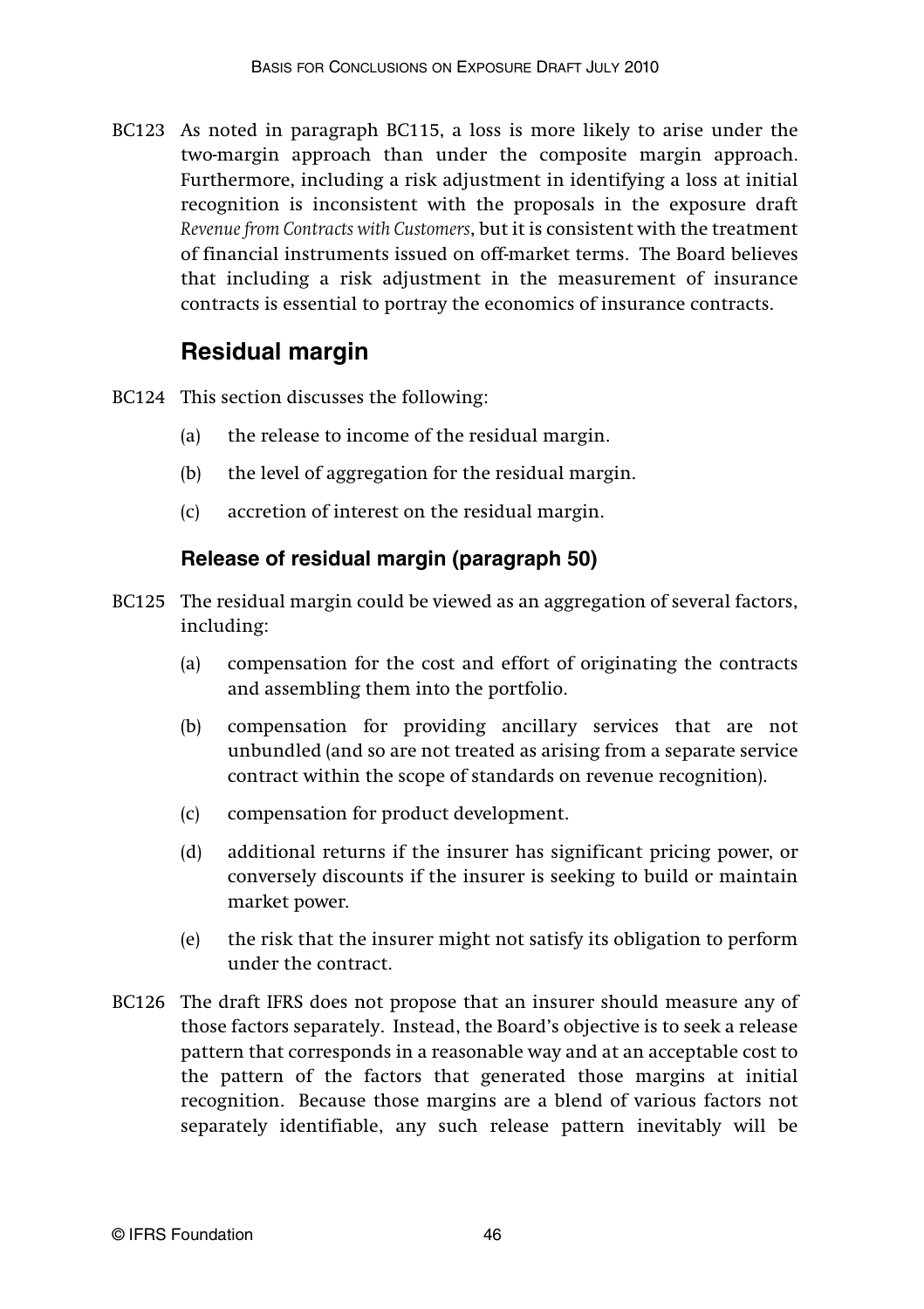arbitrary to some extent. Because the risk adjustment reflects the risk in the contract, the Board thinks that risk should not drive the release pattern for the residual margin (unless risk is used as a convenient and reasonable proxy for another factor).

- BC127 Instead, the Board proposes to determine the release pattern for the residual margin on the basis of an insurer's performance under the contract. Since insurance risk is present in every insurance contract and the insurance coverage from this type of risk represents a predominant factor for the performance under the insurance contract, the Board believes that the insurance coverage can be used as the basis for release across all types of contracts.
- BC128 The Board believes that the factors implicitly included in the margin would no longer be relevant after the end of the coverage period. Therefore, the Board proposes that the residual margin should be recognised as income over the coverage period in a systematic way that best reflects the exposure from providing insurance coverage, as follows:
	- (a) on the basis of passage of time, but
	- (b) on the basis of the expected timing of incurred claims and benefits, if that pattern differs significantly from the passage of time.
- BC129 The draft IFRS proposes that the residual margin recognised in profit or loss for the period should be adjusted to reflect the portion of any contracts that are no longer in force at the end of the reporting period. This is consistent with recognising the residual margin over the coverage period of a contract. For similar reasons, no adjustment should be made if more contracts than expected are in force at the end of the period.

## **Level of aggregation for the residual margin**

BC130 Paragraph BC120 explains that the risk adjustment should be determined at a portfolio of contracts level that groups together contracts subject to similar circumstances (ie contracts that are subject to similar risks and are managed together as a pool). However, because the residual margin is released over the coverage period, it is necessary to adopt a different level of aggregation for residual margins that group together only those contracts within the portfolio that have similar coverage periods. For that reason, the Board concluded that residual margins should be determined at a level that aggregates insurance contracts into a portfolio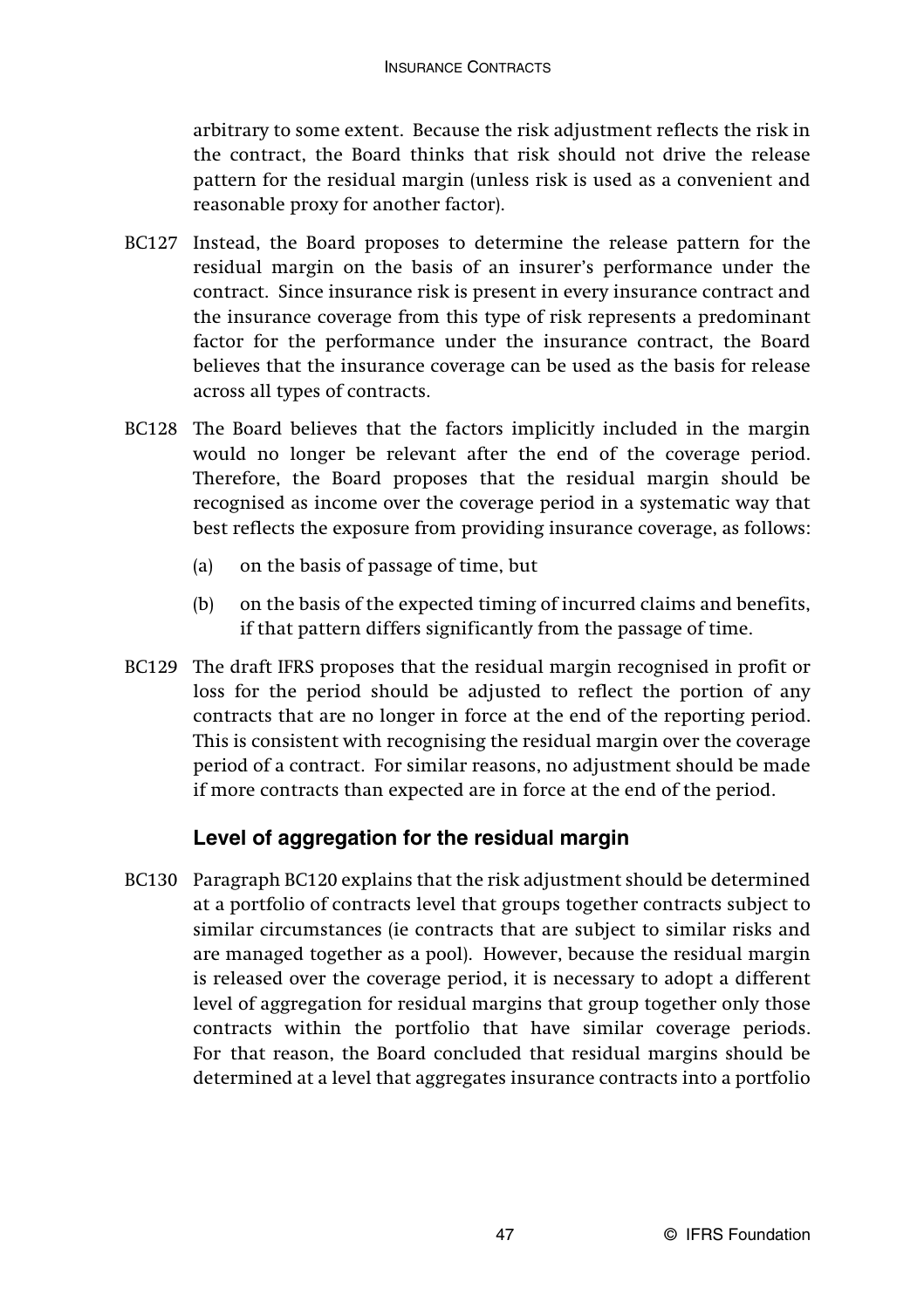and, within each portfolio, by similar date of inception of the contract and by similar coverage period. An alternative would be to determine the release of the residual margin at an individual contract level, but the Board concluded that would be impracticable.

### **Accretion of interest on the residual margin (paragraph 51)**

- BC131 Interest is accreted on a risk adjustment because the adjustment is always a current measure and so implicitly or explicitly reflects the time value of money. The draft IFRS proposes that interest also should be accreted on the residual margin for the following reasons:
	- (a) At initial recognition, the residual margin can be viewed as an allocation of part of the transaction price, ie consideration paid or payable by the insurer's customer (the policyholder). Accreting interest is consistent with the proposals in the exposure draft *Revenue from Contracts with Customers*, which would require an entity to accrete interest on the transaction price (if material). The accretion of interest reflects the fact that the entity would rationally have charged a different cash amount if the contract had stipulated earlier or later payment by the customer. Thus, accretion of interest shows the effect of the financing separately from the revenue from goods or services.
	- (b) The residual margin is one part of an overall measure of the insurance contract and every other component of that measure reflects the time value of money, leading to subsequent accretion of interest. The accretion of interest on the residual margin is consistent with that fact.
- BC132 Because the residual margin is determined at inception and not adjusted subsequently, the Board proposes that the interest rate used to accrete interest on the residual margin would be locked in at inception of the contract and not adjusted subsequently. Furthermore, the rate would be the discount rate used to discount the cash flows included in the measurement of the liability.
- BC133 The Board considered the view of some who do not believe interest should be accreted on the residual margin, on the grounds of simplicity and because they view the residual margin as a deferred credit rather than as a representation of a component of an obligation. That view is supported by the FASB and applied to the composite margin in the FASB's preferred approach (see Appendix). However, the Board did not find that view persuasive.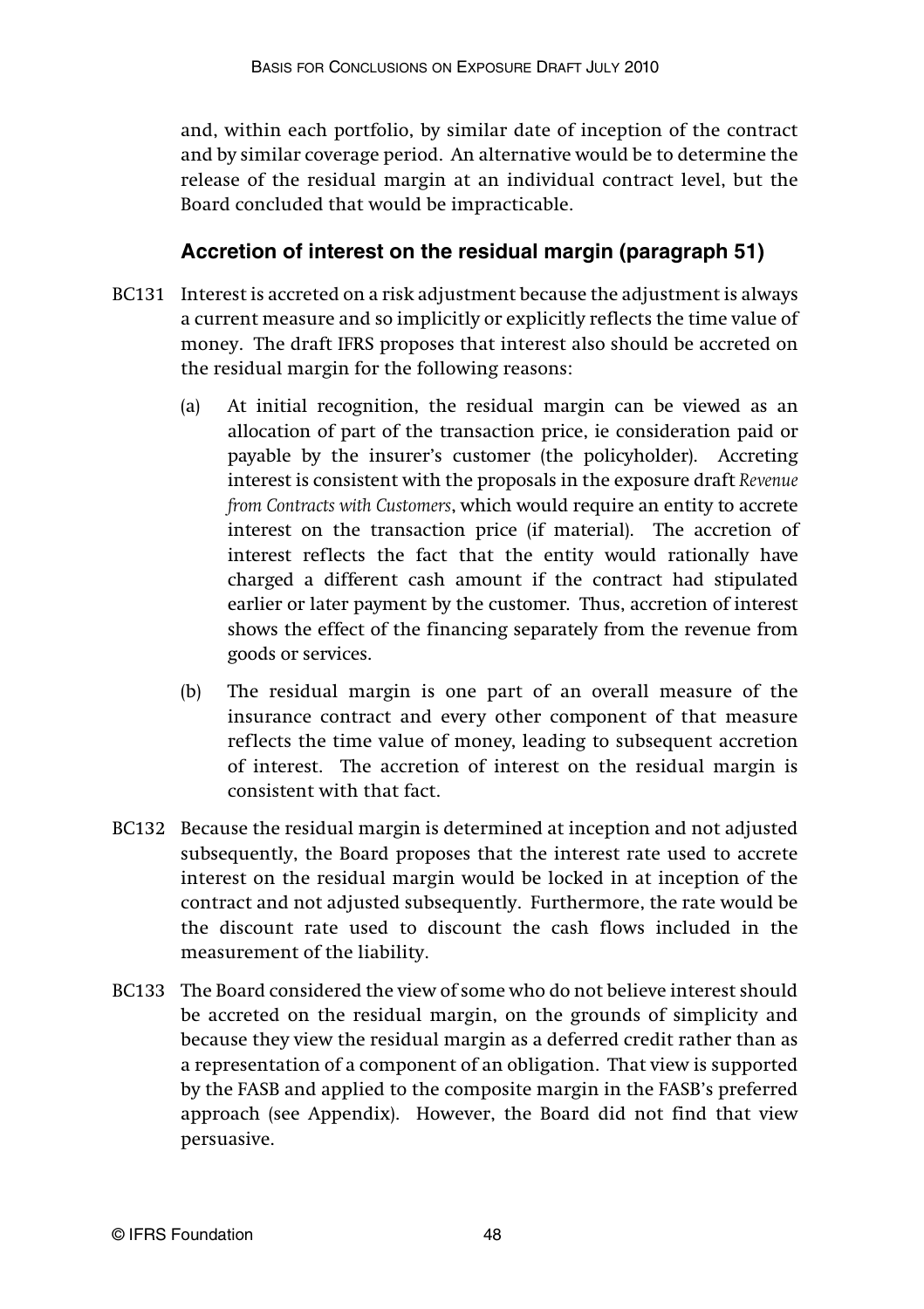## **Other measurement issues**

- BC134 The draft IFRS also contains proposals for the treatment of:
	- (a) acquisition costs.
	- (b) insurance contracts acquired in a portfolio transfer or business combination.
	- (c) the pre-claims liability of short-duration contracts.
	- (d) foreign currency.

### **Acquisition costs (paragraph 39)**

- BC135 Insurers often incur significant costs to sell, underwrite and initiate a new insurance contract. These costs are commonly referred to as acquisition costs. An insurance contract is generally priced to recover those costs through future premiums and surrender charges.
- BC136 The measurement approach proposed in the discussion paper and in the draft IFRS represents a change from many existing accounting models that measure insurance liabilities initially at the amount of the premium received, with deferral of acquisition costs. Such models treat acquisition costs as representing the cost of a recognisable asset, which, depending on the model, might be described as a contract asset or a customer relationship intangible asset. The Board thinks that the pressure to recognise such an item as a separate asset arises from an overstatement of the insurer's obligation. In essence, the insurer typically charges the policyholder a price that the insurer regards as sufficient to compensate it for two things: (a) undertaking the obligation to pay for insured losses and (b) the cost of originating the contracts. Thus, a faithful representation of the remaining obligation should not include the part of the premium that paid for the incremental acquisition costs.
- BC137 In addition, deferring acquisition costs as an asset would report an asset that either (a) does not exist (if the insurer recovers acquisition costs from cash already received) or (b) relates to future cash flows that should be included in the measurement of the contract. Consequently, the discussion paper proposed that an insurer should recognise acquisition costs as an expense, not as the cost of an asset, and should recognise revenue at an amount equal to the portion of the premium that relates to recovering its acquisition costs. Respondents generally agreed that acquisition costs should not typically result in a loss at initial recognition of an insurance contract (unless the contract is onerous).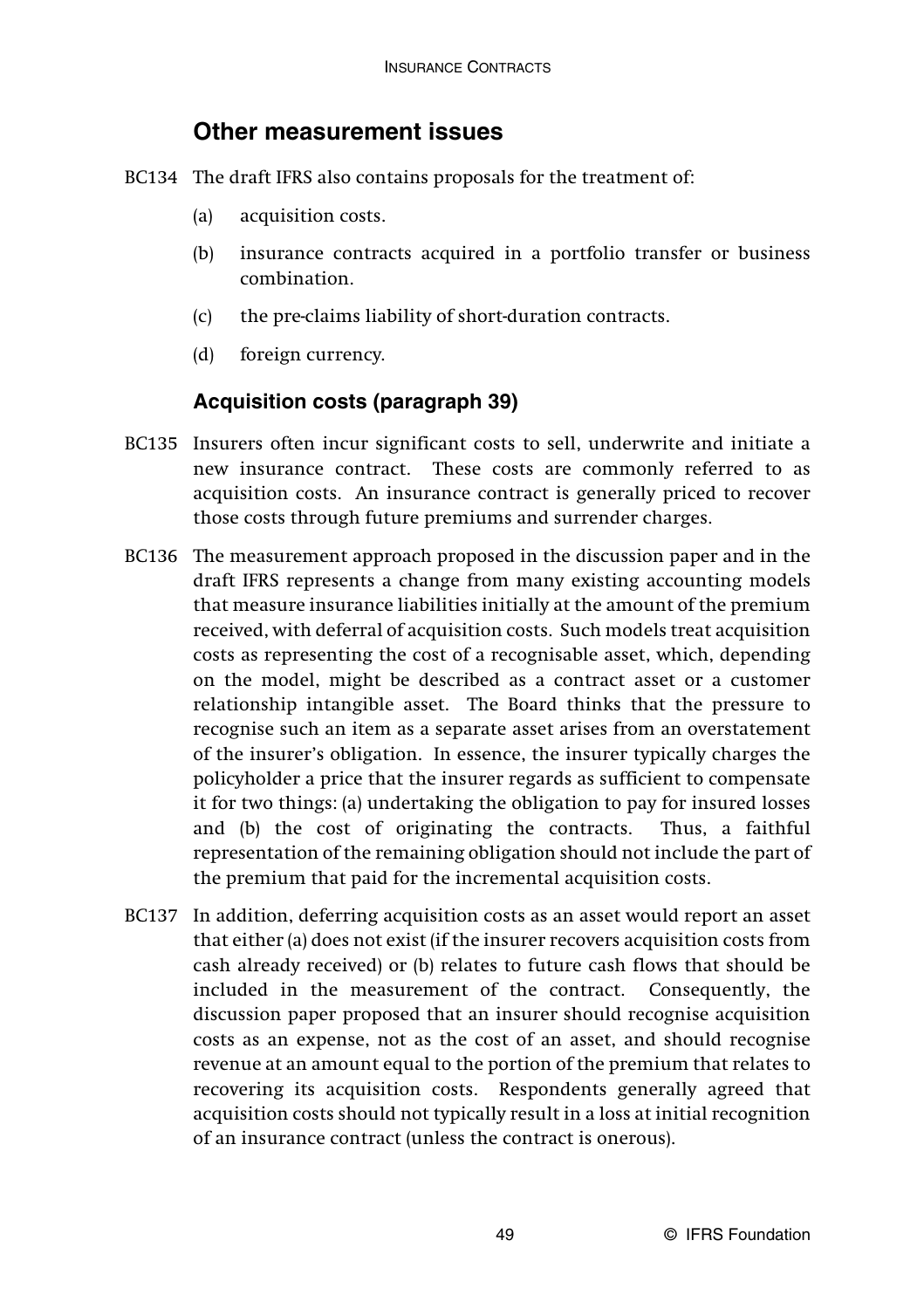- BC138 In subsequent discussions, the Board achieved a similar outcome, but by a different route. The Board now proposes that the incremental acquisition costs incurred by the insurer should be included in the contract cash outflows. This reduces the residual margin at initial recognition of the contract. If the contract pricing is insufficient to recover all of the incremental acquisition costs, a loss will arise at initial recognition, because the residual margin cannot be negative.
- BC139 The Board proposes that the contract cash flows should include only those acquisition costs that are incremental to an individual insurance contract. Some may disagree with that conclusion because they believe that:
	- (a) an insurer typically will price an insurance contract to recover not only incremental costs, but also other direct costs and a proportion of indirect costs; and
	- (b) the definition of incremental acquisition costs is too narrow to reflect adequately the various sales structures of insurers—for instance, it may result in different answers for sales structures that have the same cost level but use different channels (eg external agents versus direct writing).
- BC140 The Board proposes to limit the acquisition costs to be included in the cash flows to incremental costs because those costs can be clearly identified as relating specifically to the contract. Determining whether other costs are directly related to the contract can be more subjective. Furthermore, focusing on incremental costs is consistent with how IAS 39 and IFRS 9 determine the transaction costs of financial instruments. It is also consistent with the approach to costs of securing a right to provide investment management services, as described in paragraph 14(b)(iii) of the illustrative examples accompanying IAS 18 *Revenue*. (However, under the proposals in the exposure draft *Revenue from Contracts with Customers*, that right would no longer be recognised as an asset, and the incremental costs of securing it would be recognised as an expense.)

### **Insurance contracts acquired in a portfolio transfer or business combination (paragraphs 40**–**42)**

BC141 When an insurer assumes an insurance liability in a portfolio transfer, it typically receives consideration from the transferor. The Board concluded that the insurer should treat that consideration in the same way as a premium received at initial recognition. In other words: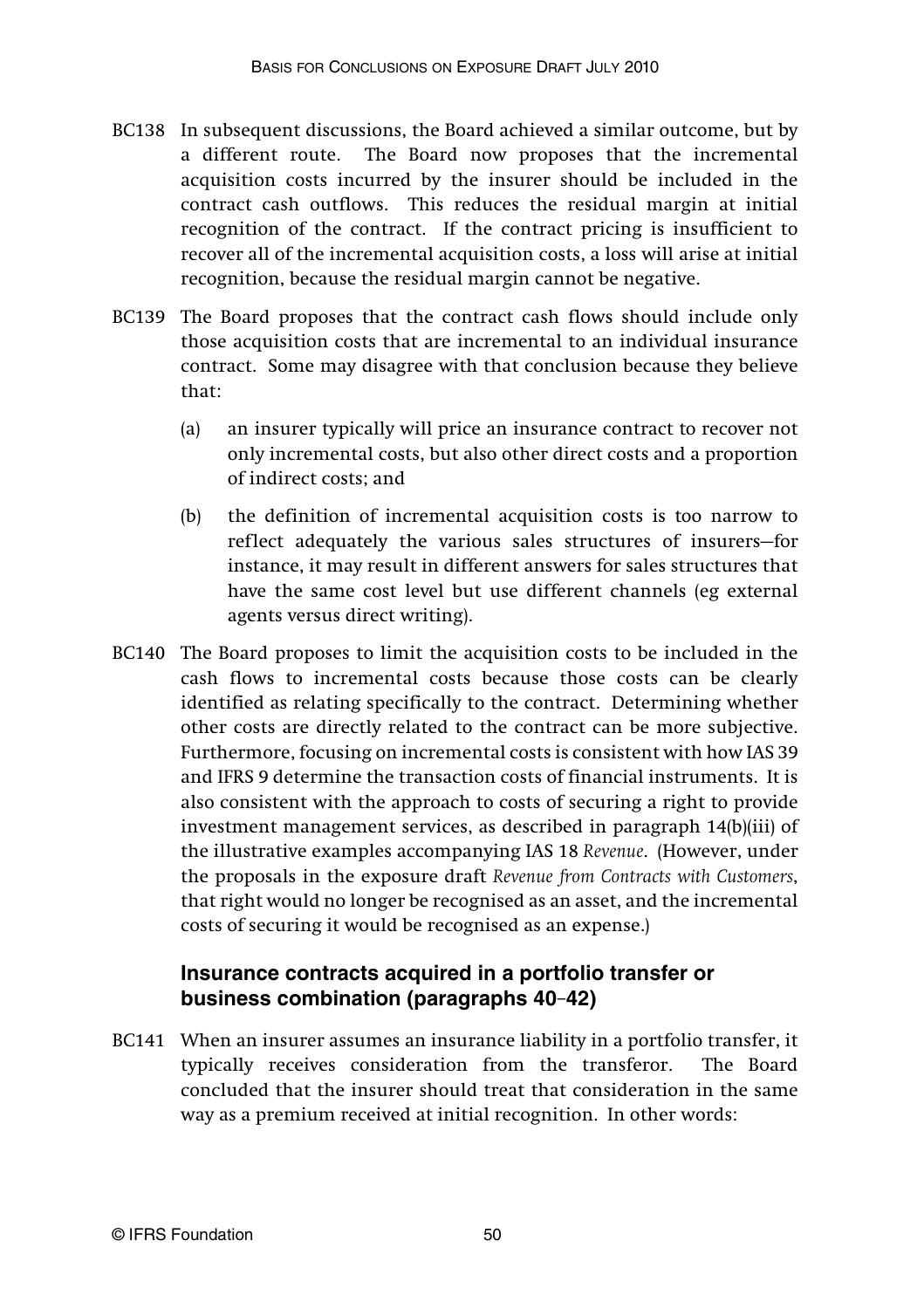- (a) if the consideration received exceeds the present value of the other fulfilment cash flows (outflows less inflows), the excess establishes the residual margin at initial recognition of the insurance liability.
- (b) if the present value of the other fulfilment cash flows (outflows less inflows) exceeds the consideration received, the insurer should measure the insurance liability initially at that higher amount and should not add a residual margin. Instead, the difference between the initial measurement of the liability assumed and the consideration received would be recognised immediately as an expense at initial recognition.
- BC142 Similarly, when an entity assumes a liability in a business combination, it measures that liability initially at fair value, with limited exceptions specified in IFRS 3 *Business Combinations*. That fair value may be viewed as representing a portion of the total consideration for the business combination, namely the portion relating to the liability assumed. In other words, the fair value of the portfolio of insurance liabilities may be viewed as corresponding to the fair value of the consideration received. Applying that notion to a portfolio of insurance liabilities assumed in a business combination leads to the following conclusions:
	- (a) If the fair value of the portfolio exceeds the present value of the fulfilment cash flows (outflows less inflows), the excess establishes the residual margin at initial recognition of the portfolio of insurance liabilities.
	- (b) If the present value of the fulfilment cash flows (outflows less inflows) exceeds the fair value of the liability, the insurer should measure the portfolio of insurance liabilities initially at that higher amount and should not add a residual margin.
- BC143 The proposal described in paragraph BC142(b) means that an insurer would never recognise the portfolio of insurance liabilities at less than the present value of the fulfilment cash flows. Moreover, the initial measurement of that portfolio at that higher amount will affect the initial measurement of goodwill. Although this proposal would require a new measurement exception in IFRS 3, similar exceptions are contained in IFRS 3 for other cases in which liabilities, such as pension liabilities, are measured continuously on a current value basis that is not fair value.
- BC144 The Board considered how the present value of the fulfilment cash flows could exceed the consideration received in exchange for a portfolio transfer or might exceed the fair value of the portfolio of insurance contracts acquired in a business combination. The most likely cause is the fact that the present value of the fulfilment cash flows does not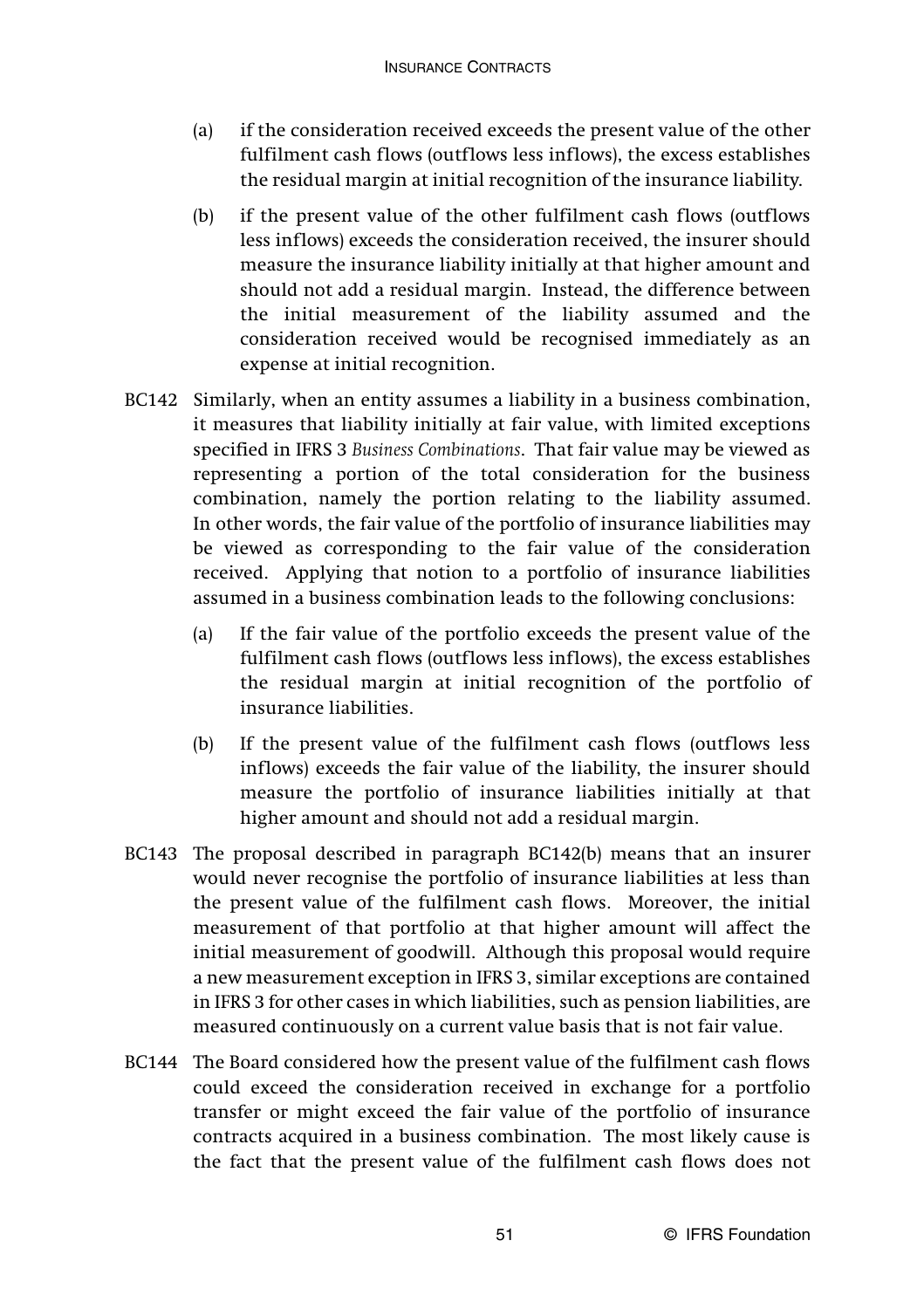consider the risk of non-performance by the insurer. The Board concluded that the immediate recognition of a loss in such circumstances faithfully represents the fact that the insurer has acquired an obligation that it expects to fulfil, but received a lower price because it might not be able to fulfil the obligation.

### **Modified measurement for the pre-claims liability of some short-duration contracts (paragraphs 54**–**60)**

- BC145 The Board proposes that the pre-claims liability arising from some short-duration contracts (ie contracts for which the coverage period is approximately one year or less, and meeting other conditions specified in paragraph 55) should be measured using an unearned premium approach, unless the contract is onerous. Such an approach is consistent with the customer consideration approach proposed in the exposure draft *Revenue from Contracts with Customers*.
- BC146 The Board believes that when the pre-claims period is approximately one year or less and provided that the contract contains no significant embedded derivatives, the unearned premium is a reasonable approximation of the present value of the fulfilment cash flows and the residual margin (and achieves a similar result at a lower cost). This is because if significant changes in estimates are made during the coverage period of a short-term duration contract, those changes are more likely to be unfavourable (leading to losses) than favourable (leading to gains). The insurer would recognise these losses because of the requirement to recognise an additional liability when the contract becomes onerous. Thus, requiring an insurer to apply the full measurement model for these contracts would not generate sufficient benefits to justify the costs of adopting the new approach.
- BC147 The Board considered whether the modified approach should be permitted but not required. Proponents of that view argue that the modified approach is intended to provide a practical short cut that combines the strengths of the approach now proposed for insurance contracts in general with the virtues of existing approaches for these contracts; for these contracts, they believe that the incremental benefits of switching fully to the new model are not sufficient to justify the costs. Those proponents argue that requiring insurers to use that short cut rather than merely permitting them to do so is inconsistent with the rationale for the short cut. However, to ensure comparability between the financial statements of different insurers, the Board proposes to require insurers to apply the modified measurement approach to all short-duration contracts that meet the specified conditions.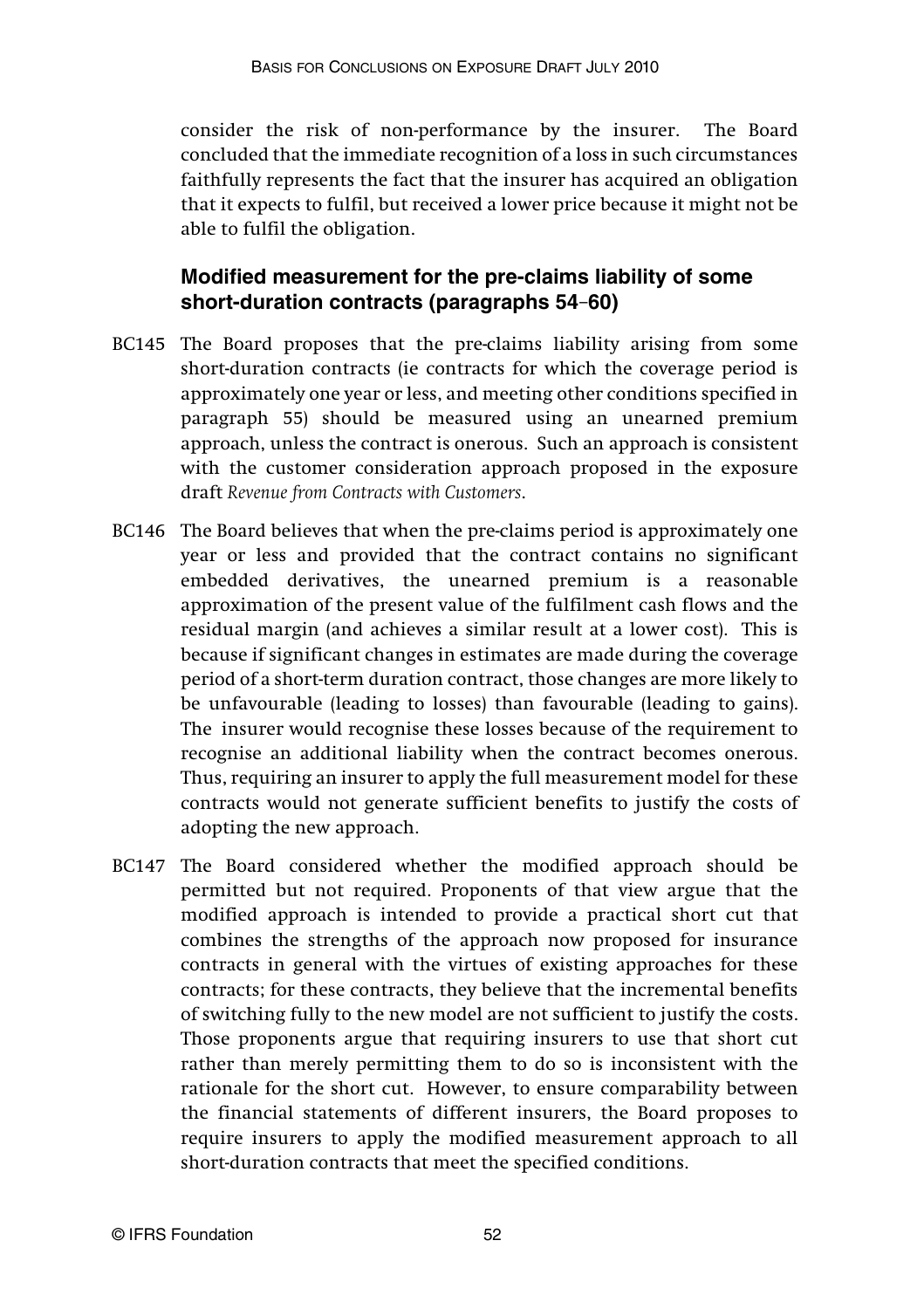- BC148 To maintain consistency with the measurement for insurance contracts generally, the modified approach also includes the following features:
	- (a) The pre-claims obligation and the expected present value of the future premiums are presented as a single insurance contract asset or liability (see paragraph BC156).
	- (b) Interest is accreted on the insurance contract asset or liability, if the effect of the time value of money is material.
	- (c) The basis for the onerous contract test is the present value of the fulfilment cash flows, which is the measurement for insurance contracts generally. Considering the short duration of the coverage period, the level of aggregation for the onerous contract test would be within the portfolio of insurance contracts, by similar date of inception.
	- (d) The incremental acquisition costs are deferred and presented as a deduction from the part of the premium allocated to the remaining coverage period. Those deferred incremental acquisition costs would be recognised as an expense over time in a pattern consistent with the pattern in which the premium is recognised as revenue.

## **Foreign currency (paragraph 61)**

- BC149 The draft IFRS proposes that an insurance contract should be treated as a monetary item for foreign currency translation in accordance with IAS 21 *The Effects of Changes in Foreign Exchange Rates*.
- BC150 Insurers applying IFRS 4 typically treat an unearned premium for an insurance contract that is denominated in a foreign currency as a nonmonetary item. However, treating the unearned premium as a non-monetary item causes an accounting mismatch to arise if, for example, the premium is held in a bank account denominated in foreign currency (and thus is classified as a monetary item) and the insurer expects to use part of that premium to pay claims denominated in that foreign currency. In that example, the carrying amount of the premium would reflect subsequent changes in the exchange rate, whereas the carrying amount of the non-monetary insurance liability would remain unchanged. The Board believes that because the proposed measurement model focuses on estimates of future cash flows, it would be more appropriate to view an insurance contract as a whole as a monetary item.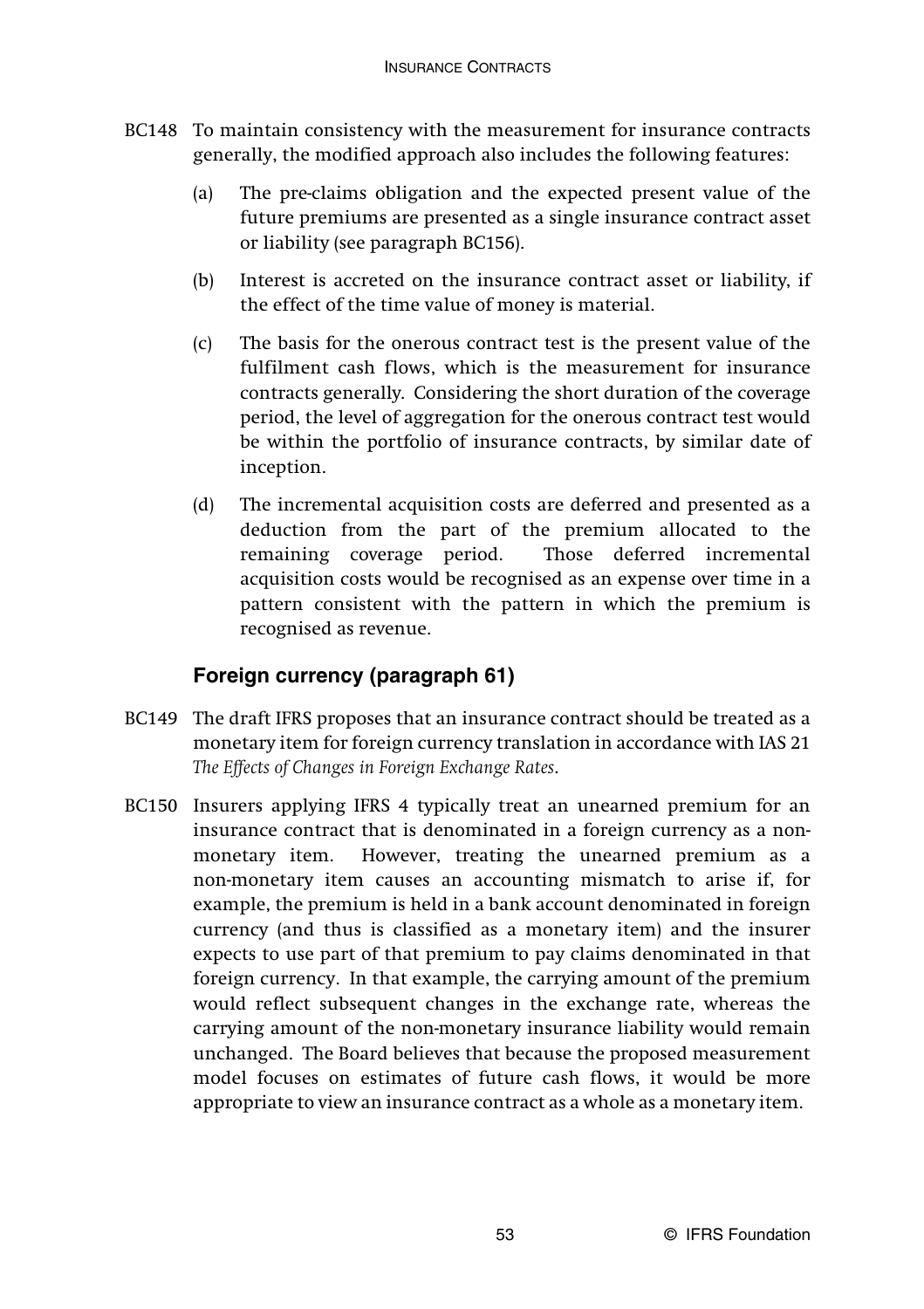- BC151 IAS 21 would classify the insurance contract components relating to the expected present value of cash flows and the risk adjustment (which is determined by the amount, timing and uncertainty of those cash flows) as monetary items, but might classify the residual margin component as non-monetary because it is similar to prepayments for goods and services. However, the Board believes that it would be a more faithful representation of the transaction to treat all components of the measurement of insurance contract denominated in a single currency as a monetary item, and therefore retranslate them as exchange rates change.
- BC152 For the same reasons, the Board proposes that insurance contracts measured using the modified approach for short-duration contracts would also be a monetary item.

### **Assets underlying unit-linked contracts**

- BC153 The Board discussed accounting mismatches that arise today from the measurement of unit-linked contracts, focusing on the following items held in funds underlying such contracts:
	- (a) the insurer's own shares. An accounting mismatch arises for these items today because they are not recognised as assets under IAS 32.
	- (b) property occupied by the insurer. An accounting mismatch arises today for such property because IAS 16 *Property, Plant and Equipment* would treat it as owner-occupied. As a result, although the insurer would be able to measure that property at fair value, it would recognise changes in the property's fair value in other comprehensive income, not in profit or loss.
- BC154 The Board concluded that these accounting mismatches make an insurer's financial statements less relevant to users and less understandable, resulting in a less faithful representation of the insurer's financial position and financial performance. Therefore, the Board proposes:
	- (a) to eliminate those mismatches by requiring the insurer to recognise these items, including the insurer's own shares, as assets and measure them at fair value through profit or loss to the extent those changes relate to the interest of unit-linked contract holders in the pool of assets (see Appendix C to the draft IFRS).
	- (b) that if the insurer also has its own interest in the same fund, the insurer should measure those assets at fair value. However, in the case of property, changes in the fair value of the insurer's own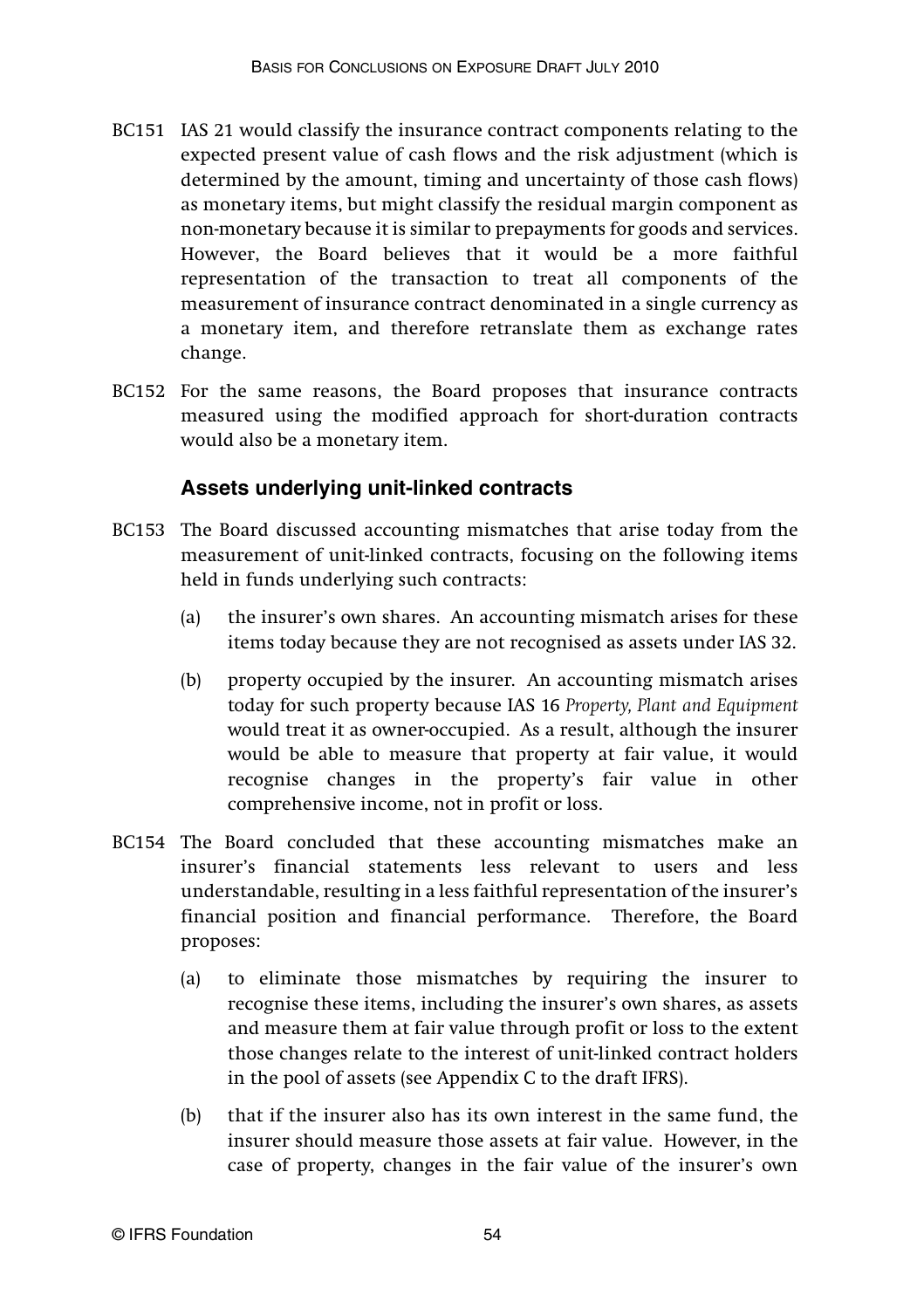interest in the property would be recognised in other comprehensive income as a revaluation.

BC155 To improve comparability, the Board proposes to require that treatment, not merely to permit it. However, the Board does not intend to introduce a requirement for insurers to measure all financial assets underlying unit-linked contracts at fair value through profit or loss, if that would not otherwise be required by IFRS 9 or IAS 39.

# **Presentation (paragraphs 69–78)**

# **Statement of financial position (paragraphs 69–71)**

BC156 The draft IFRS proposes that the combination of rights and obligations arising from an insurance contract is presented as a single insurance contract asset or liability in the statement of financial position, consistently with the measurement of an insurance contract asset or liability based on a package of cash inflows and outflows. Such presentation is consistent with the proposals in the exposure draft *Revenue from Contracts with Customers*, which treat the combination of rights and obligations as giving rise to a single contract asset or liability.

# **Statement of comprehensive income (paragraphs 72–78)**

- BC157 The Board proposes a presentation model for reporting income and expense arising from insurance contracts that is consistent with the proposed measurement model by reporting the changes in the building blocks that make up the measurement of the insurance contract. Such a presentation would provide users with useful information about important performance factors. Accordingly, the statement of comprehensive income should provide information about:
	- (a) the change in the risk adjustment.
	- (b) the release of the residual margin.
	- (c) the difference between the actual cash flows for the current period and previous estimates of those cash flows.
	- (d) changes in estimates (remeasurements) during the period.
	- (e) interest expense on insurance liabilities (ie the 'unwinding' of the discount), presented or disclosed in a way that highlights the relationship between interest expense, changes in discount rates and investment return on the assets that back those liabilities.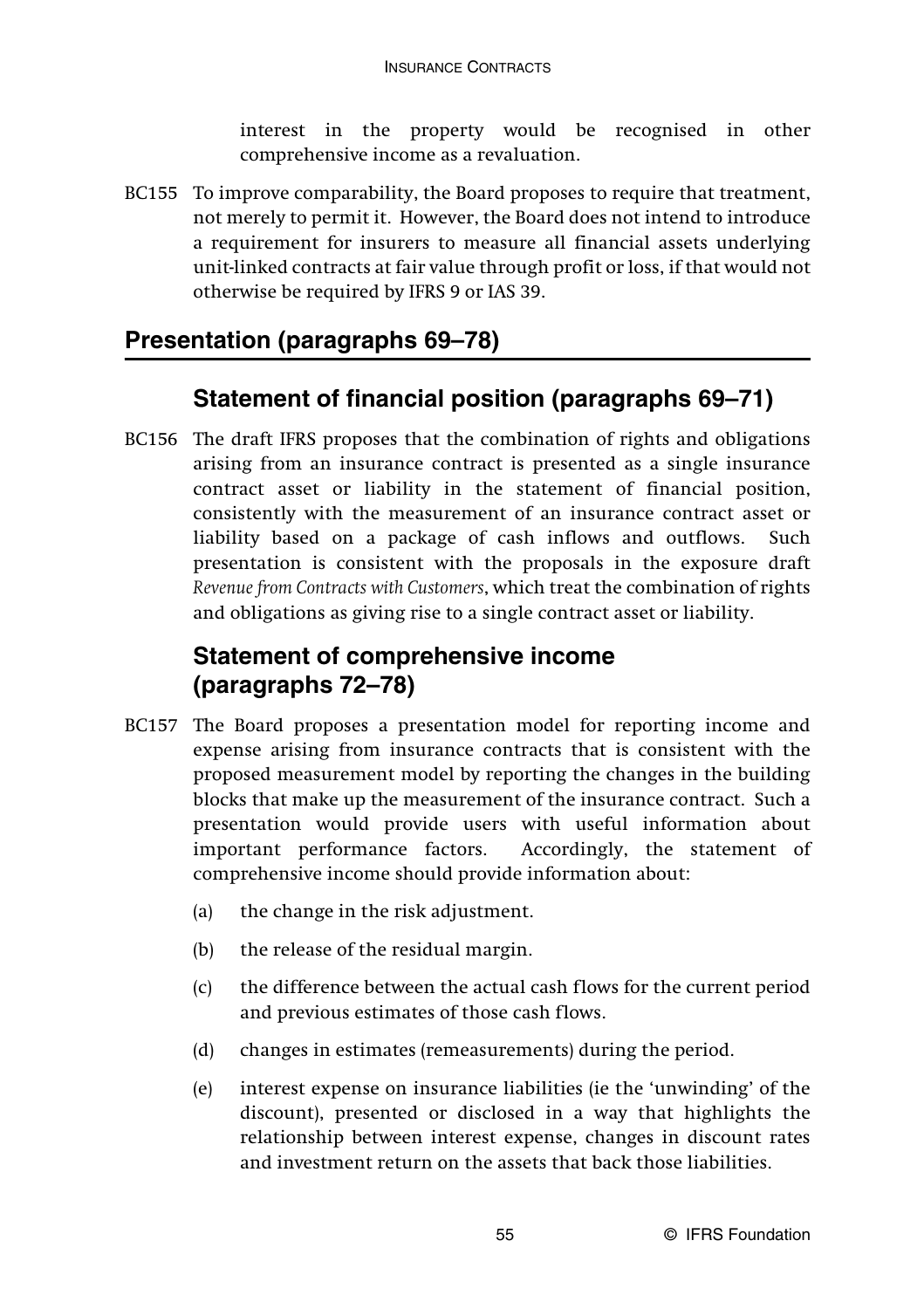BC158 The Board considered two approaches for presenting income and expenses arising from insurance contracts: a margin approach and a premium approach.

#### **Margin approaches**

- BC159 A margin approach presents changes in the risk adjustment and the release of the residual margin as important performance measures for an insurer.
- BC160 The draft IFRS proposes a margin approach that views all cash inflows associated with an insurance contract as deposits received from the community of policyholders and all the cash outflows as repayments to the community of policyholders. Some refer to this approach as a 'summarised margin approach' because it does not present any items of income or expense relating directly to those cash flows. The draft IFRS proposes enhanced disclosure to provide users with information on premiums, claims and expenses (see paragraph BC167).
- BC161 The summarised margin approach follows the structure of the information in paragraph BC158 by separately reporting:
	- (a) income from the insurer's performance under the contract as it is released from risk (decrease in risk adjustment) and as it provides insurance coverage (release of the residual margin).
	- (b) changes in circumstances as they occur, and any differences between estimates at the end of the previous reporting period and actual outcomes.
	- (c) the interest expense on insurance liabilities, presented or disclosed in a way that highlights the relationship with changes in discount rates and with the investment return on the assets that back those liabilities.
- BC162 In the Board's view, a summarised margin approach has the following advantages:
	- (a) It links clearly with the measurement approach for the insurance liability in the statement of financial position. Failure to illustrate such linkages is a significant defect of many existing models, particularly for long-duration contracts.
	- (b) It makes it unnecessary to unbundle deposit receipts from the premiums because it treats premiums in the same way as deposits. Many longer-term life insurance contracts contain deposit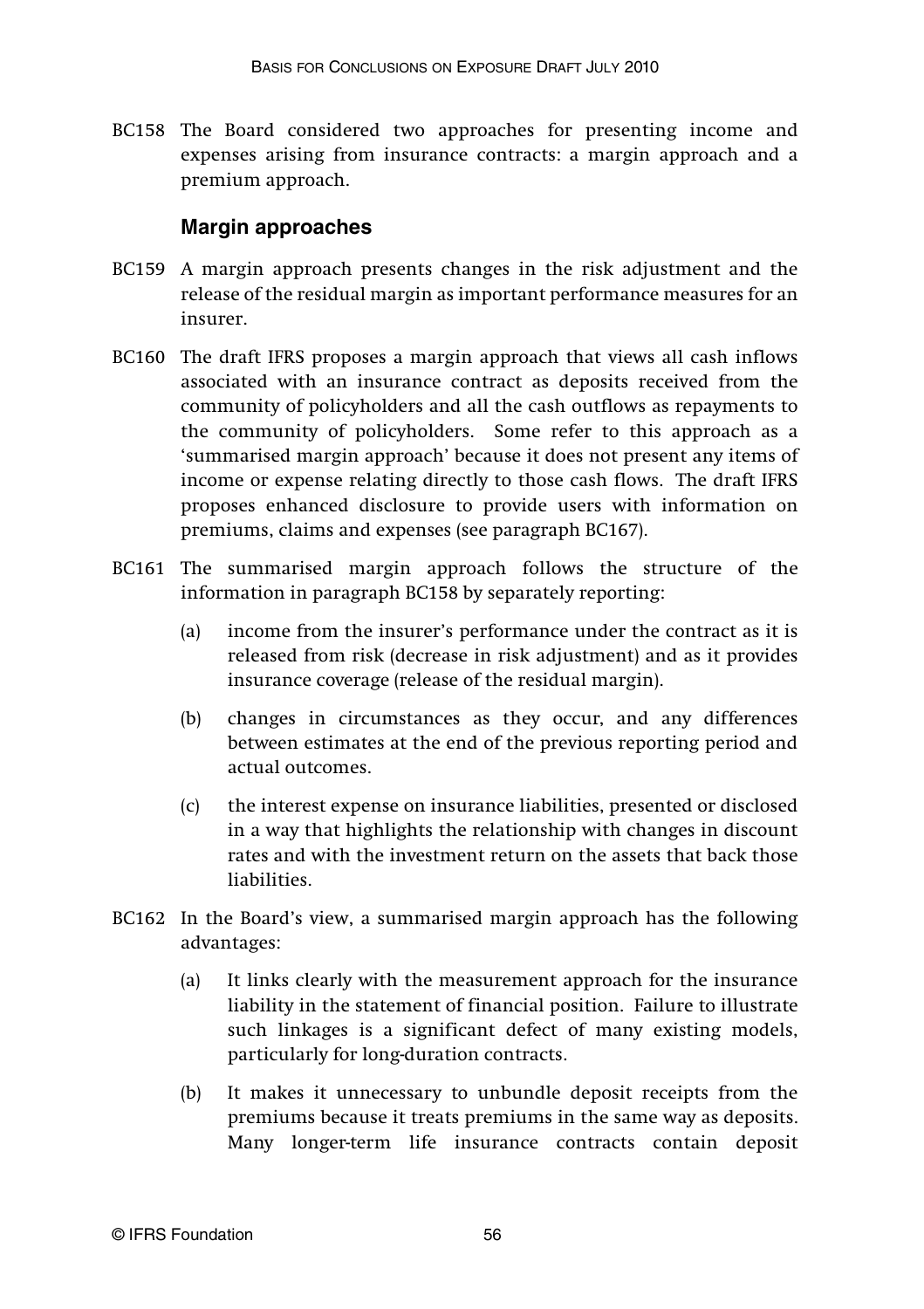components. Drawing a line between the deposits and the premiums may be somewhat arbitrary for some contracts.

- BC163 However, the summarised margin approach does not provide information in the statement of comprehensive income about the amount of premiums and claims. Most respondents to the discussion paper viewed all premiums as revenue, especially for non-life insurance contracts. Furthermore, the summarised margin approach does not present revenue as defined in the exposure draft *Revenue from Contracts with Customers* because the summarised margin approach depicts as income only part of the total consideration receivable from the policyholder, namely the risk adjustment at initial recognition, and the residual margin. Accordingly, the income presented in the statement of comprehensive income would not be comparable with presentation approaches for revenue from other activities, such as fund management.
- BC164 The Board considered an approach that expands the summarised margin approach to provide information about premiums and claims (the 'expanded margin' approach). In the expanded margin approach, the insurer presents in profit or loss both changes in the risk adjustment and the release of the residual margin during the reporting period, and some or all of the policyholder claims and benefits and other expenses.
- BC165 However, in some cases, the revenue recognised using the expanded margin approach would not be determinable directly, but would need to be imputed by 'grossing up' the change in margin by some or all of the claims and expenses. The amount presented in profit or loss could be based on estimated claims and expenses determined at inception of the contract, or based on the actual claims and expenses that occurred during the reporting period. Whichever of those approaches is adopted, determining the amount presented in profit or loss could require significant costs (eg those associated with tracking historical information) and could result in amounts in profit or loss that cannot be related in a clear and understandable way to the amounts in the statement of financial position. Therefore, the Board rejected this approach.
- BC166 In the Board's view, information about premiums, claims and expenses is relevant to users of financial statements. Therefore, the Board proposes to require disclosure of such information.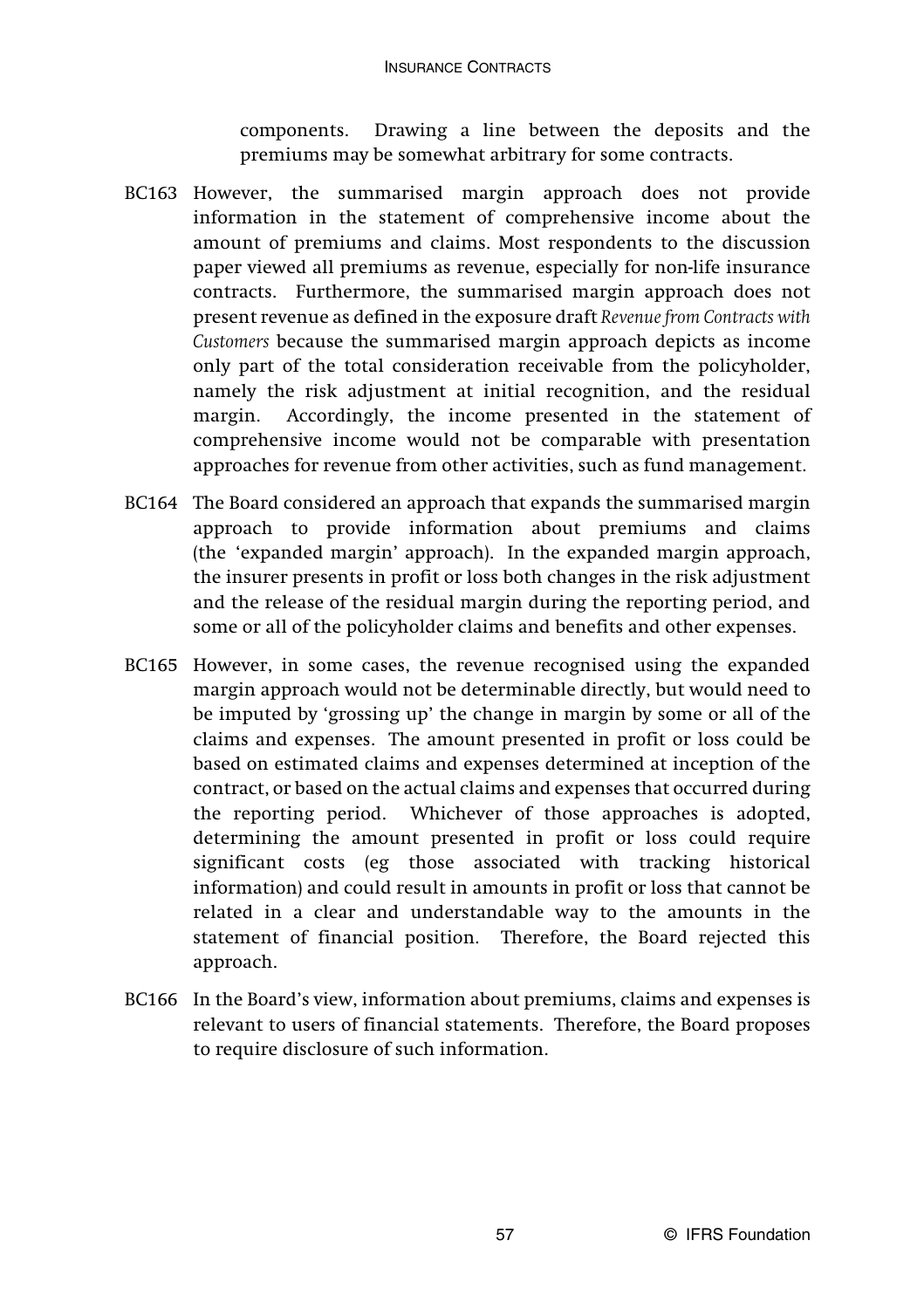#### **Premium approaches**

- BC167 The Board also considered premium approaches for the recognition of income and expense in profit or loss, as follows:
	- (a) In a 'written premium' approach, premiums received are presented as revenue when receivable and at the same time the corresponding increase in the liability is presented as an expense. Many existing accounting models apply this approach to life insurance contracts.
	- (b) Under an approach based on allocation of the premium (or 'earned premium'), premiums received are presented as a pre-claims obligation ('unearned premium') in the statement of financial position (ie as performance obligations). As the insurer performs under the contract by providing insurance coverage, the pre-claims liability is released and recognised in the statement of comprehensive income as premium revenue. Many existing accounting models apply this approach to non-life insurance contracts.
- BC168 Supporters of premium approaches believe such approaches provide information about the amount of premiums relating to coverage provided during a period. Many users of financial statements regard such information as a key performance measure for an insurer. However:
	- (a) for a written premium model, the pattern of premium payments may not reflect the services provided by the insurer during the contract term. Therefore, a written premium approach would be inconsistent with existing practices for recognising and presenting revenue for contracts other than insurance contracts, and with the proposed model in the exposure draft *Revenue from Contracts with Customers.*
	- (b) as discussed in paragraphs BC22–BC35, allocation of the premium or a part of that premium is inherently challenging for some types of insurance contracts, (eg immediate annuities, stop-loss contracts, and contracts that contain significant guarantees and options).
	- (c) premium approaches do not reflect changes in the building blocks that make up the measurement of the insurance contract.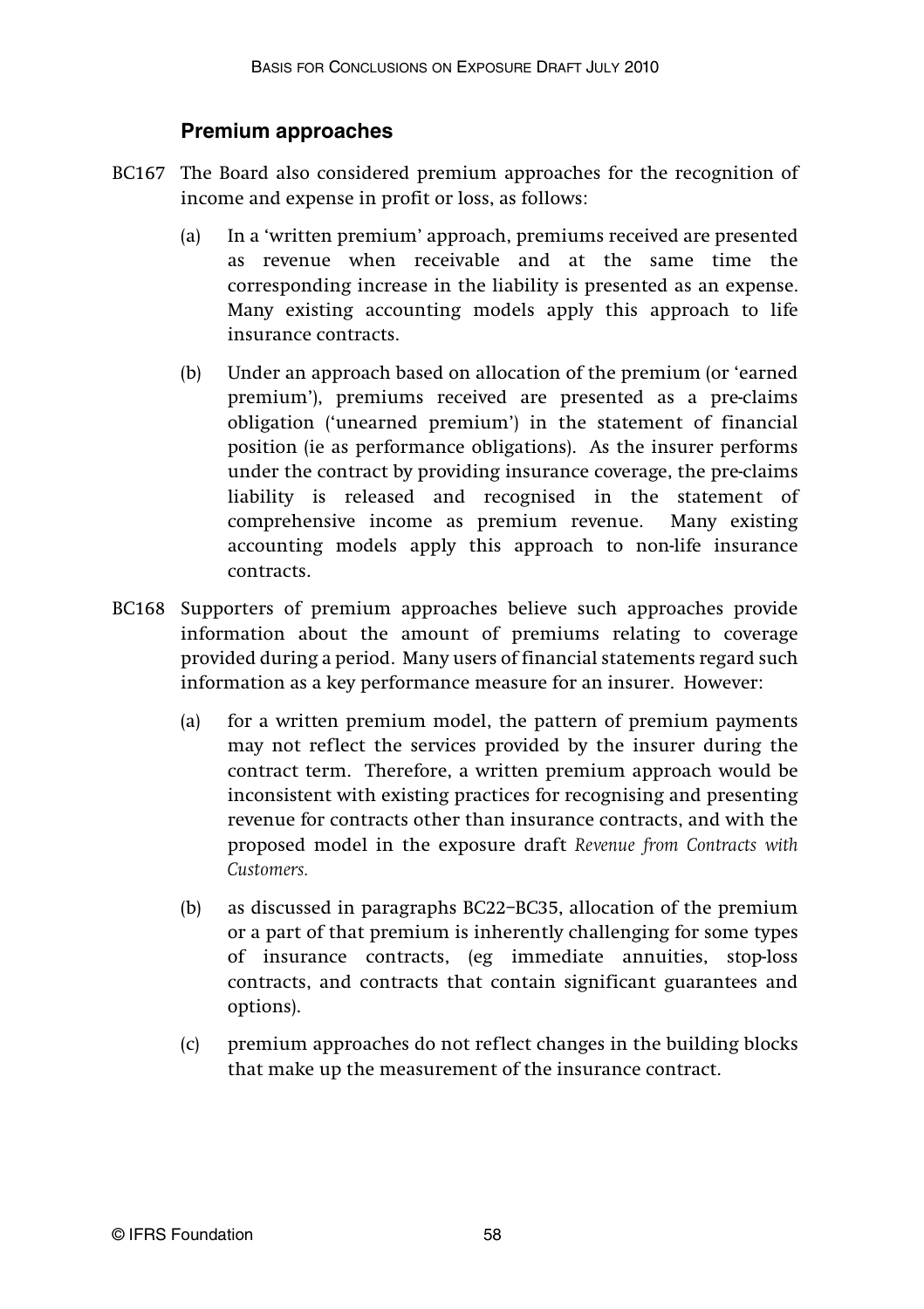BC169 Therefore, the Board does not propose that insurers apply a premium approach for presentation, except for pre-claims liabilities of short-duration contracts that are measured using the modified approach. In the Board's view, for those contracts a presentation approach showing the allocated premium (ie the earned premium) as revenue and incurred claims as an expense would be consistent with the proposed revenue recognition model and would provide users with relevant information that faithfully represents the performance of these contracts.

### **Combination of a margin approach and a premium approach**

BC170 The Board also considered combining a margin approach with a premium approach, by using an explicit measurement of insurance coverage to identify premiums as revenue as the insurer performs under the contract. However, a combined approach would require an insurer to apply two models: the proposed insurance contracts model for liability measurement and the proposed revenue recognition model to determine the amount recognised as revenue. The Board concluded that such an approach would be unduly costly and burdensome. Also, as referred to in paragraph BC168(b), applying an allocation of premiums based on the proposed revenue recognition model can be challenging for some types of insurance contracts.

### **No presentation in other comprehensive income**

- BC171 The draft IFRS carries forward the proposal in the discussion paper that all income and expense arising from changes in the carrying amount of an insurance contract asset or liability should be presented in profit or loss. Most respondents to the discussion paper agreed with that proposal. However, some respondents believed that the Board should require or permit insurers to present in other comprehensive income some or all income or expense, for one or both of the following reasons:
	- (a) to avoid accounting mismatches if assets backing insurance liabilities are not measured at fair value through profit or loss (paragraphs BC172–BC181).
	- (b) to distinguish short-term market volatility that might reverse over the long term of the insurance contracts from other changes in the carrying amount of the insurance contract asset or liability (paragraphs BC182 and BC183).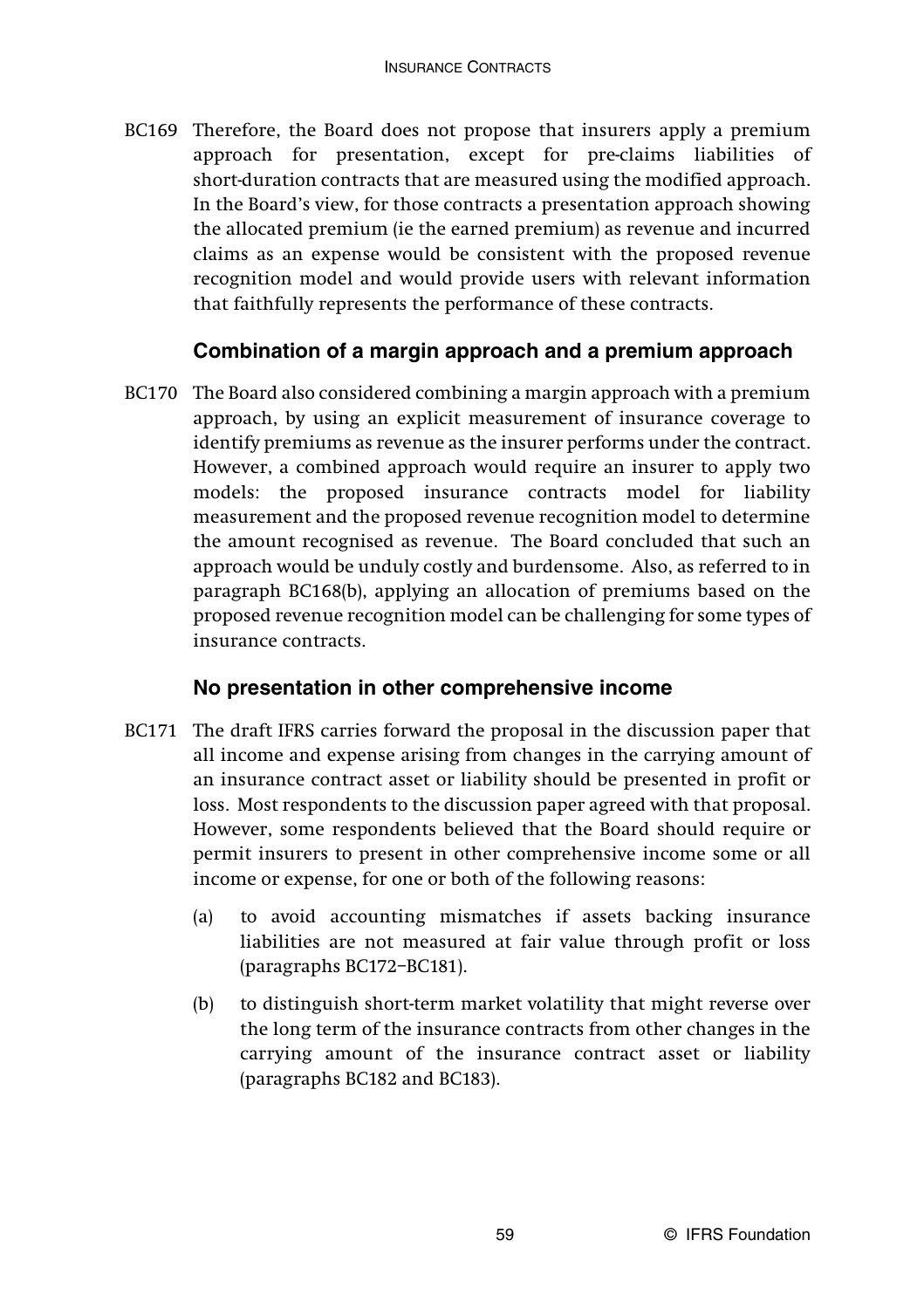#### Accounting mismatches

- BC172 The Basis for Conclusions on IFRS 4 distinguishes two types of mismatches:
	- (a) An 'economic mismatch' arises if the values of, or cash flows from, assets and liabilities respond differently to changes in economic conditions. For example, an economic mismatch arises if the duration of insurance liabilities is longer than the duration of fixed interest assets backing those liabilities.
	- (b) An 'accounting mismatch' arises if changes in economic conditions affect assets and liabilities to the same extent, but the carrying amounts of those assets and liabilities do not respond equally to those economic changes because different measurement attributes are applied.
- BC173 Users and preparers of financial statements and other interested parties have consistently stated that it is important for insurers to account for insurance contracts and related assets in a manner that avoids accounting mismatches. They have noted that it is burdensome for insurers to explain the effects of accounting mismatches even to sophisticated users, and less sophisticated users may be less able to understand these effects. In the discussion paper, the Board expressed the preliminary view that an ideal measurement model would report all economic mismatches and would not create any accounting mismatches.
- BC174 A common cause of accounting mismatches for insurers relates to measuring interest-bearing financial assets at fair value when insurance contracts are measured on a basis that does not reflect current interest rates. If interest rates change, the carrying amount of the assets changes but the carrying amount of the insurance liabilities does not, with the following consequences:
	- (a) For financial assets classified as 'at fair value through profit or loss', there is an accounting mismatch in both the statement of comprehensive income and the statement of financial position.
	- (b) For measurements of financial assets measured at fair value in the statement of financial position but not in profit or loss (such as 'available-for-sale financial assets' under IAS 39 or equity instruments measured at fair value through other comprehensive income under IFRS 9), there is no accounting mismatch in profit or loss (unless the assets are sold), but there is an accounting mismatch in other comprehensive income and, consequently, also in equity.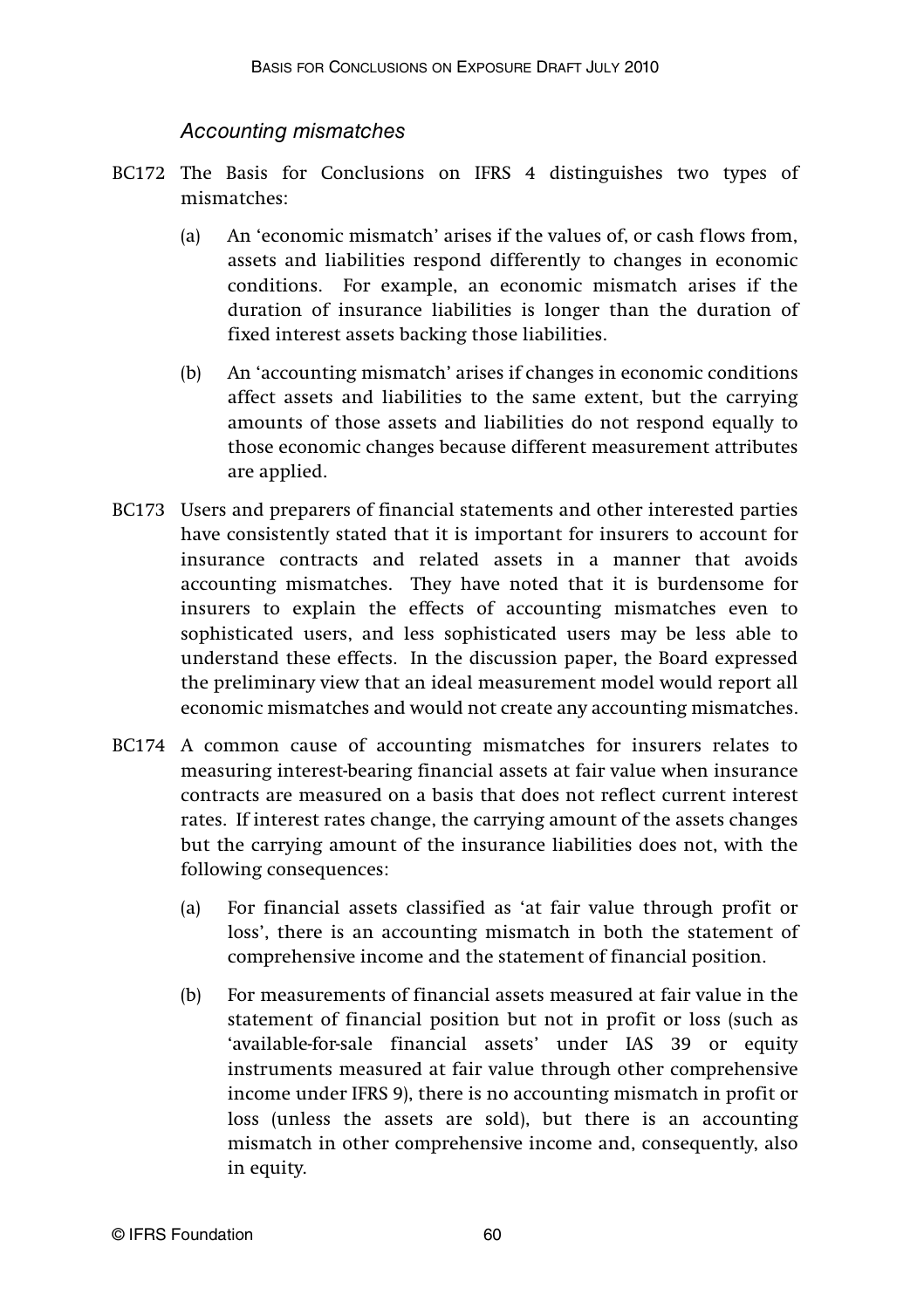- (c) If the insurer sells assets, an accounting mismatch occurs not only for available-for-sale financial assets, but also for assets carried at amortised cost.
- BC175 In developing the draft IFRS, the Board considered the following approaches to address accounting mismatches for insurers:
	- (a) changing the accounting for an insurer's assets, or
	- (b) requiring or permitting an insurer to present some or all changes in its insurance liabilities in other comprehensive income.
- BC176 In the Board's view, it would not be appropriate to change the accounting for an insurer's assets, other than assets relating to unit-linked and index-linked insurance contracts, see paragraphs BC153–BC155, because:
	- (a) other assets and liabilities of an insurer are outside the scope of the draft IFRS.
	- (b) it would be undesirable to create industry-specific requirements for the accounting for assets. To do so would reduce transparency and perpetuate the barriers that impede communication between insurers and users of their financial statements.
	- (c) it may not be possible to identify which of the insurer's assets are held to back insurance liabilities and which are not.
- BC177 The Board considered whether to require or permit insurers to present in other comprehensive income changes in insurance liabilities backed by assets that are not measured at fair value through profit or loss in accordance with IFRS 9. Assets not measured at fair value through profit or loss include:
	- (a) financial instruments that are measured at amortised cost in accordance with IFRS 9 (paragraphs BC178 and BC179).
	- (b) some investments in equity instruments for which IFRS 9 permits gains and losses to be presented in other comprehensive income (paragraph BC180).

### Amortised cost

BC178 The Board does not propose to permit or require insurers to present in other comprehensive income changes in the carrying amount of insurance liabilities backed by financial assets that are measured at amortised cost. Such presentation: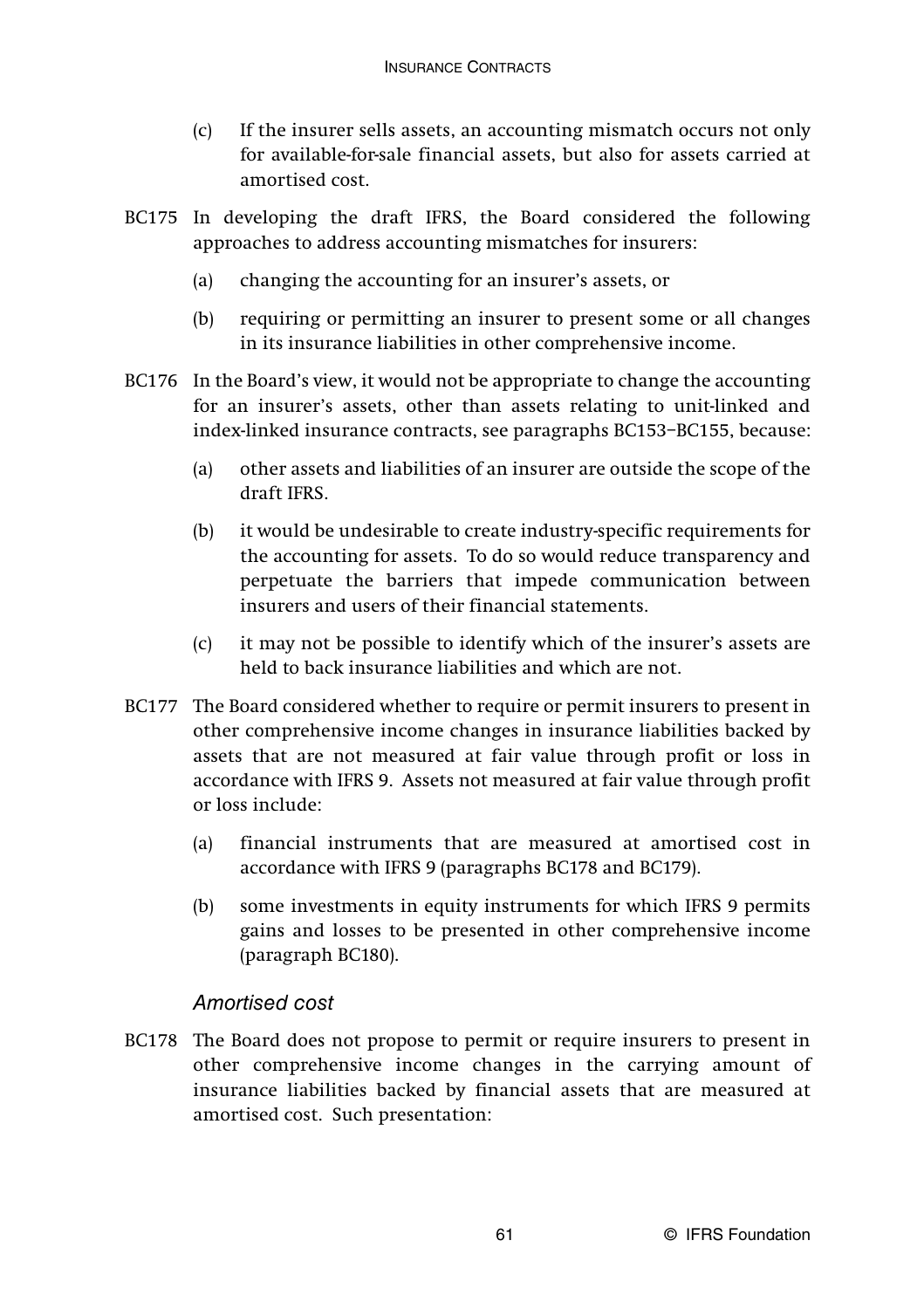- (a) might eliminate some or all of the mismatch in profit or loss, but would not eliminate the accounting mismatch from comprehensive income or equity.
- (b) would be complex and difficult to understand.
- (c) would be onerous for insurers because of the need:
	- (i) to determine the part of the insurance liability deemed to be backed by assets measured at amortised cost.
	- (ii) to track 'cost' information for that part of the liability, to achieve the desired split between amounts recognised in profit or loss and amounts recognised in other comprehensive income.
	- (iii) to determine whether, and when, to recycle amounts from other comprehensive income to profit or loss.
- BC179 Furthermore, an insurer could avoid this accounting mismatch by using the fair value option for its assets.

### Other comprehensive income presentation alternative for some equity instruments

- BC180 The Board does not propose to permit or require insurers to present in other comprehensive income changes in insurance liabilities backed by equity instruments measured at fair value through other comprehensive income because:
	- (a) an insurer's insurance liabilities may not be fully backed by those equity instruments measured at fair value. Thus, an insurer would report part of the changes in the carrying amount of its insurance liabilities in other comprehensive income and part in profit or loss. The resulting complexity would not be clear, transparent, understandable or informative for users of financial statements.
	- (b) the requirement would be onerous for insurers because of the need to determine the part of the insurance liability deemed to be backed by equity instruments measured at fair value through other comprehensive income.
	- (c) presenting changes in fair value of equity instruments in other comprehensive income is optional. Thus, no insurer is required to suffer the mismatch discussed above.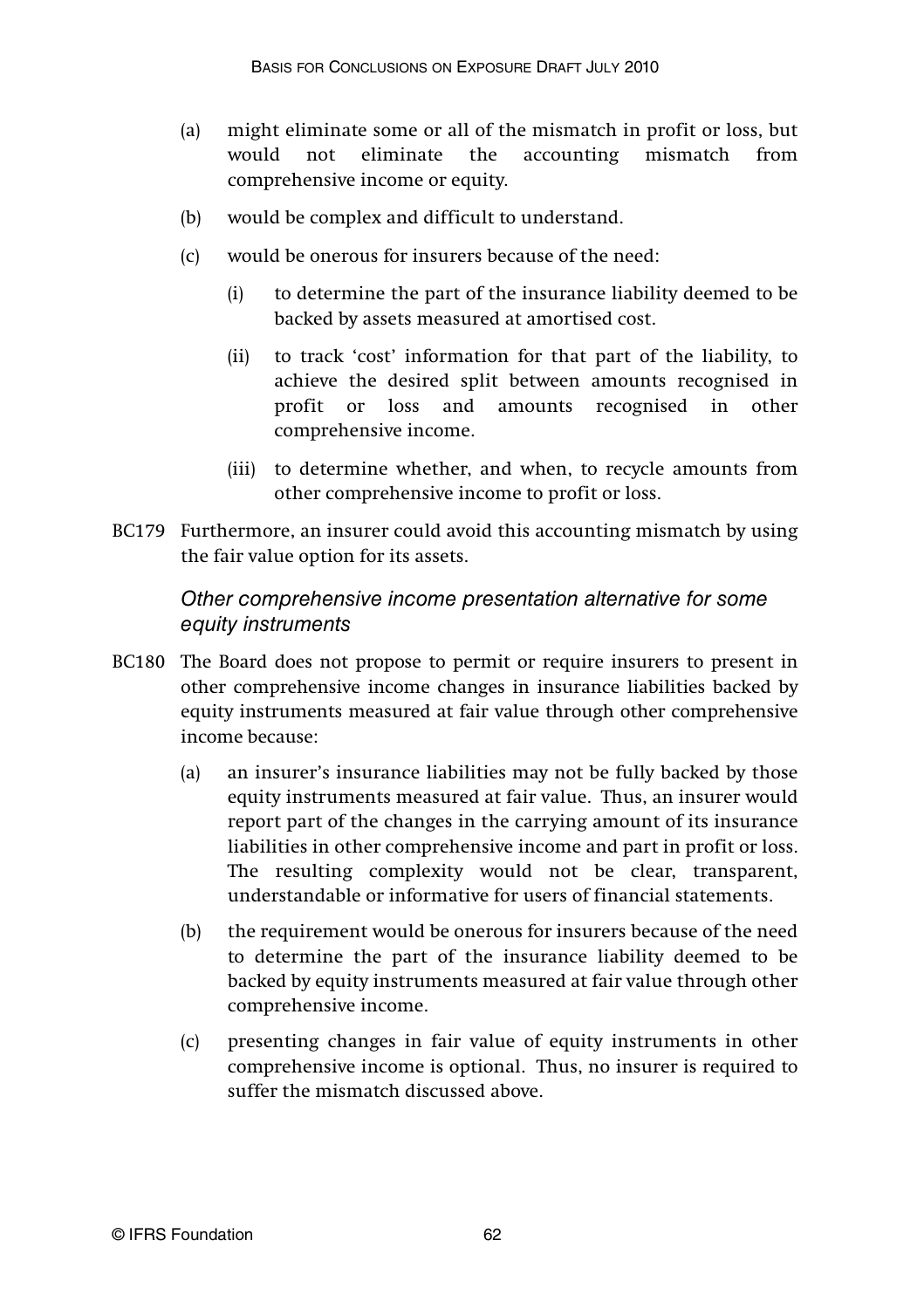### Shadow accounting

- BC181 The proposal to present all income and expense from insurance contracts in profit or loss eliminates the need for a practice known as 'shadow accounting'. Shadow accounting has two forms, as follows:
	- (a) In some accounting models, the measurement of some or all of an insurer's non-participating insurance liabilities depends on realised gains and losses on an insurer's assets. For example, section 944-30-35\* of FASB ASC Topic *Financial Services – Insurance* requires some insurance liabilities to be measured on the basis of the estimated gross profit, including amounts expected to be earned from the investment of policyholder balances. To eliminate the mismatch between assets measured at fair value through other comprehensive income and unrealised gains and losses, shadow accounting adjusts the insurance liability so that unrealised gains and losses are recognised in the same way as realised gains and losses. The proposals in the draft IFRS do not measure nonparticipating insurance contracts on the basis of gains and losses on assets. Thus, this application of shadow accounting would no longer be relevant.
	- (b) When policyholders participate wholly or partly in returns on assets measured at fair value through other comprehensive income, shadow accounting adjusts other comprehensive income to reflect that participation. This form of shadow accounting could be relevant because IFRS 9 permits some equity instruments to be measured at fair value through other comprehensive income. However, IFRS 9 requires that, for such equity instruments, entities recognise only dividend income in profit or loss, with realised and unrealised gains and losses recognised in other comprehensive income. As a consequence, shadow accounting is likely to result in complexity that would not be easy for users to understand or for preparers to apply. Therefore, the Board proposes not to retain shadow accounting (currently permitted under IFRS 4).

<sup>\*</sup> originally introduced by SFAS 97 *Accounting and Reporting by Insurance Enterprises for Certain Long-Duration Contracts and for Realized Gains and Losses from the Sale of Investments*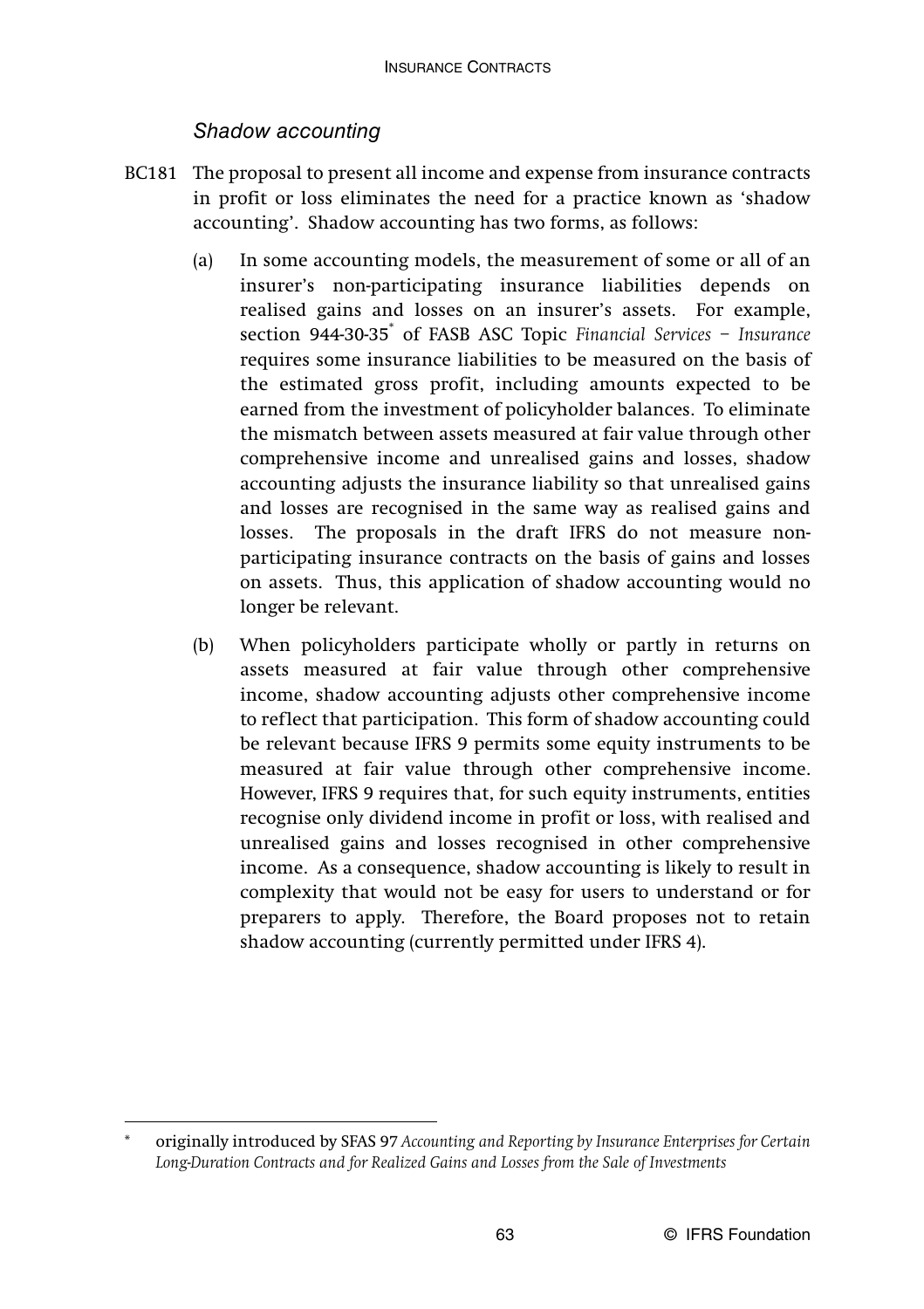#### Short-term market volatility

- BC182 Some respondents to the discussion paper proposed that an insurer should recognise in other comprehensive income changes in the insurance liability arising from changes in financial inputs or market variables. Those respondents believe this approach:
	- (a) would represent the economics of the insurance business more faithfully than recognising all changes in the carrying amount of the insurance liability in profit or loss because it would distinguish the insurer's longer-term performance from changes they regard as short-term.
	- (b) permit insurers to present performance on a basis comparable to financial institutions, such as banks, that use amortised cost for some of their financial assets and many of their financial liabilities.
	- (c) would be consistent with the proposals in the exposure draft *Defined Benefit Plans*, which proposes the use of other comprehensive income to report remeasurements of post-employment benefit liabilities. Some respondents to the discussion paper viewed post-employment benefit liabilities and insurance liabilities, particularly some long-duration life insurance contracts, as having some common characteristics.
- BC183 In the Board's view, gains and losses on insurance contracts are a core part of an insurer's performance in both the short term and long term. Therefore, presentation of those gains and losses in profit or loss is appropriate. The Board welcomes comments on how gains and losses from insurance liabilities can be presented in profit or loss in a way that best depicts their relationship with gains and losses from the assets backing those liabilities.

### **Assets underlying unit-linked contracts (paragraphs 71 and 78)**

BC184 Unit-linked contracts are contracts for which some or all of the benefits are determined by reference to the price of units in an internal or external investment fund (ie a specified pool of assets held by the insurer or by a third party and operated in a manner similar to a mutual fund, sometimes also referred to as 'separate account' in the context of US GAAP).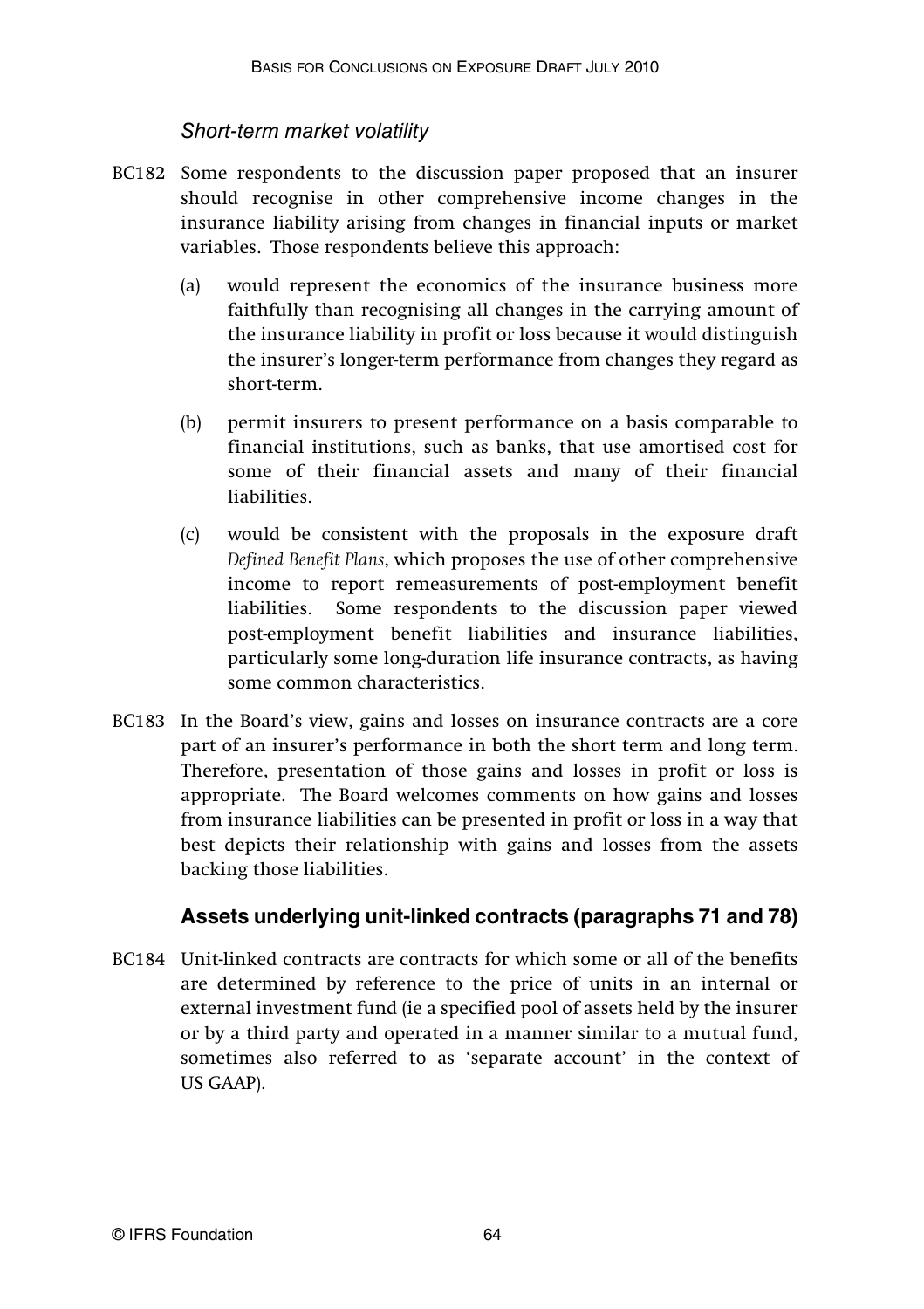- BC185 For unit-linked contracts, all of the investment performance of the underlying pool of assets is passed to the holders of the contracts. As a result, the shareholders and other policyholders neither benefit nor suffer from that investment performance (except through guarantees of minimum returns in specified circumstances, for example on death or maturity). In contrast, for more 'traditional' types of insurance contracts, actual investment returns do not determine the benefits paid to policyholders.
- BC186 In the Board's view, presenting the assets backing unit-linked contracts separately from the insurer's other assets would provide useful information to users of financial statements because those assets do not expose the insurer to the same risks as other assets. Therefore, the Board proposes that for unit-linked contracts an insurer should:
	- (a) present the pool of assets underlying unit-linked contracts separately from the insurer's other assets. This implies that any interest the insurer holds in the underlying fund for its own account should be presented together with other assets.
	- (b) the portion of the liabilities from unit-linked contracts linked to the pool of assets in (a) separately from the insurer's other insurance contract liabilities.
- BC187 Similarly, the Board proposes that insurers should present single line items for both income and expense from the pool of assets underlying unit-linked contracts and from the portion of the liabilities linked to those assets, separately from income and expense from the insurers' other assets and insurance contract liabilities. Such presentation would reflect the nature of these contracts in a transparent way and provide users of financial statements with information about the insurer's performance on unit-linked contracts. It would also distinguish those investment returns that affect the insurer directly from those investment returns that are contractually passed through to policyholders.

# **Scope (paragraphs 2–7)**

BC188 The Board proposes that the IFRS should apply to insurance contracts and to financial instruments that contain a discretionary participation feature. The draft IFRS does not deal with other assets and liabilities of insurers, nor does it deal with accounting for insurance contracts by policyholders (other than by cedants).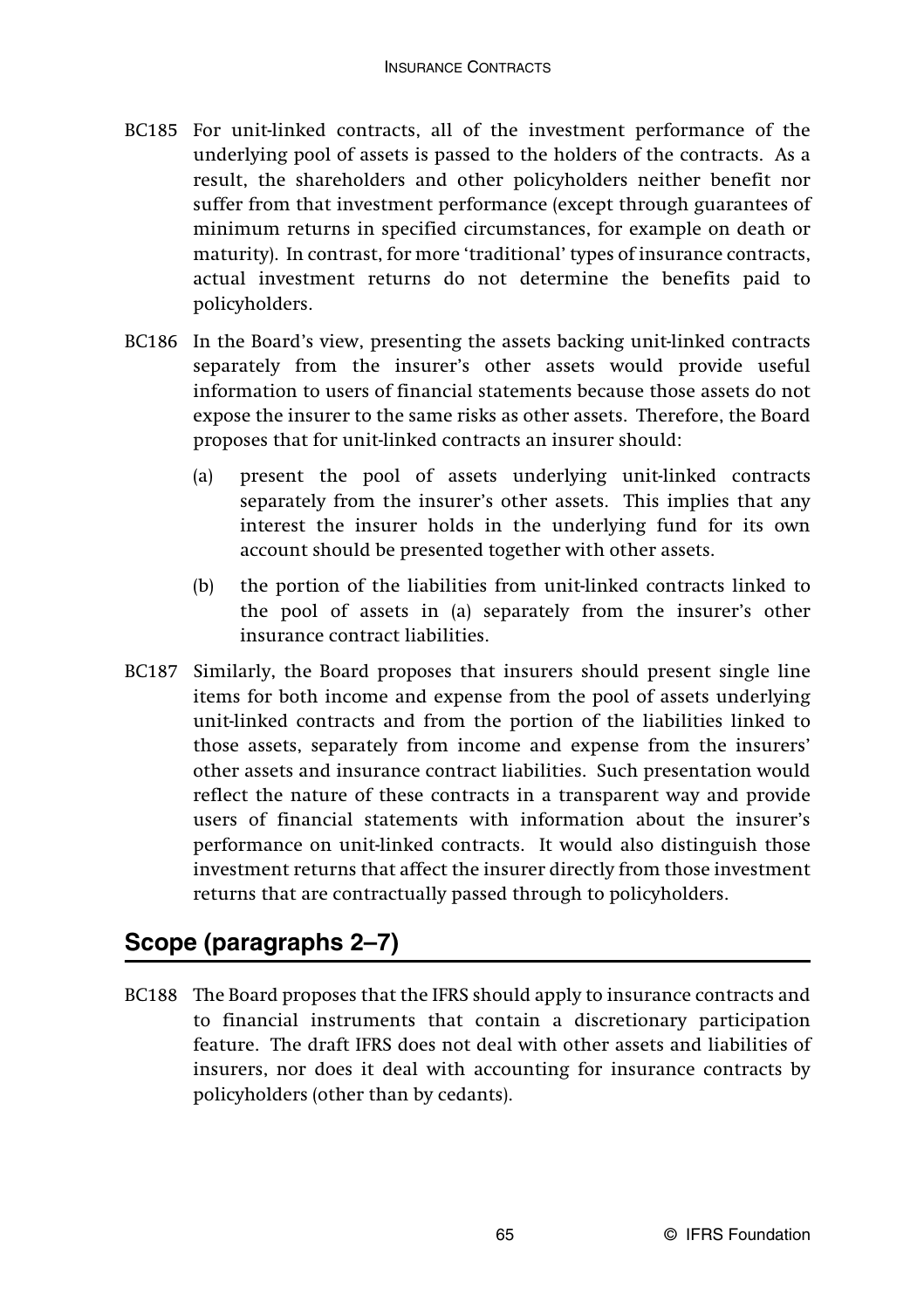## **Definition of an insurance contract (Appendix A)**

- BC189 The draft IFRS proposes that the accounting model would apply to all types of insurance contract: life and non-life, direct insurance and reinsurance. The accounting model would apply throughout the life of a contract, in both:
	- (a) the pre-claims period (the coverage period when the insurer is standing ready to meet valid claims),\* and
	- (b) the claims handling period (when the insured events have occurred but the ultimate payment is uncertain). For some non-life insurance contracts, the claims handling period can extend for many years. For life insurance, the pre-claims period extends throughout the coverage period, but the claims handling period is generally very short because there is little or no uncertainty about the payment once the insured event has occurred, and payment generally occurs quickly.
- BC190 The definition of an insurance contract proposed in the draft IFRS is based on the definition in IFRS 4 (including the related guidance in Appendix B of IFRS 4). In the discussion paper, the Board did not propose a new definition of insurance contract, but proposed to consider whether the definition in IFRS 4 was still appropriate when it developed the draft IFRS, together with considering input from the FASB's project on insurance risk transfer.
- BC191 In developing the draft IFRS, the Board compared the IFRS 4 definition with US GAAP requirements to identify possible improvements that could be made to that definition and considered the main differences, as follows:
	- (a) *use of 'compensation' rather than 'indemnification' in describing the insurance contract benefit.* In the Board's view, these terms have broadly the same meaning. However, describing an insurance contract as compensating the policyholder may be more intuitive in some instances, for example in referring to a death benefit in a life insurance contract that compensates the beneficiary with a specified amount for the loss of the insured's life. Accordingly, the Board retained 'compensation' in the definition of an insurance contract.

A modified version of the model would apply to the pre-claims period of short-duration contracts, as discussed in paragraphs BC145–BC148.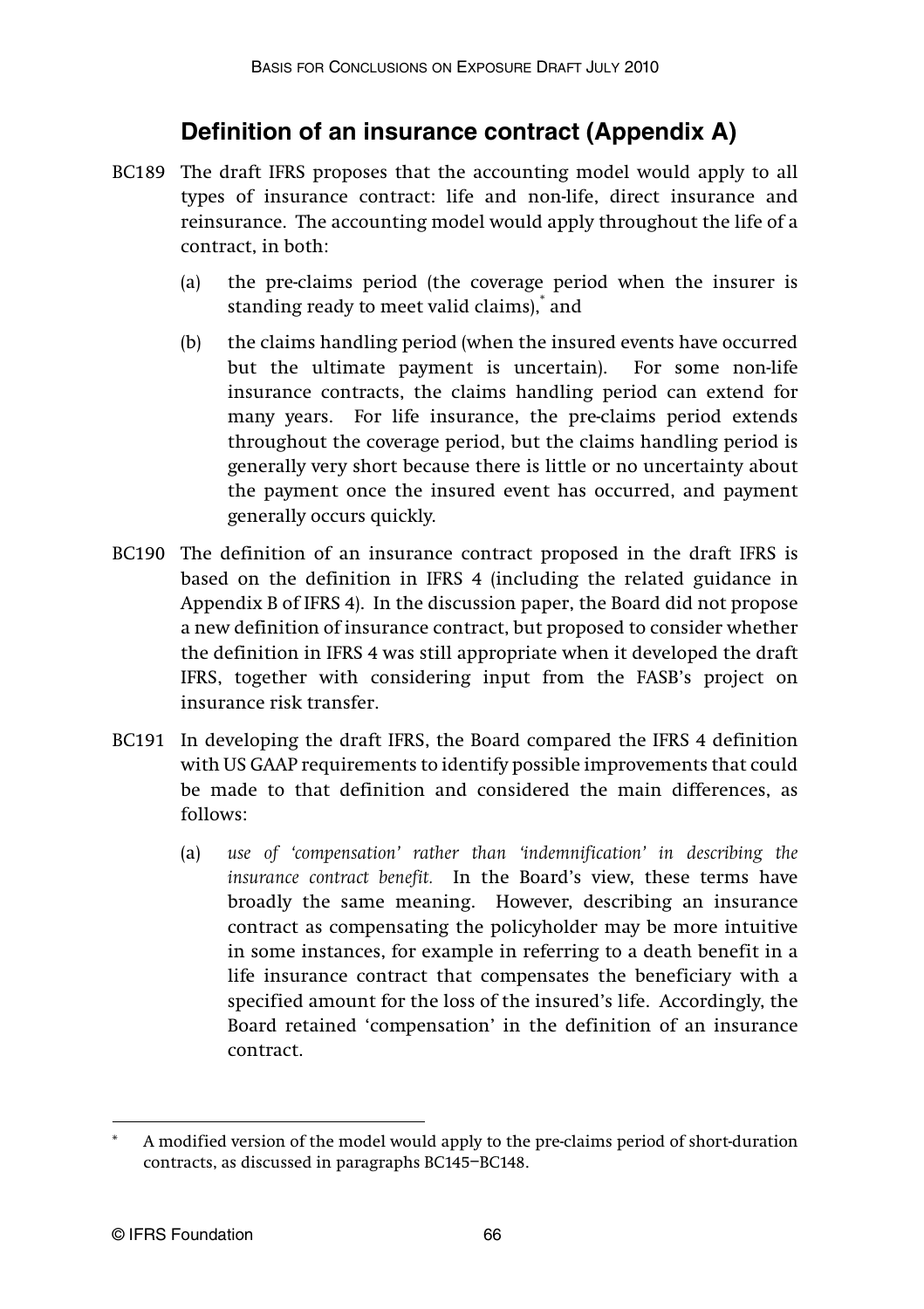- (b) *the role of timing risk*. US GAAP requires the presence of both timing risk and underwriting risk in an insurance contract, whereas IFRS 4 treats contracts that transfer either underwriting risk or timing risk as insurance contracts. In US GAAP, much of the pressure on the notions of underwriting risk and timing risk arises because the accounting for some insurance contracts does not require insurers to discount the expected future cash flows when measuring the insurance liability. However, that pressure is not present in the model proposed in the draft IFRS. Therefore, the Board does not propose to require the presence of both timing risk and underwriting risk. However, the draft IFRS introduces a proposal that an insurer should consider the time value of money in assessing whether the additional benefits payable in any scenario (ie if an insured event occurs) are significant (see paragraph B26).
- (c) *the notion of a loss.* When an insurer assesses whether an insurance contract transfers significant insurance risk, IFRS 4 requires the insurer to consider whether an insured event could require significant additional benefits in any scenario that has commercial substance (see paragraph B23 of IFRS 4 and paragraph B24 of the draft IFRS). The Board understands that practice under US GAAP considers whether the present value of net cash outflows can exceed the present value of premiums in any scenario. The Board proposes to import that as an additional test (see paragraph B25 of the draft IFRS). Although the Board has no specific reason to think that the absence of such a test in IFRS 4 has led to misleading classification of contracts, the inclusion of such a test is consistent with the Board's understanding of practice under US GAAP.
- BC192 Paragraphs BC11–BC60 of the Basis for Conclusions on IFRS 4 discuss other aspects of IFRS 4's definition of an insurance contract.

## **Coverage against credit defaults**

- BC193 IFRSs define a financial guarantee contract as a contract that requires the issuer to make specified payments to reimburse the holder for a loss it incurs because a specified debtor fails to make payment when due in accordance with the original or modified terms of a debt instrument. These contracts may have various legal forms, such as a guarantee, some types of letter of credit, a credit default contract or an insurance contract, but their accounting treatment does not depend on their legal form. In phase I of this project, the temporary solution in IFRS 4:
	- (a) permits insurers to treat these contracts as insurance contracts.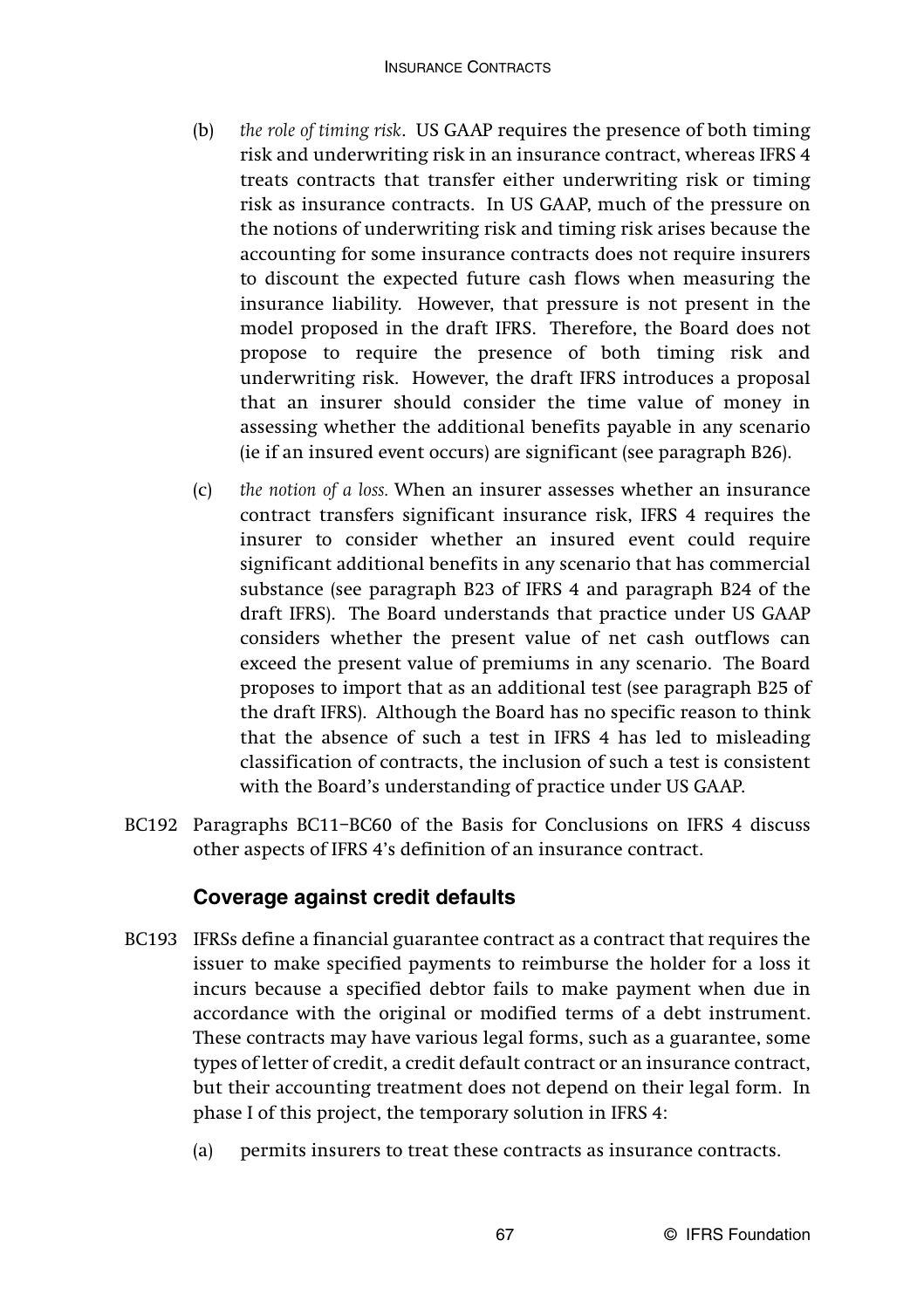- (b) requires other entities to treat them as financial instruments, measured initially at fair value (typically equal to the consideration received), with subsequent amortisation of that amount, coupled with a test for credit losses.
- BC194 These contracts transfer credit risk. Some view all contracts that transfer credit risk as financial instruments. However, a contractual precondition for a payment under the contracts described in the previous paragraph is that the holder has suffered a loss—a distinguishing feature of insurance contracts. Therefore, the Board proposes that the definition of an insurance contract should continue to capture these contracts and that they should be within the scope of the draft IFRS. In the Board's view, the proposed accounting model for insurance contracts is equally appropriate for this particular subset of insurance contracts.
- BC195 Because contracts meeting the Board's existing definition of a financial guarantee contract also meet the definition of an insurance contract (unless the transfer of insurance risk is insignificant), the proposal to use the proposed insurance contracts model for all those contracts removes the need for the definition of a financial guarantee contract. Thus, it would be withdrawn.
- BC196 For some credit-related contracts, it is not a precondition for payment that the holder has suffered a loss. An example of such a contract is one that requires payments in response to changes in a specified credit rating or credit index. Those contracts are derivatives and do not meet the definition of an insurance contract. The issuer would continue to account for them as derivatives.
- BC197 Although US GAAP requires issuers of most guarantees to recognise them at fair value, that requirement does not apply to guarantees issued between parents and their subsidiaries, between entities under common control, or by a parent or subsidiary on behalf of a subsidiary or the parent. In 2005 the Board decided not to introduce such an exemption in IFRSs and it does not propose one now. The Board believes that failing to account for liabilities under such guarantees would not provide a faithful representation of the issuer's financial position.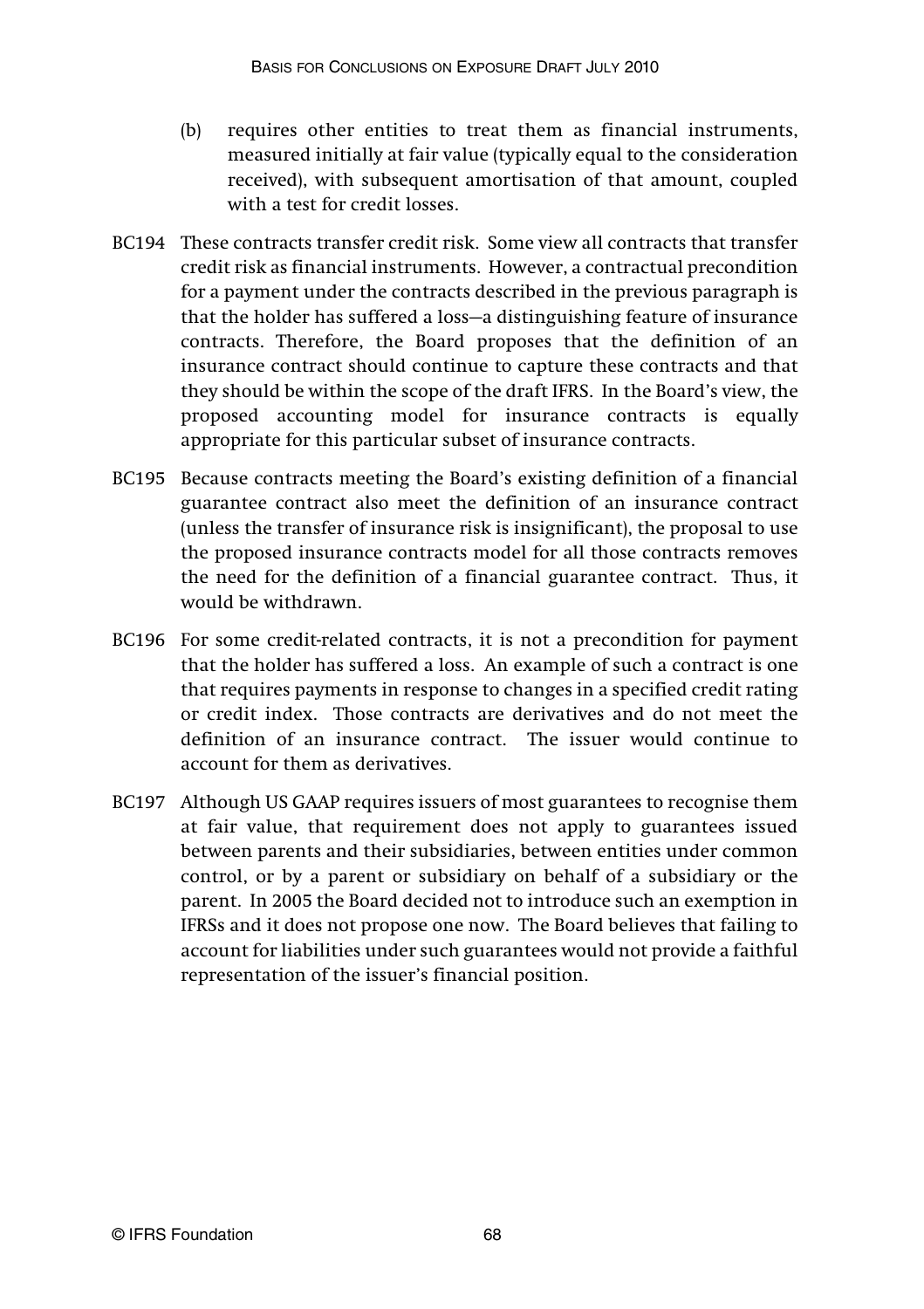## **Financial instruments with discretionary participation features (paragraph 2(b))**

- BC198 The Board proposes that issuers of financial instruments with discretionary participation features ('participating investment contracts') should apply the draft IFRS to those contracts. Although those contracts do not meet the proposed definition of an insurance contract, the Board noted the following advantages of treating participating investment contracts in the same way as participating insurance contracts, rather than as financial instruments:
	- (a) Participating investment contracts and participating insurance contracts are sometimes linked to the same underlying pool of assets (and sometimes participating investment contracts even share in the performance of insurance contracts). Using the same approach for both types of contract will produce more relevant information for users and simplifies the accounting for those contracts. For example, some cash flow distributions to participating policyholders are made in aggregate for both participating insurance and investment contracts, making it problematic to apply different accounting models to different parts of that aggregate participation.
	- (b) Both of these types of contracts often have characteristics, such as long maturities, recurring premiums and high acquisition costs, that are more commonly found in insurance contracts than in most other financial instruments. The proposed model for insurance contracts was developed with the specific aim of generating useful information about contracts containing these features.
	- (c) Participating investment contracts contain a complex package of interdependent options and guarantees (eg minimum guarantees, surrender options, conversion options and paid-up options). Accordingly, some of these features might be separated into components under the Board's current and proposed requirements for financial liabilities. Splitting these contracts into components with different accounting treatments would not be a faithful representation of the package as a whole, resulting in information that is not understandable, and would be burdensome and costly.
- BC199 The FASB concluded that these arguments are insufficient to justify excluding these contracts from the scope of its financial instruments standards (see the Appendix).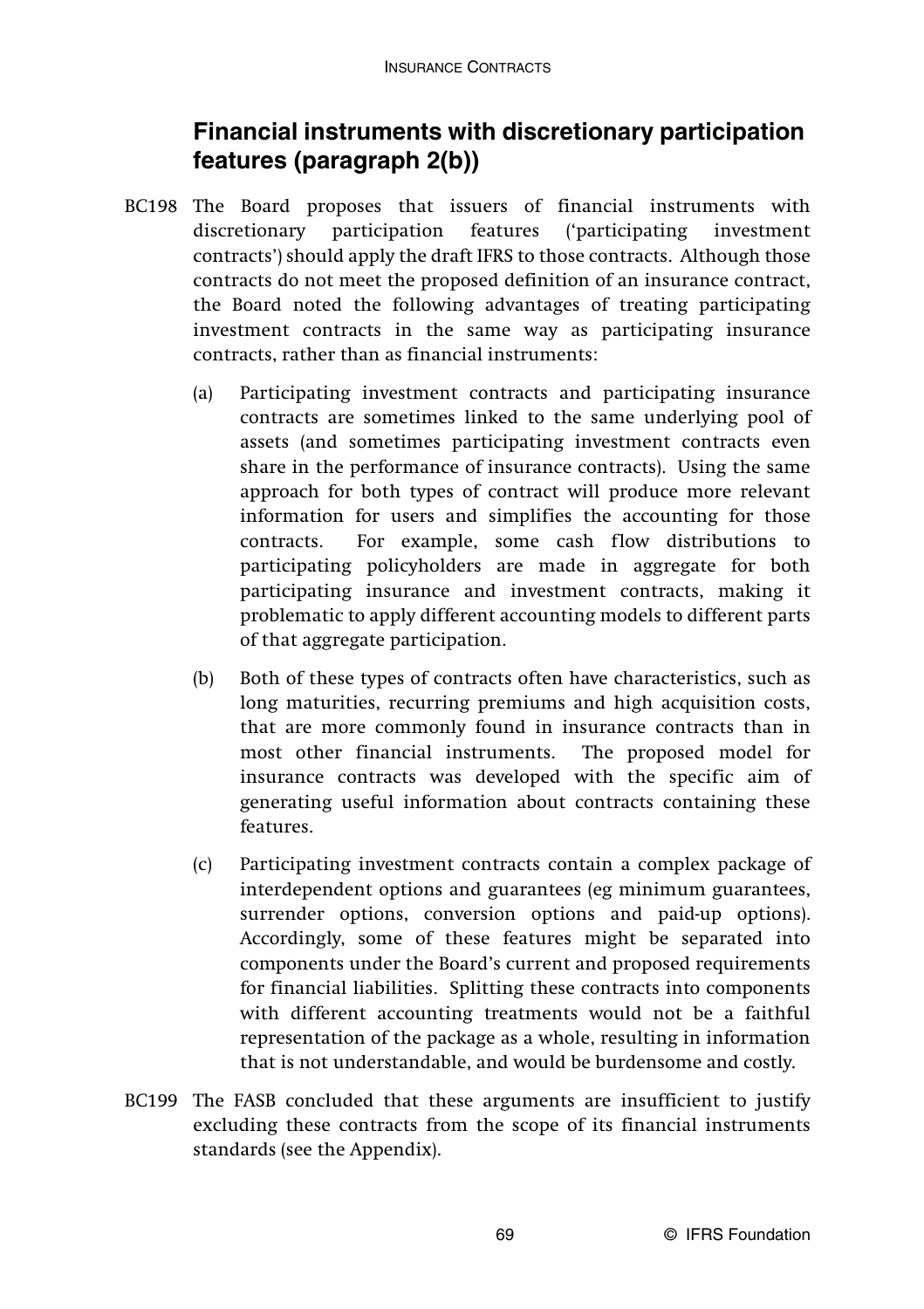- BC200 In contrast, the Board found the arguments listed in paragraph BC198 persuasive and proposes to apply the draft IFRS to those contracts.
- BC201 To identify the participating investment contracts that should be within the scope of the draft IFRS, the Board proposes to use the existing definition of a discretionary participation feature (DPF) in IFRS 4, with one modification to reflect a factor that the Board found particularly persuasive. The amendment would stipulate that the contracts must share in the performance of the same pool of assets as do participating insurance contracts. The Board is not aware of any reason to make any other changes to the definition of a DPF.
- BC202 The definition of a DPF plays a less significant function in the draft IFRS than in IFRS 4. In IFRS 4, the definition applies to both participating insurance contracts and participating investment contracts, and it serves to permit specified practices to continue until the Board replaces IFRS 4. In contrast, the only function of the definition of a DPF in the draft IFRS is to define which participating investment contracts are within the scope of the accounting model that is proposed for insurance contracts.
- BC203 In addition, because participating investment contracts do not transfer significant insurance risk, the draft IFRS proposes the following modifications to the proposals for insurance contracts (paragraphs 64 and 65):
	- (a) The contract boundary principle for these contracts builds on the defining characteristic of these contracts, namely the presence of the discretionary participation features, rather than the existence of insurance risk.
	- (b) The proposed requirement for the release of the residual margin refers to the pattern of provision of asset management services, rather than the pattern of claims and benefits.

## **Scope exclusions (paragraph 4)**

- BC204 The draft IFRS proposes to carry forward the following scope exclusions based on IFRS 4:
	- (a) product warranties issued by a manufacturer, dealer or retailer (see paragraphs BC207 and BC208).
	- (b) employers' assets and liabilities under employee benefit plans, and retirement benefit obligations reported by defined benefit retirement plans (see IAS 19 *Employee Benefits*, IFRS 2 *Share-based Payment* and IAS 26 *Accounting and Reporting by Retirement Benefit Plans*).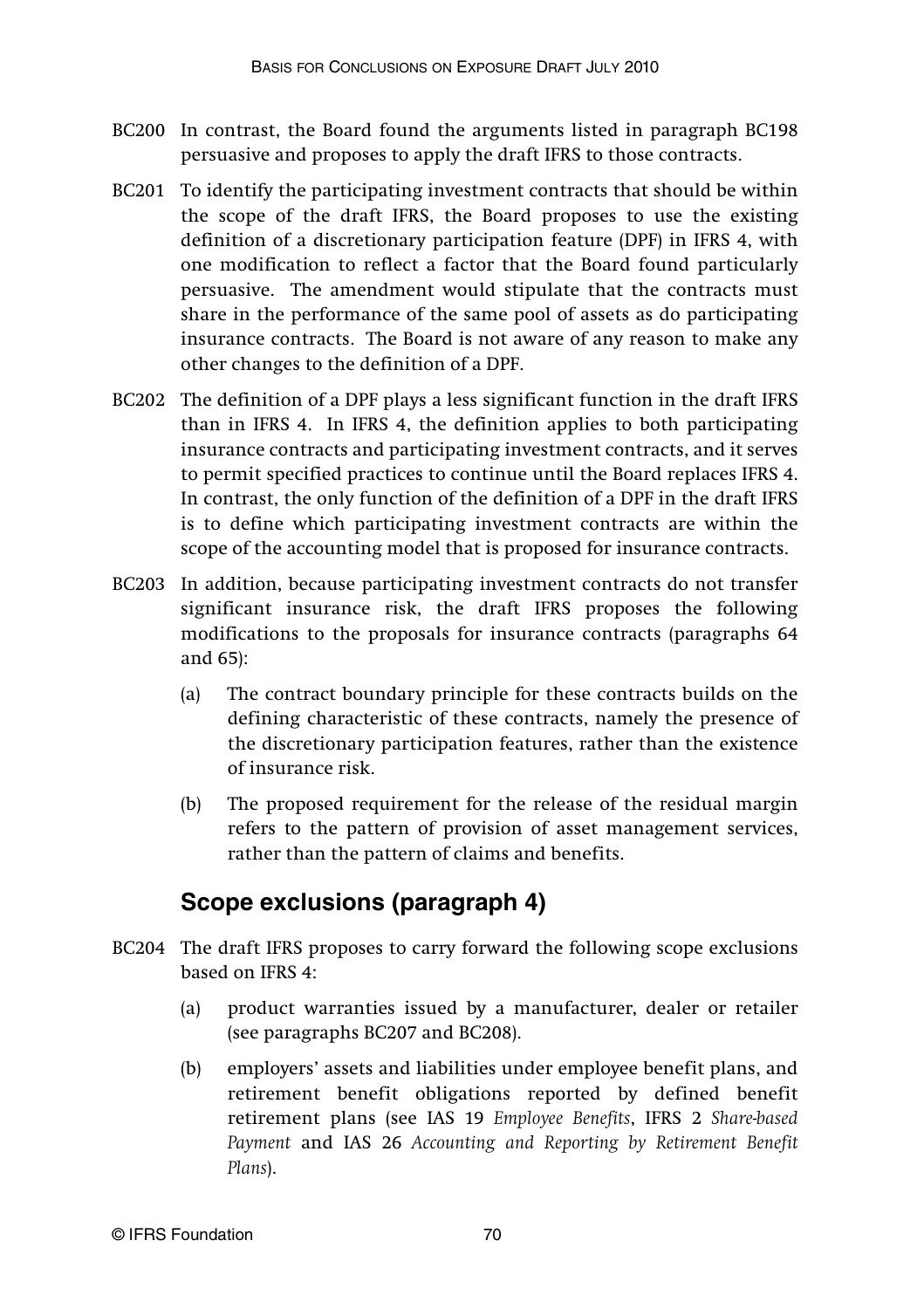- (c) contractual rights or contractual obligations that are contingent on the future use of, or right to use, a non-financial item (see IAS 17 *Leases*, IAS 18 and IAS 38 *Intangible Assets*).
- (d) residual value guarantees provided by a manufacturer, dealer or retailer or embedded in a lease (see the exposure draft *Revenue from Contracts with Customers* and the forthcoming exposure draft *Leases*). However, stand-alone residual value guarantees are not addressed by the Board's other projects and would remain within the scope of the insurance IFRS.
- (e) fixed-fee service contracts that have as their primary purpose the provision of services, but expose the service provider to risk because the level of service depends on an uncertain event (see paragraphs BC209 and BC210).
- (f) contingent consideration payable or receivable in a business combination (see IFRS 3 *Business Combinations*).
- (g) direct insurance contracts that the entity holds (ie direct insurance contracts in which the entity is the policyholder).
- BC205 In addition, the draft IFRS does not address accounting for insurance contracts by policyholders. The Board believes that there are no pressing reasons to address this topic now. Although no specific standard addresses policyholder accounting comprehensively, some IFRSs address limited aspects of policyholder accounting. These include the paragraphs in IAS 8 *Accounting Policies, Changes in Accounting Estimates and Errors* that specify a hierarchy of criteria that an entity should use in developing an accounting policy if no IFRS applies specifically to an item. Accordingly, the Board has not considered policyholder accounting, except for reinsurance contracts.

## **Product warranties (paragraph 4(a))**

- BC206 The exposure draft *Revenue from Contracts with Customers* identifies two categories of product warranties:
	- (a) warranties issued for short coverage periods to cover any defects that were undetected during the manufacture of the product. These warranties do not meet the definition of an insurance contract because they are intended to ensure that the seller satisfied the performance obligation, rather than to provide compensation for an uncertain future event.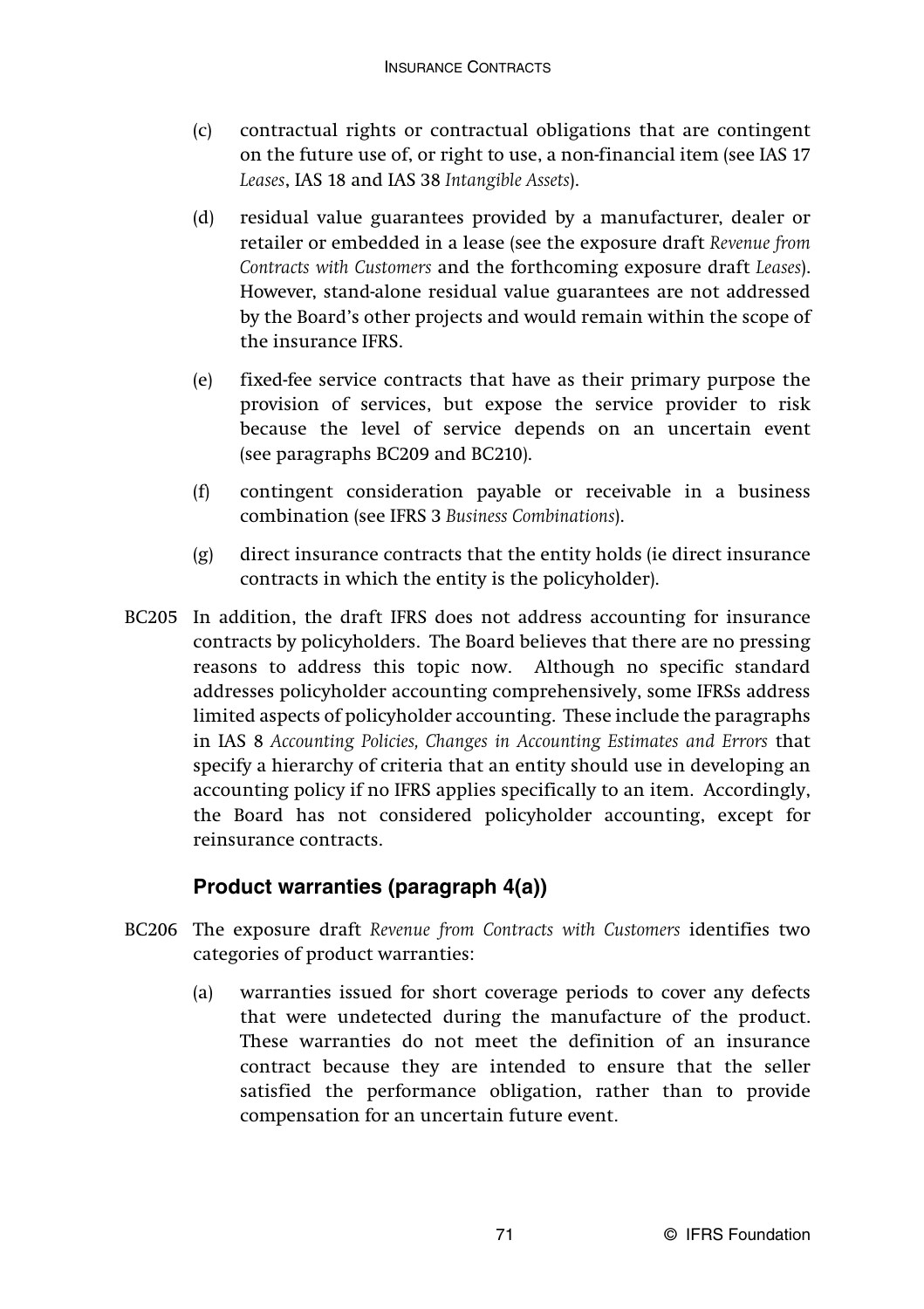- (b) warranties that provide coverage for the customer for faults that arise after the product is transferred to the customer. These warranties meet the definition of an insurance contract and are often issued by an unrelated third party.
- BC207 IFRS 4 regards all product warranties as insurance contracts, but excludes from its scope product warranties issued by a manufacturer, dealer or retailer. Under the draft IFRS, product warranties issued by a manufacturer, dealer or retailer would continue to be outside the scope of the IFRS on insurance contracts, either because they would now be analysed as not meeting the definition of an insurance contract (warranties against undetected defects) or because they would continue to be excluded from its scope (warranties providing coverage against subsequent faults).

#### **Fixed-fee service contracts (paragraph 4(e))**

- BC208 A fixed-fee service contract is a contract in which the level of service depends on an uncertain event. Examples include roadside assistance programmes and maintenance contracts in which the service provider agrees to repair specified equipment after a malfunction. Such contracts meet the definition of an insurance contract because:
	- (a) it is uncertain whether, or when, a repair or assistance is needed;
	- (b) the owner is adversely affected by the occurrence; and
	- (c) the service provider compensates the owner if a repair or assistance is needed.
- BC209 The Board proposes to exclude fixed-fee service contracts from the scope of the proposed IFRS if their primary purpose is the provision of services. In the Board's view, the existing practice of accounting for such contracts as revenue contracts provides relevant information for the users of financial statements for the entities that issue such contracts and changing the existing accounting for these contracts would impose costs and disruption for no significant benefit.

## **Identifying the insurance contract (unbundling) (paragraphs 8–11)**

BC210 As discussed in paragraph BC14, insurance contracts create a bundle of rights and obligations that work together to generate a package of cash inflows and cash outflows. In addition, paragraph BC15 explains that some insurance contracts provide more than just insurance coverage.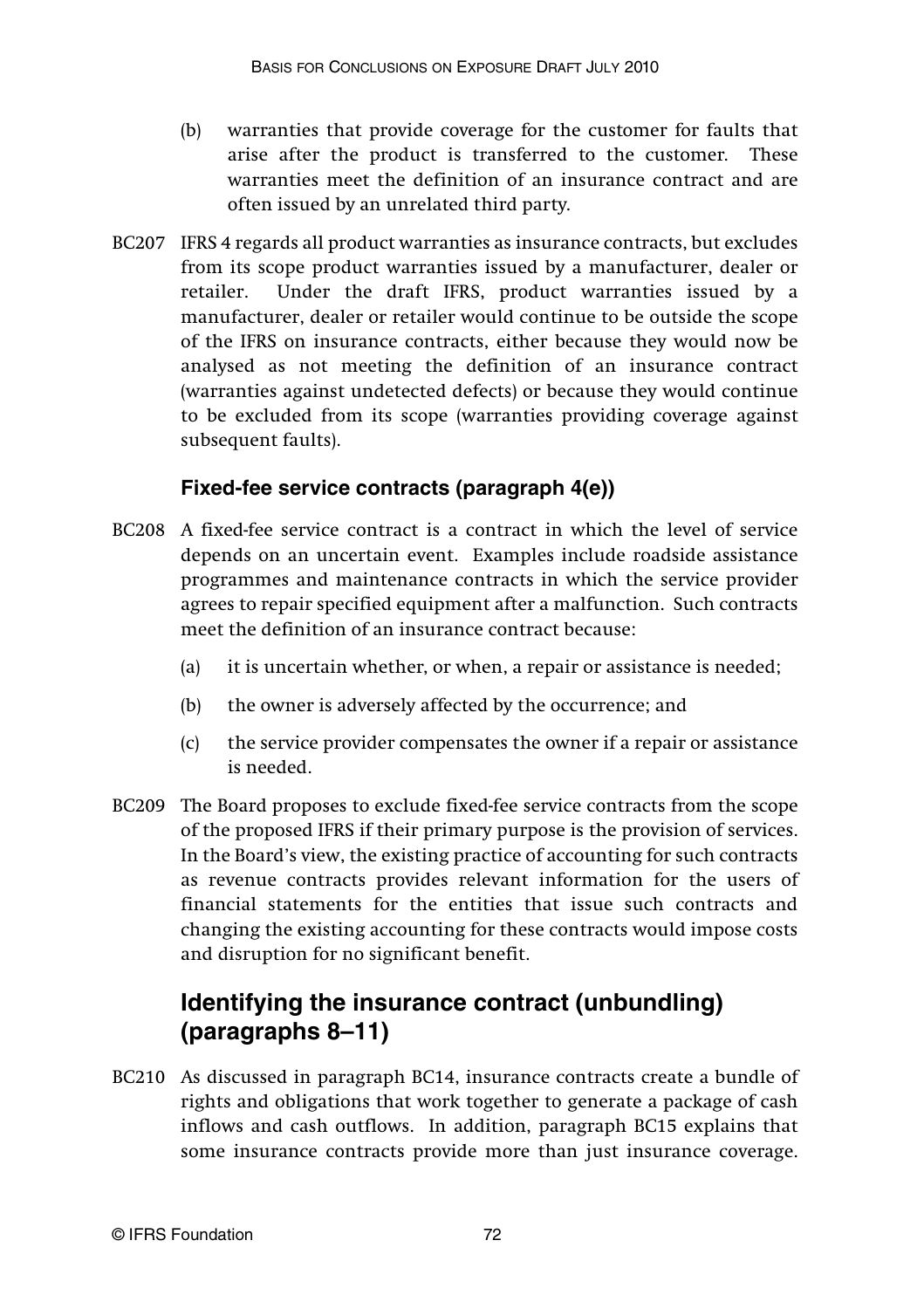Insurance contracts can, for example, also provide the policyholder with goods or services other than insurance coverage (a revenue-generating transaction with a customer) or an investment (a financial instrument). Such components would, if accounted for as if they were separate contracts (unbundling), be within the scope of another IFRS. Goods or services other than insurance coverage would be accounted for under the revenue model and investment components would be accounted for under IFRS 9 or IAS 39.

- BC211 The discussion paper proposed unbundling in some cases but not all, considering the extent to which interdependency would allow the insurer to measure a component separately. For conceptual and practical reasons, some respondents agreed with unbundling when it could be done in a way that is not arbitrary. Others opposed unbundling in all cases.
- BC212 The Board identified the following benefits of unbundling an insurance contract:
	- (a) Transparency—unbundling can provide insight into the components of an insurance contract that do not respond to changes in circumstances in the same manner as components affected by insurance risk.
	- (b) Comparability—unbundling means that an insurer accounts in the same way for a non-insurance component as another entity with a separate, but otherwise identical, contract (eg a financial instrument issued by a bank or a fund manager). This would avoid sharp accounting discontinuities. Because unbundling would result in similar accounting for similar contracts, users of financial statements can better understand the risks undertaken by an entity, regardless of the type of business or industry in which the entity operates.
- BC213 However, the Board also noted limitations of unbundling. Separating a single contract into components when the cash flows attributable to the components are intertwined could result in complex accounting. For example, it would require separating the intertwined cash flows, measuring them using a different measurement to comply with the accounting requirements, and tracking those separate cash flows throughout the life of the contract. Furthermore, in some cases an insurer may not be able to identify evidence to decide what to allocate to each of the components (in other words; separating the components goes beyond requiring the insurer's judgement and becomes arbitrary).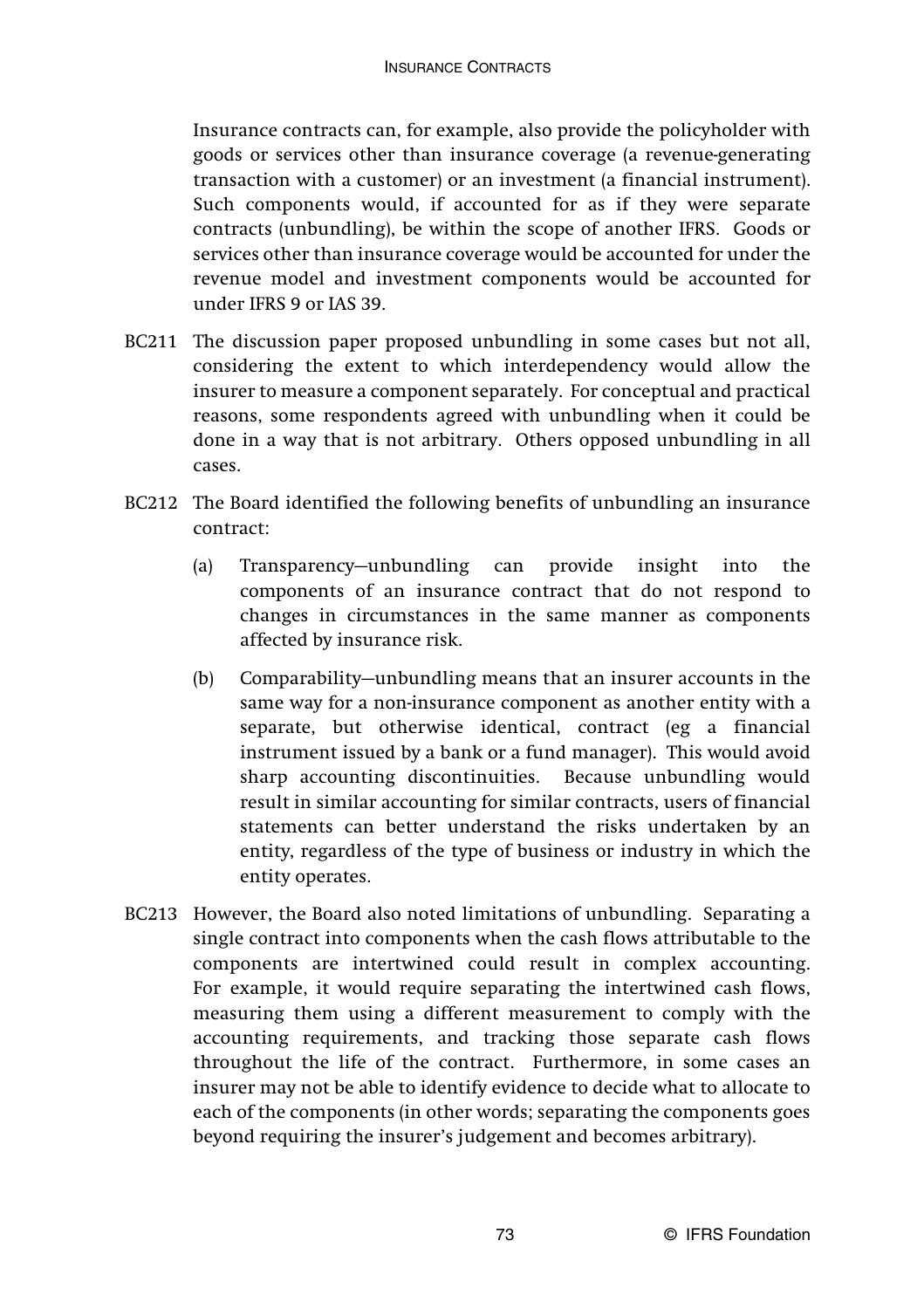- BC214 In developing the draft IFRS, the Board considered whether to require (or permit) unbundling, and, if so, which components should be unbundled. Requiring unbundling in all cases is unlikely to be appropriate because there are instances in which unbundling could diminish the usefulness of the financial statements if interdependent cash flows were arbitrarily split and measured on different bases. However, the Board concluded that in instances where a component is not closely related to the insurance coverage specified in the contract, unbundling that component would produce useful information at a reasonable cost.
- BC215 An approach to unbundling that considers whether a component is closely related would provide a natural link with existing requirements for bifurcation. However, the Board's intention is not to require an exhaustive search for components in every insurance contract. Rather, the point of unbundling those components is to assist users in understanding the different facets of a hybrid contract, while achieving some degree of comparability between entities across industries.
- BC216 To clarify its intention and assist insurers in applying the unbundling requirements, the Board identified the following most common examples of components that are not closely related to the insurance coverage:
	- (a) an investment component reflecting an account balance that meets criteria specified in paragraph 8(a) of the draft IFRS. As a result of those criteria, all charges and fees assessed against the account balance, as well as cross-subsidy effects included in the crediting rate, belong to either the insurance component or another component, but are not part of the investment component. Thus, the crediting rate applied to that account balance is determined after eliminating any cross-subsidy between that rate and the charges or fees assessed against the account balance. In that way, the investment component (account balance) would behave in a way similar to a stand-alone investment contract, without being affected by any cross-subsidy.
	- (b) an embedded derivative that is separated from its host contract in accordance with IAS 39. Paragraphs BC220–BC225 discuss embedded derivatives.
	- (c) contractual terms relating to goods and services that are not closely related to the insurance coverage but have been combined in a contract with that coverage for reasons that have no commercial substance.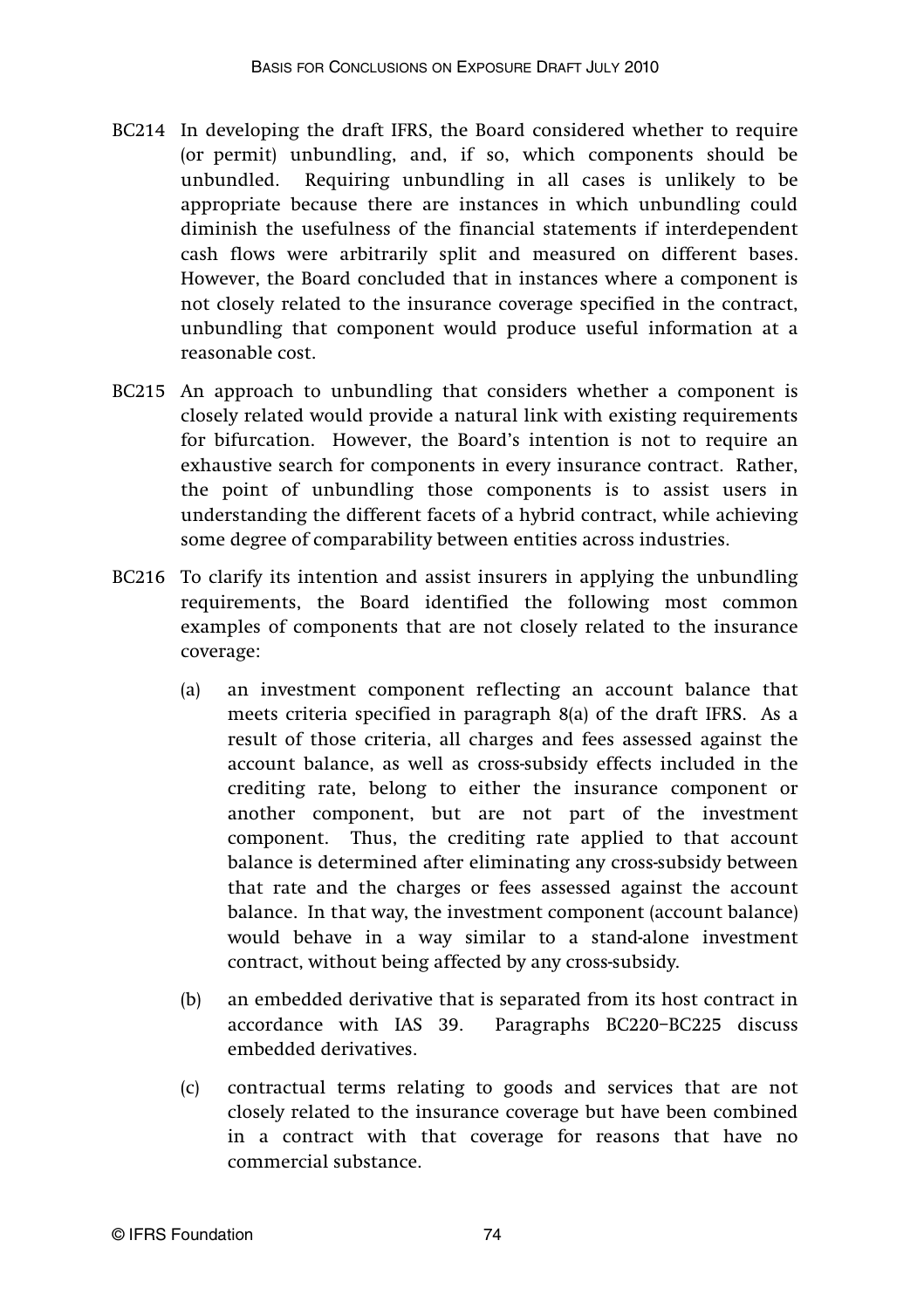- BC217 Other approaches to unbundling considered by the Board were based on:
	- (a) whether the component is so interdependent that the components cannot be measured separately on a basis that is not arbitrary (this was Board's preliminary view in the discussion paper).
	- (b) whether the component can introduce variability in the overall cash flows of the insurance contract for risks that are not considered part of the provision of insurance protection.
- BC218 The Board rejected these approaches because of their potential lack of clarity; using either of those approaches would introduce a new bifurcation notion and might require extensive and detailed guidance.
- BC219 The Board considered whether to permit unbundling when it is not required (ie when components are closely related). Some argue that, even though insurers are unlikely to opt for unbundling, they should be permitted to do so. Some insurers might find it easier to account for some components embedded in insurance contracts using the relevant guidance for similar stand-alone contracts. However, the Board concluded that permitting unbundling when it is not required would be inconsistent with the reasoning for not requiring it in the first place; it does not seem rational to permit something that would not be decisionuseful. It could also undermine comparability.

## **Embedded derivatives (paragraph 12)**

- BC220 The Board identified an embedded derivative that is bifurcated under IAS 39 as a common example of a component that is not closely related to the insurance coverage. (Paragraphs BC76–BC82 discuss some of the embedded derivatives commonly found in insurance contracts.)
- BC221 The existing bifurcation guidance in paragraphs AG30–AG33 of IAS 39 requires bifurcation of an embedded derivative if its economic characteristics and risks are not closely related to the host contract. More specifically, paragraph AG33(h) explains that an embedded derivative in an insurance contract is closely related to the economic characteristics and risks of the host insurance contract if that derivative and the host insurance contract are so interdependent that an entity cannot measure the embedded derivative separately, ie without considering the host contract.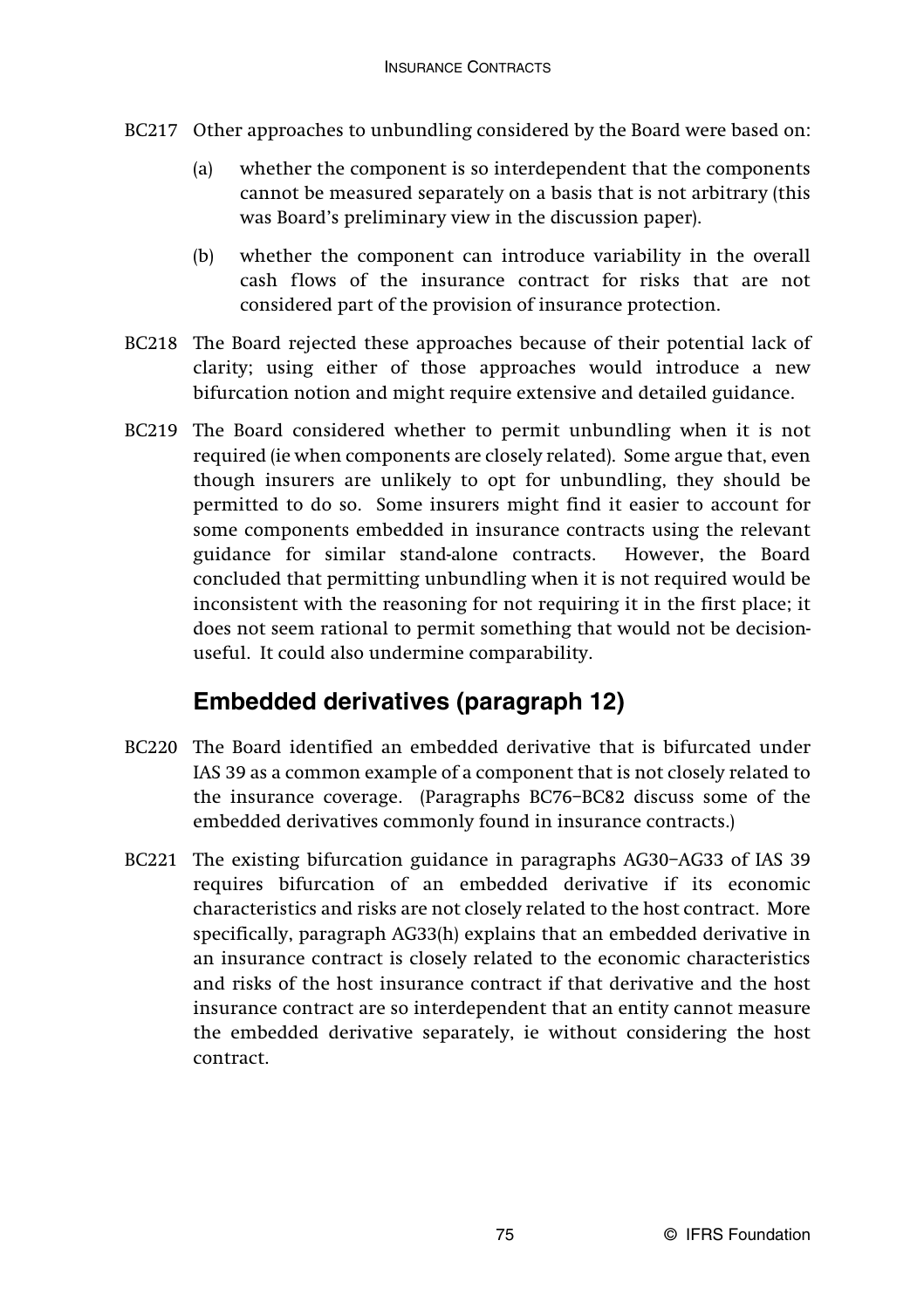- BC222 The Board concluded that applying this existing bifurcation guidance would be internally consistent with the overall basis for unbundling, which also considers whether a component is closely related (see paragraph BC216). The Board did not address the bifurcation guidance in IAS 39 in its project on insurance contracts.
- BC223 Some embedded derivatives meet the definition of an insurance contract. Those derivatives are not within the scope of IAS 39; an insurer applies IFRS 4 to such derivatives. The Board does not intend to change this; if an embedded derivative meets the definition of an insurance contract, that embedded derivative will be within the scope of the draft IFRS, and will not be bifurcated.
- BC224 One example of an embedded derivative included in an insurance contract is a surrender option. Surrendering an insurance contract generally leads to cancellation of the entire contract (which would include any embedded derivatives and account balances). Therefore, a surrender option is often interdependent with various components of the contract and it may be difficult and burdensome to separate the effects of the surrender option. Applying paragraph AG33(h) of IAS 39, an insurer would determine whether that surrender option is closely related to the host insurance contract.
- BC225 Paragraph 8 of IFRS 4 specifies that, as an exception to IAS 39, an insurer need not bifurcate a policyholder's option to surrender an insurance contract for a fixed amount, even if the exercise price differs from the carrying amount of the host insurance contract. Paragraph 9 of IFRS 4 provides the same exception for financial instruments that contain a discretionary participation feature. Because paragraph AG33(h) of IAS 39 already provides bifurcation guidance consistent with the proposed overall approach to unbundling, the draft IFRS does not carry forward this exception as a separate item. Instead, an insurer would apply the requirements in IAS 39 to determine whether it needs to bifurcate a surrender option.

## **Recognition (paragraphs 13–15) and derecognition (paragraphs 67 and 68)**

BC226 The discussion paper proposed that an insurer should recognise an insurance contract when it becomes a party to the contract and the draft IFRS contains a similar proposal. This is consistent with the principle for recognising financial assets and financial liabilities in other IFRSs. Respondents to the discussion paper generally agreed with that proposal.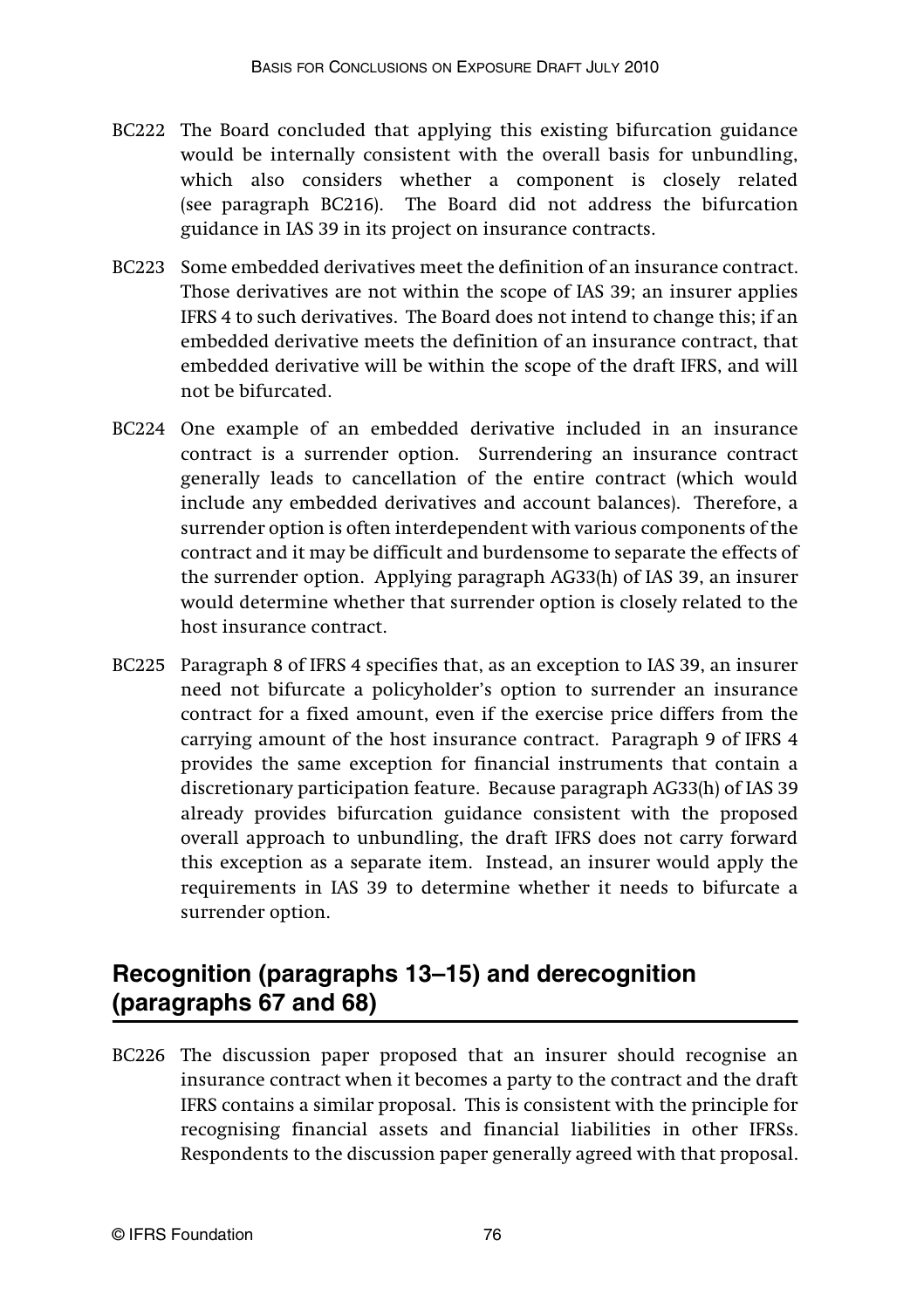However, some respondents asked the Board to clarify how to account for insurance contracts entered into a significant time (eg a few months) before the start of the coverage period. They questioned whether insurers should instead treat such contracts before the start of the coverage period as derivatives or as fully executory. However, the Board concluded that:

- (a) no benefit would arise for users if an insurer were to account separately for an insurance contract as a derivative (an option or forward) before the start of the coverage period. A derivative contract to provide insurance in the future would meet the definition of an insurance contract and be measured in the same way as the underlying insurance contract. Therefore, accounting for an insurance contract as a derivative before it starts would add complexity without providing any improved information for users.
- (b) an insurer should not treat an insurance contract in the same way as an executory contract before the start of the coverage period. Typically, entities do not recognise assets and liabilities as a result of executory contracts. Although in most cases there would be no significant assets and liabilities between signing the contract and the start of the coverage period, recognising the contract in the financial statements at the date it is signed would require the insurer to account for changes in circumstances that make the contract onerous.
- BC227 The draft IFRS proposes that an insurance contract liability should be derecognised when it has been extinguished. This proposal is consistent with the proposal in the discussion paper that insurance liabilities should be derecognised on the same basis as financial liabilities, is consistent with the requirement in IFRS 4 and provides symmetrical treatment for the recognition and derecognition of insurance contracts.
- BC228 Some respondents to the discussion paper said that an insurer might not know precisely whether a liability has been extinguished because claims are sometimes reported many years after the end of the coverage period. Those respondents were concerned that an insurer might be unable to derecognise those contracts, which in some cases might result in accounting that is unreasonable and unduly burdensome. However, in the Board's view, it would not be a faithful representation of an insurer's financial position to ignore contractual obligations that remain in existence and can generate valid claims. Also, an insurer would not measure the liability at a material amount if it has no information that a possible claim exists. Accordingly, there may be little practical difference between recognising an insurance liability measured at an immaterial amount and derecognising the liability.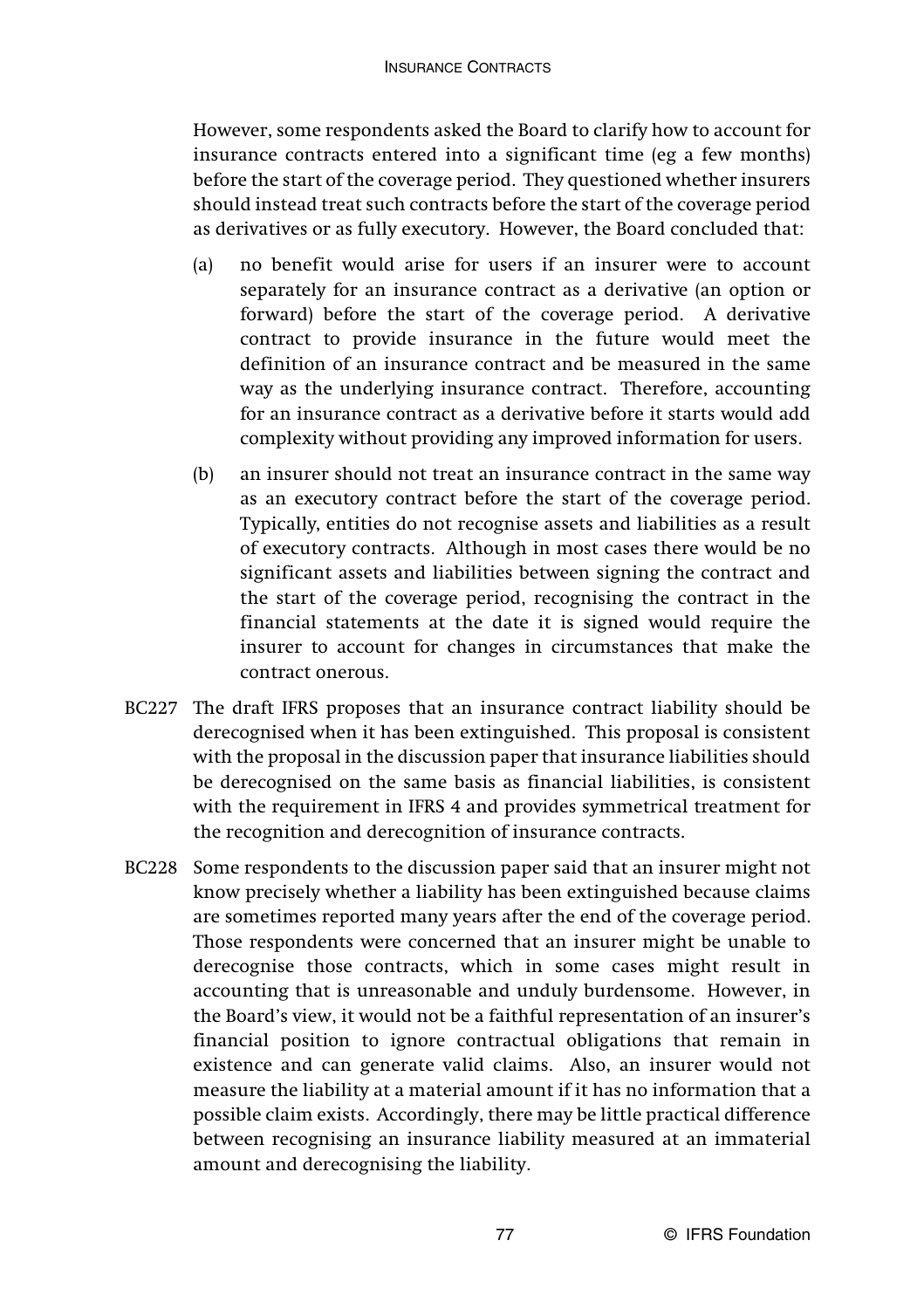BC229 Because derecognition of financial assets is a complex topic and the subject of another project, the draft IFRS does not address derecognition of insurance assets.

### **Reinsurance (paragraphs 43–46)**

BC230 This section deals with reinsurance liabilities of a reinsurer and reinsurance assets of a cedant (ie the insurer holding a reinsurance contract).

### **Reinsurance liabilities of a reinsurer**

BC231 The Board has identified no reason to apply different requirements to direct insurance liabilities and reinsurance liabilities. Therefore, the draft IFRS proposes that a reinsurer should use for the reinsurance contracts that it issues the same recognition and measurement approach as all insurers use for the other insurance contracts that they have issued.

### **Reinsurance assets of a cedant (paragraphs 43**–**46)**

- BC232 The draft IFRS carries forward the following requirements of IFRS 4, because the Board is aware of no reason to change them:
	- (a) An insurer does not derecognise insurance liabilities until the contractual obligations are extinguished (by discharge, cancellation or expiry). It follows that a cedant typically would not derecognise the related direct insurance liabilities upon entering into a reinsurance contract.
	- (b) A cedant does not offset reinsurance assets against related insurance liabilities, and does not offset reinsurance income and expense against related insurance expense and income.
- BC233 The draft IFRS proposes that a cedant should measure its reinsurance assets on the same basis as its underlying direct insurance liability. The following paragraphs discuss two aspects of reinsurance assets:
	- (a) margins (paragraphs BC234–BC237).
	- (b) impairment (paragraphs BC238–BC241).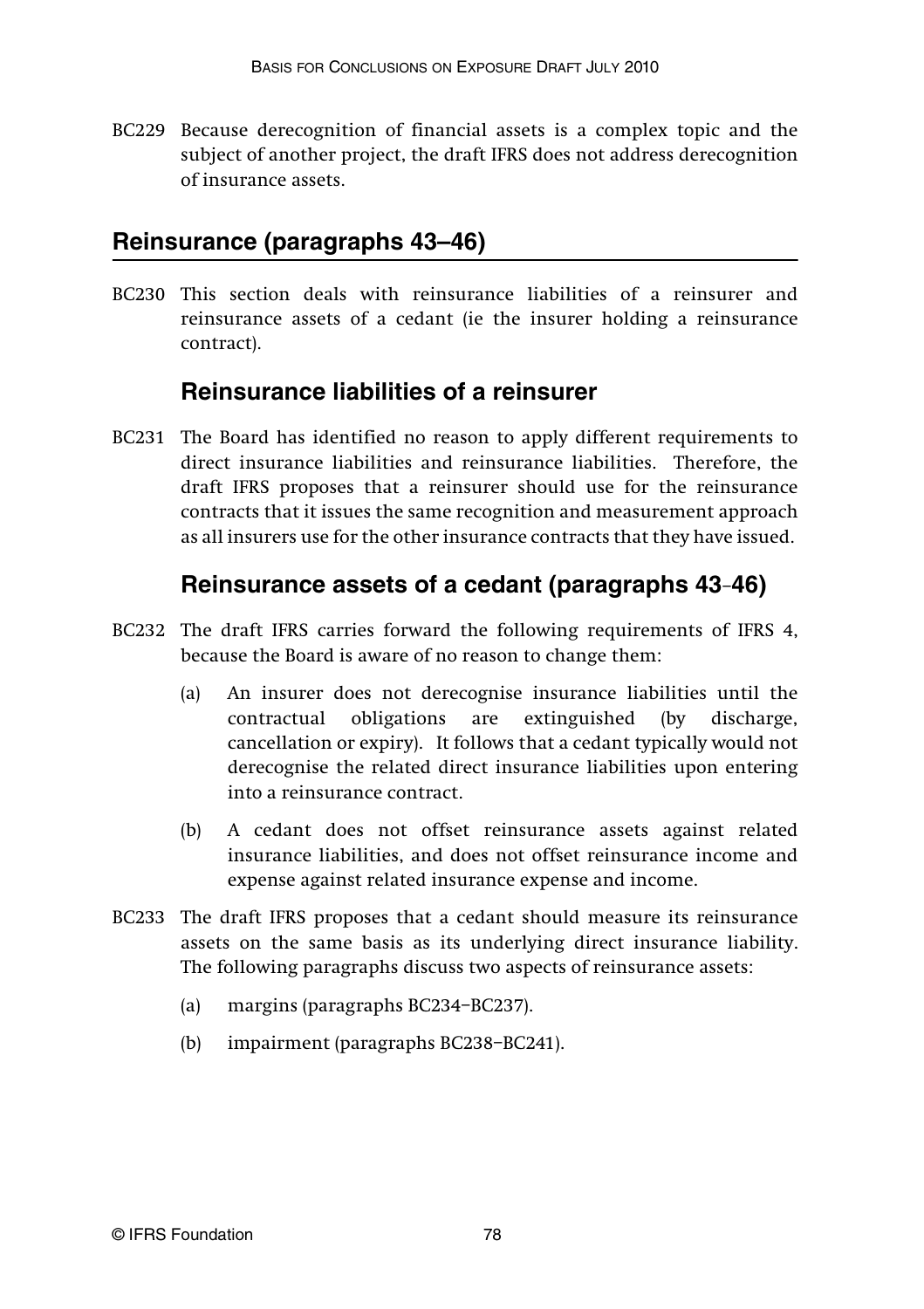#### **Margins**

- BC234 The amount paid for reinsurance by a cedant comprises premiums paid by the cedant, less ceding commissions paid by the reinsurer, and can be viewed as payment for the following:
	- (a) the reinsurer's share of the expected present value of the cash flows generated by the underlying direct insurance contract(s).
	- (b) a risk adjustment for the risk associated with the underlying direct insurance contract(s). For those underlying contracts, the risk adjustment increases the measurement of the cedant's liability. In contrast, the risk adjustment increases the measurement of the cedant's reinsurance asset. This is because the reinsurance asset reduces risk for the cedant. The greater the risk arising from the underlying insurance contracts, the greater the value to the cedant of its reinsurance asset.
	- (c) an adjustment for the risk of non-performance by the reinsurer (ie the risk that the reinsurer may dispute coverage or fail to satisfy its obligations under the reinsurance contract).
	- (d) a residual margin that makes the initial measurement of the reinsurance asset equal to the premium paid at inception. This margin may differ from the residual margin arising for the underlying direct insurance contract(s).
- BC235 Although both the cedant and reinsurer would measure their contractual rights and obligations on the same basis, in practice they would not necessarily arrive at the same amount (ie there is no 'mirror accounting'). This may be because the estimates are based on access to different information and different experiences as well as differences in the composition of their portfolios, for example by including different adjustments for diversification effects.
- BC236 The amount paid by the cedant would typically exceed the expected present value of cash flows generated by the reinsurance contracts plus the risk adjustment. Thus, a positive residual margin would typically arise at the initial recognition of a reinsurance contract. The Board considered whether the residual margin in the reinsurance contract could be negative if, in rare cases, the amount paid by the cedant is less than the expected present value of cash flows plus the risk adjustment. The Board noted that the most likely causes of such a negative difference would be: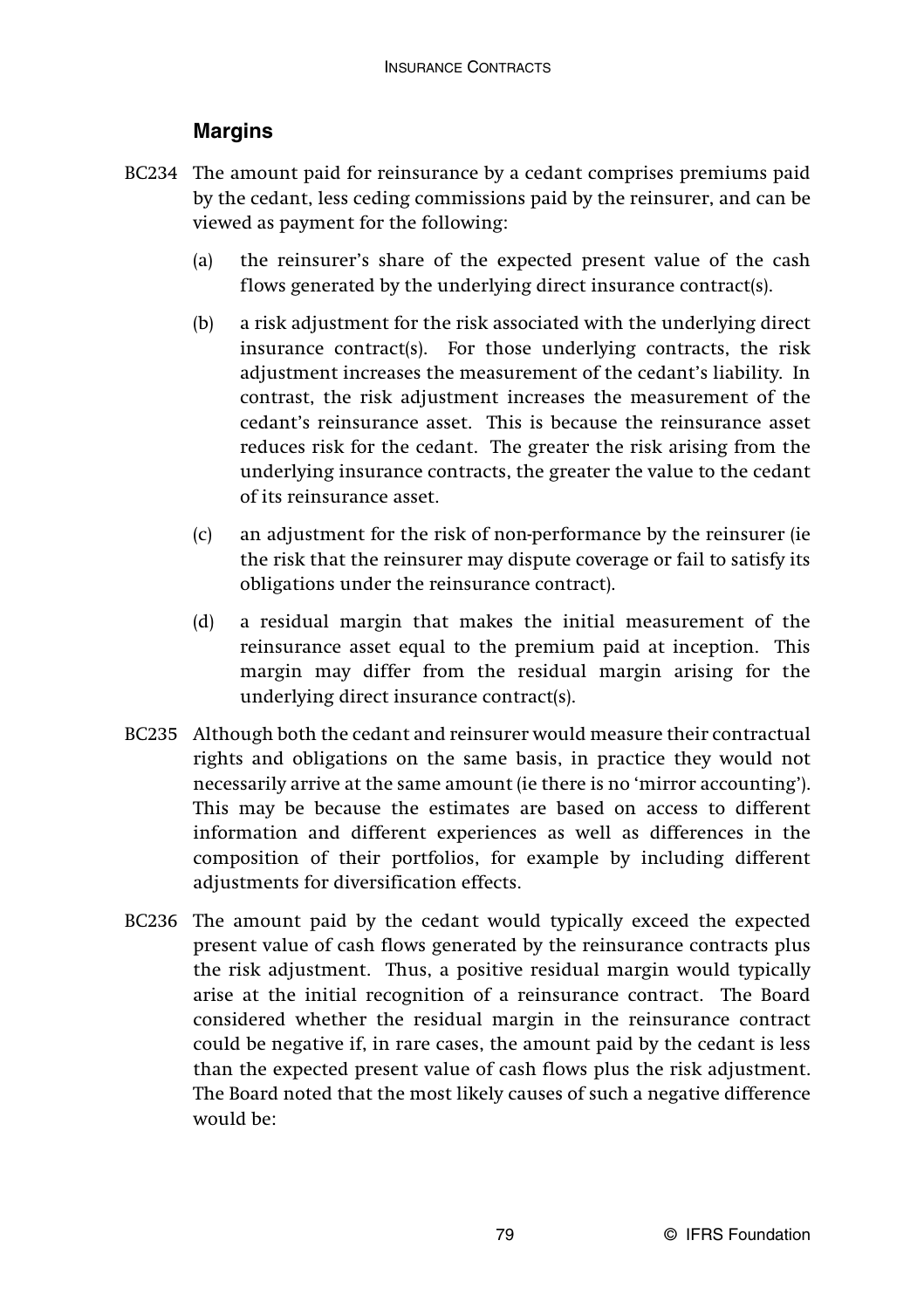- (a) an overstatement of the underlying direct insurance contract(s). A cedant would deal with this by reviewing the measurement of the direct contract(s).
- (b) favourable pricing by the reinsurer, for example as a result of diversification benefits. The Board concluded that the recognition of a gain would be appropriate in such cases. This is because doing so is consistent with the Board's conclusion that the residual margin for the underlying contract should not be negative (although for the underlying contract the consequence is the immediate recognition of a loss, rather than the immediate recognition of a gain).
- BC237 National accounting requirements have often tried to address a concern that profit or loss might be distorted by the timing of the decision to buy reinsurance. Such distortions are a particular concern if contracts have the legal form of reinsurance but do not transfer significant insurance risk (sometimes known as financial reinsurance). Such distortions arise because of inadequacies in some existing measurement approaches for the underlying insurance liabilities, for example, the use of an undiscounted measurement basis for many non-life insurance claims liabilities. By eliminating those inadequacies in the measurement of the underlying contract(s), the proposals in the draft IFRS would significantly reduce the need for restrictions on the recognition of misleading gains at initial recognition of reinsurance contracts.

#### **Impairment**

- BC238 A cedant faces the risk that the reinsurer may default, or may dispute whether a valid claim exists for an insured event. There are two possible approaches to account for this risk:
	- (a) incurred loss model: losses should be recognised only when an event, occurring after initial recognition of an asset, provides objective evidence that the asset is impaired.
	- (b) expected loss model: losses should be recognised for expected (probability-weighted) losses from default or disputes.
- BC239 IAS 39 determines the impairment of financial assets by applying an incurred loss model. Proponents of an incurred loss model believe that it provides more objectivity than an expected loss model. In developing IFRS 4, the Board adopted an incurred loss model for reinsurance assets because its aim was to achieve consistency with IAS 39 in a context where many reinsurance assets were not measured at a current value.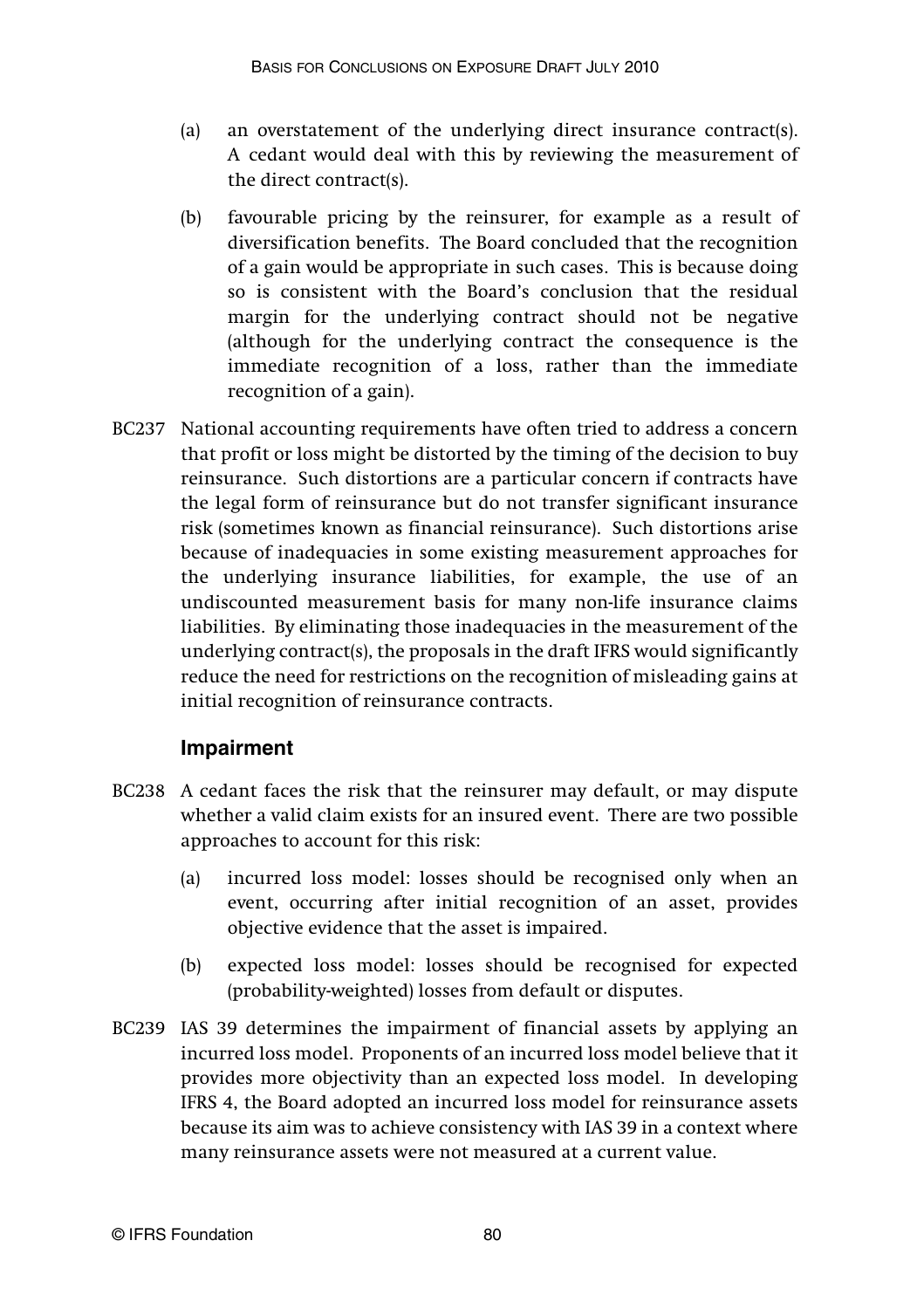- BC240 However, because the proposed measurement model uses an expected value approach for the underlying cash flows, the Board now proposes to require an expected loss model for reinsurance assets. In other words, the current exit value of the reinsurance asset would incorporate a reduction for the expected (probability-weighted) present value of losses from default or disputes. This is consistent with a measurement model that starts with the expected present value of cash flows. Furthermore, this approach is consistent with the Board's exposure draft *Financial Instruments: Amortised Cost and Impairment*, which proposes to switch to an expected loss model for financial assets.
- BC241 The proposed expected loss model does not include a further reduction in the carrying amount of the reinsurance asset to reflect the risk that losses from defaults or disputes may ultimately exceed their expected value (in addition to the reduction for expected losses). Such a risk adjustment might be conceptually consistent with the risk adjustment proposed in the draft IFRS, but in the Board's view it would introduce excessive complexity for little or no benefit to users of a cedant's financial statements.

## **Disclosure (paragraphs 79**–**97)**

- BC242 The Board proposes as an objective that an insurer should disclose information to help users of financial statements understand the amount, timing and uncertainty of future cash flows, supplemented with some specific disclosures intended to help the insurer satisfy that principle. By specifying an objective, the Board eliminates the need for detailed and prescriptive disclosure requirements to meet the specific information needs for the various types of insurance contract. However, in situations when the information provided in accordance with the specific disclosures is not sufficient to meet that objective, the draft IFRS would require the insurer to disclose whatever additional information is necessary to meet that objective.
- BC243 The Board used the disclosure requirements in IFRS 4 (including the disclosure requirements in IFRS 7 that are incorporated in IFRS 4 by cross-reference) as a basis for its proposals. In addition, the Board proposes to include the following items in the draft IFRS:
	- (a) a principle on the level of aggregation (see paragraph 79). This is consistent with other current proposals by the Board and would require an insurer to choose the most useful disaggregation level to satisfy the disclosure principle.
	- (b) information about the amounts recognised: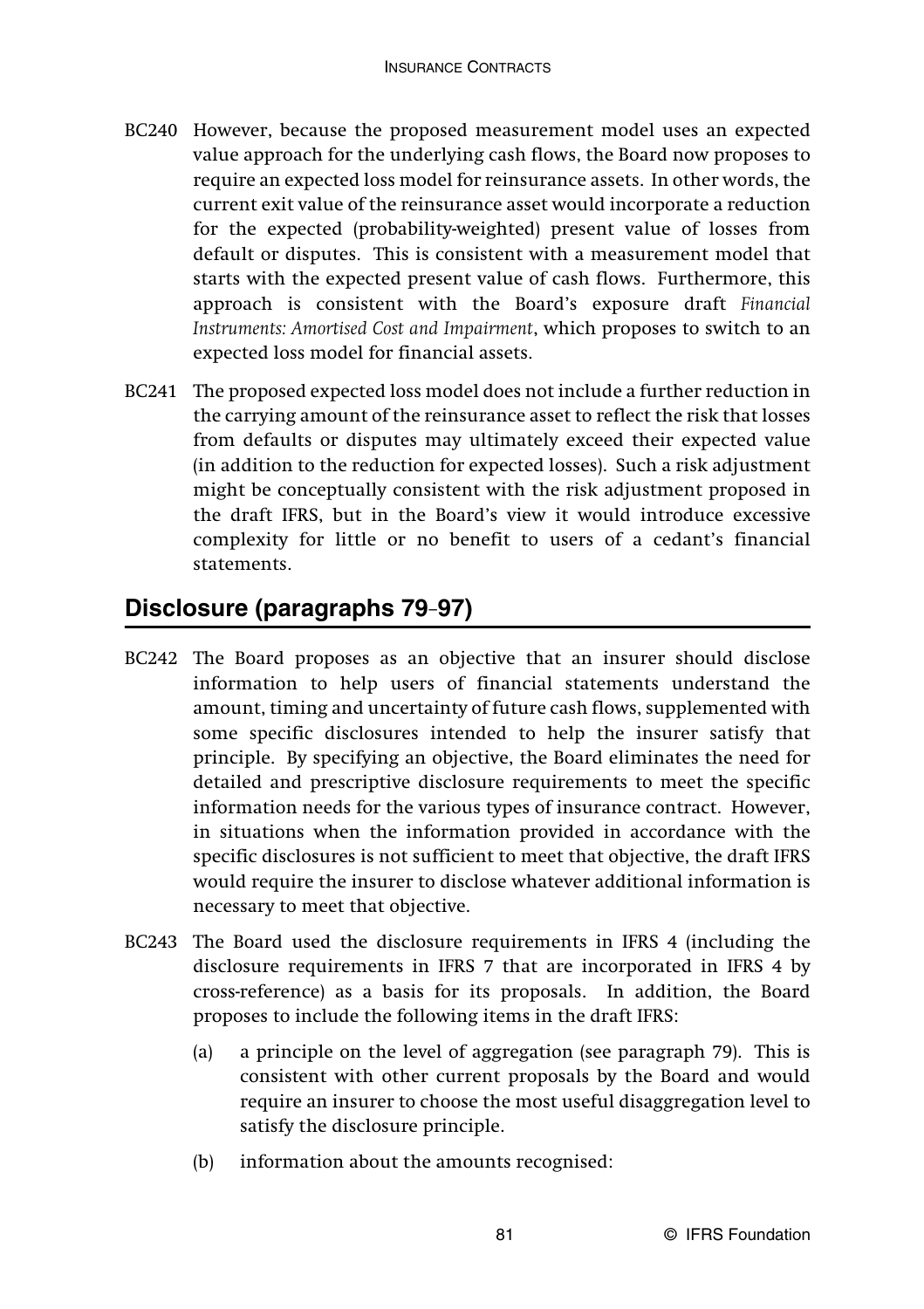- (i) a more detailed reconciliation of changes in the contract balances, including disclosures about changes in the risk adjustment, which is a key component of the measurement model (see paragraph 85).
- (ii) a more detailed explanation of methods, inputs and processes used in the measurement. Because the proposed measurement for insurance contracts is a current measure of items that may be difficult to measure, the transparency of the inputs and methods used is important to users of the financial statements (see paragraph 90(a)).
- (iii) a translation of risk adjustments into a confidence level for disclosure, even if the insurer had not used that technique to determine the risk adjustment (ie if the insurer used a conditional tail expectation or a cost of capital technique). That disclosure would enhance comparability among insurers (see paragraphs 90(b), BC116 and BC117).
- (iv) a measurement uncertainty analysis. This would inform users about the extent to which the insurer might reasonably have arrived at different measurements (see paragraph 90(d)).
- (c) information about the nature and extent of risks arising from insurance contracts: the effect of the regulatory framework in which the insurer operates. The Board recently proposed a similar requirement for post-employment benefits in the exposure draft *Defined Benefit Plans* (see paragraph 92).

## **Transition (paragraphs 98–102)**

BC244 This section discusses:

- (a) determination of the residual margin on transition (paragraphs BC245–BC249).
- (b) elimination of deferred acquisition costs and some other intangibles (paragraph BC250).
- (c) disclosure of claims development (paragraph BC251).
- (d) first-time adopters of IFRSs (paragraph BC252).
- (e) redesignation of financial assets (paragraph BC253).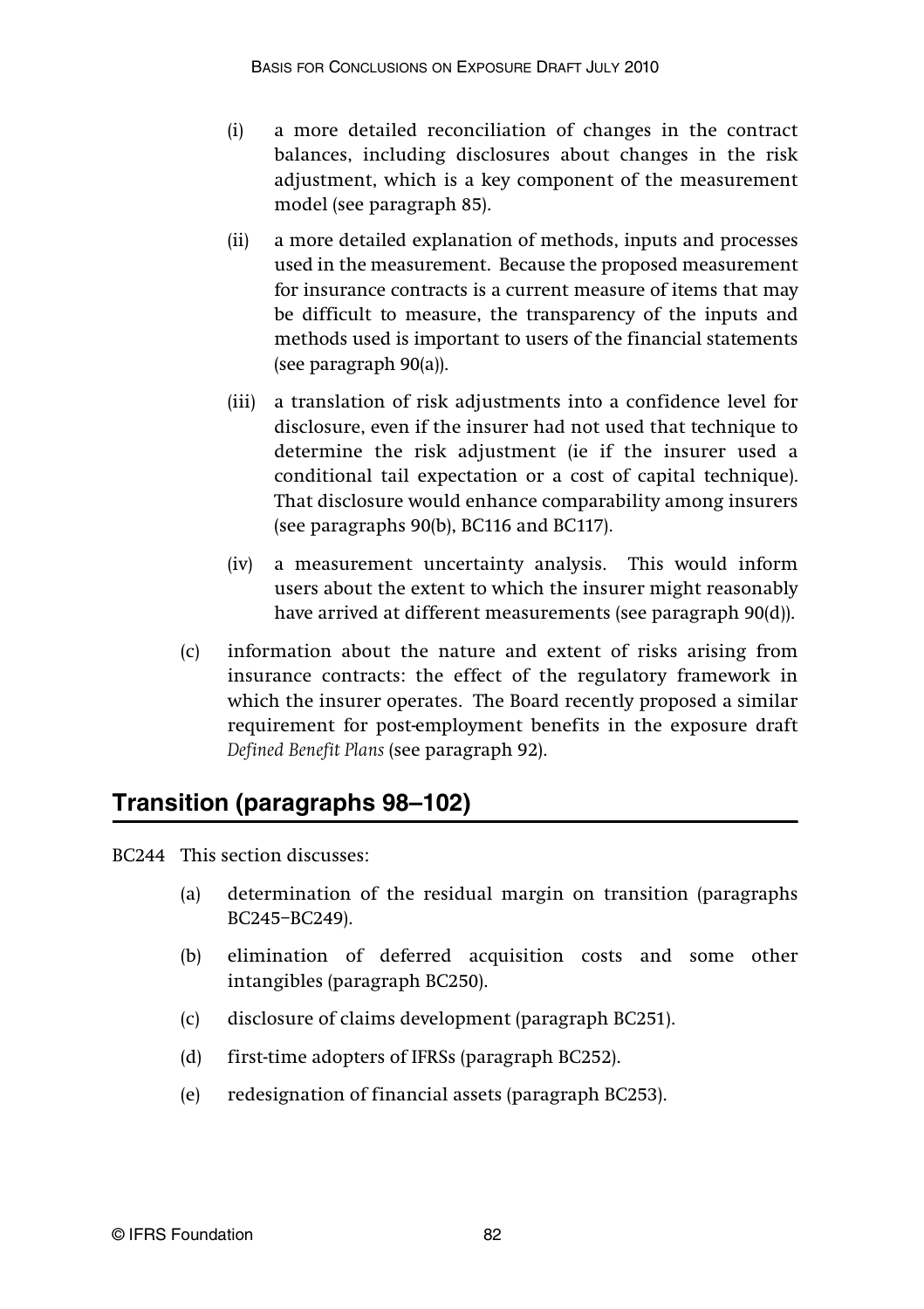## **Transition for a residual margin (paragraph 100(a))**

- BC245 As already noted, the proposed measurement model comprises two elements:
	- (a) a direct measurement, based on estimates of future cash flows and an explicit risk adjustment; and
	- (b) a residual margin, determined at initial recognition of the insurance contract and then released over the coverage period.
- BC246 The Board has identified no specific transitional problems for the introduction of the direct measurement component of the measurement. That measurement is current and reflects circumstances at the measurement date. Therefore, provided an insurer has sufficient lead time to set up the necessary systems, performing that direct measurement on transition to the new model will be no more difficult than performing that measurement for a later date.
- BC247 Determining the remaining amount of the residual margin on transition to the new model may be more problematic. In principle, the insurer would need to estimate the future cash flows as it would have estimated them at initial recognition of the contracts. That exercise may be burdensome and costly and is subject to bias through the use of hindsight.
- BC248 IAS 8 *Accounting Policies, Changes in Estimates and Errors* prohibits the retrospective application of an accounting policy to the extent that this would be impracticable, as defined in IAS 8. The Board concluded that retrospective determination of the residual margin would sometimes be impracticable in that sense and, if not impracticable, it would often cause costs disproportionate to the resulting benefit for users. Accordingly, the exposure draft proposes that an insurer should, on first applying the new IFRS, measure its existing contracts at that date by setting the residual margin equal to zero. In consequence, for contracts in force when the new IFRS comes into effect, an insurer will not recognise residual margins as income for any subsequent period. However, the insurer will recognise income arising from the release of residual margins for contracts recognised initially after adopting the IFRS.
- BC249 The Board also considered another approach that would have determined the residual margin on transition to the new IFRS as the difference (but not less than zero) between (a) the carrying amount of the insurance liability immediately before transition and (b) the present value of the fulfilment cash flows at that date. That approach would have had the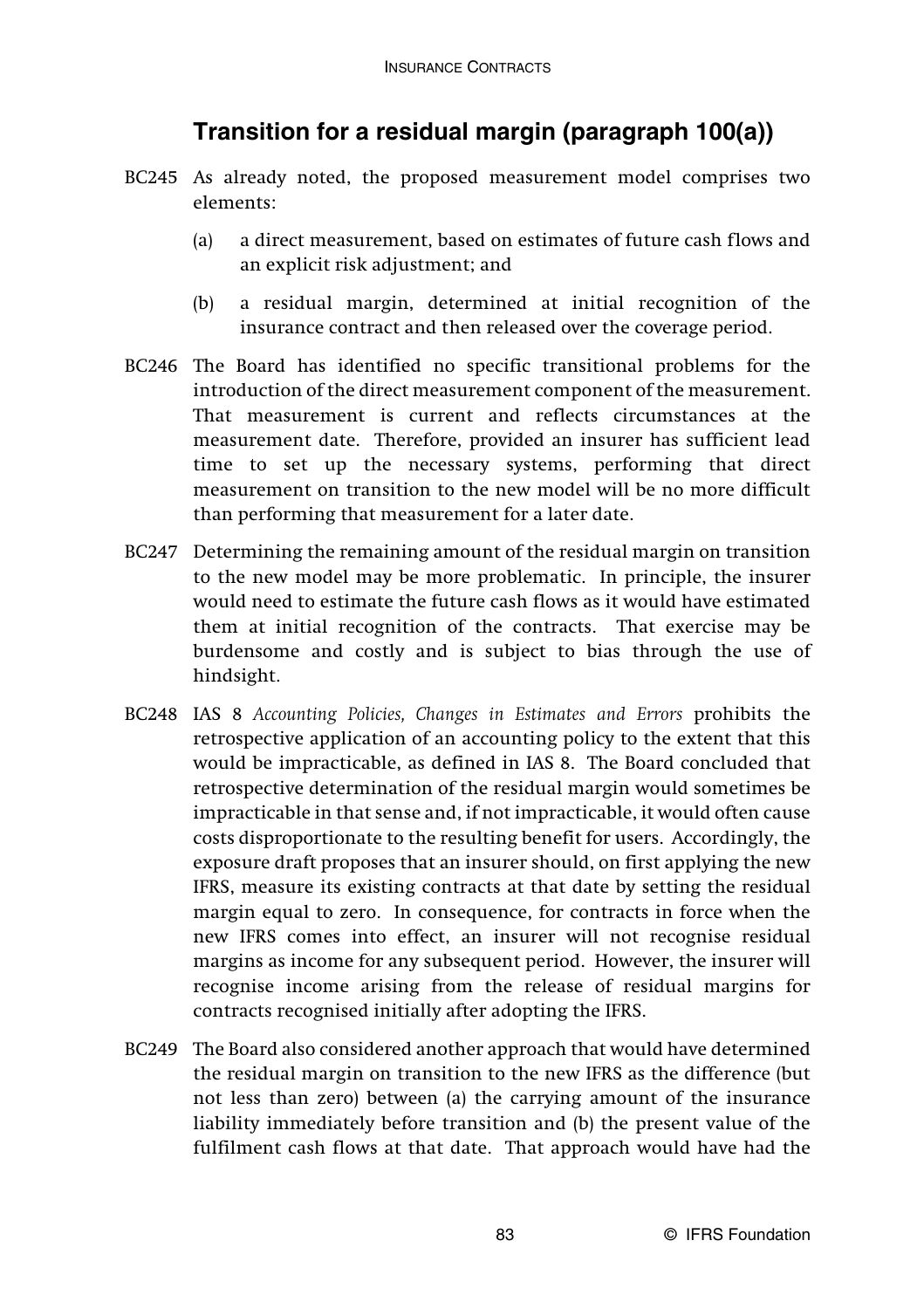advantage of maintaining some continuity with previously reported profit or loss, without imposing significant additional costs. However, the Board rejected that approach because the resulting residual margins would not have been comparable with residual margins for subsequent contracts and would have depended significantly on the pattern of income recognition under previous accounting models, which are not uniform.

## **Elimination of deferred acquisition costs and some other intangibles (paragraph 100(b) and (c))**

BC250 When an insurer applies the new measurement model, it would need not only to adjust the measurement of its insurance contracts, but also to eliminate some related items, if any, such as deferred acquisition costs and some intangible assets relating solely to existing contracts. Those items could be viewed as corrections for a previous overstatement of the insurance liability, and so their elimination is likely to coincide with a reduction in the measurement of the insurance liability.

### **Disclosure of claims development (paragraph 101)**

BC251 Paragraph 44 of IFRS 4 exempts an insurer from disclosing some information about claims development in prior periods. The Board proposes to carry forward a similar exemption, for cost-benefit reasons.

## **First-time adopters of IFRSs (paragraph 98)**

BC252 The proposed transition requirements would apply both to first-time adopters of IFRSs and to insurers that already apply IFRSs. The Board sees no reason to treat first-time adopters differently in this respect.

## **Redesignation of financial assets (paragraph 102)**

BC253 On transition to IFRS 4, the Board permitted an insurer to redesignate its financial assets as available for sale to avoid an accounting mismatch that arises when the insurer's financial assets are measured at fair value and its insurance liabilities are measured on a cost basis (which IFRS 4 allows). The Board understands that insurers applying IFRS 9 (which removes the available for sale classification) before the new IFRS on insurance contracts may wish to reclassify some of their financial assets, where allowed, at amortised cost rather than at fair value through profit or loss in order to continue to avoid the accounting mismatch. However, because the draft IFRS would measure insurance liabilities at a current value with all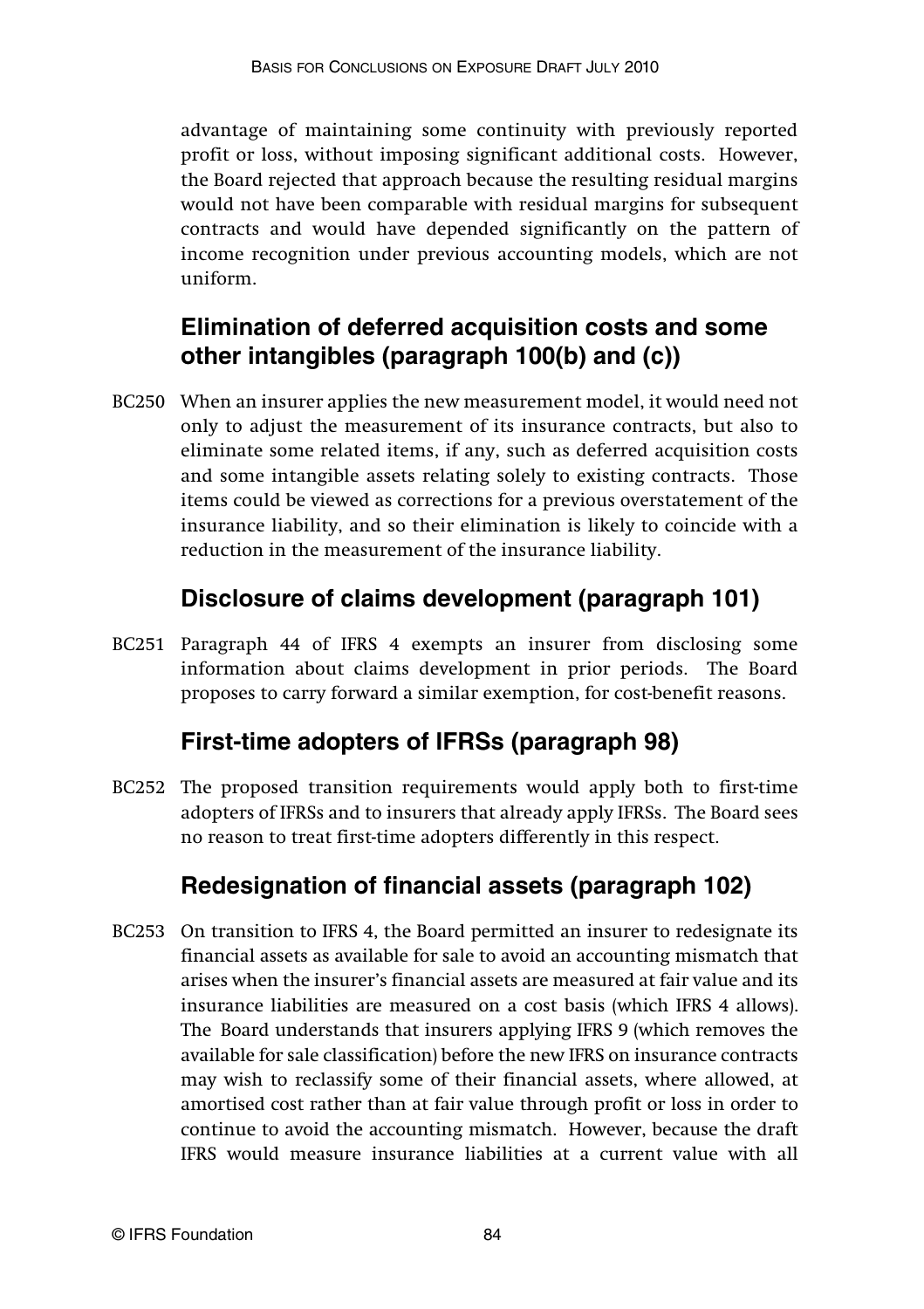remeasurements recognised in profit or loss, accounting mismatches would arise if an insurer continues to measure its financial assets at amortised cost. To avoid that outcome, the Board proposes that on adoption of the draft IFRS an insurer would be permitted to use the fair value option to redesignate its financial assets by measuring them at fair value through profit or loss (see paragraph 100).

### **Effective date and early adoption (paragraph 99)**

- BC254 The Board will consider collectively the effective dates and transition for the IFRSs—including insurance contracts—that it has targeted to issue in 2011 and, as part of that consideration, will publish, in conjunction with the FASB, a separate consultation paper to seek comments from interested parties. Hence, the Board may modify its previously stated preferences in the case of some individual IFRSs.
- BC255 Consequently, the proposed requirements do not specify a possible effective date or whether the proposed requirements could be adopted early, but the Board intends to provide enough time to implement the proposed changes.
- BC256 As part of that consideration, the Board will also consider whether to permit early adoption of those IFRSs. However, because IFRS 4 permits an insurer to change accounting policies for insurance contracts if the insurer shows that the change results in more relevant or reliable information, it is unlikely to be feasible for the IASB to prohibit early adoption of the IFRS on insurance contracts.
- BC257 As noted in the Basis for Conclusions on IFRS 9 *Financial Instruments,* issued in November 2009, the Board will consider delaying the effective date of IFRS 9 if the new IFRS on insurance contracts has a mandatory effective date later than 2013, so that an insurer would not have to face two rounds of major changes in a short period.

### **Benefits and costs**

BC258 The objective of financial statements is to provide information about an entity's financial position, financial performance and cash flows that is useful to a wide range of users in making economic decisions. To attain that objective, the Board tries to ensure that a proposed standard will meet a significant need and that the overall benefits of the resulting information justify the costs of providing it. Existing investors primarily bear the costs of implementing a new standard. Although those costs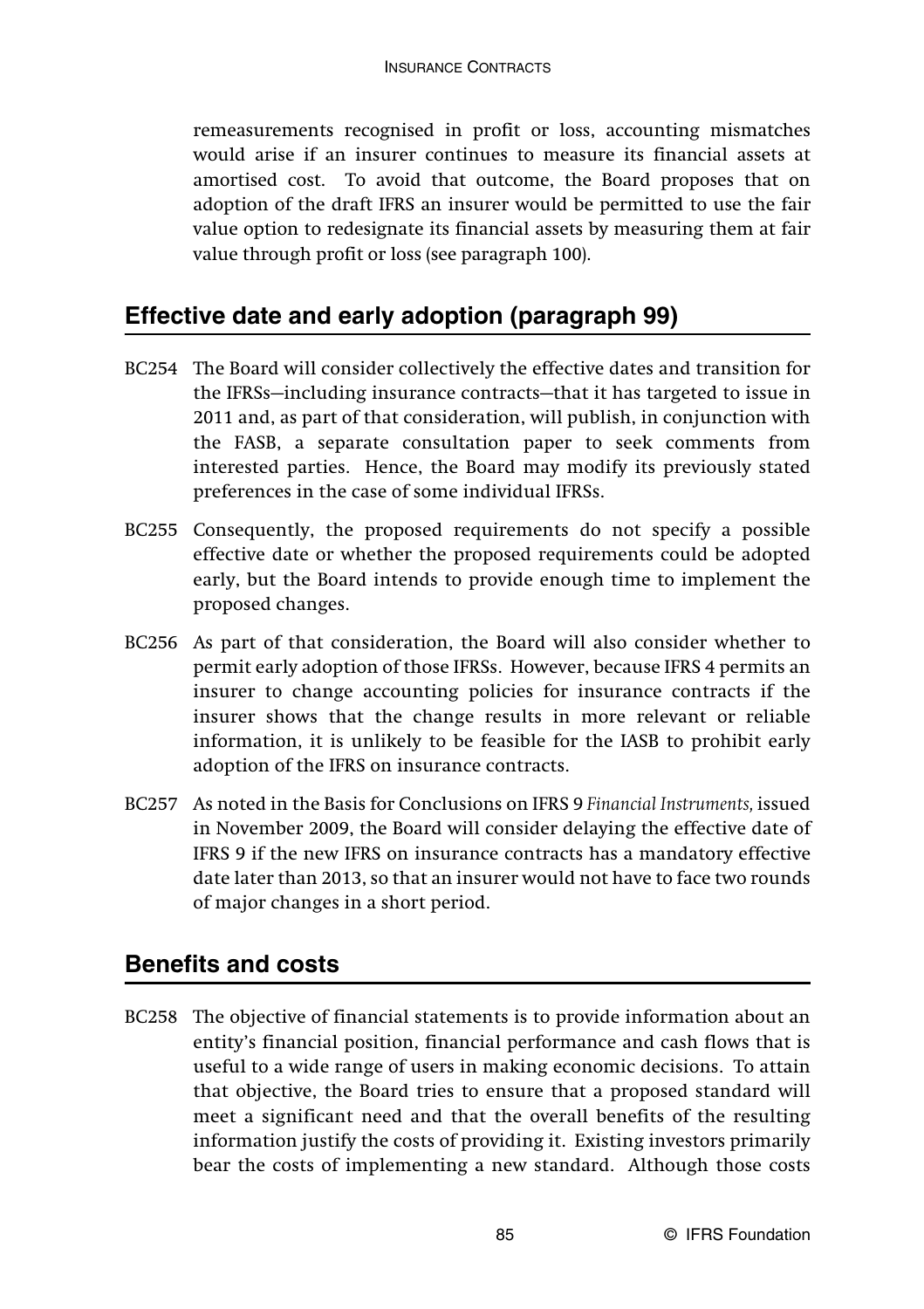might not be borne evenly, users of financial statements benefit from improvements in financial reporting, thereby facilitating the functioning of markets for capital, including credit, and the efficient allocation of resources in the economy.

- BC259 The evaluation of costs and benefits is necessarily subjective. In making that judgement, the Board considers the following:
	- (a) the costs incurred by preparers of financial statements;
	- (b) the costs incurred by users of financial statements when information is not available;
	- (c) the comparative advantage that preparers have in developing information, compared with the costs that users would incur to develop surrogate information; and
	- (d) the benefit of better economic decision-making as a result of improved financial reporting.
- BC260 The Board thinks that the proposed IFRS would improve financial reporting by insurers because it would recognise, measure and present life and non-life insurance contracts and direct insurance and reinsurance contracts on a consistent and comparable basis (with some modifications for the pre-claims period for particular short-duration contracts. The new approach should also improve the understandability of an insurer's financial statements. In contrast, because a range of insurance accounting practices can be applied under IFRS 4 (as paragraph BC5 explains), users of an insurer's financial statements may be unable to compare those financial statements with those of another insurer that writes the same insurance business. Furthermore, under IFRS 4, an insurer's financial statements could include internal inconsistencies if different recognition, measurement or presentation principles are applied to different types of insurance contracts.
- BC261 The Board believes that the building blocks approach, including the separate identification of a risk adjustment, would result in a more faithful representation of an insurance contract. Because the measurement basis is a current measurement, the proposed IFRS also resolves many of the accounting mismatches that can arise at present in an insurer's financial statements. The mismatch arises when an insurer's assets are measured at a current value amount (ie fair value) but its corresponding insurance contract liabilities are not.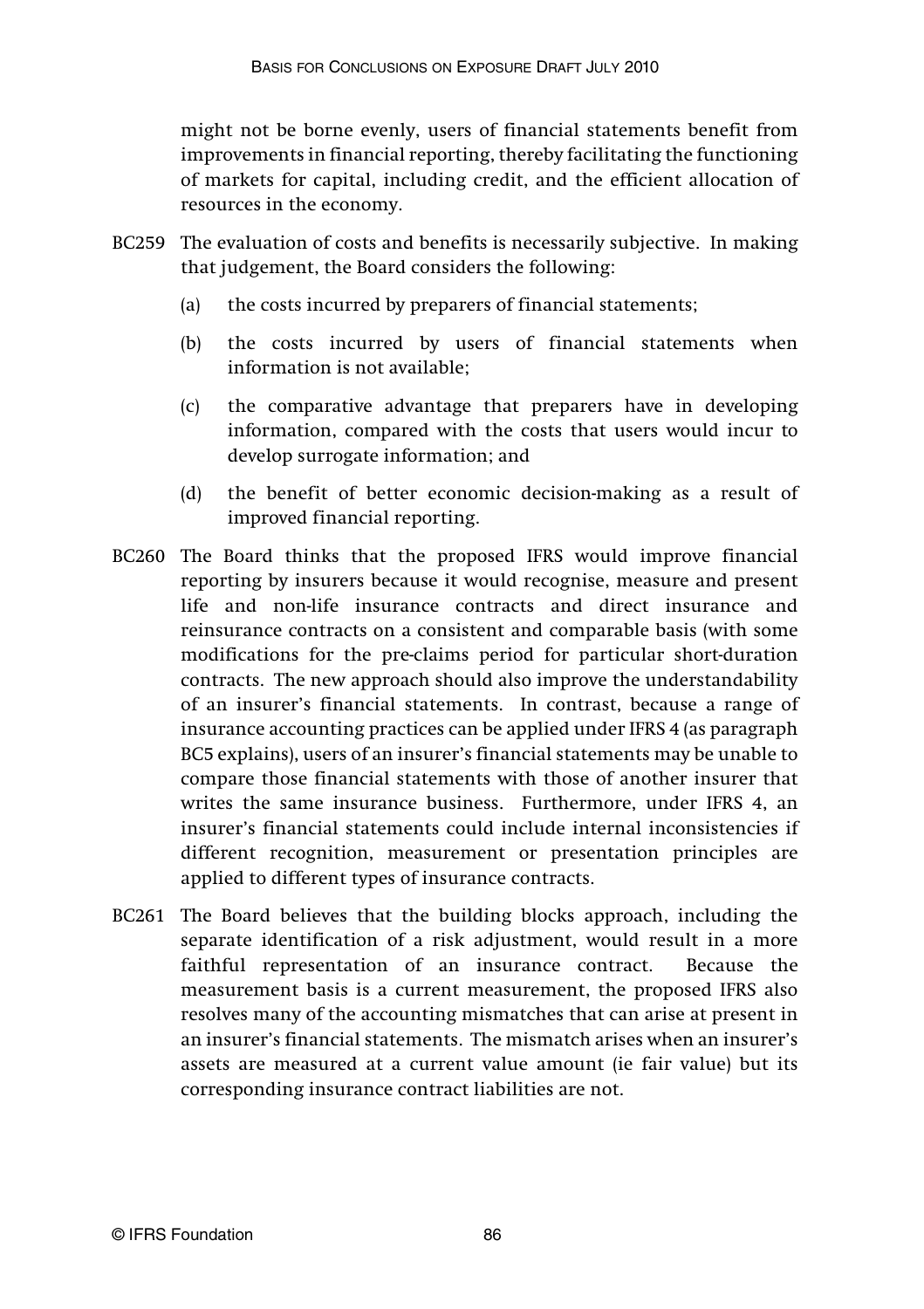- BC262 Some insurers might need to make systems and operational changes to comply with the requirements in the proposed IFRS. The Board thinks that the costs involved to make systems changes to collect the information required by the proposed IFRS will be incurred primarily during the transition from IFRS 4. Depending on the internal processes that an insurer uses in managing its insurance businesses, the insurer may incur additional costs on an ongoing basis to change operational processes as well. For instance, some insurers do not regularly make an explicit estimate of the future cash flows required to fulfil an insurance contract. Similarly, determining risk adjustments is an emerging practice in the insurance industry, and so only some insurers have developed the processes and systems to do this. Although an insurer will incur costs to establish and maintain the systems and processes necessary to make explicit cash flow estimates and to manage risk adjustments, the Board thinks that this will result in the provision to users of better information about an insurer's insurance contracts and it might also improve the quality of the information that internal managers use in managing their businesses.
- BC263 On balance, the Board concluded that the proposed IFRS would improve the financial reporting of insurance contracts at a reasonable cost. In developing the proposed IFRS, the Board concluded that, for some short-duration insurance contracts, the cost of applying some aspects of the proposed IFRS might exceed the benefits. Consequently, for those contracts, the Board decided to require the use of the amount of unearned premium (calculated in accordance with paragraph 56) to simplify the measurement of the pre-claims liability. As paragraph BC146 explains, the Board determined that the unearned premium would be a reasonable approximation of the present value of fulfilment cash flows and the residual margin.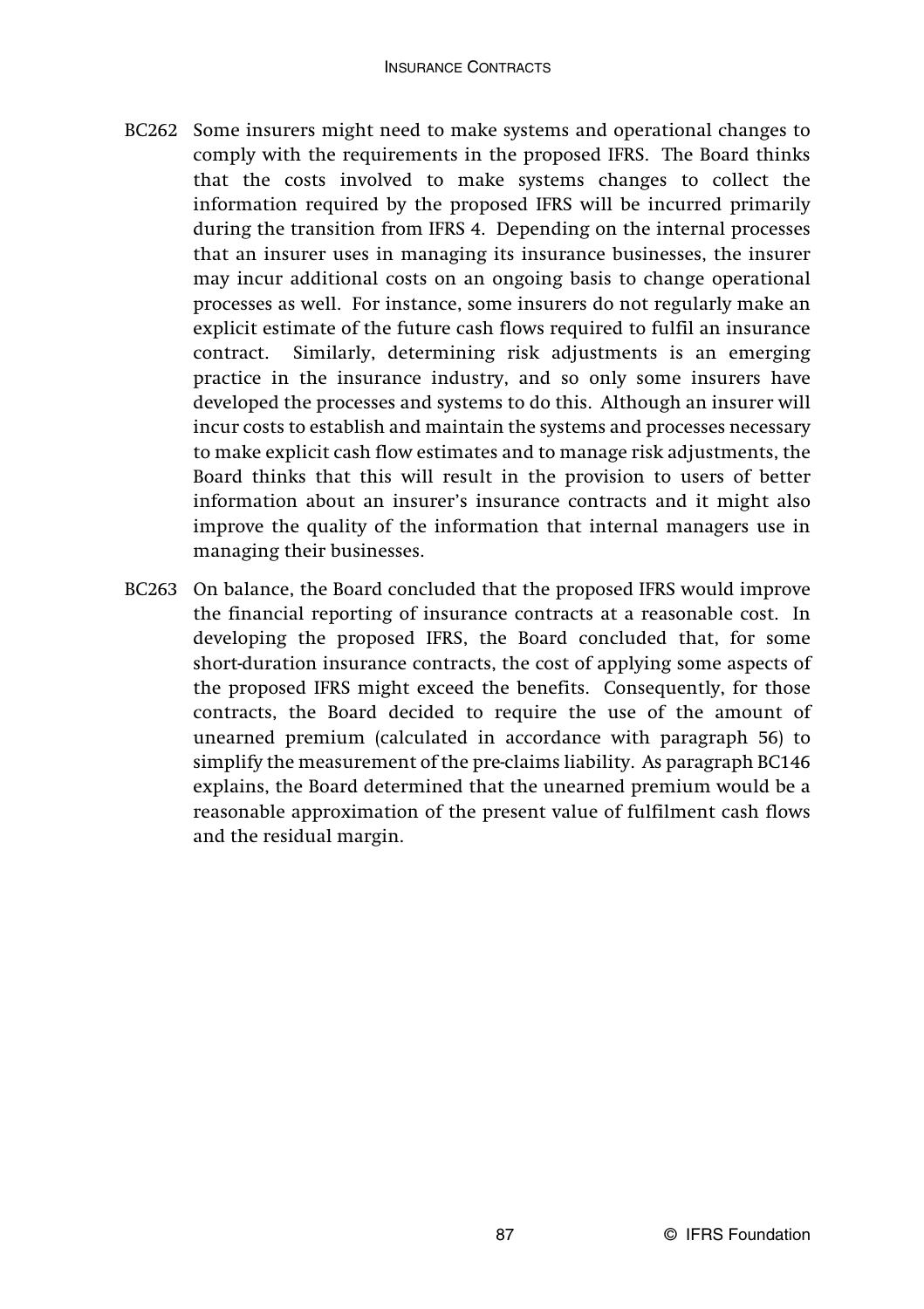# **Appendix**

## **Differences between the proposals in the exposure draft and the FASB's approach**

In developing the exposure draft, most of the Board's discussions on the insurance contracts model were held jointly with the FASB and many of the decisions on the features of the model were made jointly with the FASB. However, some differences remain.

The main differences between the IASB and FASB models relate to:

- (a) Measurement—in the FASB model, risk and uncertainty are reflected implicitly through a single composite margin rather than explicitly through a separate risk adjustment. No measurement differences arise at initial recognition of the insurance contract because both the IASB and FASB models calibrate the residual margin and composite margin (respectively) to the consideration received or receivable from the policyholder. However, differences arise after initial recognition because in the FASB model:
	- (i) the composite margin would not be remeasured to reflect any increases in risk and uncertainty or to reflect any changes in the price for bearing risk and uncertainty.
	- (ii) the composite margin would be amortised over the coverage period and claims handling period according to the following formula, which is intended to approximate the pattern of the decline of risk that the insurer is subject to under the contract.

*(Premium allocated to current period + current period claims and benefits)/(Total contract premium + Total claims and benefits)*

- (iii) interest is not accreted on the composite margin on the grounds of simplicity and because the FASB views the margin as a deferred credit rather than as a representation of a component of an obligation.
- (b) Scope—the FASB has tentatively decided not to include participating investment contracts within the scope of a new insurance contracts standard because it believes the arguments for treating them in the same way as insurance contracts in paragraph BC199 are insufficient to justify excluding these contracts from the scope of its financial instruments standards.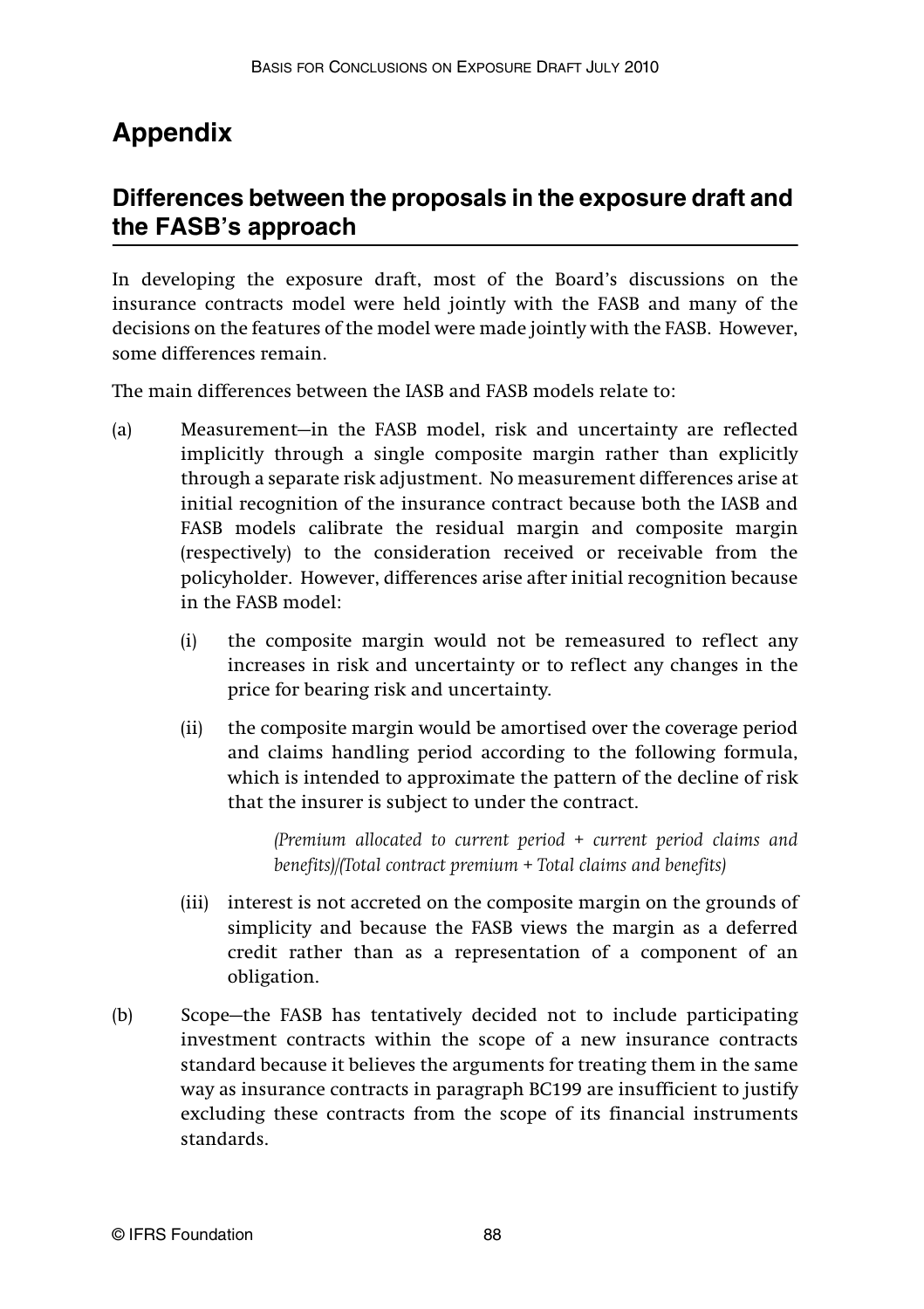|                                                                                                                            | <b>IASB: Risk</b><br>adjustment plus<br>residual margin                                | <b>FASB: Composite</b><br>(single) margin     |
|----------------------------------------------------------------------------------------------------------------------------|----------------------------------------------------------------------------------------|-----------------------------------------------|
| Gain possible at<br>inception?                                                                                             | N <sub>0</sub>                                                                         | No                                            |
| Loss possible at<br>inception                                                                                              | Yes                                                                                    | Yes (but less likely, see<br>paragraph BC115) |
| Risk adjustment<br>included in<br>determining<br>whether a loss<br>arises at inception,<br>and measuring any<br>such loss? | Yes                                                                                    | No                                            |
| Explicit<br>remeasurement<br>for risk each<br>period?                                                                      | <b>Yes</b>                                                                             | No                                            |
| Does risk<br>adjustment<br>decline over time?                                                                              | Generally, yes, but<br>could increase, for<br>example if a new<br>uncertainty emerges. | N/A                                           |
| Can risk<br>adjustment<br>increase after<br>initial recognition?                                                           | Yes, but this is likely<br>to be rare in practice.                                     | N/A                                           |
| Can residual or<br>composite margin<br>increase after<br>initial recognition?                                              | N <sub>0</sub>                                                                         | No                                            |
| How is the risk<br>adjustment<br>released to income<br>over time?                                                          | Explicit<br>measurement,<br>reflecting reduction<br>in remaining risk.                 | N/A                                           |

The following table summarises the similarities and differences between a composite margin and a risk adjustment plus a residual margin.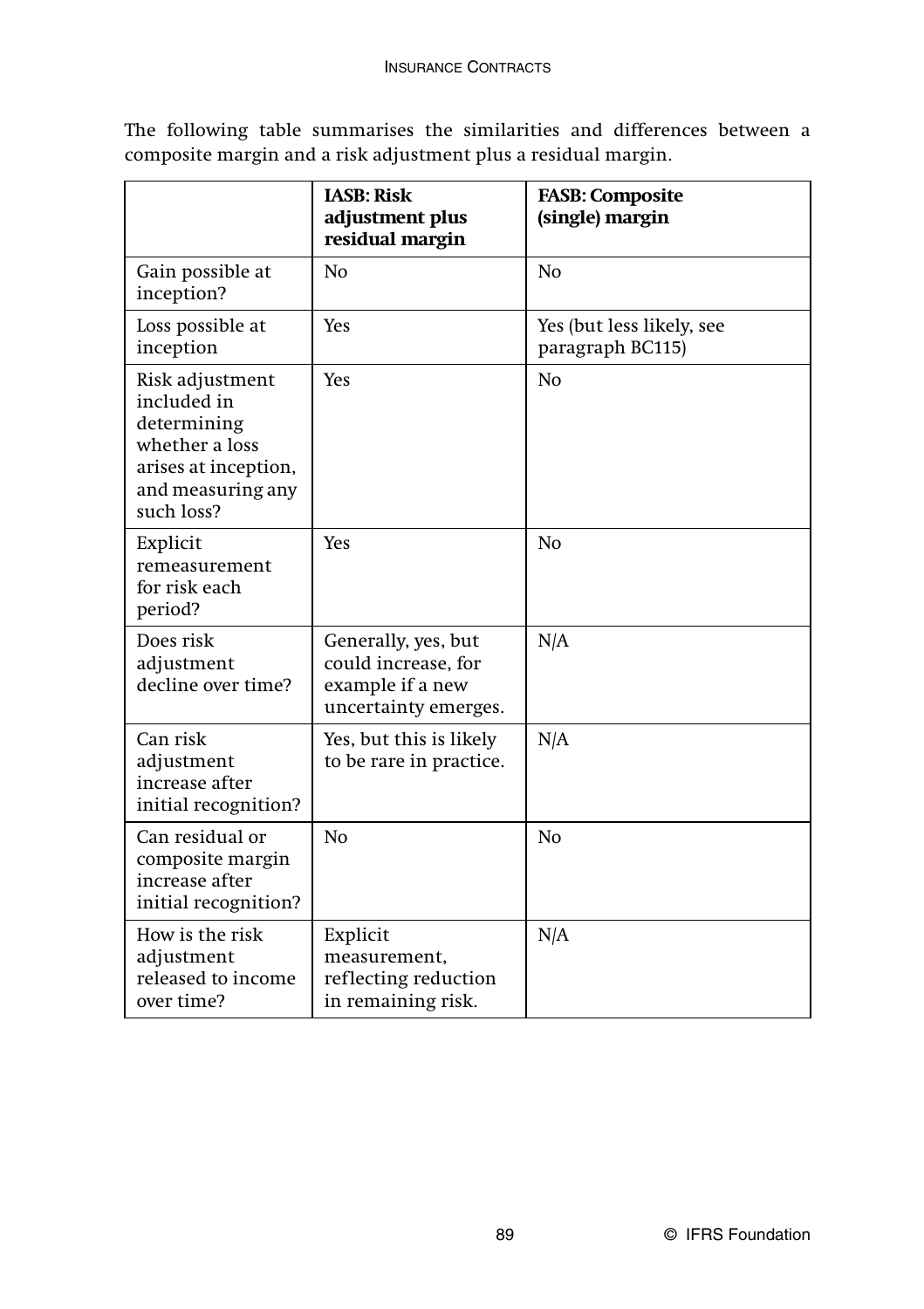| How is residual or<br>composite margin<br>released to income<br>over time?                       | Over the coverage<br>period on the basis of<br>passage of time or, if<br>significantly<br>different, on the basis<br>of the pattern of<br>claims and benefits,<br>as expected at<br>inception. | On the basis of reduction in<br>exposure from both:<br>the provision of<br>insurance coverage over<br>the coverage period, and<br>uncertainties related to<br>future cash flows during<br>the claims handling<br>period (for life contracts<br>usually similar to the<br>coverage period).                                                                                           |
|--------------------------------------------------------------------------------------------------|------------------------------------------------------------------------------------------------------------------------------------------------------------------------------------------------|--------------------------------------------------------------------------------------------------------------------------------------------------------------------------------------------------------------------------------------------------------------------------------------------------------------------------------------------------------------------------------------|
| Is release from risk<br>one possible driver<br>of the residual<br>margin or<br>composite margin? | No. The risk<br>adjustment accounts<br>for risk.                                                                                                                                               | Yes                                                                                                                                                                                                                                                                                                                                                                                  |
| What margin is<br>included on<br>transition?                                                     | The risk adjustment<br>only.<br>The residual margin<br>would be set at zero.                                                                                                                   | The composite margin would<br>be set equal to the risk<br>adjustment determined in the<br>other approach. That<br>adjustment would not be<br>remeasured subsequently, it<br>would simply be released to<br>income in the same way as any<br>other composite margin.<br>This is the only purpose for<br>which a risk adjustment<br>would be used in the<br>composite margin approach. |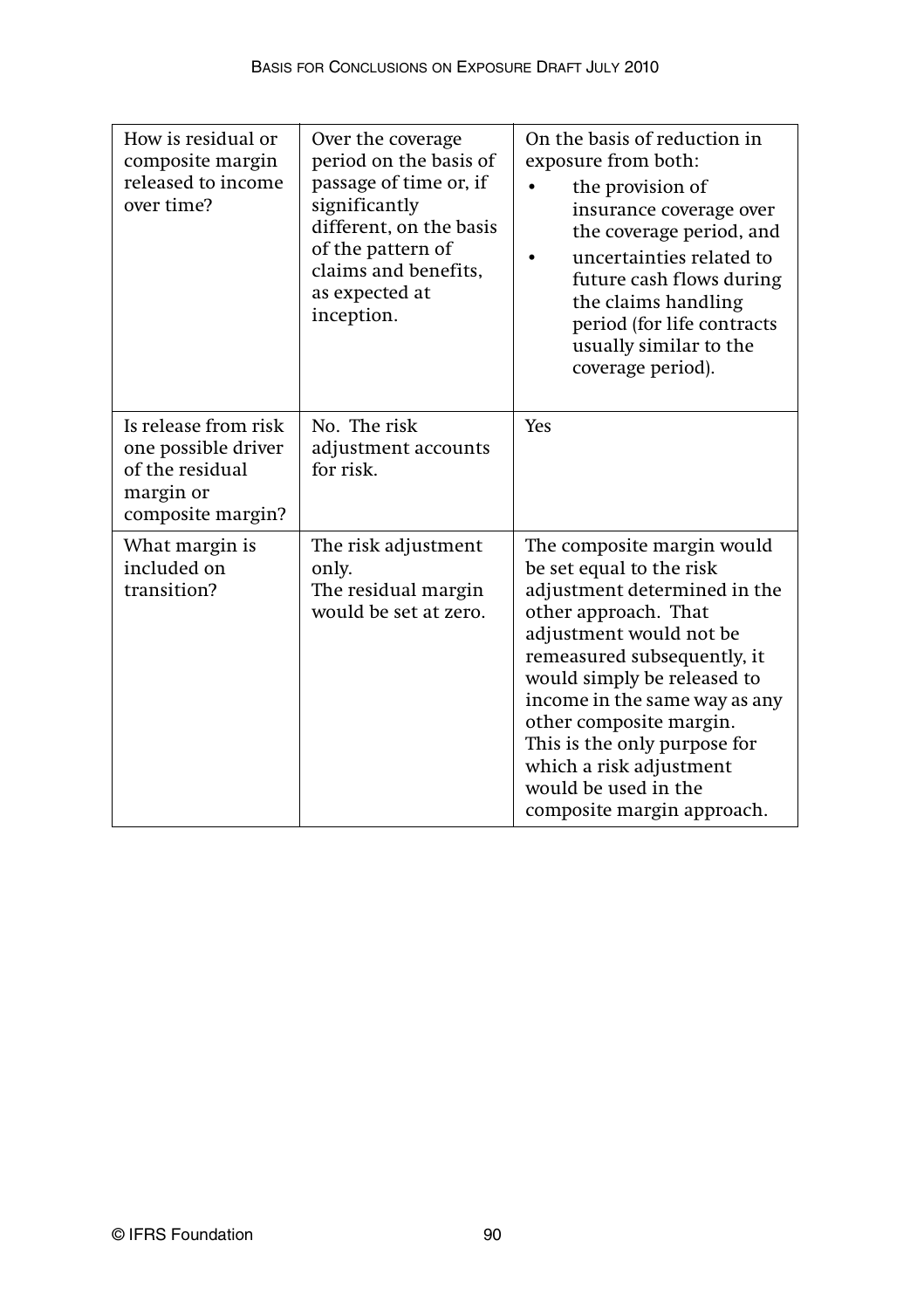# **Alternative views of Jan Engström and John T Smith**

- AV1 Mr Engström and Mr Smith voted against publication of this exposure draft, *Insurance Contracts*, because they disagree with many of the provisions in the proposed Standard used to determine the insurance liability and to recognise changes in that liability. They believe the proposal will produce inappropriate results. They believe the proposal will impede comparability because it provides an unacceptably wide variation in determining insurance liabilities and considerable latitude to manage earnings. Mr Engström and Mr Smith further find the proposed presentation inadequate to users' needs and unsuitable for companies where insurance is not the main activity.
- AV2 Mr Engström and Mr Smith disagree with the dual-margin approach specified in this exposure draft. They believe it complicates results, impedes comparability and adds another layer of subjectivity to the already highly subjective estimates of future cash inflows and outflows that can span a term of fifty plus years. They believe it is not possible to objectively compute a risk adjustment or to expect any kind of comparability from an estimate representing the maximum amount the insurer would rationally pay to be relieved of the risk that the ultimate fulfilment cash flows exceed those expected. The exposure draft identifies methods for estimating the risk adjustment. However, the risk adjustment is based on each insurer's own tolerance and price for risk thereby providing considerable latitude in deciding what level of risk should be included in the risk adjustment and what price would be charged for that level of risk. Mr Engström and Mr Smith believe that without a reference to actual transactions, the risk adjustment is not the price of risk but rather a hypothetical amount that is selected arbitrarily by each insurer choosing a level and price at that level based on its own perceptions of risk. Under the proposed approach, the risk adjustment and its complement, the residual margin, can vary significantly by insurer for the same risk thereby producing significantly different results in financial statements. Indeed, at one end of the spectrum an insurer could set the quantity and price of risk to eliminate any residual margin.
- AV3 Mr Engström and Mr Smith disagree with the provision in the exposure draft that the residual margin be locked in at inception for all types of changes in the estimate of the insurance liability. They believe some changes in estimates are not primarily related to changes in insurance risk and that the resulting changes in the insurance liability should be recognised as an adjustment of the residual margin and, accordingly, recognised in profit or loss over time.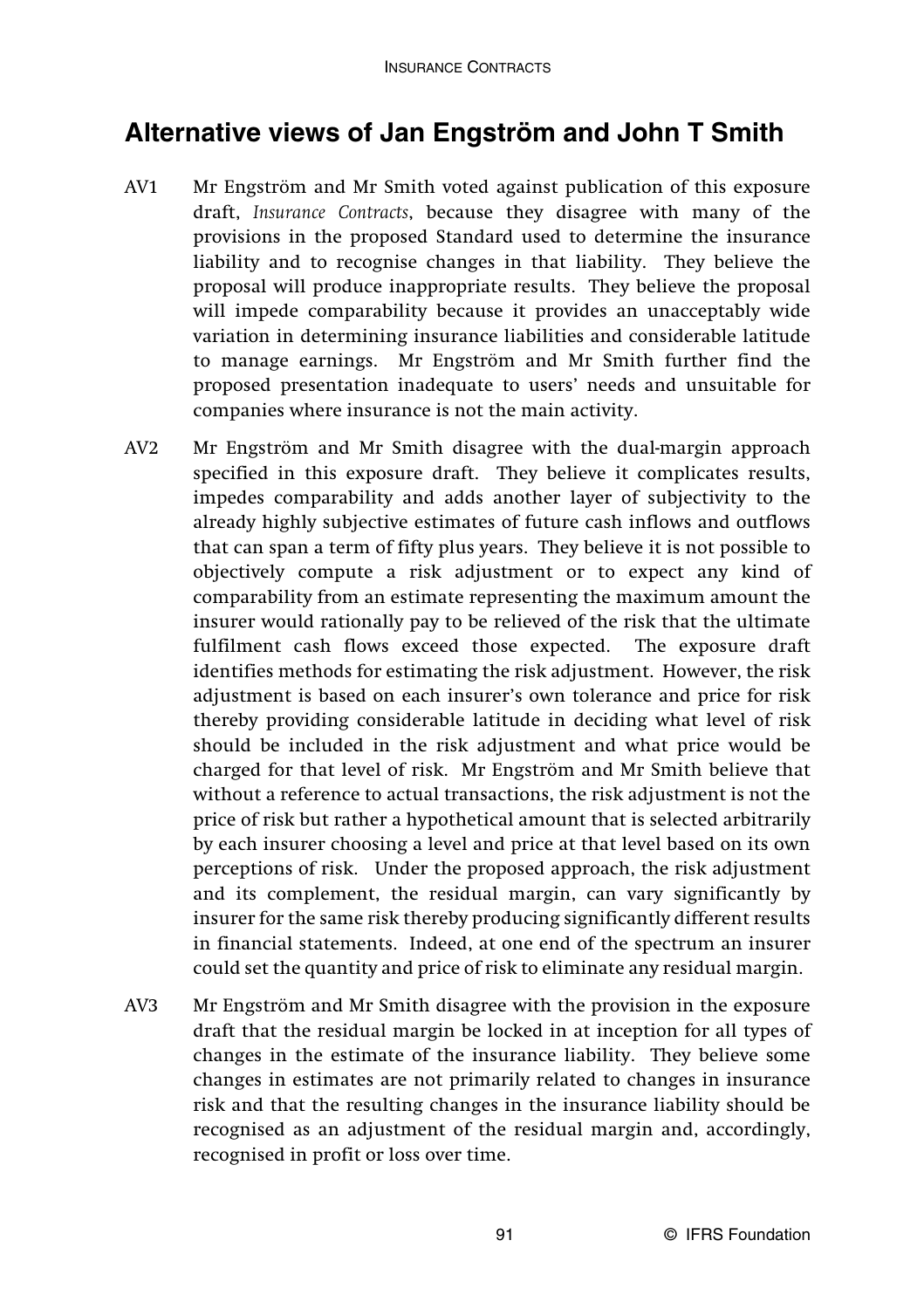- AV4 Mr Engström and Mr Smith also are concerned that the interplay between the risk adjustment and residual margin will impede comparability. For example, if two insurers have insurance contracts with similar risks but arrive at different risk adjustments at inception and in the immediate subsequent period one of them changes its estimate and now arrives at the same risk adjustment as the other, their period to period results will never be the same because the change in the risk adjustment is recognised directly in profit or loss and the residual margins being locked in at inception will never be aligned.
- AV5 While Mr Smith disagrees with the dual margin approach, he believes some of its disadvantages could be mitigated if changes in the risk adjustment resulting from changes in the level of risk and price of risk selected by the insurer are recognised as an adjustment of the residual margin and changes in the risk adjustment arising from changes in the risk profile of the cash flows are recognised in profit or loss.
- AV6 Mr Engström and Mr Smith disagree with the provision in the exposure draft that requires any change in expectations of customers exercising options to renew insurance contracts to be recognised in profit or loss. They believe the change should be recognised as an adjustment of the residual margin. Mr Engström and Mr Smith believe that the benefit from expectations of customers exercising options to renew insurance contracts is an intangible asset that would fail current recognition requirements. They accept the inclusion of this benefit from expectations of customer behaviour in the initial measurement of the insurance contract because no gain is recognised at inception. Any net benefit from expectations of customer renewals is included in the margin.
- AV7 Mr Smith believes that, economically, part of the insurance premium charged at inception is a charge for the renewal option written by the insurer and conceptually it should be separated from the contract and recognised and measured as a written option. If recorded separately, it would be priced as an option and accounted for as a liability until it was exercised or expired. Accordingly, Mr Smith believes that any net benefit from a change in expectations of customers renewing insurance contracts should not offset the insurance liability or be recognised currently. He believes it should be an adjustment of the residual margin. Mr Smith is concerned that the proposal in the exposure draft will promote structuring opportunities for changing estimates of customer renewals. Mr Smith also is concerned about the lack of comparability as in the situation in which two insurers having insurance contracts with similar risks arrive at different expectations of customer renewals at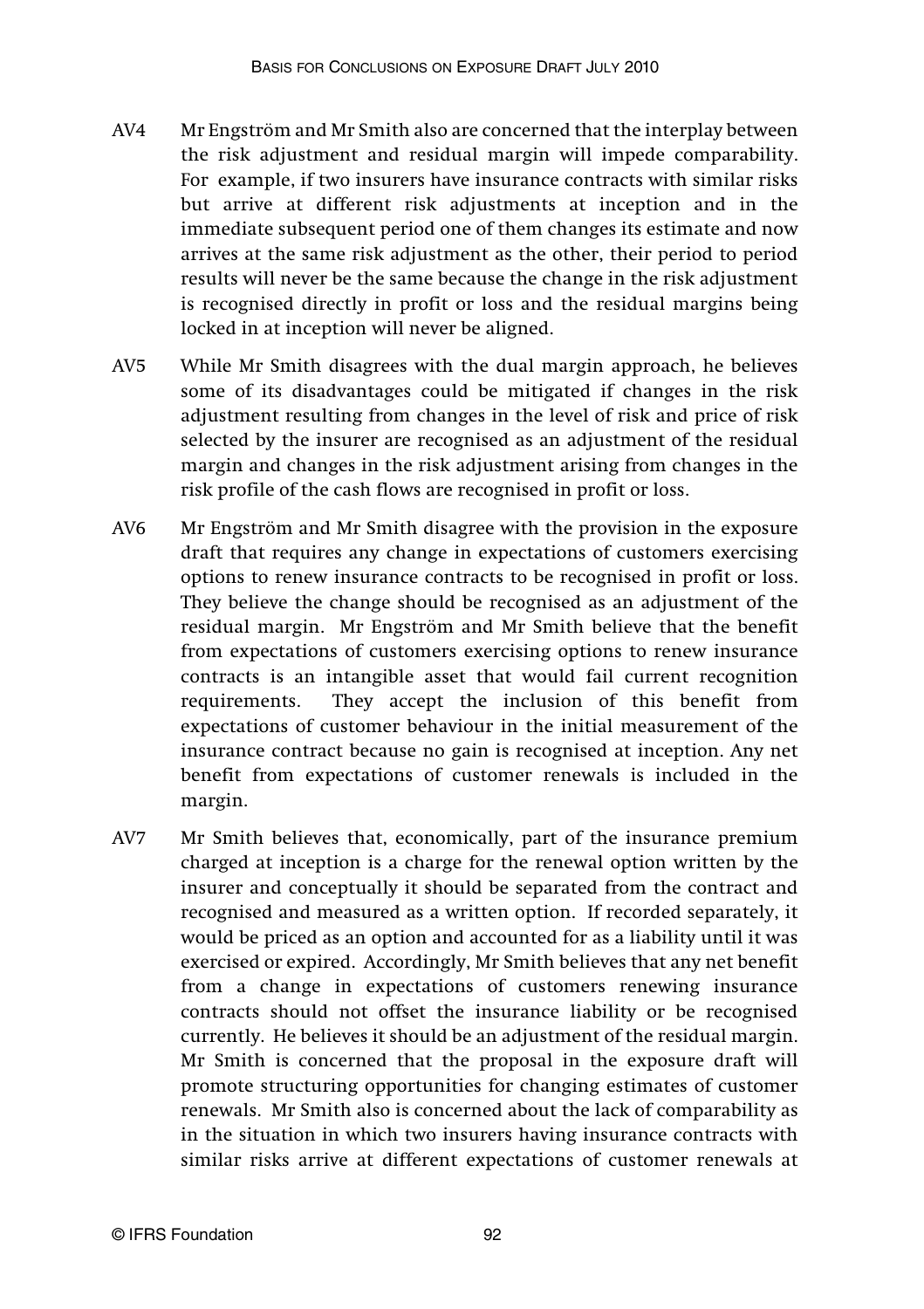inception. If in the immediate subsequent period one of them changes its estimate and now arrives at the same expectation of renewals as the other, their period to period results will never be the same because the adjustment is recognised directly in profit or loss and the residual margins being locked in at inception will never be aligned.

- AV8 Mr Smith disagrees with the requirement in the exposure draft to recognise participation features as a part of the insurance liability. Mr Smith believes that these features do not meet the definition of a liability under the *Framework* because the insurer has discretion over the amount or timing of the payment. He believes the recognition of these features provides a basis for managing earnings because they are intent driven and he does not understand what is so unique about an insurance contract to permit recognition of an amount based on intent. Accordingly, he also disagrees that any changes in intent about the amount the insurer will pay in the future should be recognised directly in profit or loss. Mr Smith believes there is no insurance risk associated with these features. They effectively permit the insurer to reprice the insurance contract and relate more to the pricing of the insurance product, the premium being charged. Mr Smith understands there is a relationship between the amounts of participation paid and level customer renewals. Accordingly, Mr Smith would require that any change in intent about future payments relating to these features be recognised as an adjustment of the residual margin consistent with his recommendation for the recognition of changes in customer renewals as described above.
- AV9 Mr Smith disagrees with the requirement in the exposure draft for unbundling non-insurance components based on whether those components are closely related to the insurance coverage specified in the contract. Whether a component is closely related to insurance is not defined except for derivatives based on the IFRS 4 amendment to IAS 39 that specifies that an embedded derivative and the host insurance contract are closely related if they are so interdependent that the entity cannot measure the embedded derivative separately. Because closely related is based on interdependence as specified in IAS 39, Mr Smith believes that concept will be applied in all situations where there is no explicit guidance. Mr Smith is concerned about the application of that approach because the Board and the FASB struggled with the concept of interdependence and rejected it because they were unable to decide how to make it operational. Mr Smith disagrees with the application of this concept because it is not operational and in particular for derivatives because it is not applied in any other situation in which a derivative is embedded in a host contract. He does not understand what is so unique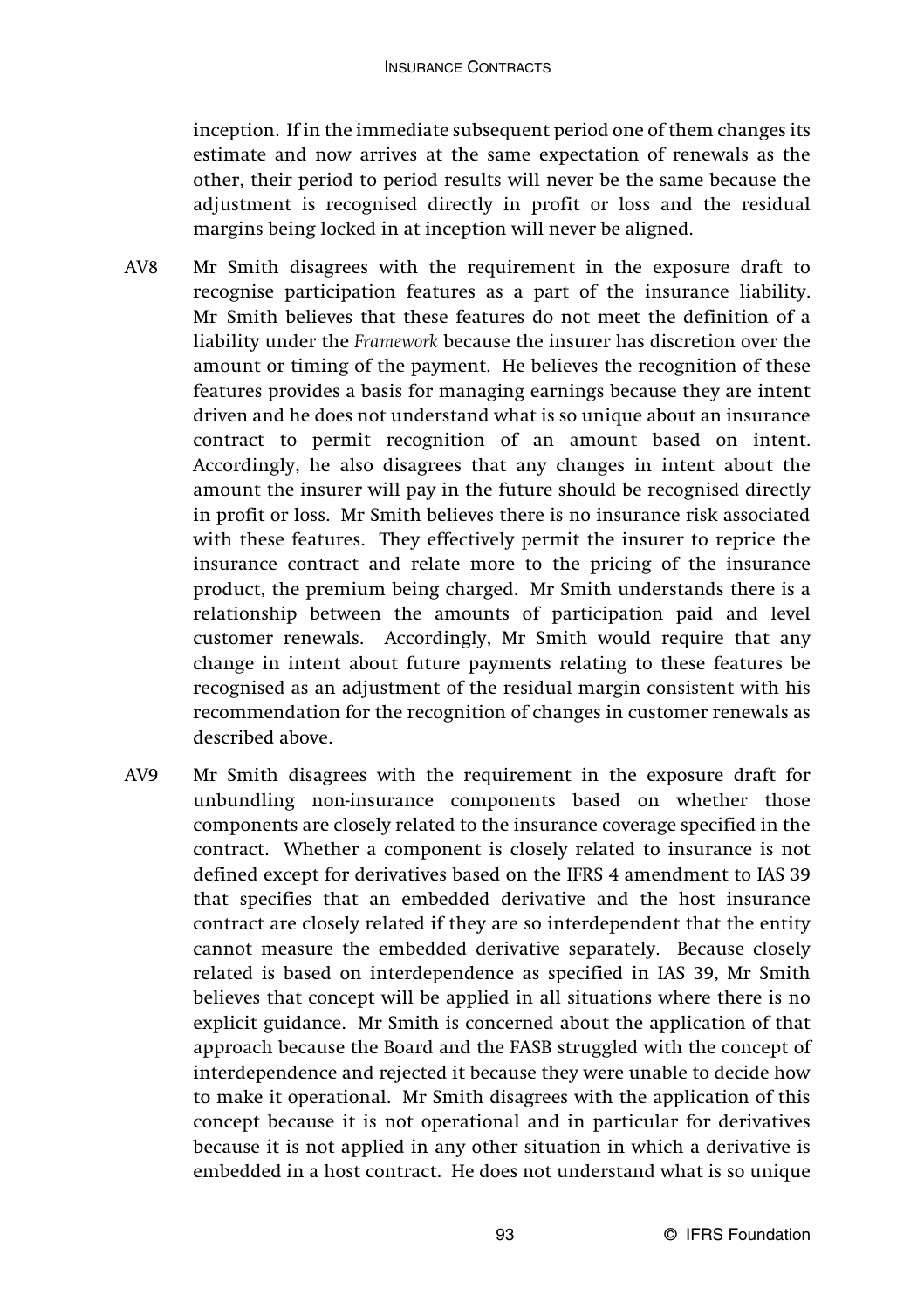about an insurance contract to be exempted on a basis of interdependence. Mr Smith believes this approach will create structuring opportunities to avoid recognition of derivatives at fair value by embedding them into insurance contracts. In addition, Mr Smith would require a contract that permits a policyholder to obtain a derivative-based cash settlement in lieu of maintaining insurance, to be measured and accounted for at fair value.

- AV10 Mr Smith disagrees with the requirement in the exposure draft to treat financial instruments with discretionary participation features as insurance contracts because they do not contain any insurance risk. As stated above he also disagrees with recognising discretionary participation features as liabilities because they don't meet the definition of a liability under the Framework. He does not understand what is so unique about a financial instrument with a participation feature to require recognition of that instrument as an insurance liability. He believes this requirement permits structuring to avoid recognition of financial instruments under the accounting standards for financial instruments. He believes the intent-based nature of the participation feature and the subjectivity in applying a risk adjustment to estimates of cash flows under this exposure draft will create an accounting arbitrage inviting deposit taking institutions or any entity to add a participation feature to a financial liability to account for that instrument under this proposed standard. Having added a participation feature to the liability, the entity could avoid separating out embedded derivatives, then add a few renewal options, estimate cash flows considering its own tolerance and price for risk at inception and then subsequently change its intent about the extent of participation payments and immediately recognise the change in profit or loss.
- AV11 Mr Engström and Mr Smith are concerned the exposure draft defines insurance contracts too broadly. Mr Smith disagrees with the requirement in paragraph B33 that specifies that a contract that qualifies as an insurance contract remains an insurance contract until all rights and obligations are extinguished. He would exclude from the definition those contracts in which the insurance component has expired. He believes that any remaining obligation is a financial instrument that should be accounted for under IAS 39 or IFRS 9. He also would exclude from the definition of an insurance contract those contracts that are regarded as transferring significant insurance risk at inception only because they include a pricing option permitting the holder to purchase insurance at a specified price at a later date.